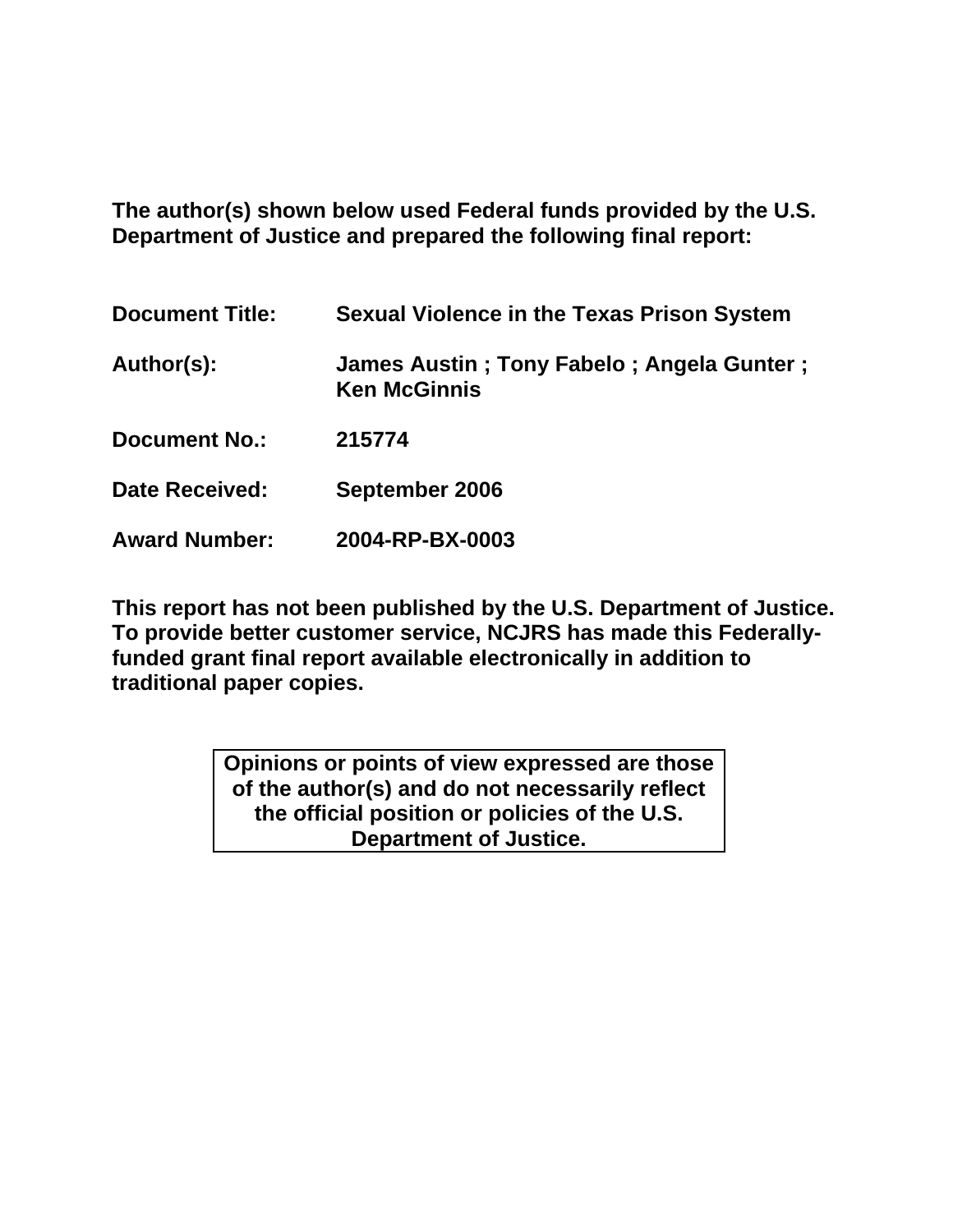This document is a research report submitted to the U.S. Department of Justice. This report has not been published by the Department. Opinions or points of view expressed are those of the author(s) and do not necessarily reflect the official position or policies of the U.S. Department of Justice.

> *The JFA Institute*  Washington, D.C./Austin, Texas

*Conducting Justice and Corrections Research for Effective Policy Making* 

# **Sexual Violence In The Texas Prison System**

**James Austin Tony Fabelo Angela Gunter Ken McGinnis** 

## **March 2006**

This project was supported by Grant No. 2004-RP-BX-0003 awarded by the National Institute of Justice, Office of Justice Programs, US Department of Justice. Points of view in this document are those of the author and do not necessarily represent the official position or policies of the US Department of Justice.

*5 Walter Houp Court, NE Washington, D.C. 20002 Ph. 202-544-4434 www.JFA-Associates.com*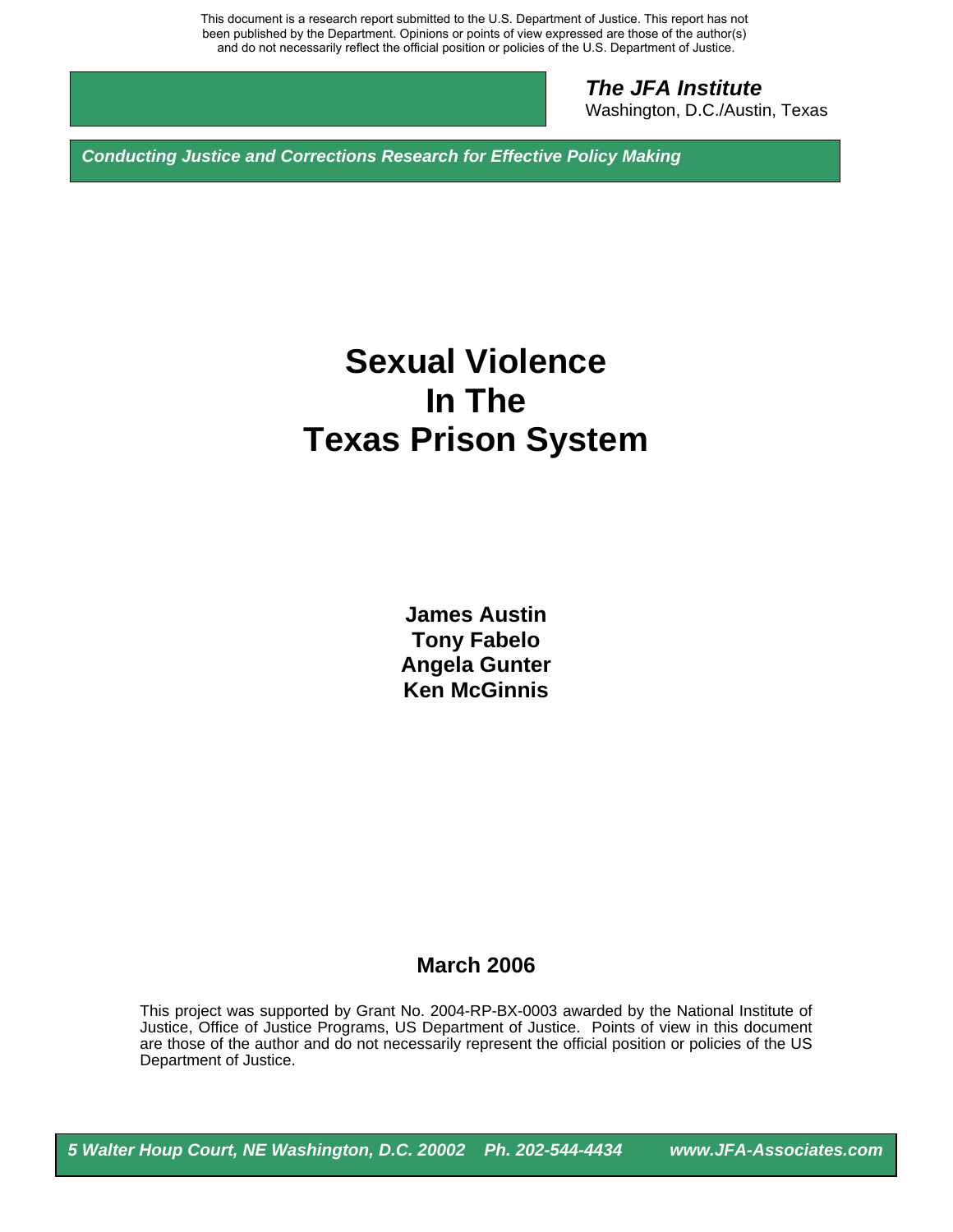# **Acknowledgements**

We want to thank a number of persons at the Texas Department of Criminal Justice who help make this study possible.

First we would like to thank Garry Johnson the former Executive Director of the Texas Department of Criminal Justice who supported the original concept and project proposal. His successor Brad Livingston has continued to provide this same level of support. Ed Owens, Deputy Executive Director and Doug Dretke, Director, Correctional Institutions Division also provided unlimited access to the TDCJ facilities, staff and data.

Dimitria D. Pope, Director, RED Group was especially helpful in providing data and interpretation of the results contained in this report.

We also want to acknowledge the assistance of Monty Hudspeth, Safe Prisons Program Manager, Kennan Zhiska, Data Management Director, RED Group, and Karen Hall, Program Specialist, Executive Services who provide important data over the course of the study.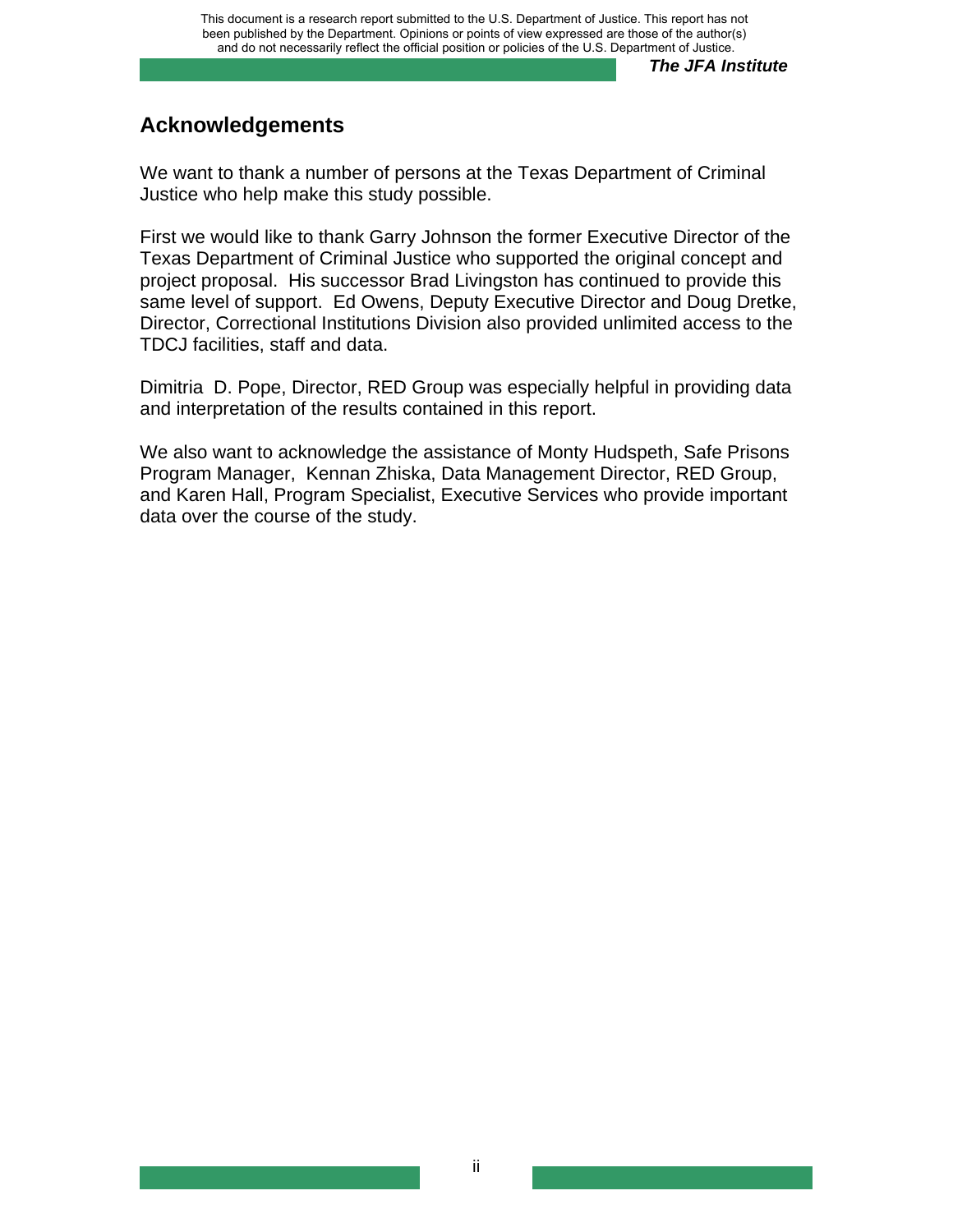# **Executive Summary**

The Texas Department of Criminal Justice (TDCJ) operates the nation's third largest prison system (along with California and the Federal Bureau of Prisons) with over 150,000 prisoners. Each year approximately 500-600 prisoner on prisoner sexual assaults are reported by prisoners and staff to the TDCJ. For each reported assault, detailed information is collected and stored on a specially created database that was developed as part of the agency's effort to report, evaluate and reduce prison sexual assaults.

The study was designed to provide comprehensive assessment of nearly 2,000 *officially* reported sexual assaults that occurred in the Texas prison systems between 2002 and 2005. The research design attempts to describe the attributes of these incidents in terms of victim and perpetrator attributes and the time and location of such events. We also examined the influence of the "prison environment" on the prevalence and nature of prison violence, including sexual assault.

This study had several objectives. First, we wanted to better understand the number and nature of sexual assault allegations being made in one of the nation's largest prison systems. Second, we wanted to understand how the Texas Safe Prison program operates and its impact on sexual assault within its numerous prisons. Finally, we wanted to see what lessons could be learned that would have a positive impact on reducing the number of sexual assaults for both Texas and other correctional systems.

#### *Overall Rates of Sexual Assaults*

- 1. Texas has the highest reported number of alleged incidents at 550 for a rate per 1,000 prisoner population of 3.95, almost four times the national average for the states of 1.05. It also has one of the lowest substantiation rates (less than three percent).
- 2. The official alleged sexual assault rate since 1993 hovered between 1.2 and 0.6 per 1,000 inmate population until 1999 when the rate doubled. Shortly after the passage of the Texas Safe Prison Program, the rate increased again which is not surprising given that a major objective of the act was to increase the detection and reporting of such incidents.
- 3. Specifically, there has an increase in the reporting of "abusive sexual contacts" for each calendar year since 2001. This increase suggests that the prisoner awareness effort may be having an impact on a prisoner's willingness to report an act of sexual abuse/assault in prison.
- 4. A significant number of the allegations made by prisoners are not reported in a timely manner (30 % within the same day) and have no independent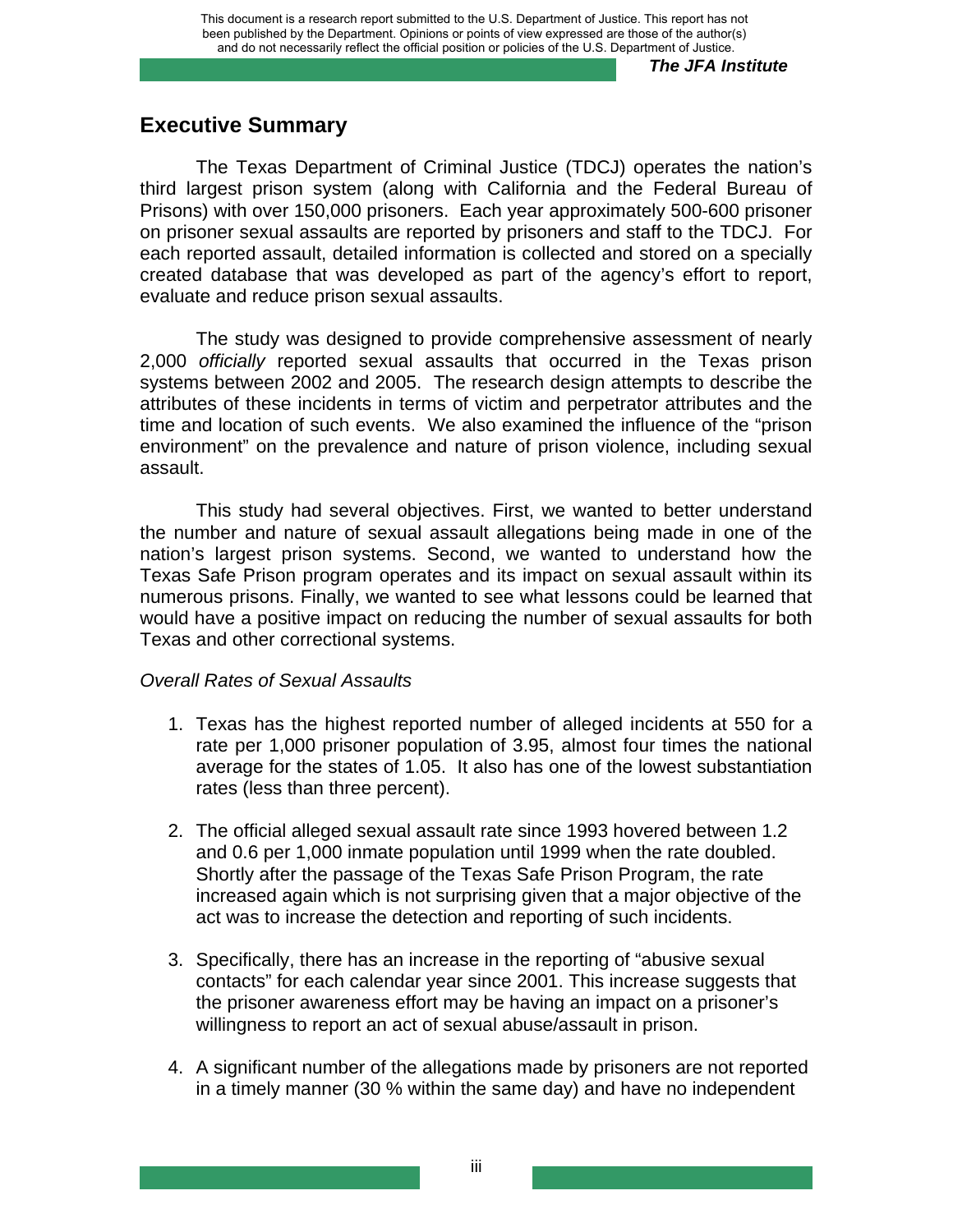witnesses to the allegation. These delay and witness problems are major problems in attempting to sustain an allegation.

- 5. Approximately two-thirds of all reported cases of sexual assault allegedly occurred in an inmate cell, followed by assaults in the shower or bathroom area, assaults in dorms, and finally assaults occurring in common areas such as dayrooms, work places, cafeterias, etc.
- 6. The locations for sustained assaults is more pronounced, with threequarters of confirmed cases occurring in cells, and nearly 12% of confirmed cases occurring in the shower or bathroom facilities.
- 7. Just over 50% of the sustained cases included forensic evidence from a rape kit or a forensic exam. On the other hand, rape kits and forensic exams were performed in only 20% of all alleged sexual assaults. The primary reason for not completing the exams was "time lapse".

## *Attributes of Victims and Assailants*

- 1. An extremely small percentage of the daily population is classified as a "victim" or "assailant" (about 2 percent). Such a small "base rate" means that it is virtually impossible to develop a statistical profile of potential victims and assailants.
- 2. White inmates are attacked more frequently than any other race (60%) while two thirds (68%) of the sustained incidents involved black assailants followed by 19% being Hispanic assailants and 12% white assailants.
- 3. In general the victims are younger than the assailants. The average age of victims in sustained cases is 3 years younger than the assailants, while the average age of victims in probable cause cases is 4 years younger than assailants.
- 4. Although only 12% of the allegations involved a mentally ill or intellectually impaired prisoner, this is eight times the proportion in the general prisoner population (1.6%).
- 5. A disproportionate number of alleged sexual assaults occurring within the safe-keeping and mentally ill/impaired prisoners (ten times the rate in the general population). It would appear that a number of these prisoners may become involved in aggressive sexual behavior after being placed in safekeeping.
- 6. For males in particular, assailants are more likely to have violent offenses while victims are more likely to have a conviction for a sex assault offense or a non-assaultive sex offense.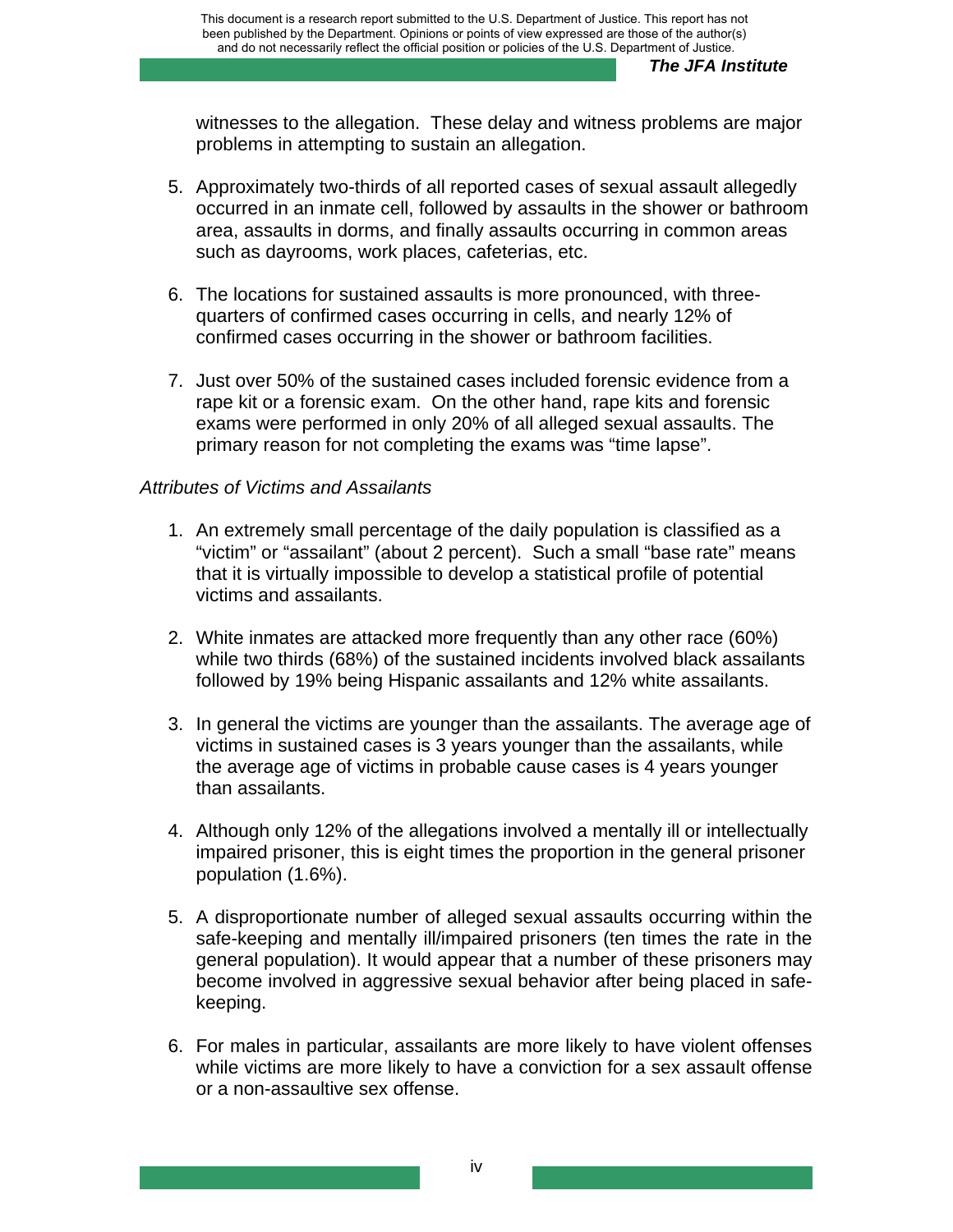- 7. For females, victims and assailants in sex assault allegations are more likely to have violent criminal histories.
- 8. While there may be some violence among gangs in sex assault allegations, the vast majority of victims (nearly 97%) are not associated with any gang. Gang affiliation is highest for assailants whose alleged sexual misconduct was sustained by TDCJ's internal review, with 20.5% of all sustained assailants affiliated with a gang.
- 9. On average, both victims and assailants tend to have served longer in TDCJ than all other TDCJ inmates. This may be related to the fact that TDCJ also houses state jail prisoners, operates SAFPF facilities, and in general deals with a much wider group of prisoners than those implicated in sex assault allegations.

#### *Unit Attributes*

- 1. While there is variation in the type of institutions where incidents were sustained, the majority of cases (86%) were sustained at large, male prisons operated by TDCJ.
- 2. Units housing the longer-term prisoners with higher custody levels have higher numbers and rates of allegations than other facility types.
- 3. Units housing special needs populations (psychiatric and mentally retarded) face particular challenges in managing their inmates, with higher rates of general inmate-on-inmate violence and higher rates of use of force, in relation to the population size of these facilities.

## *Qualitative Analysis of Selected Units*

- 1. Staff at all levels was found to have a clear understanding of the organization's expectations and goals as it related to Safe Prisons Program requirements.
- 2. There did not appear to be any indication of "organizational indifference" at any of the facilities visited. There may be individuals within the organization that may 'look the other way' when faced with an allegation of sexual assault, but that was not a prevalent attitude observed within the facilities visited.
- 3. The number of allegations at the low rate facilities (Holiday and Murray) can be attributed to not only to the operational mission of the facilities but also to the fact that the majority of beds in both of the facilities are located in dormitory settings which make sexual assaults more difficult to occur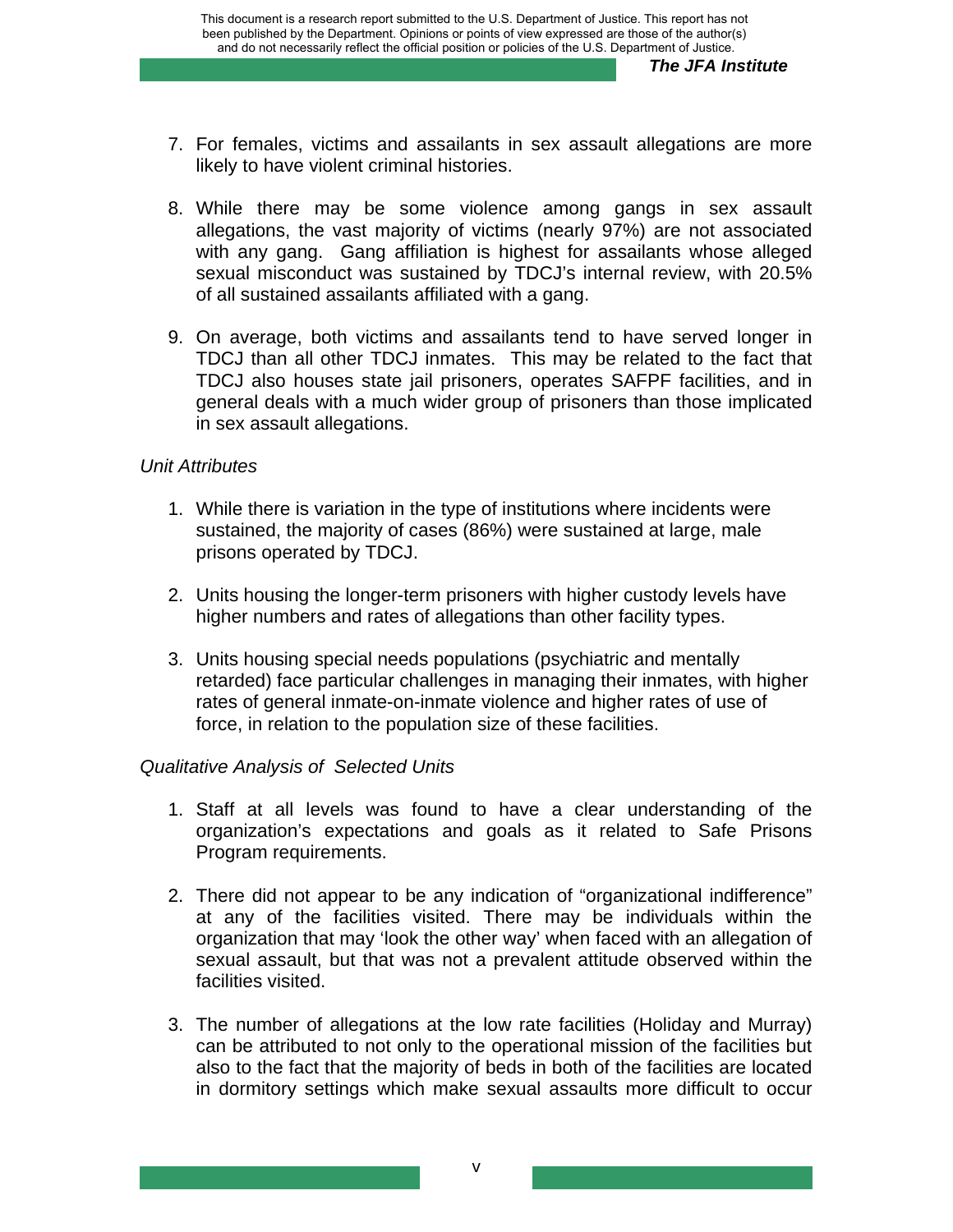undetected by staff. Ironically, cell blocks seem to contribute to sexual assaults.

- 4. Solid cell fronts, while permitting privacy for the inmates and reducing noise within the unit, also provides the degree of privacy that permits sexual assaults to occur. Unlike older prison designs where the cell fronts consisted of bars, the solid doors limit visual observation by staff and to a degree sound proof the cells to the point where staff have difficulty hearing what is going on in individual cells.
- 5. The fact that the majority of the sexual assaults occur between 6 a.m. and 6 p.m. can also be understood when observing the level of activity in the housing units in TDCJ facilities. Even though during these hours the number of staff assigned to the units is increased, the level of activity that they are responsible for also increases dramatically. The responsibility of housing unit staff draws them away from the routine of checking on cell activity on a routine basis. This provides for periods of time when only the housing unit picket officer (Control Room Officer) is monitoring the day rooms and cell fronts. This issue should be reviewed by the TDCJ from a staff deployment and training standpoint.
- 6. The low level of allegations occurring at the mental health facilities could be attributed to staff deployment levels. As would be expected of special needs treatment facilities the staff to inmate ratios are very high in comparison to other TDCJ facilities. This results in almost constant supervision of all the prisoners of the two facilities both during in-cell and out-of-cell activity periods.
- 7. The openness of the cell clock design at facilities similar to Darrington may in fact result in discouraging the reporting of assaults. The lack of privacy may discourage incidents of sexual assault, but may also deter the reporting of legitimate allegations of assault.

## *Discussion and Recommendations*

Much of what is reported above matches prior studies. The number of official allegations of prisoner on prisoner sexual assault in Texas is relatively low although it is noted that its allegation rate is higher than most states. However, the higher allegation rate is due, in part, to the recently implemented Safe Prisons program which is designed to encourage by staff and prisoners the reporting of alleged sexual assaults.

 Like most states the substantiation rate of the allegations is quite low. In Texas one of the major reasons why the substantiation rate is so low is the delay in having an allegation reported by the prisoner. As with any criminal investigation, any undue delay in reporting a criminal act reduces the ability of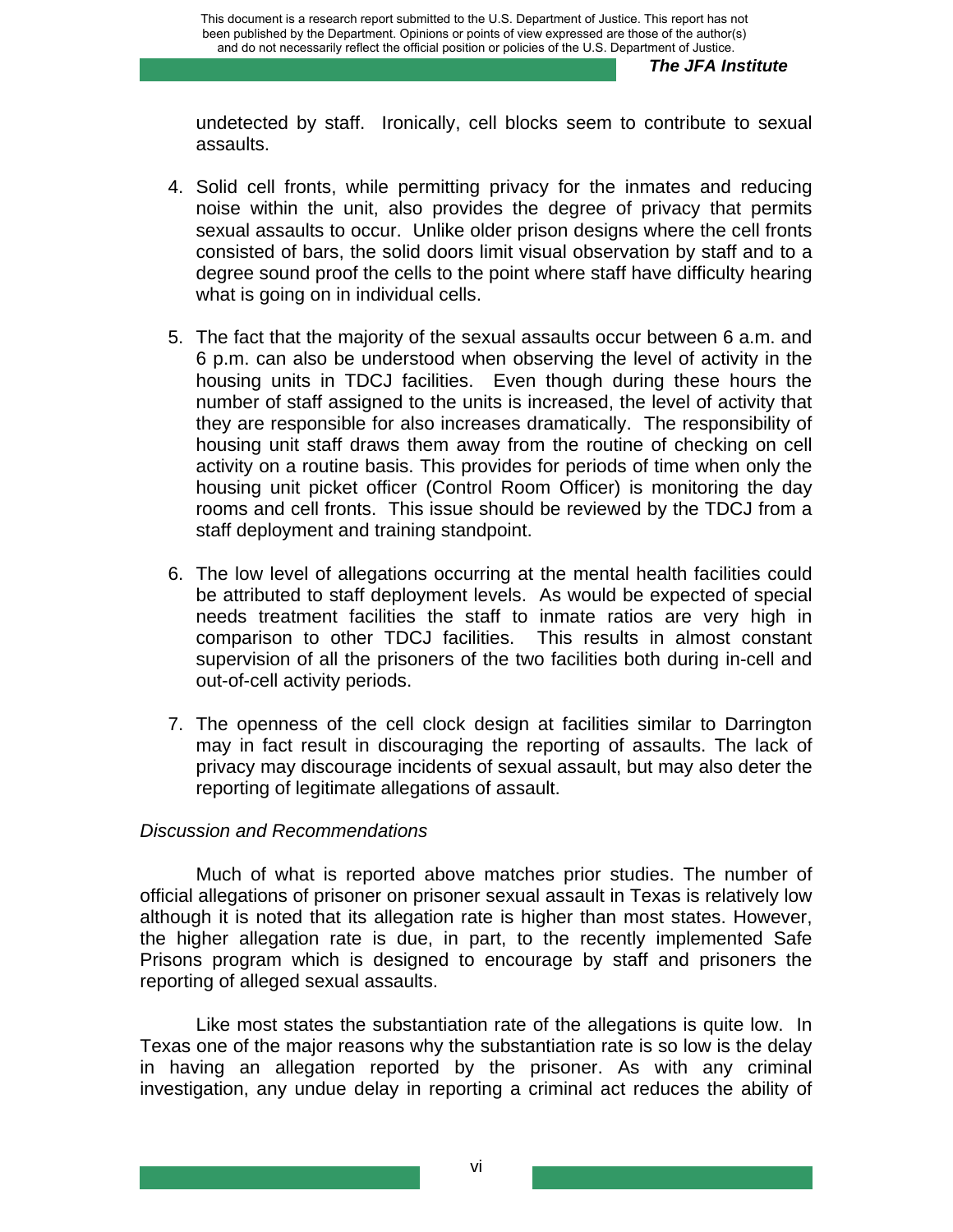the investigators to gather physical evidence and interview persons who would serve as potential witnesses.

The low rates of allegations and substantiated allegations makes it very difficult if not impossible to develop a statistical profile or risk instrument that would have strong predictive capabilities. However, there a number of attributes that distinguish the victims and perpetrators from other prisoners.

The alleged victims are generally younger than their assailants. There is a strong racial relationship in such incidents where victims are more likely white while their assailants are more likely black or Hispanic and be gang affiliated. The assailants are also older, more likely to have lived in urban areas, have been convicted of a violent crime, are in a higher custody level and have served more time in prison than their victims.

 Not surprisingly the higher security facilities as well as units housing special needs populations (psychiatric and mentally retarded) face particular challenges in managing their inmates, with higher rates of general inmate-oninmate violence and higher rates of use of force, in relation to the population size of these facilities. Incidents are more likely to occur in the day time in housing units where officers can be easily distracted or have poor line of sight to the celled housing units.

 These profile data on the victims, assailants and facilities where such allegations are made suggest that one needs to see the crime of prison rape in a larger context. Specifically, it would appear that prison rape (or the threat of rape) is just one weapon predatory prisoners will use to impose their influence and control over other prisoners. The prisoners and prisoners that have the highest rates of sexual assault also have the higher rates of other serious misconduct and criminal activity. So it would suggest that in order to reduce prison rape other forms of serious misconduct must also be addressed.

Finally, the research suggests that the Texas Safe Prison program has produced a much greater awareness on the part of staff and prisoners on the issue of prison rape. One of the immediate effects has been a much higher rate of reporting and a more structured response and investigation to such allegations. And the data base that has been created allows the TDCJ to monitor the number, attributes and final dispositions of these incidents. Many states could benefit from adopting many of the key components of the Texas program.

There are some suggestions that we would suggest to Texas and other correctional systems that if implemented might serve to reduce sexual assaults. First, further efforts are needed to provide structured opportunities for prisoners to report any allegation of sexual assault –either staff on prisoner or prisoner on prisoner. One specific suggestion is to require case managers to always inquire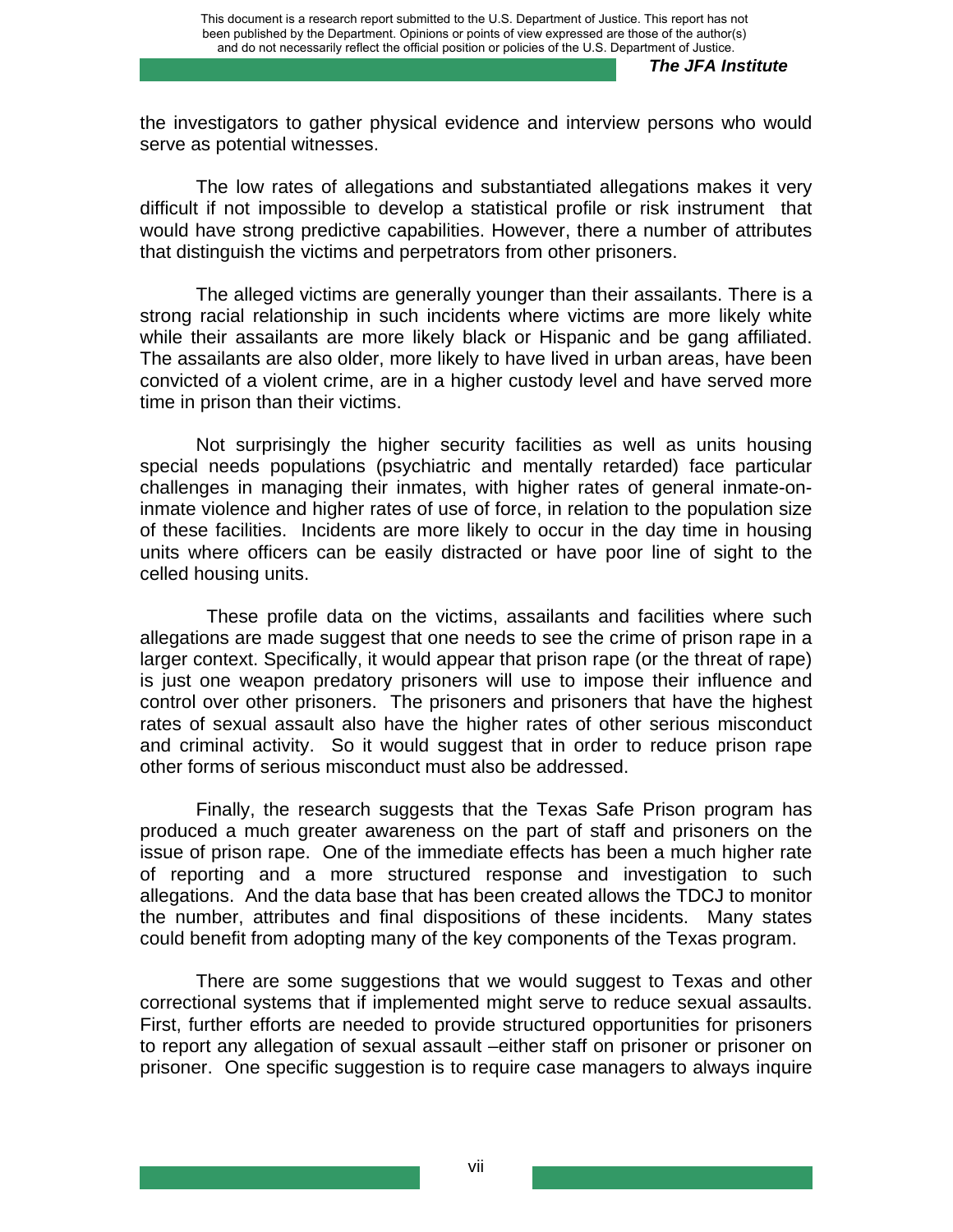of the prisoner during a formal session or contact whether any assaults have occurred or if they are being threatened by other prisoners.

Second, there is a concern on what happens to prisoners who make an allegation but the case cannot be substantiated. There are a large number of these cases in Texas. Does staff make any effort to more closely monitor, reassign or supervise the prisoners who have been implicated in the incident? It is not clear that any such efforts are being made by prison officials in such cases.

Third, the TDCJ should examine the reasons for the large number of cases in which either the victim or the alleged assaulter was transferred without any disciplinary or legal action. These are cases which have also been determined to be unsubstantiated. The questions centers on why do such a large number of prisoners involved in these alleged incidents end up getting transferred without any verification of the incident. Are these transfers based on legitimate concerns or a means of foregoing either discipline or prosecution?

Fourth the categories for designating prisoners in the TDCJ data base should be expanded so that it has the following four designations:

- a. Potential Victim
- b. Known Victim
- c. Potential Assailant
- d. Known Assailant

The low rate of officially reported sexual assault on prisoners means that it is not practical nor recommended that a traditional risk scoring system be attempted. To do so would produce an unacceptable level of "false positives" in terms of identifying both potential victims and assailants. This not to say that the factors and attributes that are associated with assailants and victims as presented in this report cannot be applied in some manner.

Rather, it is recommended that a criteria for applying the "potential" victim or assailant label should take the form of a check list that takes into account the factors found to be associated with such allegations in this study. An example of such a check list is provided in the main report.

Finally, this research did not adequately address the issue of sexual assault among female prisoners. We found at the women prisons that the attitudes expressed by the staff suggested that they believe sexual activity was more common then at male facilities but that such behavior was largely consensual. We are not persuaded that this is indeed the case. Clearly a separate and more detailed assessment of sexual assault among female prisoners is needed.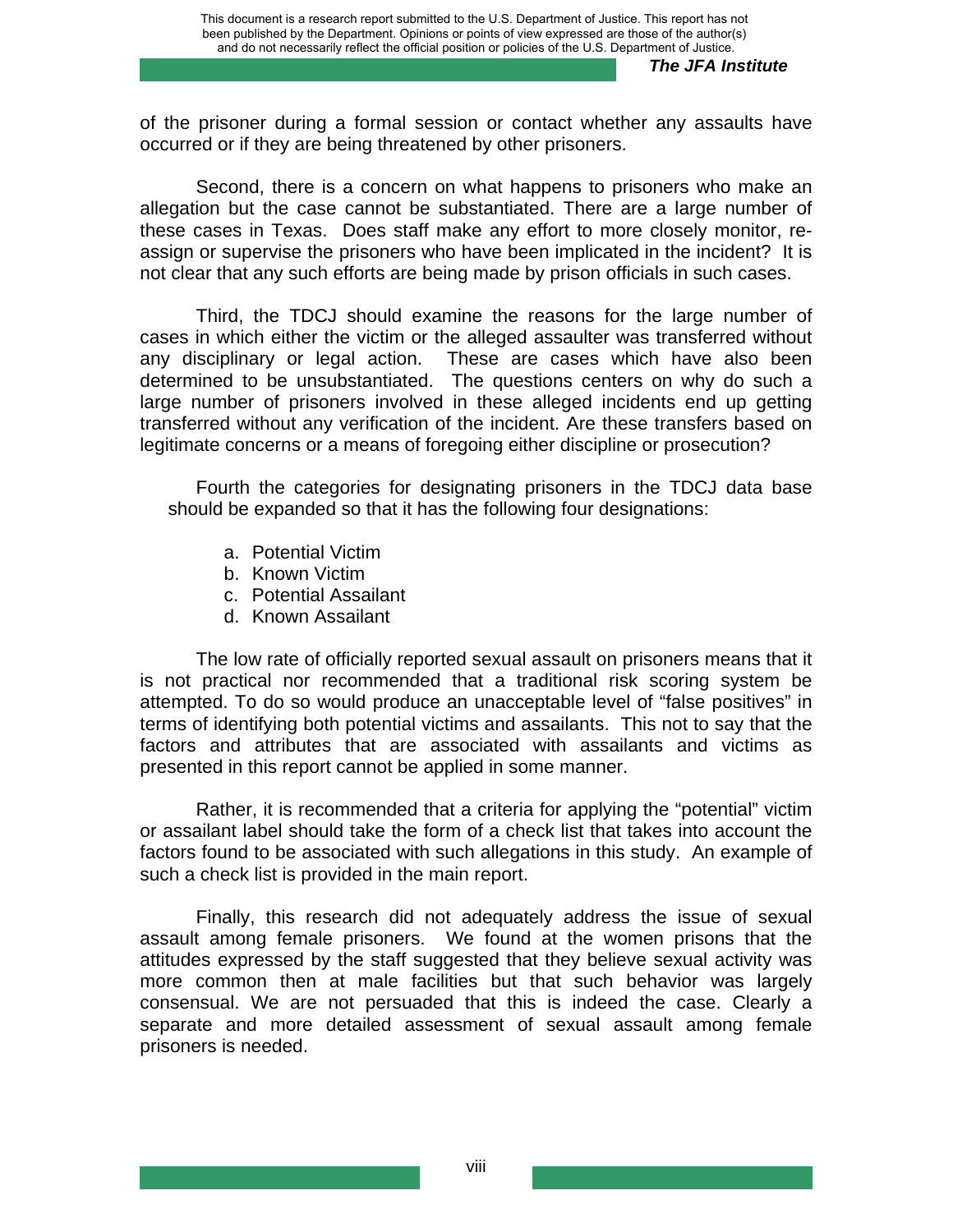# **I. Introduction**

#### **A. Background**

*"The number one fear of those going to prison: being raped… Prisons are single-sex institutions, but sex roles in prison are a bit more complicated. In any given facility, there are heterosexuals, homosexuals, transsexuals, and other sexual variations. Without doubt there is sex in prison – both consensual and coerced"[1](#page-9-0)* 

 In September 2003, President George Bush signed the Prison Rape Elimination Act of 2003 (from here on referred as PREA or Act). This bill was passed by Congress in response to a growing concern that a significant number of the over 2 million persons incarcerated in the nation's state and federal prisons, local jails and juvenile facilities are being sexually assaulted each year. Moreover, there is concern that many of these assaults are not being reported to correctional officials and/or those correctional agencies are not taking sufficient steps to prevent such crimes from occurring in the future including, using vigorous prosecution as deterrence.

 The Act establishes three programs in the Department of Justice – one dedicated at collecting national prison rape statistics and conducting research; one dedicated to the dissemination of information and procedures for combating prison rape; and a grant program to assist in funding State programs. The Bureau of Justice Statistics (BJS), the National Science Foundation (NSF) and the National Institute of Justice (NIJ) are charged with conducting the research. BJS is now developing a methodology for measuring the number and type of rapes occurring in the nation's prison system using both officially reported and self-reported survey data. The BJS data will be included in an annual report of the prevalence of prison rape by each state that participates in the data collection effort. An annual public review of the performance of those prison systems where the incidence of prison rape greatly exceeds the national average will be conducted following procedures set by the new law. If a State's prison system does not fall into this category, or if it does and that State's prison officials participate in the public hearings on their performance, the State will receive increased funds from certain federal grant programs.

A Prevention and Prosecution Program was created to serve as a clearinghouse for the provision of information and assistance to those authorities responsible for the prevention, investigation, and punishment of prison rape. This program will also provide training and assistance to federal, state and local prison officials on the prevention, investigation and punishment of prison rape. The Grant Program will make annual grants (up to \$40 million each year) to state and local programs that enhance the prevention and punishment of prison rape.

<span id="page-9-0"></span><sup>1</sup> Ross, Jeffrey Ian and Stephen C. Richards. 2002. *Behind Bars: Surviving Prison.* Alpha Books: Indianapolis, IN.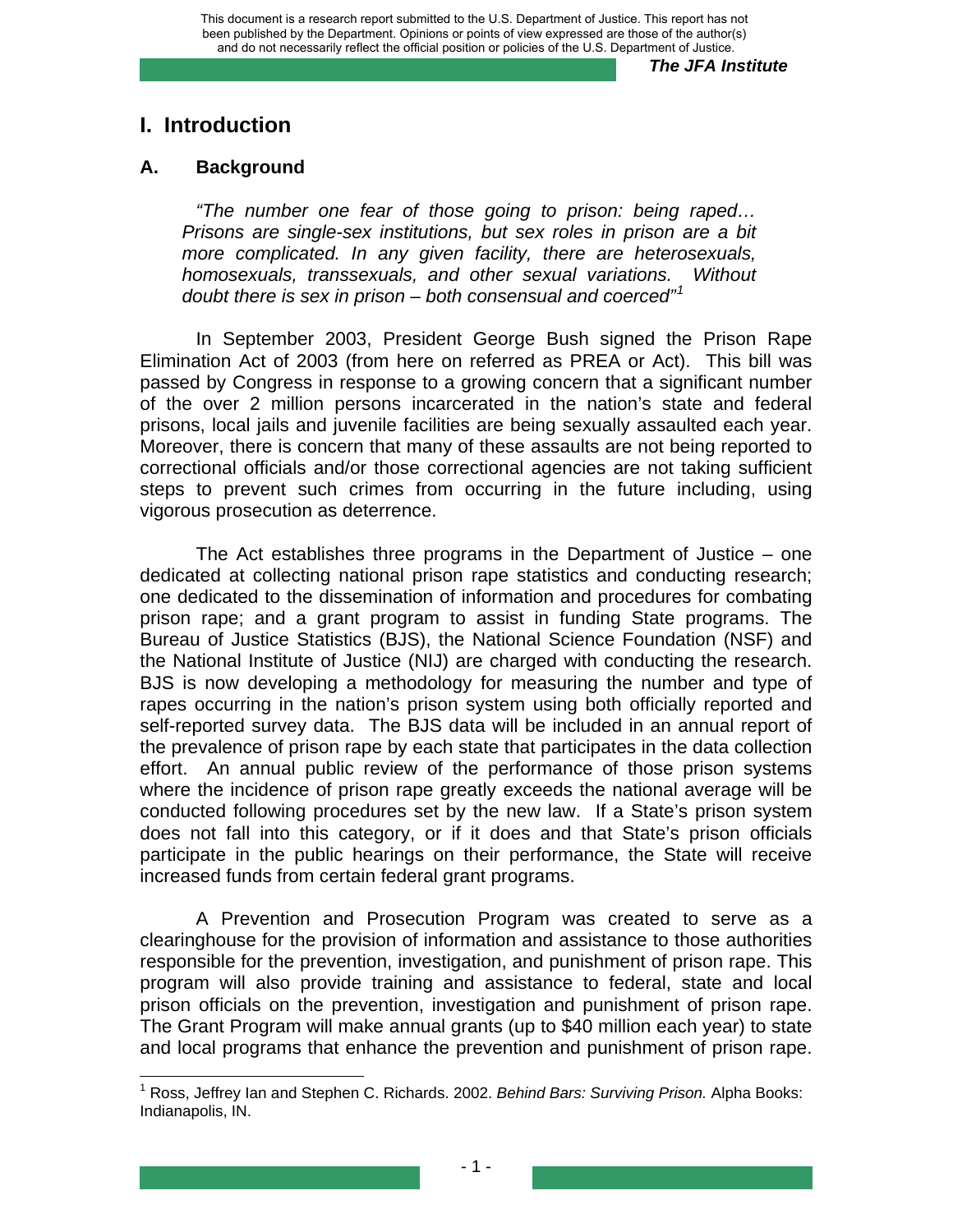Finally, the new law creates a National Prison Rape Reduction Commission which will conduct comprehensive hearings and examine all penal, economic, physical, mental, medical and social issues relating to prison rape in America. At the conclusion of its review the Commission will issue a comprehensive report on the subject, including a recommended set of national standards to reduce and eliminate prison rape. The commission's recommended standards will address practices for the investigation and elimination of prison rape including the training of correctional officers; sexually transmitted disease prevention; identifying, protecting, screening, isolating, and punishing vulnerable and potentially offending inmates; and other related issues.

The Commission's recommended national standards will be independently reviewed by the Attorney General, who may modify them, and will, thereafter, be published for notice and comment under the Administrative Procedure Act. Once the standards proposed by the Attorney General become a final rule, they will become immediately applicable to the Federal Bureau of Prisons. States may adopt the standards by statute, and those that do will receive increased funds for two years from certain federal grant programs. Clearly, the Act could have a major impact on state and local correctional practices. As noted above, the NIJ is expected to assist the development of new correctional standards by funding a number of studies that address the following themes or topics:

- 1. Identification and evaluation of sexual assault prevention programs;
- 2. Research on the impact of victimization and its treatment;
- 3. Research on risk assessment and management of vulnerable populations; and,
- 4. Research on HIV/AIDS or other sexually transmitted diseases and sexual violence.

Many of the public policy and research issues are reflected in the wellpublicized case of Roderick Johnson, a former prisoner in the Texas prison system, whose allegations have resulted in major litigation in Texas, the passage of Safe Prison Act in Texas, and have drawn national attention to the problem of prison rape. $2$  Mr. Johnson has claimed that while incarcerated, he became a sex slave where he was repeatedly raped by a number of prisoners at a particular Texas prison. Despite what he states were repeated requests to prison officials, no actions were taken either to transfer him to another prison or to house him in a location that would protect him from such assaults.

 Mr. Johnson's case highlights the major policy issues surrounding the phenomenon of sexual assault within correctional facilities that require further research. Specifically, what factors (individual and environmental) contribute to the incidence of sexual assaults, were there actions that the agency could have taken to reduce the level of risk to sexual assault, and what are the costs to

<span id="page-10-0"></span><sup>&</sup>lt;u>.</u><br><sup>2</sup> "Back from the Brink: Former prison sex salve is striving for new life in Austin", <u>Austin American-</u> Statesman**,** Sunday, January 11, 2004, pp A1 and A11.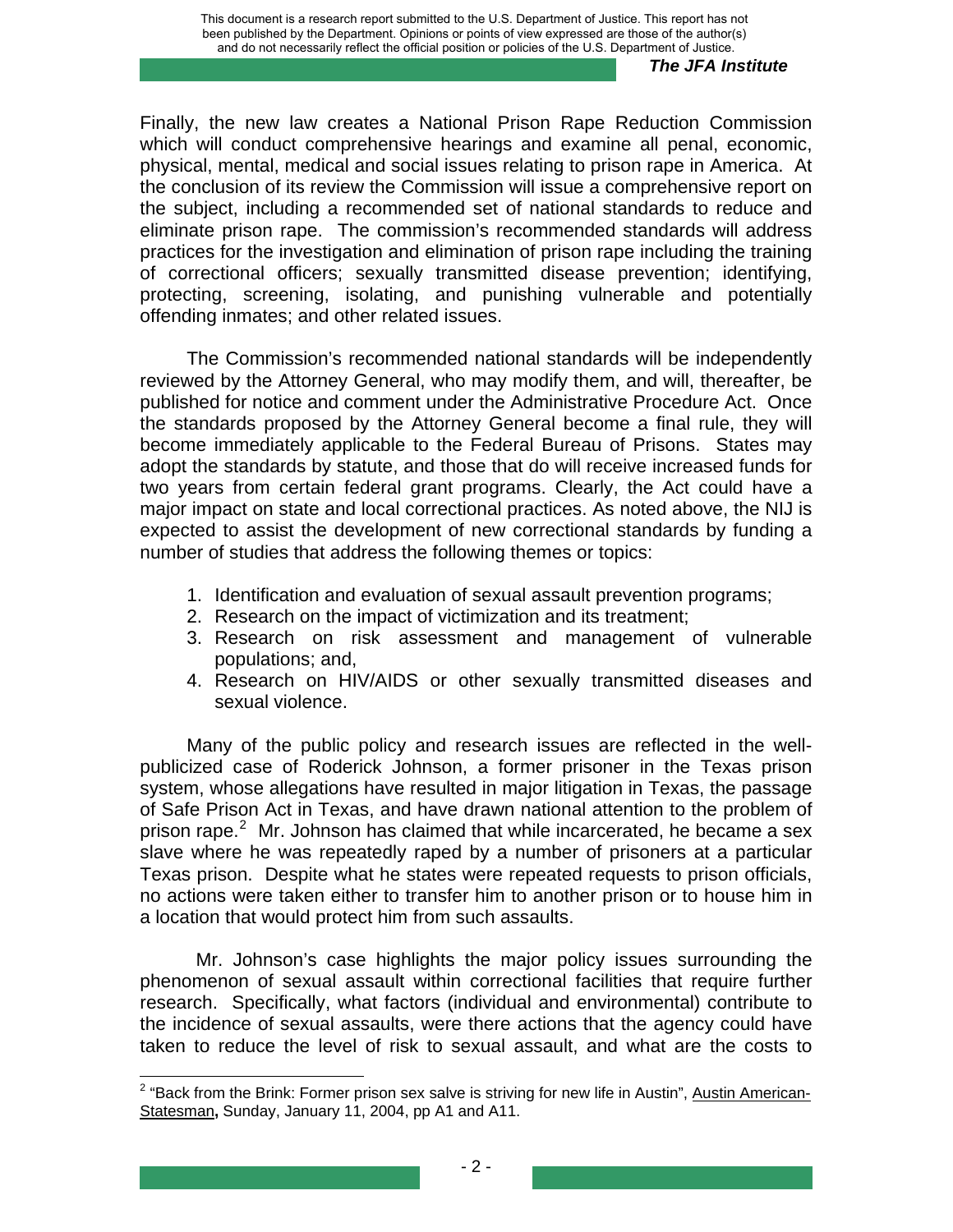victims in terms of pain, suffering, trauma and public health? Finally, there is a need to determine what pre-emptive actions can be taken by correctional agencies to better prevent such crimes from occurring in the future through better risk assessments, improved reporting standards, staff training, and more effective classification, housing and staff supervision techniques.

 The following report summarizes a study of officially reported sexual assaults and rapes reported in the Texas prison system conducted by *The JFA Institute*, in cooperation with the Texas Department of Criminal Justice (TDCJ). In addition to a comprehensive assessment of the attributes of the victims and perpetrators of such crimes an attempt was also made to evaluate the role of the prison environment in such events.

## **B. Study Goals and Objectives**

The Texas Department of Criminal Justice (TDCJ) operates the nation's third largest prison system (trailing only the California and the Federal Bureau of Prisons) with over 150,000 prisoners.<sup>[3](#page-11-0)</sup> Each year approximately 500-600 prisoner on prisoner sexual assaults are reported by prisoners and staff to the TDCJ. For each reported assault, detailed information is collected and stored on a specially created database that was developed as part of the agency's effort to report, evaluate and reduce prison sexual assaults. Among the items captured in this database are victim and assailant characteristics (including race, sex, age, and gang affiliation) and incident information (including date and time of incident, location of the incident and custody level at time of the incident).

The study was designed to provide comprehensive assessment of the estimated 1,938 *officially* reported sexual assaults that occurred in the Texas prison systems from January 1, 2002 through August 31, 2005. With nearly four years worth of data collected, the research team has been able to determine what prisoner attributes indicate who is more prone to either becoming a victim or victimizer of such crimes. TDCJ is hopeful that this analysis can provide a starting point to create risk screening instruments that may be used by the department as part of their overall classification and risk assessment systems. One instrument could be designed to identify prisoners who pose a high risk of becoming a victim of such crimes while another could be used to identify potential predators. As will be noted later on, there are many methodological, legal and ethical issues associated with the labeling of prisoners in such a manner. However, it may assist prison officials in preventing sexual assaults in the future to explore if such a screening process is possible and how best to implement it.

 The research design also attempts to examine the influence of the "prison environment" on the prevalence and nature of prison violence, including sexual

<span id="page-11-0"></span> $3$  This number is based on the TDCJ's count of active prisoners and is somewhat lower than the data published by BJS.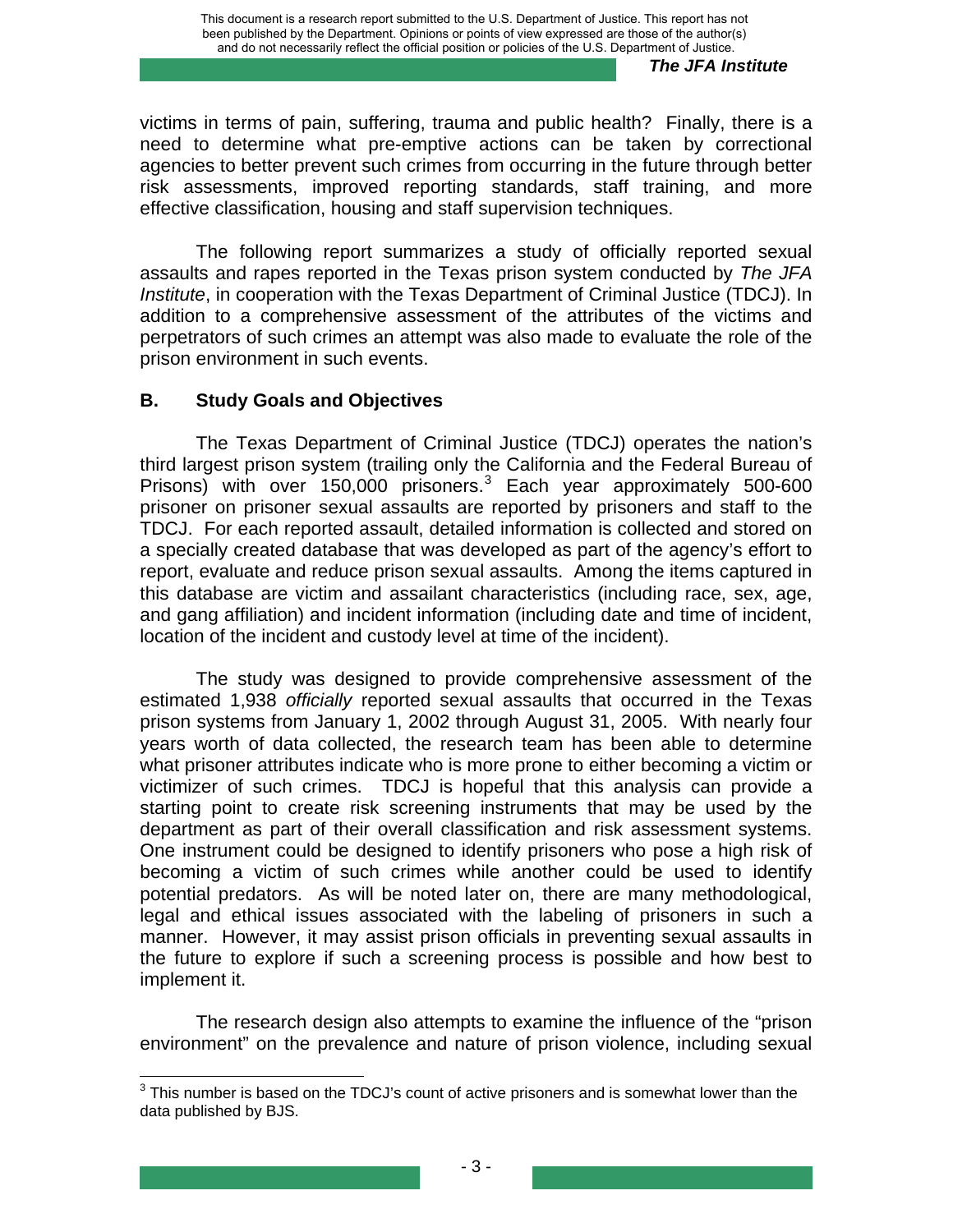assault. In consultation with the TDCJ, we identified several facilities that represent locations with the highest and lowest rates of sexual assault, different populations and custody levels. Seven facilities were selected for this qualitative analysis. In these facilities we conducted extensive sites visits to try to determine what environmental and management factors may explain variance in the incidence of sexual assault violence. This analysis was directed at understanding management techniques that may impact the actual or reported number of sexual assaults. This information may assist TDCJ in making modifications in terms of how it manages prisoners who either pose a high risk of being victimized or are more likely to commit such crimes, in the on-going training of staff in recognizing and managing such risk, and legal actions that can be taken to respond to such crimes when they do occur.

 Thus the overall purpose of the study is to: (a) produce and disseminate sound empirical research to be used by practitioners and policy-makers on the attributes of officially reported incidents of sexual assault; (b) explore screening methods to better identify prisoners most likely to become involved in the such crimes; and, (c) identify administrative and management methods that may serve to prevent such assaults from occurring in the future.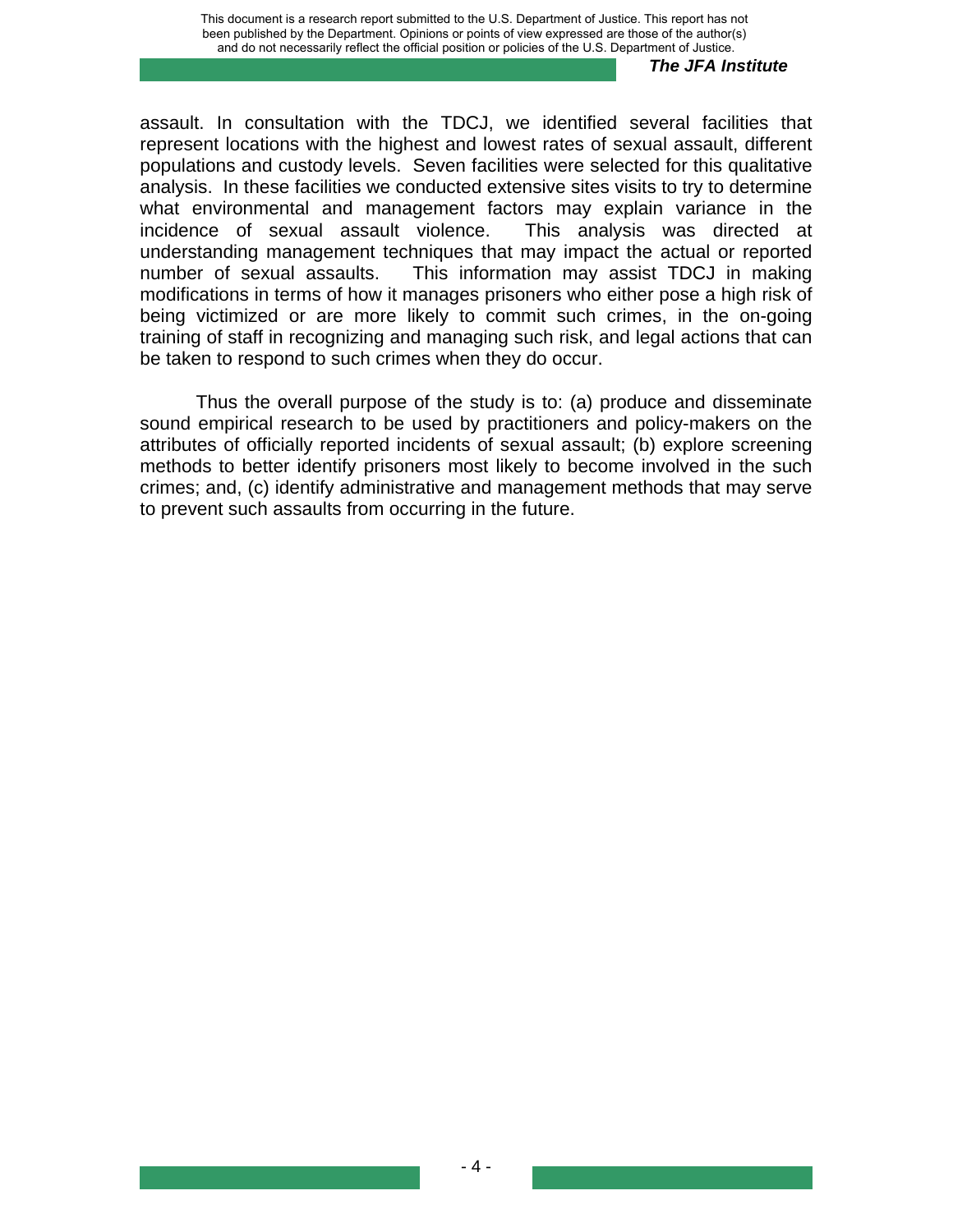# **II. Review of the Relevant Literature**

## **A. Overview**

Over the past four decades, much has been written about the social organization, structure and culture of the American prison system. Beginning with Gresham Sykes classic 1958 book *The Society of Captives,* Erving Goffman's *Asylums*, and the more contemporary works of John Irwin (*The Felon* and *Prisons in Turmoil),* Hans Toch (*Living in Prison: The Ecology of Survival)* and *J*. *Jacobs (Stateville: The Penitentiary in Mass Society*), there has been considerable analysis of how "total" institutions function and how the inmates who are committed to them adapt to the prison environment.<sup>[4](#page-13-0)</sup>

Although these studies typically address the topic of prison violence, little has been written on the number, type and form of sexual assault occurring within adult and juvenile correctional facilities. When we conducted a NCJRS literature search on the topic of prison rape and sexual assault, very few publications were located. Text books on corrections also give short shrift to the topic of prison rape. For example, Silverman's comprehensive 550 page text on corrections devotes only four pages to the topic of "sex in male prisons."<sup>[5](#page-13-1)</sup>

However, these few studies do offer important information on the difficulties in measuring the prevalence of prison sexual assault, the types of prisoners who tend to become involved in such crimes as either a victim or offender, the influence of the prison environment (design, culture and management) on prison rape, and what actions correctional officials can take to reduce the incidence of prison rape. Taken as a whole, any assessment of the phenomenon of prison rape needs to incorporate a comprehensive research design that sees the event as the result of an interaction of people and place. – in other words, certain persons who are more likely to become either victims of rape or the predators of such prisoners, and certain environmental conditions that serve to increase or suppress the rate of sexual assault. What follows is a summary of this literature which provided a context for developing our research design.

## **B. The Prevalence of Prison Rape**

 One of the major reasons for the passage of the Prison Rape Elimination Act of 2003 was the recognition that there are no accurate estimates regarding the extent of sex in adult and juvenile prisons, let alone the extent of sexual

 4 See Sykes,G.M. 1958. *The Society of Captives.* Princeton, NJ: Princeton University Press;

<span id="page-13-0"></span>Goffman, E. 1961. *Asylums.* Garden City, NY: Anchor Books; Irwin, J. 1970. *The Felon.*  Englewood, NJ: Prentice-Hall; Jacobs, J. 1977. *Stateville: The Penitentiary in Mass Society.* Chicago: University of Chicago Press; and Toch, 1977. *Living in Prison: The Ecology of Survival.*

<span id="page-13-1"></span>New York: Free Press.<br><sup>5</sup> Silverman, Ira J.2002. *Corrections : A Comprehensive View.* Belmont, CA: Wadsworth Publishing.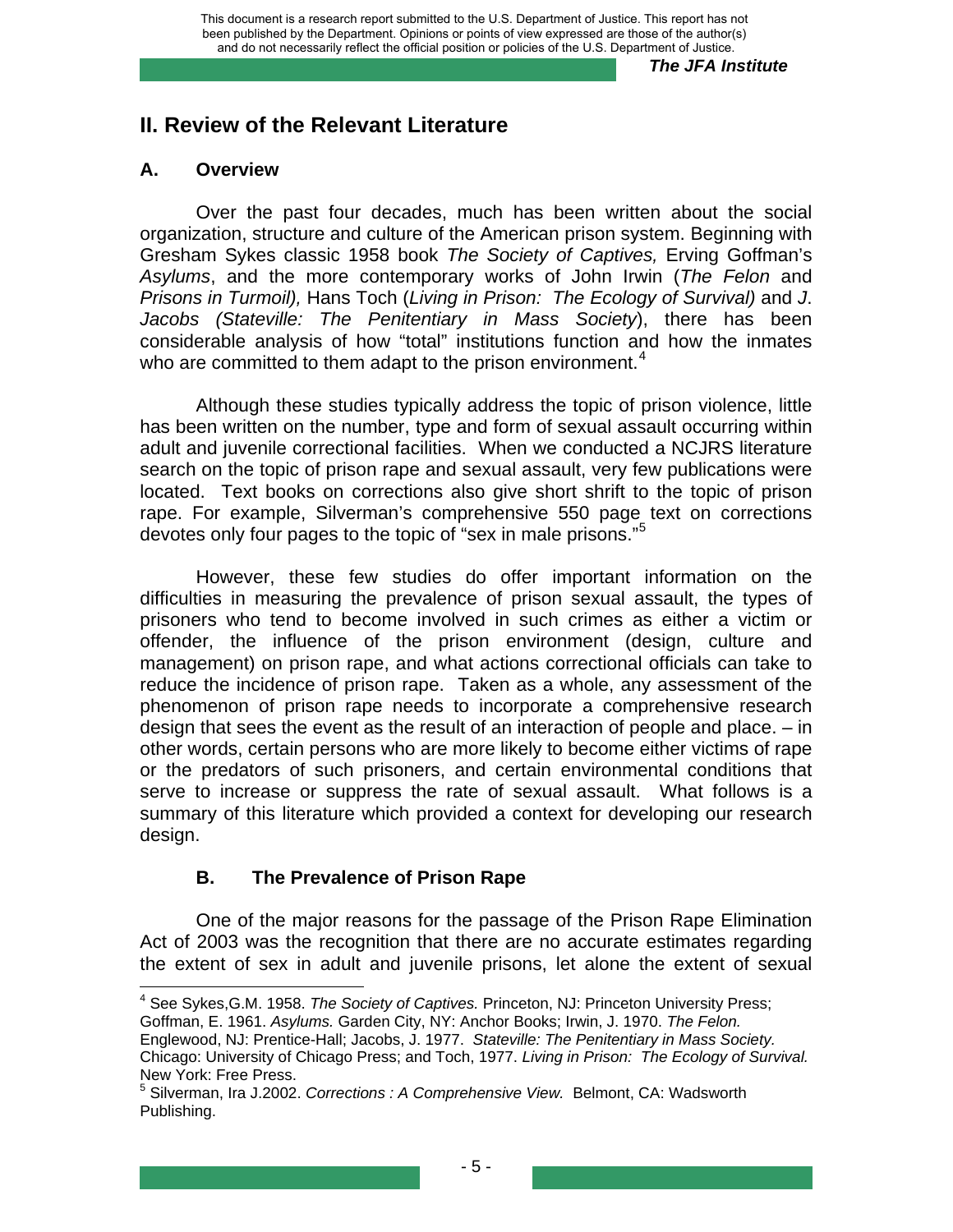assault. The enabling legislation states that an estimated 13% of the prisoners now incarcerated in state and federal prisons have been sexually assaulted with many being exposed to repeated assaults. This would mean that approximately 200,000 of the 1.6 million prison population have been raped.

 Our review of those studies that have attempted to measure both reported and unreported rapes shows that the rates vary dramatically by each study but, like national victimization studies, the prevalence of rape as reported via self report and confidential surveys far exceeds the number reported by prison officials. Those studies that have been done are limited to adult prisoners (mostly male) and report that while a significant number of prisoners are involved in sexual behavior, a smaller number report being sexually assaulted, and an even smaller number of cases are officially recorded by prison officials. $<sup>6</sup>$  $<sup>6</sup>$  $<sup>6</sup>$  For example,</sup> a study done of federal prisoners in the 1980s found that 30% had experienced at least one homosexual experience but only 1% said that they had been forced to have sex. $<sup>7</sup>$  $<sup>7</sup>$  $<sup>7</sup>$ </sup> In a 1996 study of two maximum security prisons, researchers found via self-report surveys that 22% of the prisoners had been sexually assaulted since being imprisoned. <sup>[8](#page-14-2)</sup>

Much earlier, Torres found that 30% of the prisoners interviewed in Sing Sing prison reported being involved in at least one homosexual event but a much lower number reported being sexually assaulted. Here again the prison in question was a high security facility that tends to house prisoners who are more aggressive or require protection from such prisoners.<sup>[9](#page-14-3)</sup>

Most recently, NIJ commissioned a review of the literature to sort the issues regarding how different methodologies and definitions of prison rape result in different prevalence and incident rates. This report was written by Gerald G. Gaes and Andrew L. Goldberg and was published in March 2004.<sup>[10](#page-14-4)</sup>

Gaes and Goldberg conducted a Meta analysis of all the studies that met their criteria for inclusion. They found that the average prison lifetime sexual assault prevalence was 1.91 percent, meaning that this percentage of inmates has experienced a sexual victimization over a lifetime of incarceration. This estimate was based primarily on studies which reported completed victimizations.

<span id="page-14-0"></span> 6 Fagan, T.J., Wennerstrom, D., and Miller, J. (1996). "Sexual assault of male inmates: Prevention, identification, and intervention. *Journal of Correctional Health Care 3(1):49-63.* <sup>7</sup>

<span id="page-14-1"></span> $^7$  Nacci, P.L. and T.R.Kane. (1983, December). "The Incidence of sex and sexual aggression in federal prisons." *Federal Probation,* 48(1)31-36. Nacci, P.L. and T.R. Kane. (March 1984). "Sex and sexual aggression in federal prisons: Inmate involvement and employee impact." *Federal Probation*(48(1), 46-53. 8

<span id="page-14-2"></span>Struckman-Johnson, C.,Struckman –Johnson, D., Rucker, L., Bumby, K., and Donaldson, S. (1996). "Sexual coercion reported by men and women in prison." *The Journal of Sex Research.* 

*<sup>33(1), 67-76.</sup>* 9 Rettig, R.P., Torres, M.J., and Garrett, G.R. (1977). *Manny: A criminal-addict's story.* Boston:

<span id="page-14-4"></span><span id="page-14-3"></span>Houghton Mufflin.<br><sup>10</sup> Gaes, Gerald G. and Goldberg, Andrew L. (2004). *Prison Rape: A Critical Review of the Literature* National Institute of Justice, U.S. Department of Justice, Washington, DC, March.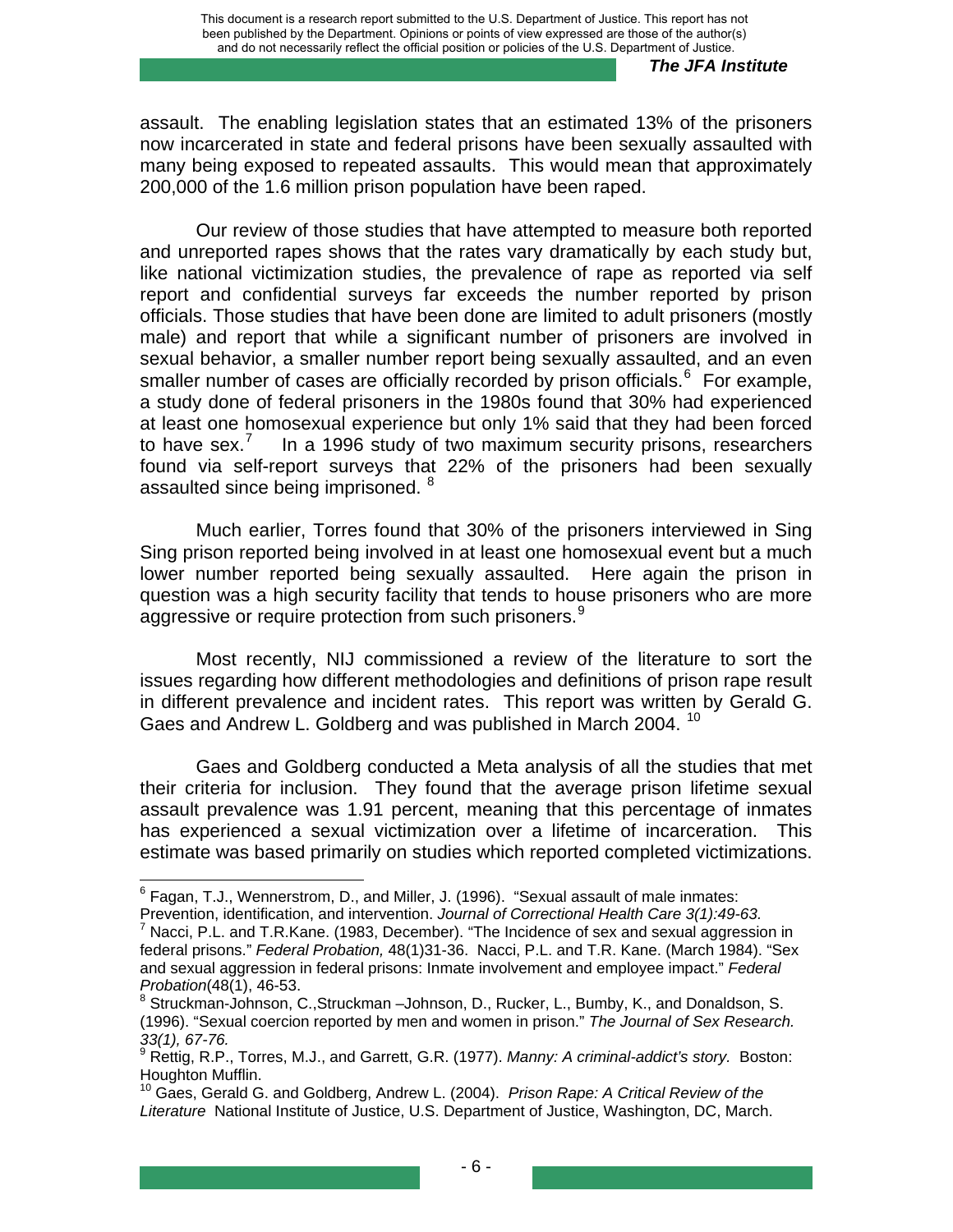The authors discussed why prevalence measures fluctuate significantly and the challenge of pinpointing a general prevalence rate for prison sexual assault:

*"These studies use different methods to establish the level of victimization (questionnaires, interviews, informants, administrative records); they use different questions, and they use different time frames. Definitions vary widely from rape to sexual pressure. Some of these estimates rely on self-reported victimizations, while others are based on the perceptions of inmates and staff on the overall level of victimization in the prison. These latter estimates always appear higher than self reports, and it is unclear what these latter estimates mean since there is no presumption that inmates or staff actually witness all of the sexual assaults they claim are occurring. Most studies fail to report how long the sexual assault victim has been in prison making it difficult to compare prisons across jurisdictions, due to the likelihood of different exposure periods" [11](#page-15-0)*

 BJS in its most recent study of sexual violence published in July 2005 reported that at present "there are no reliable estimates of the extent of unreported sexual victimization among prison and jail inmates and youth held in residential facilities." [12](#page-15-1) Therefore, BJS was required to conduct a national prevalence study under the Act. This study is now in the design stage as it involves sophisticated data collection methods using a large representative sample of correctional facilities to yield reliable victimization estimates for the prison, jail and juvenile detention systems of each state.

In the meantime, the BJS July 2005 study is the first ever national survey of administrative records on sexual violence in adult and juvenile correctional facilities. The statistics compiled for this study are based on incidents reported to correctional authorities during 2004. In other words, "what officials know" and "how many allegations were reported." The survey selected more than 2,700 correctional facilities holding 79% of all adults and juvenile in custody in the nation.

Figure 1 shows the definitions of sexual conduct used by BJS in collecting data for their survey. BJS used a comprehensive set of definitions distinguishing nonconsensual sexual acts from abusive sexual contact, staff sexual misconduct and staff sexual harassment. It is important to note that over half of the federal and state prison systems surveyed were able to report along the definitions below. For nonconsensual sexual acts, 66% of the prison agencies were able to fully report; 51% for abusive sexual contacts; 67% for staff sexual misconduct; and 53% for staff sexual harassment. Other jurisdictions were able to report

<span id="page-15-0"></span><sup>&</sup>lt;sup>11</sup> Ibid., Gaes, Gerald G. and Goldberg, Andrew L. (2004), page 2.

<span id="page-15-1"></span><sup>&</sup>lt;sup>12</sup> Beck, Allen J. and Hughes, Timothy A. (2005). Sexual Violence Reported by Correctional *Authorities, 2004* Bureau of Justice Statistics, U.S. Department of Justice, Washington, DC, July.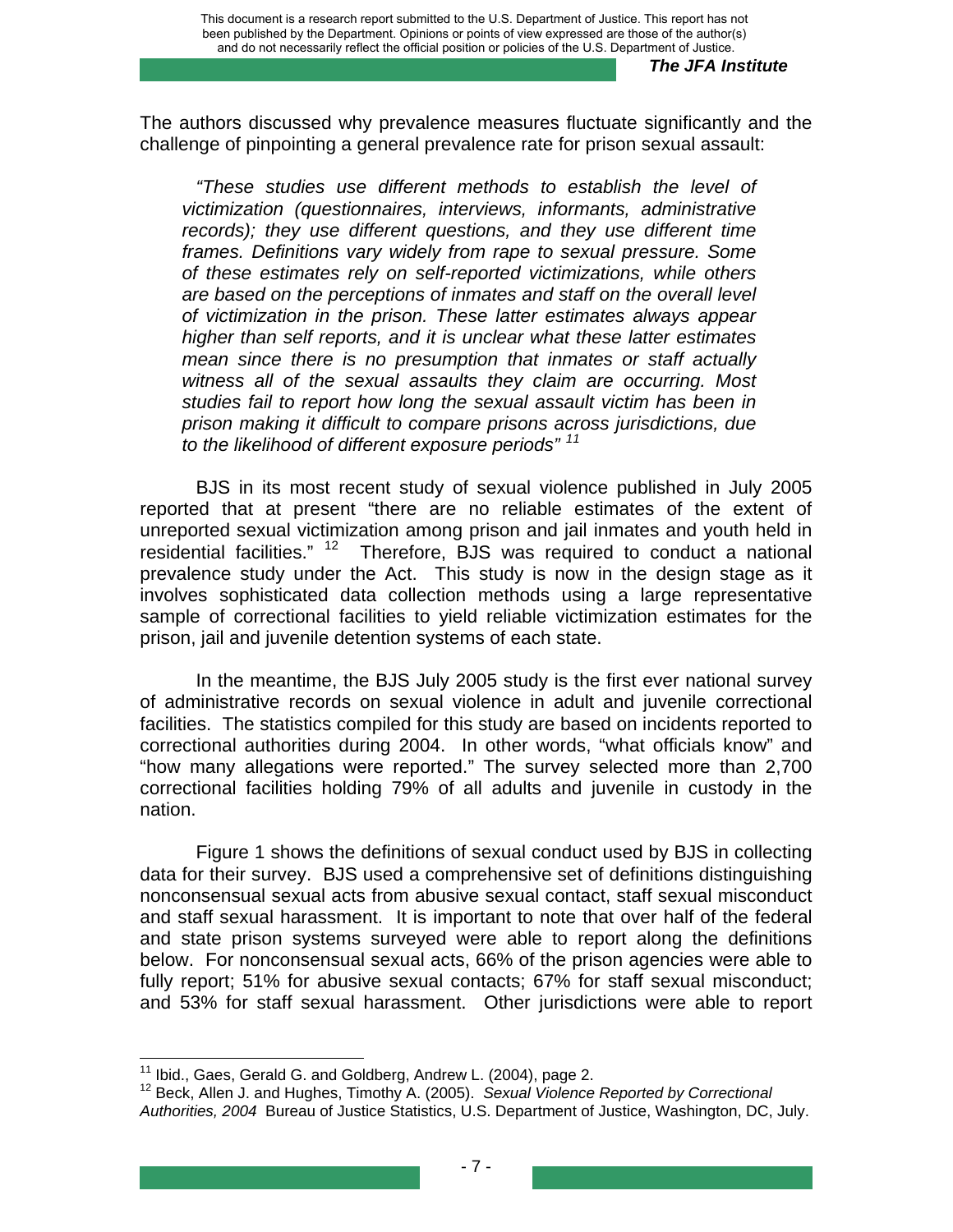partially along the categories or using a combination of the definitions (as for example, staff sexual harassment combined with staff sexual misconduct).

The BJS survey found that:

- There were 5,528 allegations of sexual violence reported in the systems sampled representing 8,210 allegations Nationwide in 2004<sup>[13](#page-16-0)</sup>
- 42% of the allegations involving staff sexual misconduct; 37% inmate-oninmate nonconsensual sexual acts; 11% staff sexual harassment; and 10% abusive sexual contact<sup>[14](#page-16-1)</sup>
- The allegation rate of sexual violence per 1,000 inmates in 2004 was 3.15 (national estimate for all allegations)<sup>[15](#page-16-2)</sup>
- The number of nonconsensual sexual acts in state operated prison facilities reported in the survey was 1,229 for a 1.05 rate per 1,000 inmates and of this number 17.6% were substantiated at the time of the survey, 45.3% were unsubstantiated and 37.2% were unfounded  $16$

Table 1 below shows the number of allegations of inmate-on-inmate sexual violence and the number substantiated as reported by state prison authorities. The rate of allegations per 1,000 and the percent substantiated was computed by the authors using the BJS data. The BJA report also has similar tables for inmate-on-inmate abusive sexual acts and staff sexual misconduct but these are not presented here. There were 1,246 allegations of inmate-on-inmate sexual violence reported by state and federal prison authorities as seen in the table below. In addition, and not shown below, there were 287 allegations of inmate-on-inmate abusive sexual contacts; 1,506 allegations of staff sexual misconduct with inmates; and 417 allegations of staff sexual harassment of inmates.<sup>[17](#page-16-4)</sup>

It is important to note that BJS warns that these results cannot be used to rank states along sexual assaults rates. As the report states:

 *"The absence of uniform reporting and tracking procedures necessitates caution when interpreting the 2004 survey results. The data should not be used to rank systems or facilities. Higher or lower counts may reflect variations in definitions, reporting capacities, and procedures for recording allegations and not differences in the underlying incidence of sexual violence."* [18](#page-16-5)

<span id="page-16-0"></span><sup>&</sup>lt;sup>13</sup> Ibid., Beck, Allen J. and Hughes, Timothy A. (2005), page 5.

<span id="page-16-3"></span>

<span id="page-16-2"></span><span id="page-16-1"></span><sup>&</sup>lt;sup>14</sup> Ibid., Beck, Allen J. and Hughes, Timothy A. (2005), page 1.<br><sup>15</sup> Ibid., Beck, Allen J. and Hughes, Timothy A. (2005), page 1.<br><sup>16</sup> Ibid., Beck, Allen J. and Hughes, Timothy A. (2005), Tables 3 and 5.<br><sup>17</sup> Ibid., Bec

<span id="page-16-5"></span><span id="page-16-4"></span>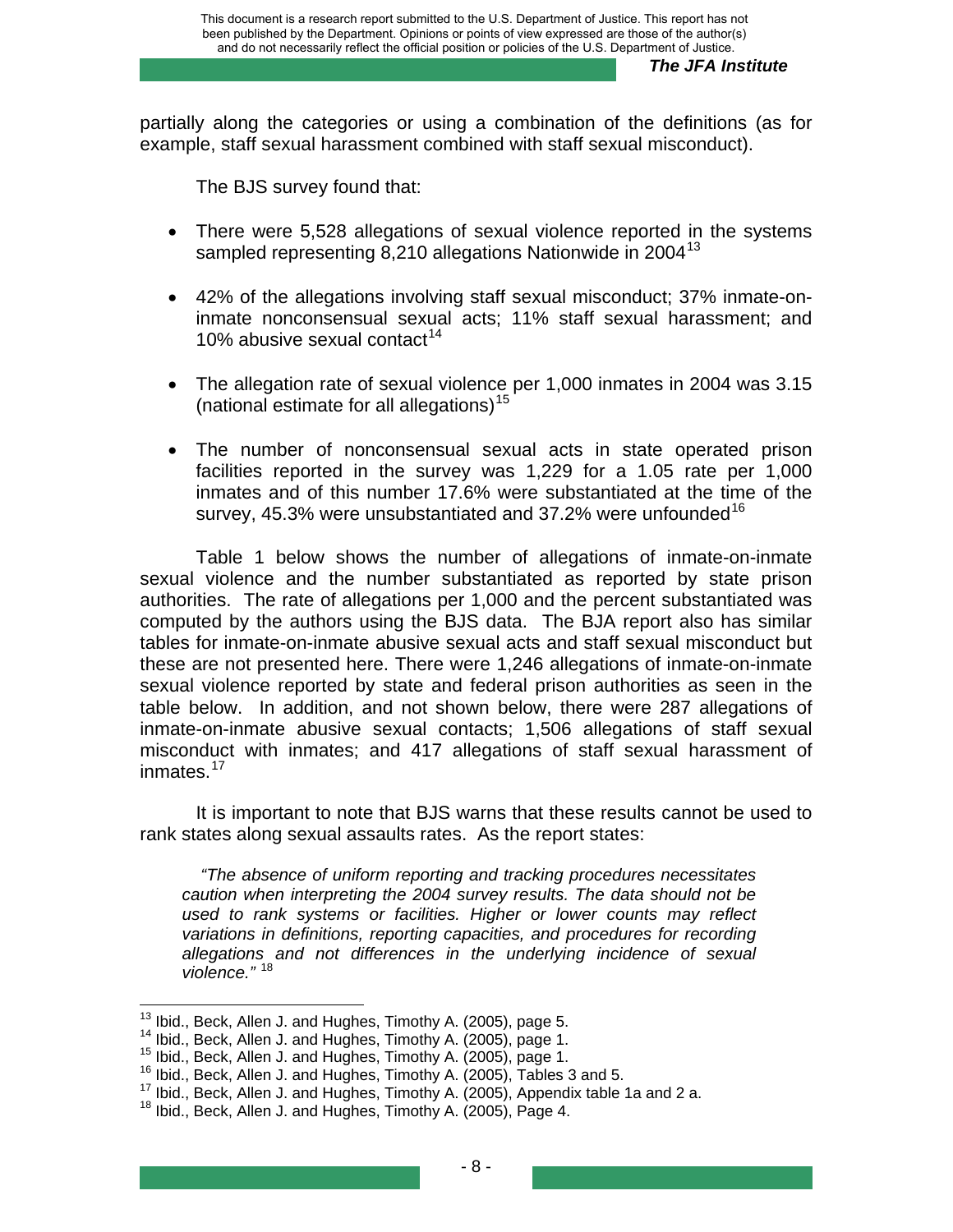## **Figure 1: How Sexual Violent Was Measured by the BJS Sexual Violence Study of July 2004**

#### **How sexual violence was measured**

The definition of "rape" as required under the Prison Rape Elimination Act of 2003 was operationalized by disaggregating sexual violence into two categories of inmate-on-inmate sexual acts and two categories of staff sexual misconduct. The inmate-on-inmate categories reflected uniform definitions formulated by the National Center for Injury Prevention and Control, in "Sexual Violence Surveillance: Uniform Definitions and Recommended Data Elements," Center for Disease Control and Prevention. The categories were –

#### *Nonconsensual sexual acts*

Contact of any person without his or her consent, or of a person who is unable to consent or refuse; and

• Contact between the penis and the vagina or the penis and the anus including penetration, however slight; or

• Contact between the mouth and the penis, vagina, or anus; or

• Penetration of the anal or genital opening of another person by a hand, finger, or other object.

#### *Abusive sexual contacts*

Contact of any person without his or her consent, or of a person who is unable to consent or refuse; and

• Intentional touching, either directly or through the clothing, of the genitalia, anus, groin, breast, inner thigh, or buttocks of any person.

Definitions of staff sexual misconduct and staff sexual harassment were based on "Training for Investigators of Staff Sexual Misconduct," prepared by the National Institute of Corrections.

#### *Staff sexual misconduct*

Any behavior or act of a sexual nature directed toward an inmate by an employee, volunteer, official visitor, or agency representative. Romantic relationships between staff and inmates are included. Consensual or nonconsensual sexual acts include: • Intentional touching of the genitalia, anus, groin, breast, inner thigh, or buttocks with the intent to abuse, arouse, or gratify sexual desire; or

• Completed, attempted, threatened, or requested sexual acts; or

• Occurrences of indecent exposure, invasion of privacy, or staff voyeurism for sexual gratification.

#### *Staff sexual harassment*

Repeated verbal statements or comments of a sexual nature to an inmate by employee, volunteer, official visitor, or agency representative, including:

• Demeaning references to gender or derogatory comments about body or clothing; or

• Profane or obscene language or gestures.

Source: Beck, Allen J. and Hughes, Timothy A. (2005). *Sexual Violence Reported by Correctional Authorities, 2004* Bureau of Justice Statistics, U.S. Department of Justice, Washington, DC, July. Page 3.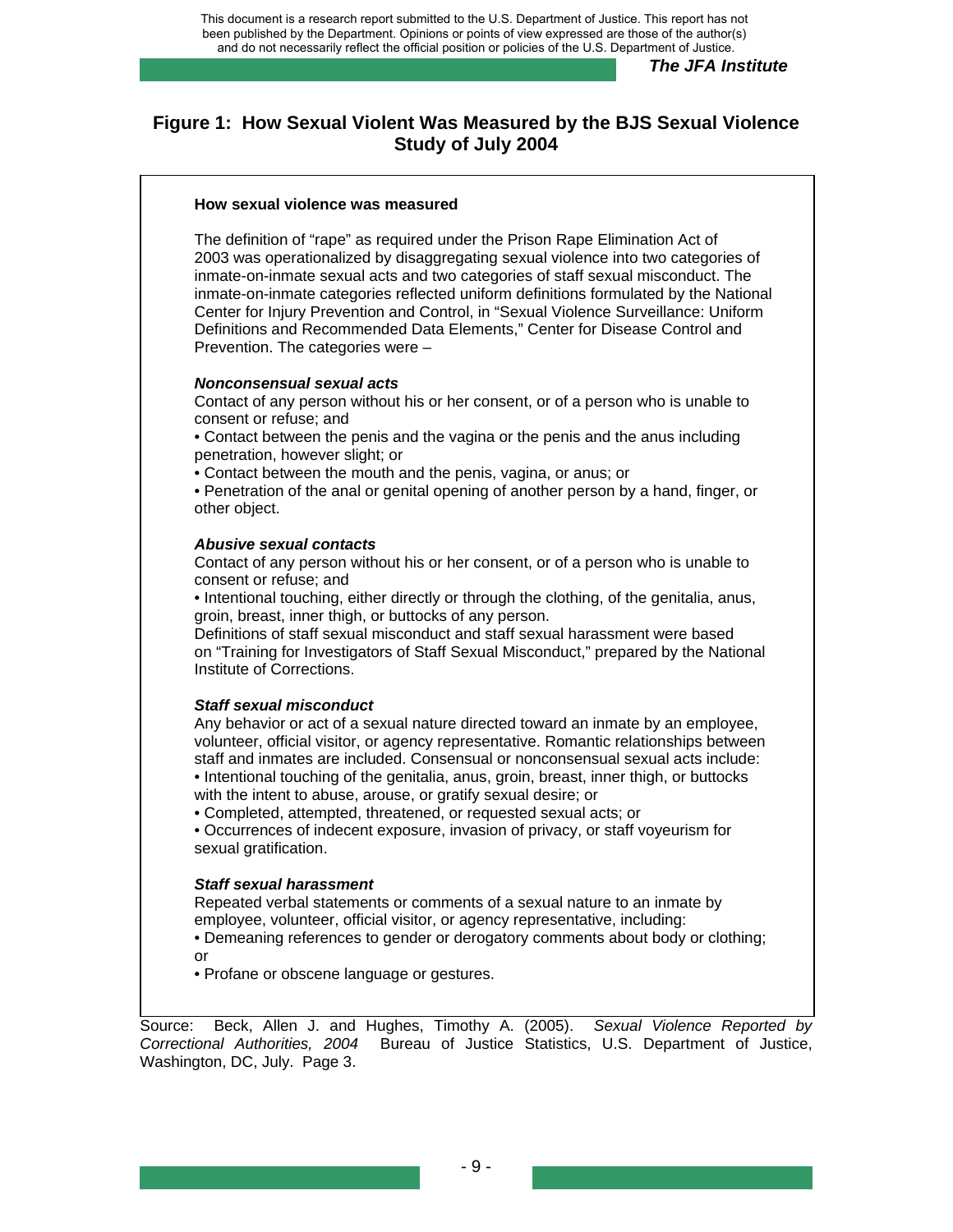There are a number of key findings in the BJS report. First as can be seen in Table 1 below, the inmate-on-inmate sexual violence rate per 1,000 inmates is extremely low (less than one per 1,000 prisoners and the substantiation rate is even lower (about 12% of all allegations are substantiated).

Second, although all of the state rates are extremely low, there is considerable variation among the states even when looking at large and small prison systems. For example, among the four most populous states of Texas, California, New York, and Florida there is significant variation in their reporting and substantiation rates. Texas has the highest reported number of incidents at 550 for a rate per 1,000 of 3.95, almost four times the national average for the states of 1.05. It also has one of the lowest substantiation rates (less than three percent). Yet, California, with a larger prison population reported only 23 inmateon-inmate sexual violence incidents for a rate of .14, ten times below the national average. But California also claims it has substantiated all of its allegations. New York, with 15 incidents and a rate of .23 and Florida with 75 incidents and a rate of .97 were also below the national average but have higher substantiation rates as compared to Texas.

Do these variations in reported incidents and rates reflect differing levels of sexual assault? Obviously, the severe degree of variation among the states show that what is being measured here is variation in the reporting systems of each state. For example, the Texas prison rape prevention program includes monitors in each prison facility and extensive training and reporting requirements. It may be that the higher numbers reported in Texas are a result of this aggressive policy and not necessarily the results of the state prison system having a higher number of sexual assaults in comparison to the other states. However, the BJS national incidence study, when completed, will provide a better answer to this question and a more reliable benchmark to measure prevalence of sexual assaults among the different state prison systems.

The challenge of defining sexual assaults and encouraging their reporting in a prison setting is significant. NIJ funded Dr. Mark Fleisher to conduct an anthropological study of inmate culture to better understand how inmates perceive and deal with sexual assaults. The preliminary findings of the study were reported by the National Institute of Corrections (NIC) in their first annual report required by the Act.<sup>[19](#page-18-0)</sup> This study was designed "to identify and clarify definitions of sexual activity in prisons, and to help policymakers and practitioners better understand the differences between consensual, coercive, and predatory sex in corrections institutions."  $^{20}$  $^{20}$  $^{20}$ The research reports that most often inmates are unfamiliar with the terms "coercive sex and consensual sex" and the inmate

<span id="page-18-0"></span><sup>&</sup>lt;sup>19</sup> National Institute of Corrections, Annual Report to Congress, Prison Rape Elimination Act (PREA) Public Law 108-79, September 2004. Appendix A: Rape and Coercive Sex in American Prisons: Interim Findings and Interpretation on Preliminary Research, page 26-34.

<span id="page-18-1"></span><sup>20</sup> National Institute of Corrections, Annual Report to Congress, Prison Rape Elimination Act (PREA) Public Law 108-79, September 2004, page 5.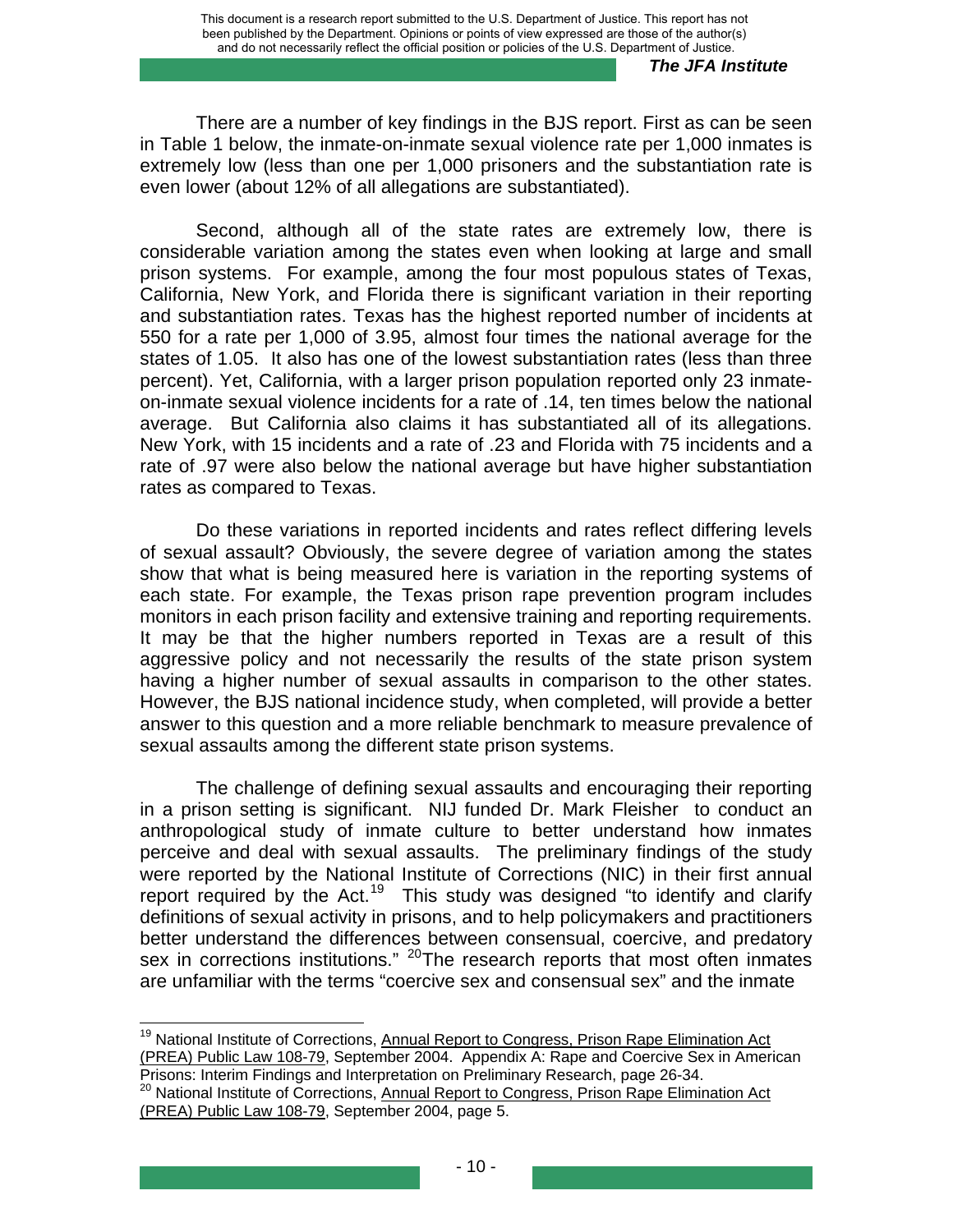## **Table 1: Allegations of Inmate-on-Inmate Sexual Violence Reported by State or Federal Prison Authorities, by Type, 2004**

|                | <b>Prisoners</b> | <b>Allegations</b>      | <b>Rate Per</b><br>1,000 | <b>Substantiated</b> | <b>Percent</b><br><b>Substantiated</b> |
|----------------|------------------|-------------------------|--------------------------|----------------------|----------------------------------------|
| <b>Total</b>   | 1,318,616        | 1,246                   | 0.94                     | 152                  | 12.2%                                  |
| Federal/b      | 151,650          | 17                      | 0.11                     | $\mathbf 0$          | 0.0%                                   |
| <b>State</b>   | 1,166,966        | 1,229                   | 1.05                     | 152                  | 12.4%                                  |
| Alabama        | 24,768           | 6                       | 0.24                     | $\overline{c}$       | 33.3%                                  |
| Alaska         | 3,158            | 0                       | 0.00                     | $\mathbf 0$          | 0.0%                                   |
| Arizona        | 26,833           | 18                      | 0.67                     | $\overline{4}$       | 22.2%                                  |
| Arkansas       | 12,655           | $\overline{4}$          | 0.32                     | $\mathbf{1}$         | 25.0%                                  |
| California     | 160,703          | 23                      | 0.14                     | 23                   | 100.0%                                 |
| Colorado/e     | 16,609           | 5                       | 0.30                     | 3                    | 60.0%                                  |
| Connecticut    | 18,814           | 6                       | 0.32                     | 0                    | 0.0%                                   |
| Delaware       | 6,778            | $\overline{3}$          | 0.44                     | $\overline{0}$       | 0.0%                                   |
| Florid         | 77,647           | 75                      | 0.97                     | $\overline{2}$       | 2.7%                                   |
| Georgia        | 44,026           | 51                      | 1.16                     | $\mathbf 0$          | 0.0%                                   |
| Hawaii         | 3,877            | 6                       | 1.55                     | 0                    | 0.0%                                   |
| Idaho          | 4,621            | $\overline{3}$          | 0.65                     | 3                    | 100.0%                                 |
| Illinois       | 44,379           | $\overline{17}$         | 0.38                     | 1                    | 5.9%                                   |
| Indiana        | 21,236           | 18                      | 0.85                     | $\mathbf 0$          | 0.0%                                   |
| lowa           | 8,611            | $\overline{4}$          | 0.46                     | 4                    | 100.0%                                 |
| Kansas         | 9,181            | 21                      | 2.29                     | $\overline{c}$       | 9.5%                                   |
| Kentucky       | 10,814           | 7                       | 0.65                     | $\overline{2}$       | 28.6%                                  |
| Louisiana      | 16,672           | 1                       | 0.06                     | $\overline{0}$       | 0.0%                                   |
| Maine          | 1,986            | $\overline{0}$          | 0.00                     | $\overline{0}$       | 0.0%                                   |
| Maryland       | 23,622           | $\overline{3}$          | 0.13                     | 1                    | 33.3%                                  |
| Massachusetts  | 10,043           | $\overline{12}$         | 1.19                     | $\overline{2}$       | 16.7%                                  |
| Michigan       | 48,111           | 39                      | 0.81                     | 17                   | 43.6%                                  |
| Minnesota      | 7,827            | 13                      | 1.66                     | $\overline{4}$       | 30.8%                                  |
| Mississippi    | 11,456           | $\mathbf{3}$            | 0.26                     | $\mathbf 0$          | 0.0%                                   |
| Missouri       | 30,139           | 17                      | 0.56                     | $\overline{3}$       | 17.7%                                  |
| Montana        | 2,074            | $\overline{c}$          | 0.96                     | 1                    | 50.0%                                  |
| Nebraska       | 4,053            | 12                      | 2.96                     | $\overline{0}$       | 0.0%                                   |
| Nevada         | 10,152           | $\overline{15}$         | 1.48                     | $\overline{4}$       | 26.7%                                  |
| New Hampshire  | 2,426            | 0                       | 0.00                     | $\mathbf 0$          | 0.0%                                   |
| New Jersey     | 23,752           | 1                       | 0.04                     | $\overline{0}$       | 0.0%                                   |
| New Mexico     | 3,703            | $\overline{\mathbf{4}}$ | 1.08                     | 1                    | 25.00%                                 |
| New York       | 64,778           | $\overline{15}$         | 0.23                     | $\overline{2}$       | 13.3%                                  |
| North Carolina | 35,219           | 15                      | 0.43                     | $\pmb{0}$            | 0.0%                                   |
| North Dakota   | 1,176            | 0                       | 0.00                     | $\overline{0}$       | 0.0%                                   |
| Ohio           | 42,231           | 86                      | 2.04                     | 14                   | 16.3%                                  |
| Oklahoma       | 17,727           | 29                      | 1.64                     | $\overline{2}$       | 6.9%                                   |
| Oregon         | 12,678           | 16                      | 1.26                     | 5                    | 31.3%                                  |
| Pennsylvania   | 39,823           | 9                       | 0.23                     | $\overline{3}$       | 33.3%                                  |
| Rhode Island   | 3,494            | $\overline{9}$          | 2.58                     | $\overline{3}$       | 33.3%                                  |
| South Carolina | 23,321           | 14                      | 0.60                     | 1                    | 7.1%                                   |
| South Dakota   | 3,157            | $\overline{c}$          | 0.63                     | $\mathsf 0$          | 0.0%                                   |
| Tennessee      | 14,306           | 8                       | 0.56                     | $\overline{2}$       | 25.0%                                  |
| Texas          | 139, 148         | 550                     | 3.95                     | 13                   | 2.4%                                   |
| Utah           | 4,550            | 18                      | 3.96                     | $\overline{2}$       | 11.1%                                  |
| Vermont        | 1,632            | $\overline{6}$          | 3.68                     | 1                    | 16.7%                                  |
| Virginia       | 29,514           | $\overline{5}$          | 0.17                     | 1                    | 20.0%                                  |
| Washington     | 16,765           | 12                      | 0.72                     | 4                    | 33.3%                                  |
| West Virginia  | 3,987            | 12                      | 3.01                     | 11                   | 91.7%                                  |
| Wisconsin      | 21,560           | 31                      | 1.44                     | $\overline{7}$       | 22.6%                                  |
| Wyoming        | 1,174            | 3                       | 2.56                     | 1                    | 33.3%                                  |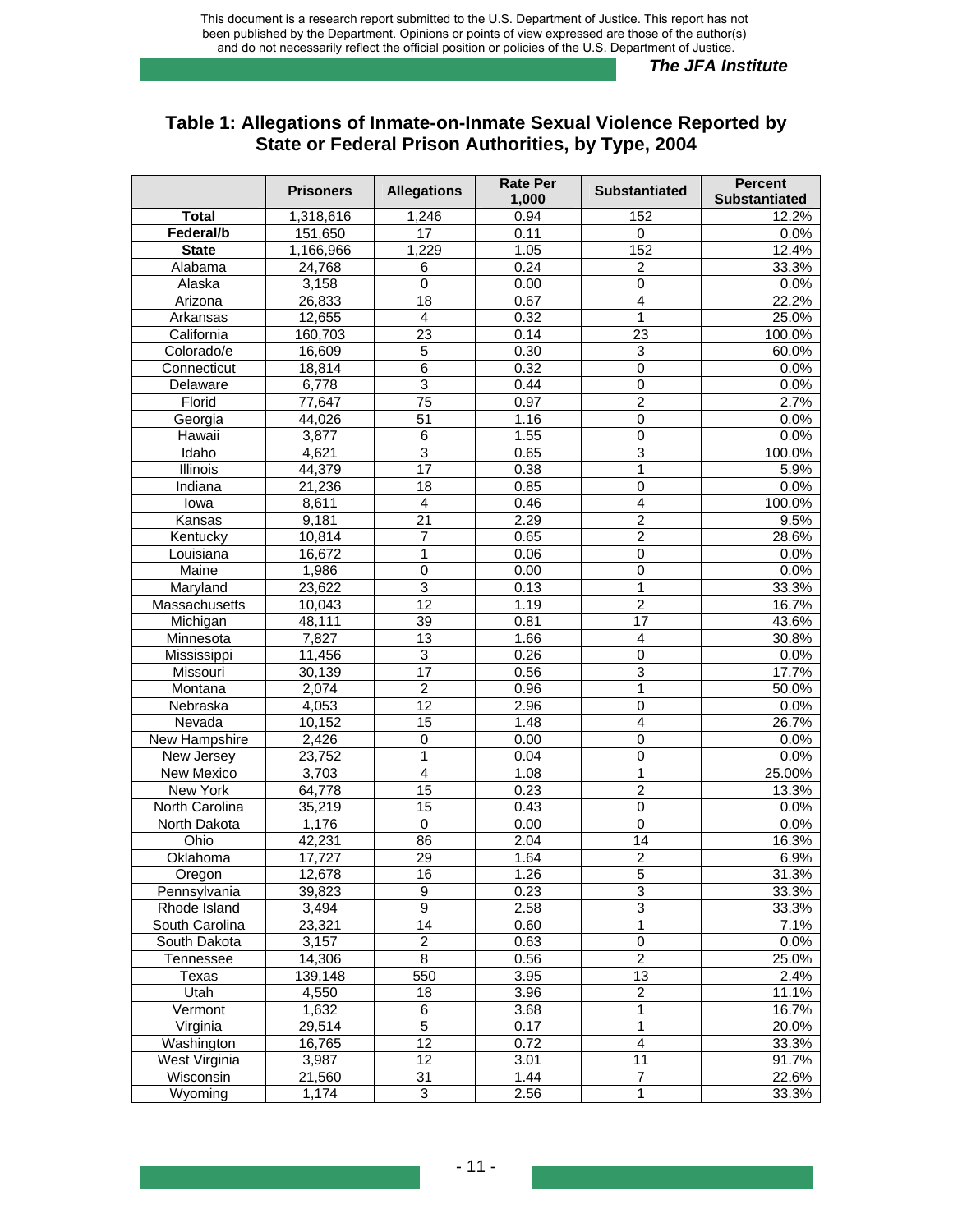"socio-sexual system is relativistic" and rape "have a slippery and fuzzy definitions".<sup>[21](#page-20-0)</sup> Prison sex is akin to an "amoral exchange of service for service (sex for protection), service for property (sex for cigarettes or commissary items), or a chain of such exchanges". <sup>[22](#page-20-1)</sup> Prison rape is a more common topic of conversation than an actual act.<sup>[23](#page-20-2)</sup> According to Fleisher, the Act "has objectified" definitions of rape and coercive sex; however, this research shows that PREA rape and coercive sex criteria are dissimilar from inmates' perceptions and interpretations of coercive sex and rape. Such dissimilarity points to fundamental differences between PREA and inmate socio-sexuality."<sup>[24](#page-20-3)</sup>

The most common inmate terms that matches the PREA definition of rape is that of "predator".<sup>[25](#page-20-4)</sup> A predator is an "inmate who has the intention of engaging in violent sex."  $26$  Predators punch their victims and rape them when they are unconscious. "The unconscious rape of a victim is cited as a common context, however, the frequency of such violent rapes to be relatively rare".<sup>[27](#page-20-6)</sup>

## **C. Prisoner Attributes and Risk Assessments**

There is widespread belief that correctional officials can do a better job of identifying prisoners who pose a higher risk to either being raped or perpetrating such crimes. Prison wardens believe that institutional policies and procedures, staff training and increased staff supervision are effective means of preventing sexual assaults between inmates. Wardens that are more aware of the sexual assault incidents that occur in their institutions are also more likely to believe that additional staff and training are effective deterrents. <sup>[28](#page-20-7)</sup>

During the past decade, prison systems have experienced increased pressure to improve their approaches to classify prisoners according to custody, work, and programming needs. Fueled by litigation on rates of violence and over-crowding, classification systems are viewed as a principal management tool for allocating scarce prison resources efficiently and minimizing the potential for violence and/or escape. These systems are also expected to provide a greater level of safety to staff and prisoners by identifying and housing prisoners according to the risk they pose.

<span id="page-20-0"></span><sup>&</sup>lt;sup>21</sup> Ibid., National Institute of Corrections, September 2004, Appendix A, page 20.

<span id="page-20-3"></span>

<span id="page-20-4"></span>

<span id="page-20-7"></span><span id="page-20-6"></span><span id="page-20-5"></span>

<span id="page-20-2"></span><span id="page-20-1"></span><sup>&</sup>lt;sup>22</sup> Ibid., National Institute of Corrections, September 2004, Appendix A, page 28.<br><sup>23</sup> Ibid., National Institute of Corrections, September 2004, Appendix A, page 29.<br><sup>24</sup> Ibid., National Institute of Corrections, Septem

<sup>&</sup>quot;Possible Solutions for Preventing Inmate Sexual Assault: Examining Wardens' Beliefs" American Journal of Criminal Justice, Vol. 27, No1.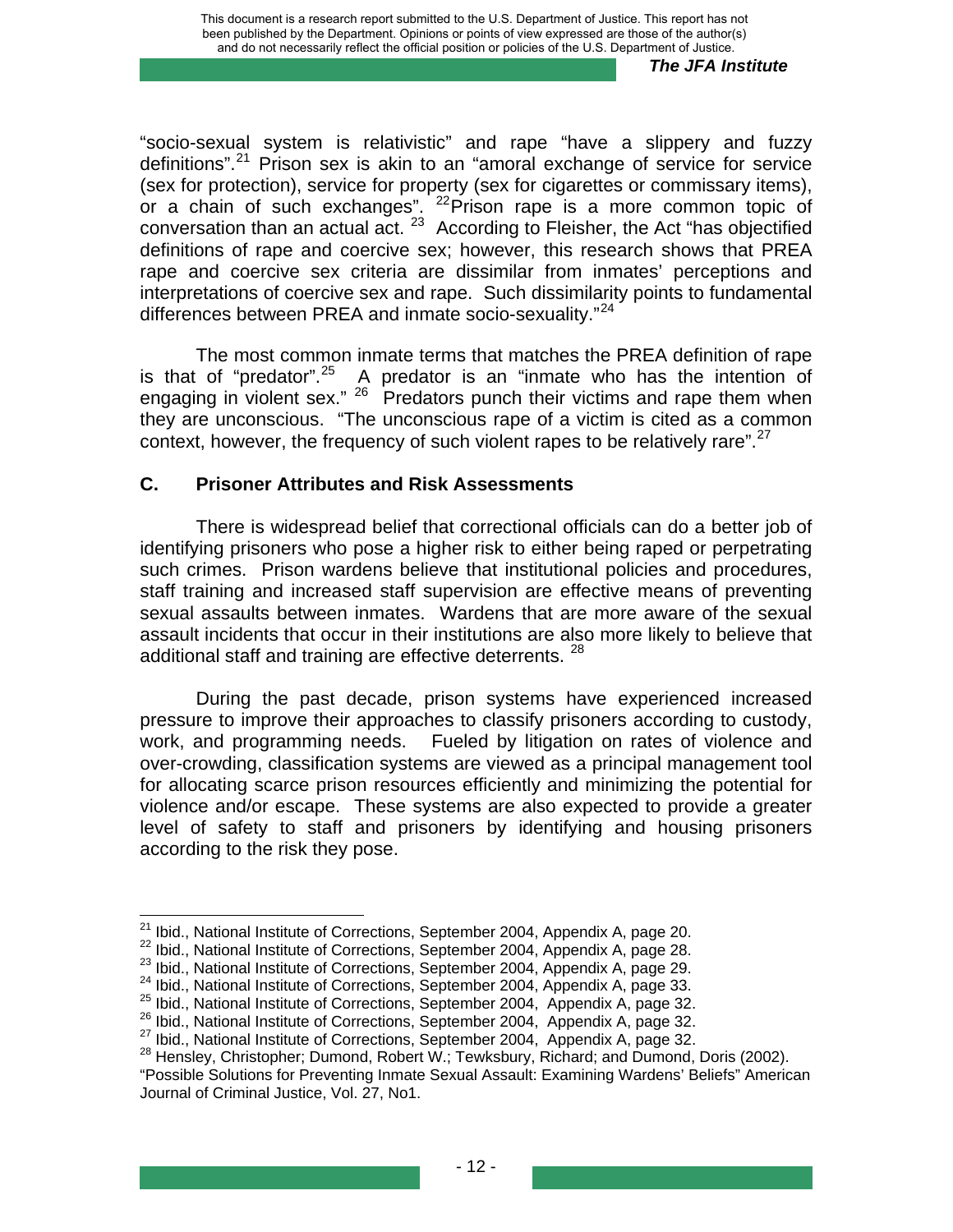Objective prison classification systems were originally adopted in the 1980s, but by the late 1990s significant modifications improved classification practices, including new risk assessment measures. The number of prisoners over-classified in higher custody levels has been reduced; custody decisions are made more consistently; criteria for custody decisions have been validated; prisoner program needs are assessed systematically; and institutional safety for both staff and prisoners has been increased.

While most prison systems have implemented successful objective classification systems for the general population, less attention has been devoted to identifying prisoners who require special placement or need to be managed differently from the so called "typical prisoner". Such remedies have consisted of placing prisoners in administrative segregation or protective custody housing units. Unfortunately, these designations and placements often occur after the fact, when, because of disruptive and aggressive behavior, these prisoners need to be removed from the general population for either his own protection or to protect other prisoners in the general population. This is especially true for persons who have been sexually assaulted or fear such assaults. Often such prisoners are removed from the general prison population and assigned to a segregated protective custody unit.

As suggested earlier, sexual behaviors within a prison are rarely reported by inmates or are discovered by prison officials. And, because these incidents are rarely recorded, it creates a "low base-rate" or variance problem making it difficult to predict which prisoners and under what circumstances such acts will occur. Thus developing a "risk instrument" for identifying potential sexual assault victims or assailants, while desirable, may be more difficult to achieve.

There are a limited number of instruments now being used to assess the risk of either violence or sexual assault (Sexual Violence Risk-20 $^{29}$  $^{29}$  $^{29}$ ; the Hare Psychopathy Checklist, Revised; and Violence Risk Assessment Guide<sup>[30](#page-21-1)</sup>). But these instruments have been designed based on recidivism studies of persons released from prison that subsequently are re-arrested and/or convicted for a violent crime including sexual assault or rape. They have not been used to identify prisoners who are prone to become victims or perpetrators of sexual assault.

Those studies that have been completed have found that certain demographic factors tend to be associated with these crimes including age, race, stature, gang affiliation, sexual orientation, prior criminal record and prior incarcerations, prior prison sexual assaults, mental health status, amount of time served to date, and gender. More precisely, victims tend to be young, white male

<span id="page-21-0"></span> $^{29}$  Dunne, Felicity. (2000) A Framework for Reducing Reoffending: Differentiated Case Management In Victorian Corrections.

<span id="page-21-1"></span><sup>&</sup>lt;sup>30</sup> Quinsey, V., Harris, G., Rice, M., Cormier, C. (1998) Violent Offenders. Appraising and Managing Risk. American Psychological Association, Washington DC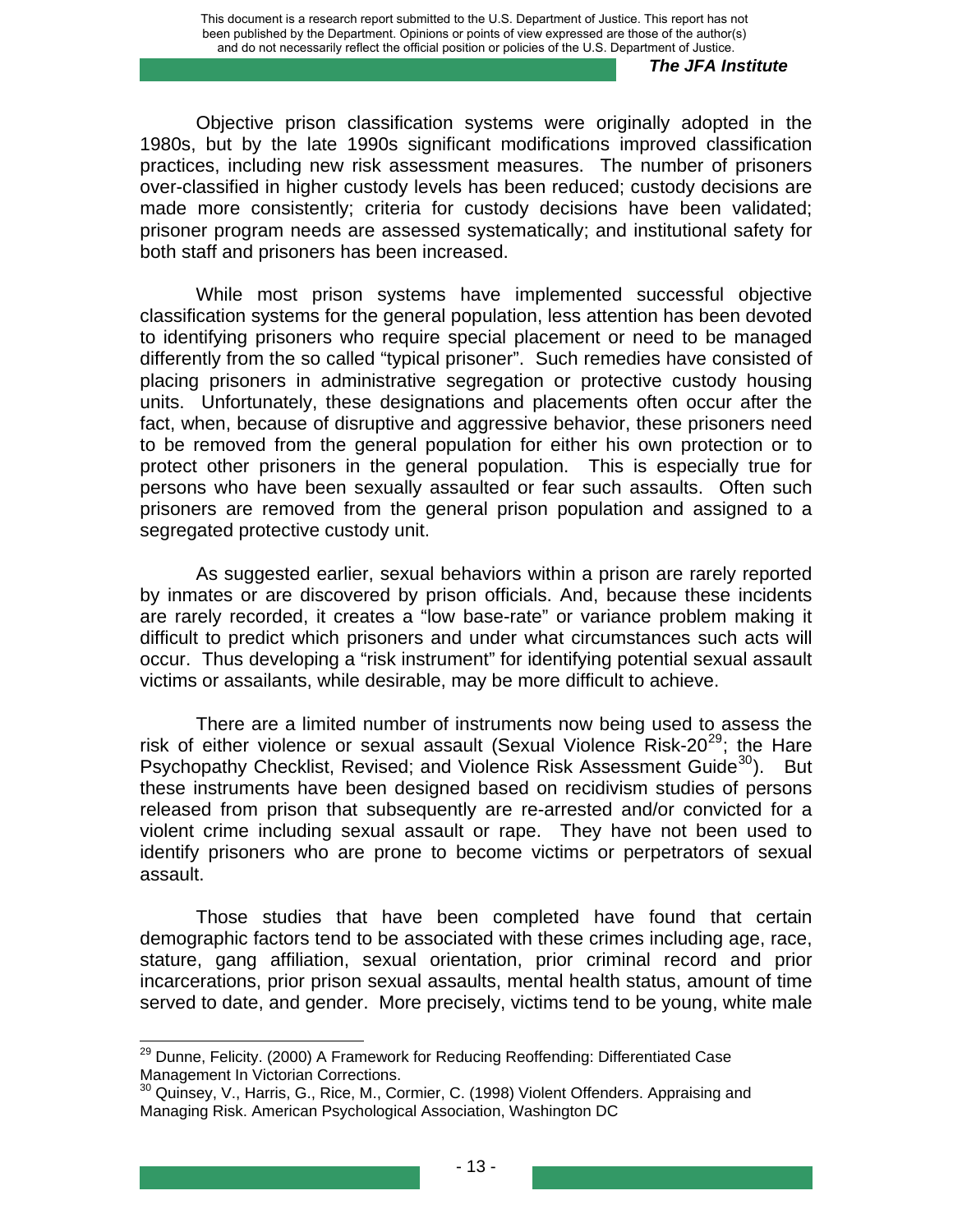prisoners who are of small stature, are not affiliated with a prison gang or organization, who are just starting their sentences and have a history of mental health problems.

On the matter of race, it is also generally accepted that while most acts of violence in the "free community" are intra-racial, rapes in prisons tend to be interracial with a higher proportion of whites being victimized by black prisoners. This phenomenon has been used by some to argue that rape is not so much an expression of sexual deprivation but more a reflection of the long-standing race relations in the United States. For example, Carrol found that among officially reported rapes, 75% were black assailants and white victims.  $31$  The same statistical trend is being reported by the TDCJ with many of the prisoners being associated with prison gangs.

Fagan et al. found attributes associated with victims, also known as punks, kids or catchers. These victims tend to be smaller in stature, younger than their aggressors, seen as weak, passive and easily intimidated, and tend to be first time prisoners who are not "street wise", not affiliated with a prison gang or organization, and often convicted of child molestation.<sup>[32](#page-22-1)</sup> Dumond found certain categories of male prisoners who were especially vulnerable. These included:

> *"(1) the young and inexperienced; (2) the physically weak and small; (3) those suffering from mental illness or developmental disabilities; (4) those who are not "tough" or "streetwise"; (5) those who are not gang affiliated; (6) the homosexual, transgendered, or overtly effeminate; (7) those who have violated the "code of silence"; (8) those who are disliked by staff or other inmates; and (9) those who have been sexually assaulted."*[33](#page-22-2)

Criminologists have argued that like rape on the "outside", prison rape has less to do with the deprivation of normal sexual outlets and more to do with conquest and control, revenge or retaliation, sadism and degradation, status and affiliation, and maintaining social hierarchy in prison. With this background information, the following categories of high risk or special management populations are instructive. These are shown in Table 2 below. These "special management" designations relate to the identification and housing/separation, and supervision of prisoners likely to become either a victim or perpetrator of a sexual assault. For prison administrators, proper screening for risk and the

<span id="page-22-0"></span><sup>&</sup>lt;sup>31</sup> Carroll, Leo. (1974). *Hacks, blacks, and cons: Race relations in a maximum security prison.* Lexington, MA: Heath.

<span id="page-22-1"></span> $32$  Fagan, T.J., Wennerstrom, D., and Miller, J. (1996). "Sexual assault of male inmates:

<span id="page-22-2"></span>Prevention, identification, and intervention. *Journal of Correctional Health Care 3(1):49-63.* 33 Dumond, Robert W. (2003) "Confronting America's Most Ignored Crime Problem: The Prison Rape Elimination Act of 2003" in *The Journal of the American Academy of Psychiatry and the Law*, Volume 31, Number 3, page 355.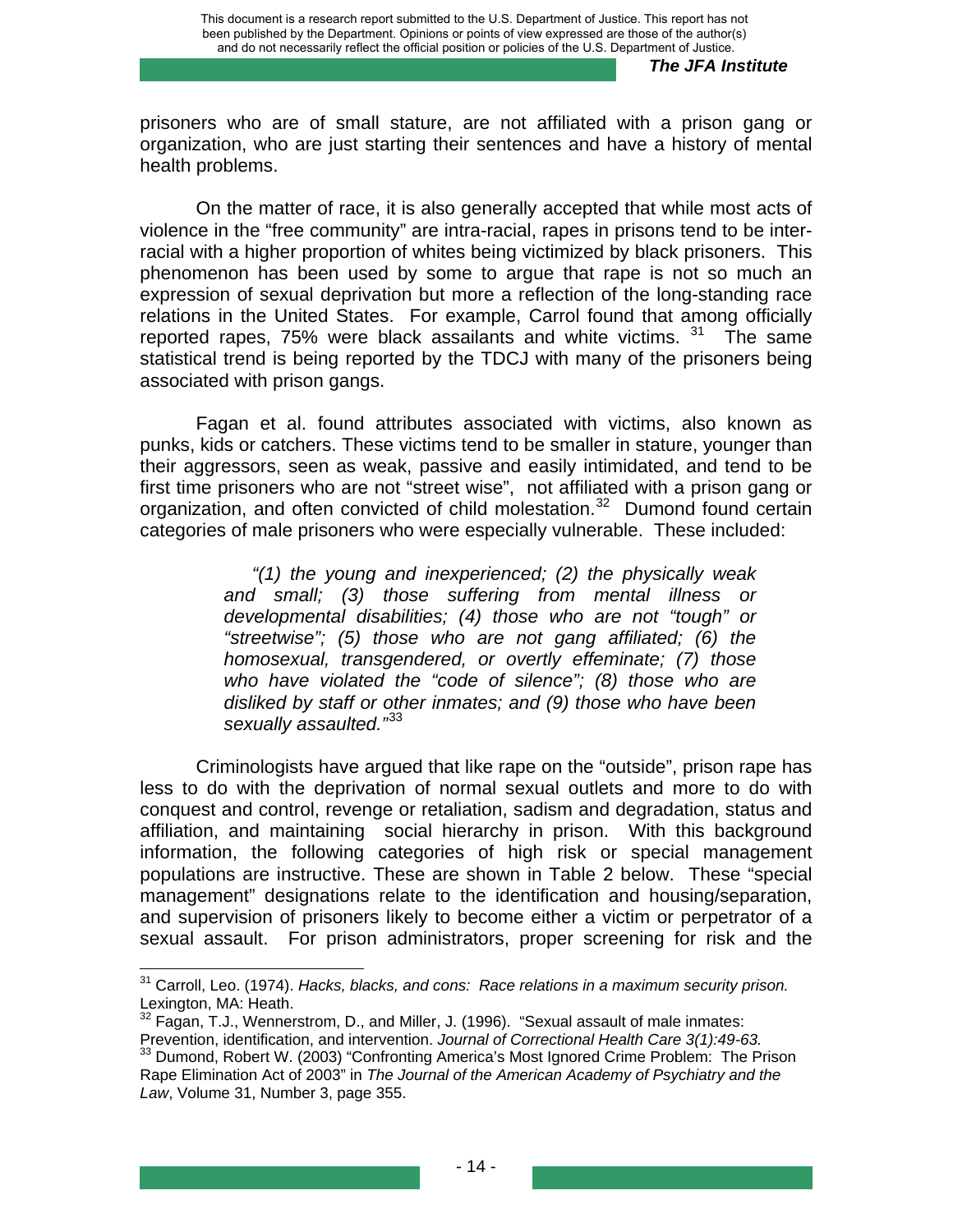management of the "known risk" can serve to prevent such incidents from occurring.

Finally, it is also well known that similarly designed facilities with similarly situated prison populations can produce very different rates of prisoner misconduct both within and across state prison systems. Relative to sexual assaults, they tend not to be randomly distributed across similarly designed prisons. As we will discuss later, the number of sexual assaults in Texas prison vary by facility, with some producing a disproportionate number of reported rapes even though the "base rate" is still low for all facilities. The research presented here tries to examine if such variations in misconduct rates for prisons that are equivalent in design and prison population attributes relate to differences in management style adopted by each prison administrator. Issues of management "attitude" have influenced the approach to the measurement, prevention and prosecution of prison sexual assaults as discussed below.

#### **D. Prison Management and "Deliberate Indifference"**

Advocates of prison rights have raised the concern that correctional systems have traditionally ignored the prevalence of sexual assault and actually allowed it to occur by not taking preventive actions that would reduce the extent of the problem. In this sense, there is a culture of indifference which not only results in a high degree of under-reporting but also can also encourage the phenomena of prison rape. These are situations where prison officials were aware of a sexual assault or misconduct but refused to intervene. Sexual assaults were seen by prison officials as part of the prison experience and it was up to the prisoner to fend for himself. There is also the implication that homosexual prisoners, who are more likely to become the targets of such rapes, are merely reporting consensual sexual acts that have became more aggressive in nature.

Man and Cronan argued that a possible legal remedy for the victims of prison rape was to claim that correctional administrators, by their failure to recognize and take pre-emptive actions to prevent such crimes from occurring, were in violation of the Eighth Amendment of the U.S. Constitution prohibiting cruel and unusual punishments.<sup>[34](#page-23-0)</sup> This perspective is grounded in the *Farmer v. Brennan 1994* decision. The case involved another situation where prison officials failed to take action to prevent sexual assaults from occurring. The prisoner in question had feminine characteristics including breast implants but was placed in the general population where he was beaten and raped. What has been now referred to as the "Farmer Deliberate Indifference" standard as defined by the Supreme Court consists of a two-part test.

<span id="page-23-0"></span>  $34$  Man, Christopher and John P. Cronan. "Forecasting Sexual Abuse in Prison: The Prison Subculture of Masculinity as a Backdrop for "Deliberate Indifference". *Journal of Criminal Law and Criminology. 92:1. Fall 2001/Winter: 127-185.*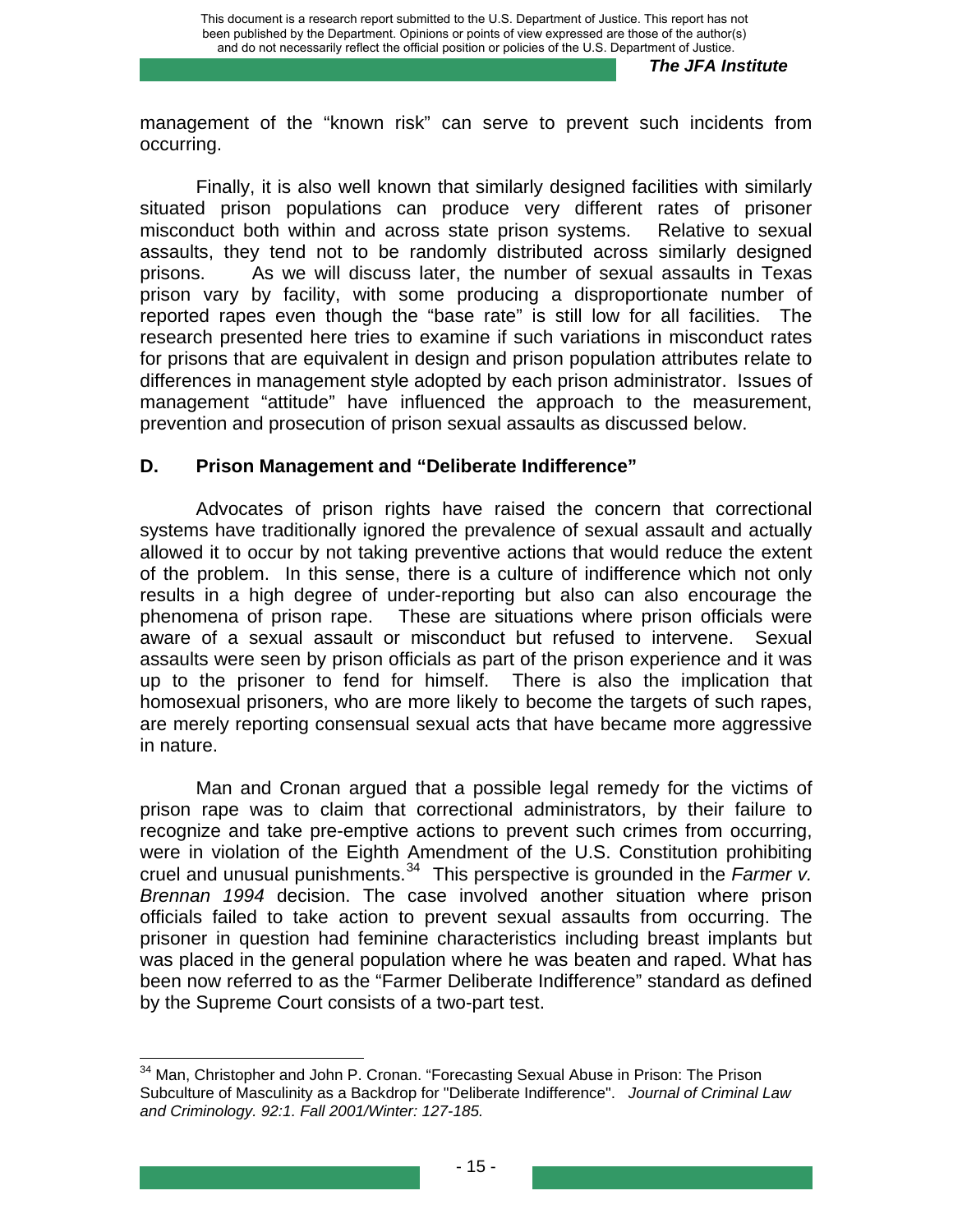| Category                     | <b>Assessment Method</b>                  | <b>Placement</b>                       |
|------------------------------|-------------------------------------------|----------------------------------------|
| <b>Security Threat Group</b> | Subjective assessment based on at         | Administrative Segregation or          |
|                              | least three sources of independent        | General Population -- High             |
|                              | objective data as applied to well-defined | Custody                                |
|                              | agency criteria.                          |                                        |
| <b>Likely Victim</b>         | Subjective assessment based on at         | Protective Custody or                  |
|                              | least three sources of independent        | <b>Restricted General Population</b>   |
|                              | objective data as applied to well-defined | <b>Facilities</b>                      |
|                              | agency criteria.                          |                                        |
| Mentally III                 | Standardized psychometric tests and       | Mental Health Unit and/or              |
|                              | clinical judgment by MH staff.            | Administrative Segregation             |
| <b>Chronic Misbehavior</b>   |                                           |                                        |
| Assaultive                   | <b>Objective External Class</b>           | General Population - High              |
|                              |                                           | Custody, Administrative                |
|                              |                                           | Segregation, or Mental Health          |
|                              |                                           | Unit                                   |
| Non-Assaultive               | <b>Objective External Class</b>           | General Population - High              |
|                              |                                           | Custody, Administrative                |
|                              |                                           | Segregation, or Mental Health          |
|                              |                                           | Unit                                   |
| Predator                     |                                           |                                        |
| Non-Sexual Predator          | Subjective assessment based on at         | General Population - High              |
|                              | least three sources of independent        | Custody, Administrative                |
|                              | objective data as applied to well-defined | Segregation, or Mental Health          |
|                              | agency criteria.                          | Unit.                                  |
| Sexual Predator              | Subjective assessment based on at         | General Population - High              |
|                              | least three sources of independent        | Custody, Administrative                |
|                              | objective data as applied to well-defined | Segregation, or Mental Health          |
|                              | agency criteria.                          | Unit.                                  |
| Developmentally Disabled     | Standardized psychometric tests and       | <b>General Population (all custody</b> |
|                              | clinical judgment by MH staff.            | levels) or Mental Health Unit.         |

#### **Table 2: Typology of High-Risk and Special Management Inmates**

First, the victim (prisoner) must show that the circumstances of his incarceration present a substantial risk of serious harm. Then one must establish that prison officials were aware of the situation but failed to provide a remedy. Thus they acted with "deliberate indifference" in failing to keep the inmate/victim safe from harm. Since certain conditions are known to contribute to violence and sexual assault, prison officials have a constitutional obligation to intervene in order to keep prisoners safe from harm. If no action is taken, one can claim that such inaction constitutes "deliberate indifference" and is therefore actionable in a court of law.

In a more general sense, and related to correctional policies, advocates have also argued that (a) overcrowding which limits the ability of prison officials to properly classify inmates in appropriate housing, (b) inadequate staffing and supervision of inmates, (c) lenient disciplinary actions against perpetrators, (d) weak investigation techniques of alleged sexual assaults and (e) indifference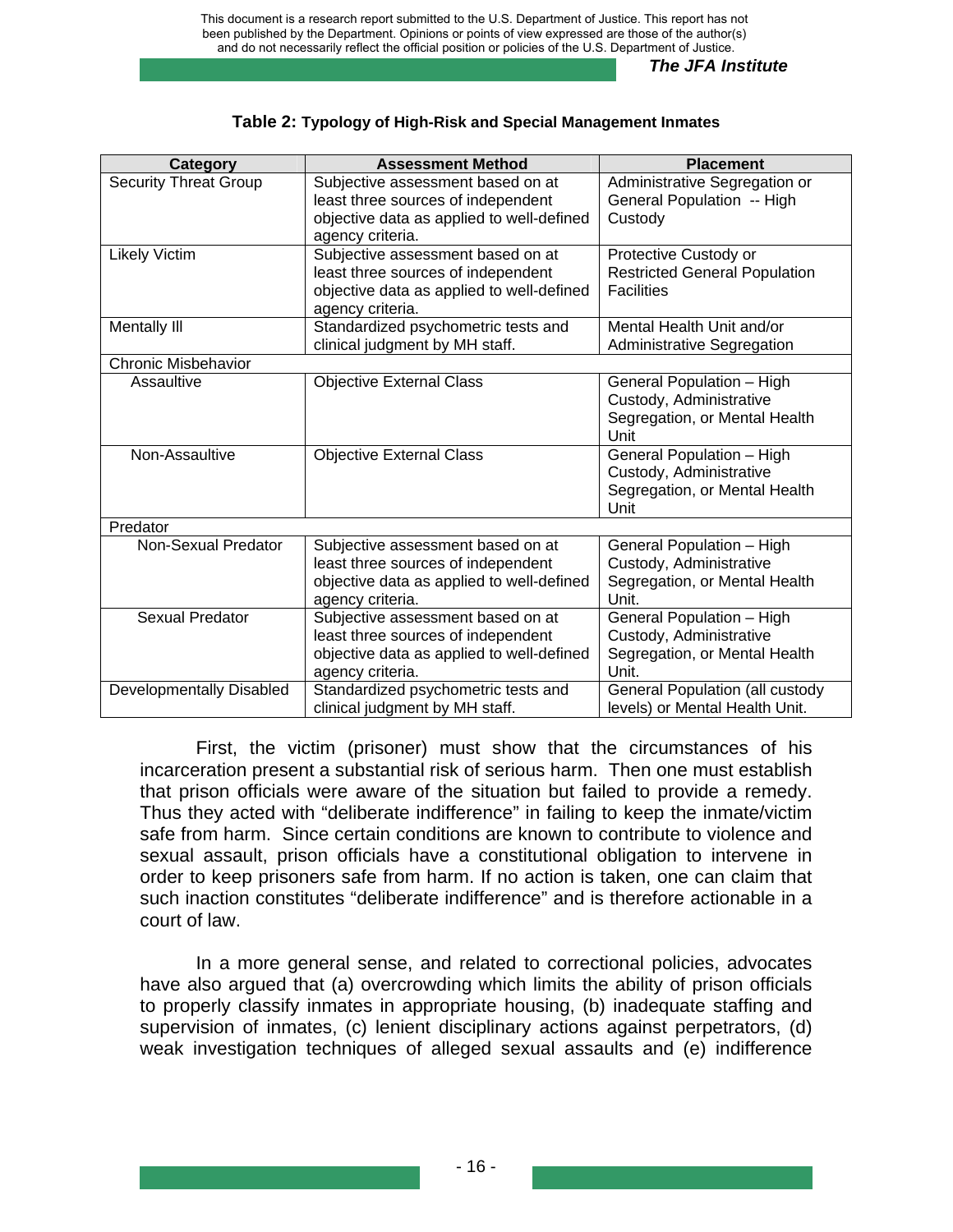from prison authorities may aggravate conditions that facilitate sexual assaults or intimidation that turns into apparently consensual sex. $35$ 

#### **E. The Risk to Public Health: Transmission of AIDS and Other Communicable Diseases**

Finally, there is the concern of the extent to which sexual assault further increases the transmission of HIV or AIDS among the prisoner population and the general public once the prisoner who has been assaulted and infected is released. Especially in the case of un-reported sexual assault, the victim may be reluctant to report any un-protected sexual activity. Similarly, infected predators, unless identified and segregated from the general population, may also be infecting other prisoners. One example is Michael Blocker who was a prisoner in the Illinois prison system who claimed that he was made a sex slave while incarcerated at the Menard Correctional facility and that prison officials failed to protect him from repeated assaults. He was subsequently paroled but was later found to be HIV infected. He successfully sued the prison administration and was awarded \$1.5 million in damages. $36$  In part due to this nationally publicized case, correctional agencies began to routinely test their prisoner population at admission..

The BJS reports that a relatively small percent of the nation's prison population is infected with HIV. $37$  In 2002, there were about 22,317 state prisoners with HIV or AIDS of which the Texas prison system reported 2,528. This represents about 2% of the entire prison system (both national and in Texas). Further, the rate of infections has remained relatively stable since 1995 when there were 24,256 such cases. Nonetheless, after "natural causes", AIDS is the leading cause of death among prisoners. The report is not able to determine the extent to which these prisoners were infected prior to their incarceration or were infected while incarcerated through either consensual or forced sex. According to monthly health reports filed by the Texas Department of Criminal Justice, about 48 percent of all prisoners diagnosed with HIV or AIDS caught the virus through intravenous drug use. Here again, however, prison officials do not know how widespread drug use is behind bars, or how many users are exposed to HIV in prison, and whether such infections result from sexual assaults.<sup>[38](#page-25-3)</sup>

<span id="page-25-0"></span><sup>&</sup>lt;sup>35</sup> Human Rights Watch (2003). No Escape

<span id="page-25-1"></span><sup>&</sup>lt;sup>36</sup> From thief to cellblock sex slave: A convict's testimony. (1997, October 19), New York Times, Section4, p.7.<br><sup>37</sup> Maruschak, Laura M.(2004) *HIV in Prisons and Jails, 2002.* Bureau of Justice Statistics, U.S.

<span id="page-25-2"></span>Department of Justice, Washington, DC. December.

<span id="page-25-3"></span>Beparament of Secrec, Hedrington, 2012 2003.<br><sup>38</sup> Rodriguez, Brenda "HIV, AIDS, and Rape in Texas Prisons" from <u>States of Confinement:</u> Policing, Detention, and Prisons, pp. 159-171, 2000, Joy James, ed.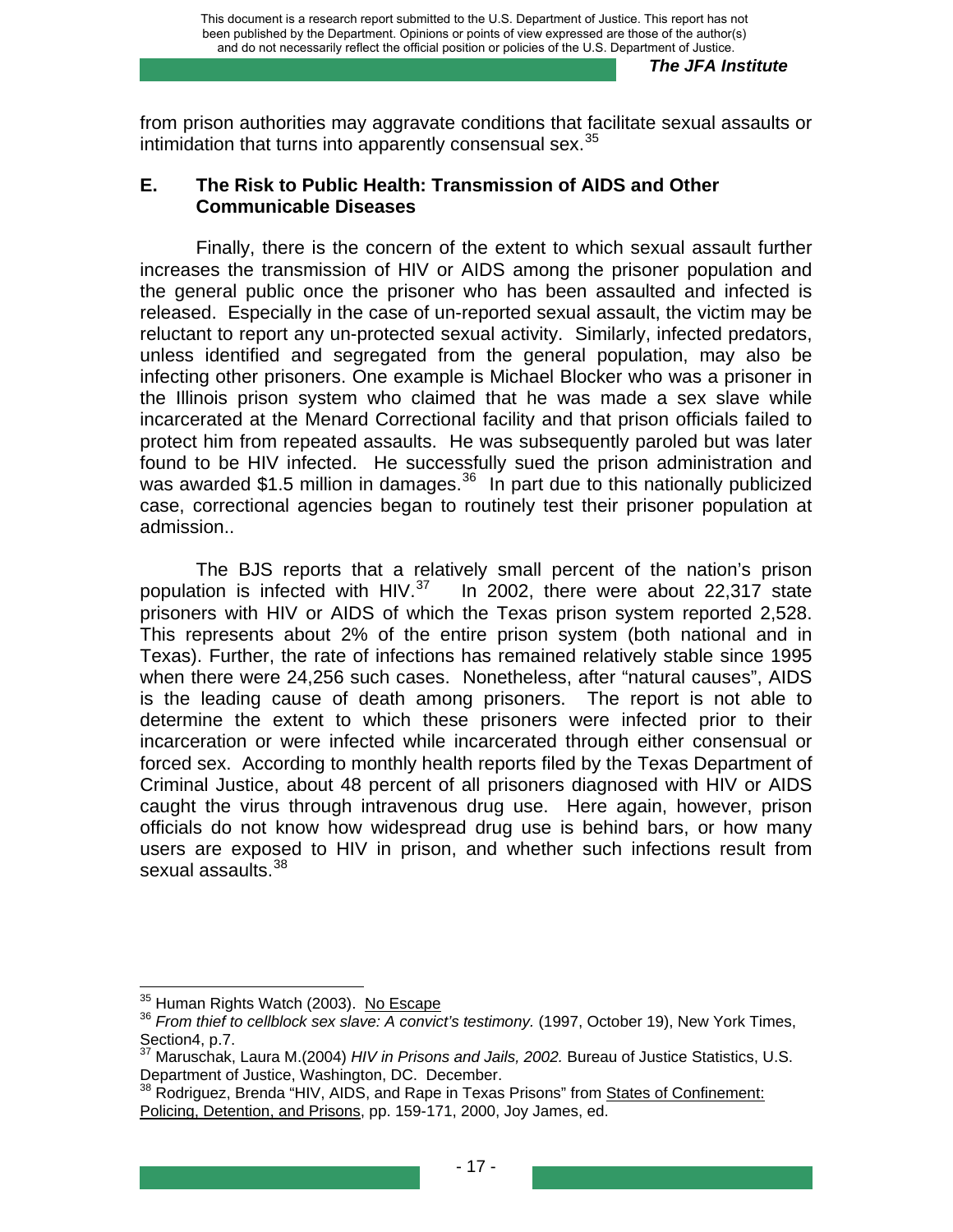# **III. Texas Prison Safe Program**

## **A. Overview Texas Prisons**

Texas has the second largest prison system in the country after the federal system. The system is operated by the Texas Department of Criminal Justice (TDCJ). This state agency administers the correctional institutions (through its Correctional Institutions Division), the parole system, and the division that sets probation standards and distributes state probation funding.

 At mid-year 2004, Texas had 169,110 prisoners in different types of correctional institutions, second only to the 179,210 prisoners in the federal system. Texas had an incarceration rate at 704 per 100,000 population; second only to Louisiana's 814.<sup>[39](#page-26-0)</sup> Texas prison officials operate 106 facilities of which 51 are prisons, seven are prisons run by private operators, 22 are a special type of prison, like a transfer facility, medical facility or pre-release center, and the rest are facilities housing the equivalent of fourth degree felons (16 state operated and 5 privately operated "State Jails") or substance abusing prisoners in treatment (five facilities called Substance Abuse Felony Punishment Facilities). TDCJ's annual budget now exceeds \$2.1 billion. <sup>[40](#page-26-1)</sup>

In terms of the classification, the agency has established a Classification and Records Central Office which oversees the custody level assigned to each of the approximately over 70,000 persons admitted to TDCJ prisons and states jails. Each prisoner admitted undergoes an extensive assessment at one of the state's reception facilities. That process results in a prisoner typically being assigned to one of five security levels with G1 (General Population 1) being the lowest security level and G5 the highest. Numerous other custody codes exist to protect inmates and staff in the management of the prisoner population.

In addition to the security level designation, a number of special management flags have traditionally been available to be applied to prisoners who pose a possible risk to the security of the prison system. These are referred to as "security precaution designator" and include Escape (ES), Staff Assault (SA), or Hostage (HS). Notably, prior to the adoption of the Safe Prisons Program as described in the next section, there were no flags to designate a person as either a possible sexual predator or a possible victim to such assaults. All prisoners are reviewed thereafter on an annual basis for purposes of updating and revising the designated security.

TDCJ maintains the information above in a comprehensive database that also captures the relevant demographic and criminal record data, retains each prisoner's history of transfers within the prison system, participation in a variety of

<span id="page-26-0"></span> <sup>39</sup> Harrison, Paige M. and Beck, Allen J. (2005). *Prison and Jail Inmates at Midyear, 2004.* Bureau of Justice Statistics, U.S. Department of Justice, Washington, DC. April.<br><sup>40</sup> Texas Department of Criminal Justice (2004). Statistical Report, Fiscal Year 2004. December.

<span id="page-26-1"></span>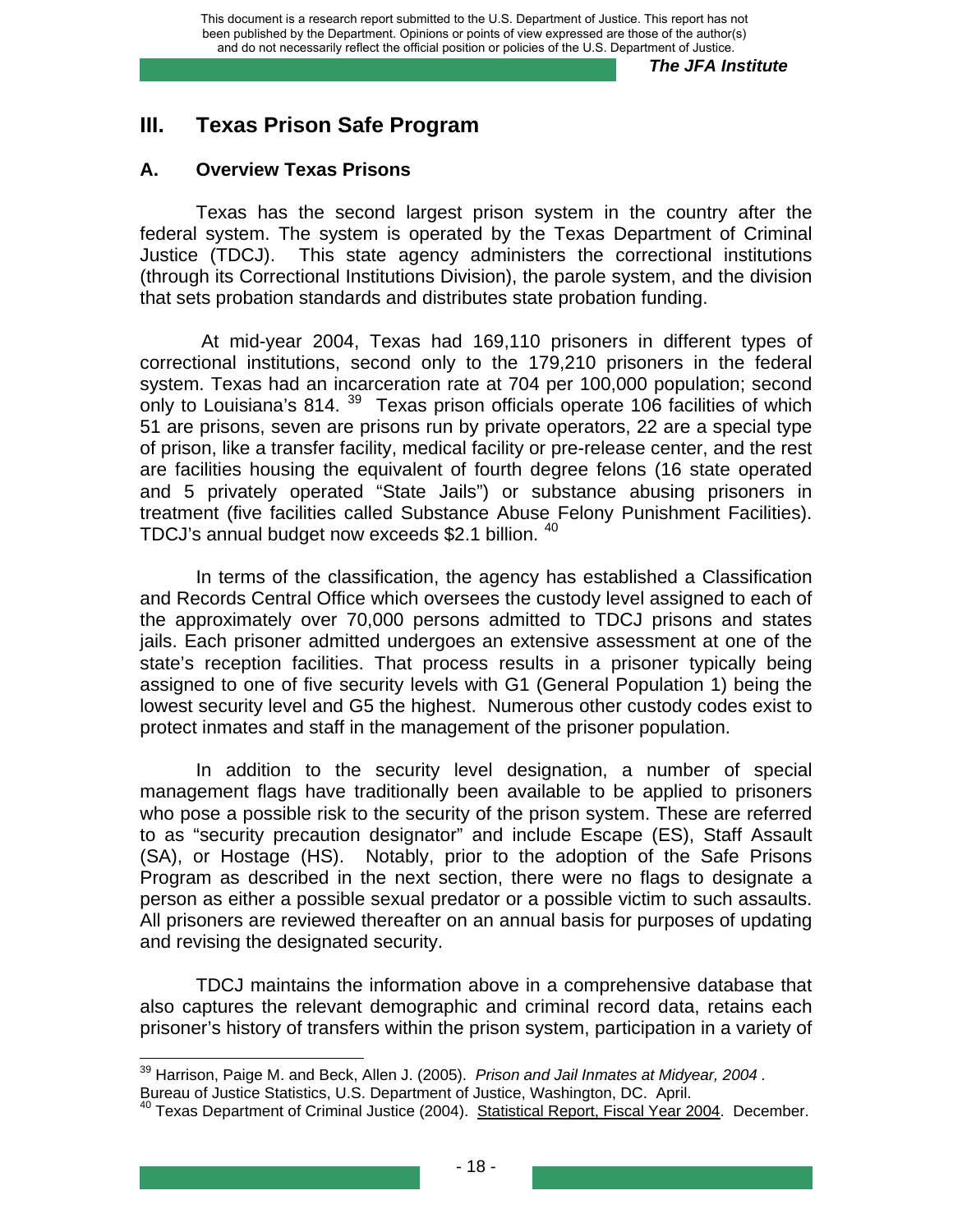prison treatment programs, and the prisoner's disciplinary conduct history. These data are used later for the analysis in this study.

## **B. Texas Safe Prison Program**

In 2001, the Texas Legislature enacted a provision as part of TDCJ's funding that required the establishment of a Safe Prisons Program. The primary program goal is to prevent and limit the number of sexual assaults by inmates on inmates. According to the legislative directive:

> *"Strategies to prevent sexual assaults that may be used in the Safe Prisons Program include, but are not limited to, use of protective custody; use of an inmate's assault history in making cell assignments; use of an inmate's likelihood of victimization in cell assignments; education of correctional officers on the importance of preventing sexual assault, including prosecution; and use of surveillance cameras."[41](#page-27-0)*

Sexual assault was defined as:

*Forcing another person, by violence or threats of violence, to perform a sexual act (a sexual act is any intentional contact between the genitals, anus, groin, breast, inner thigh, or buttocks of one person and the genitals, anus, groin, breast, inner thigh, buttocks, mouth, or hands of another person), sexual fondling, or sexual assault with an object. The term Sexual Abuse includes the acts relating to sexual assault as described in the Texas Penal Code.[42](#page-27-1)*

TDCJ's definition of sexual assault is quite broad, and includes both nonconsensual sexual acts and abusive sexual contacts, as defined by BJS, in its scope. It is worth noting that some acts that fall under this definition of "sexual assault" do not meet the Texas Penal Code criteria for prosecution under state law. TDCJ uses this terminology for classification and disciplinary purposes, while the Office of the Inspector General (OIG) also investigates cases that meet state criteria for possible criminal prosecution outside of the agency.

As a method to monitor program implementation and effective operations, the legislature also included a provision that requires the agency to report to the Legislative Budget Board and the Governor the number of sexual assaults by inmates on inmates and the actions taken on each assault. Lastly, the rider created a Safe Prisons Coordinator who reports directly to the TDCJ Executive Director.

<span id="page-27-0"></span><sup>&</sup>lt;sup>41</sup> Safe Prisons Rider, General Appropriations Act, 78<sup>th</sup> Texas Legislature, Rider 59<br><sup>42</sup> Texas Department of Criminal Justice (2004). *Safe Prisons Program Update* 

<span id="page-27-1"></span>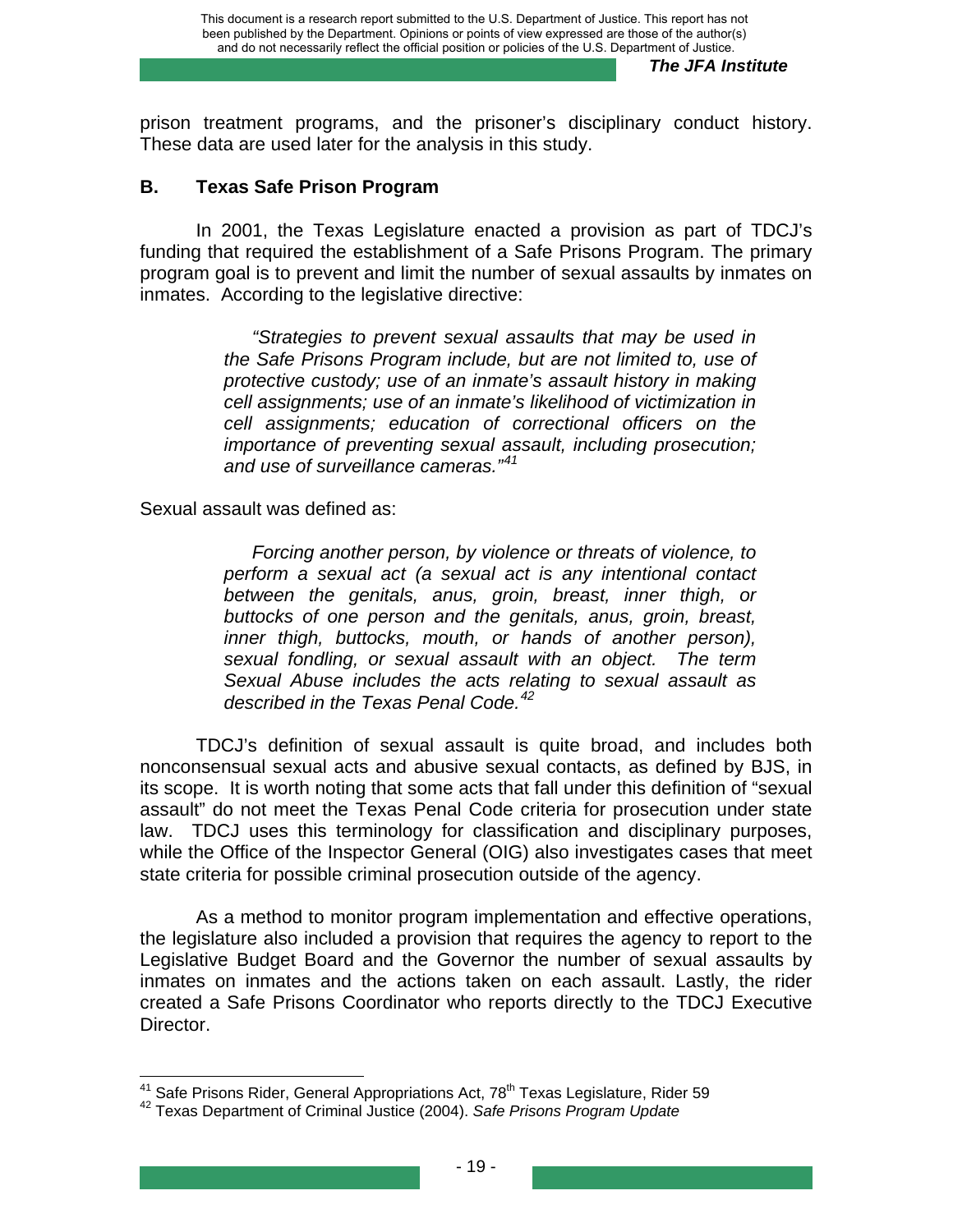Figure 2 below depicts the operational structure of the Safe Prisons Program. The agency created a Safe Prisons Program Council of correctional experts to provide guidance to the program and designated in each prison unit a Unit Safe Prison Program Coordinator who is responsible for the overall monitoring of the program at the facility level. The program also extended victims rights to victimized prisoners, which includes offering a victim representative if the investigation determines that a sexual assault exam was required.

Since the passage of the act the agency has further enhanced and defined program components, created new policy directives and enhanced others that are geared towards maintaining a safe and secure prison environment for prisoners, established a data tracking system, implemented selfmonitoring, created an additional administrative position to manage the day-today program operations and instituted an advisory committee to address specific policy issues related to prison sexual assaults. A brief description of each strategy is included below.

*Education* – The TDCJ Training Department has modified its Pre-Service and In-Service curricula to include a module that addresses the Safe Prisons Program for staff. The four-hour training block addresses prisoner sexual assault (prevention and care after an assault), prisoner extortion and prisoner life endangerment, as well as specific training on attendant policy directives. An "Institutional Character Profile" (ICP) has been instituted to identify the attitudes of staff and prisoners as they related to sexual assaults in the prison setting and then introduce education and training to address these attitudes. Additional information is also provided to staff agency-wide through agency publications and website. Prisoners are also educated on the risks of sexual assaults and the prosecution process at the reception centers and upon arrival at their unit.

*Housing Assignments* – Several policies have been created to appropriately classify prisoners for housing and job assignments. These assignments are based on information reported by the prisoner, previous assault/criminal history or information obtained from official documents. Although there is no objective based system for identifying at-risk prisoners, prisoners who meet specific criteria may be placed in protective custody and/or safekeeping status.

*Facility Enhancements* – The TDCJ is constantly reviewing information on how it can best address sexual violence in its institutions. One strategy used is the installation of surveillance cameras at specific locations on units. Using available data, the administration has invested in placement of various types of cameras for housing areas, recreation yards or isolated areas. Additional cameras are planned for implementation as data dictates.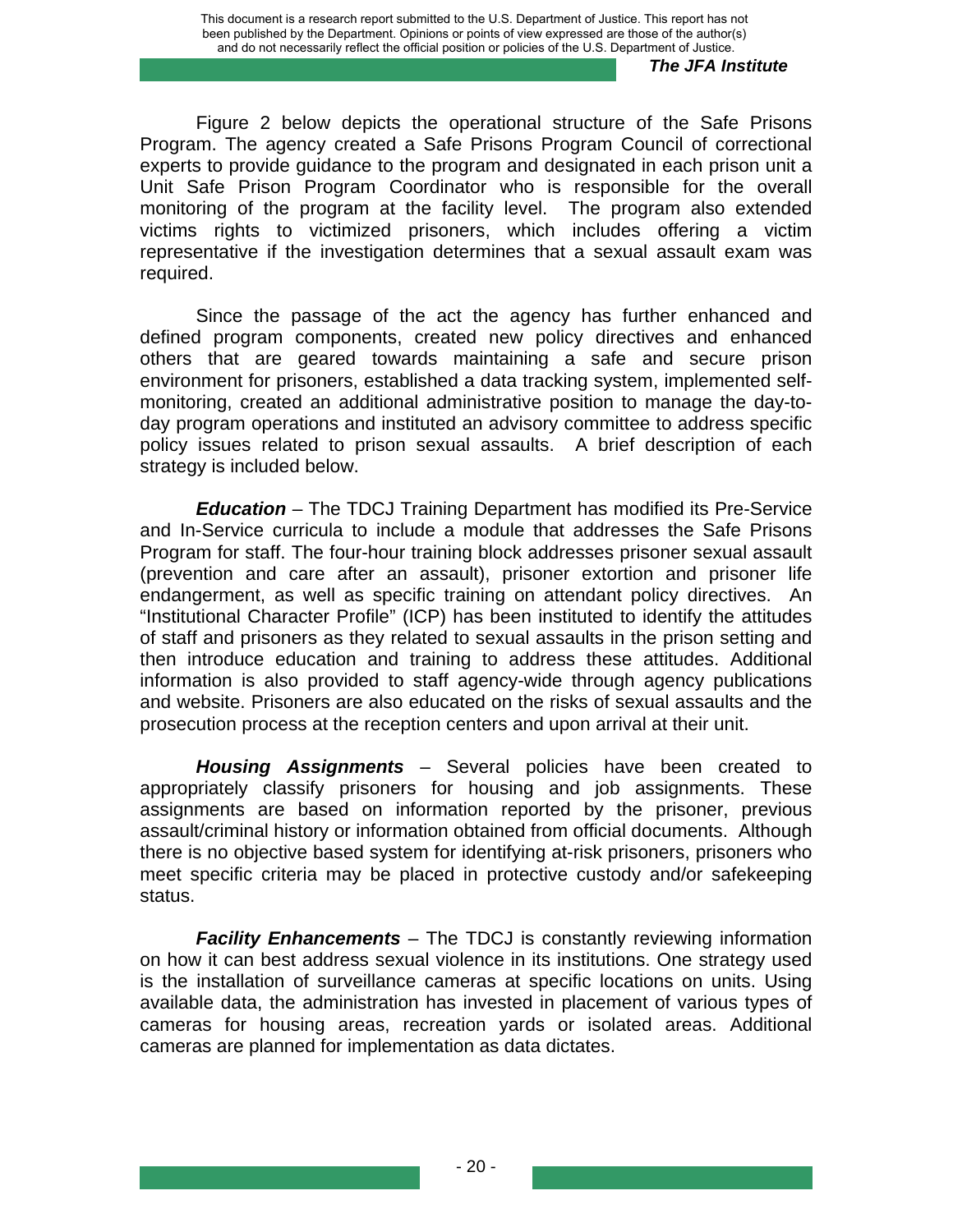





Source: Memorandum, Brad Livingston, Interim Executive Director, Texas Department of Criminal Justice, "Summary of the State Prisons Program".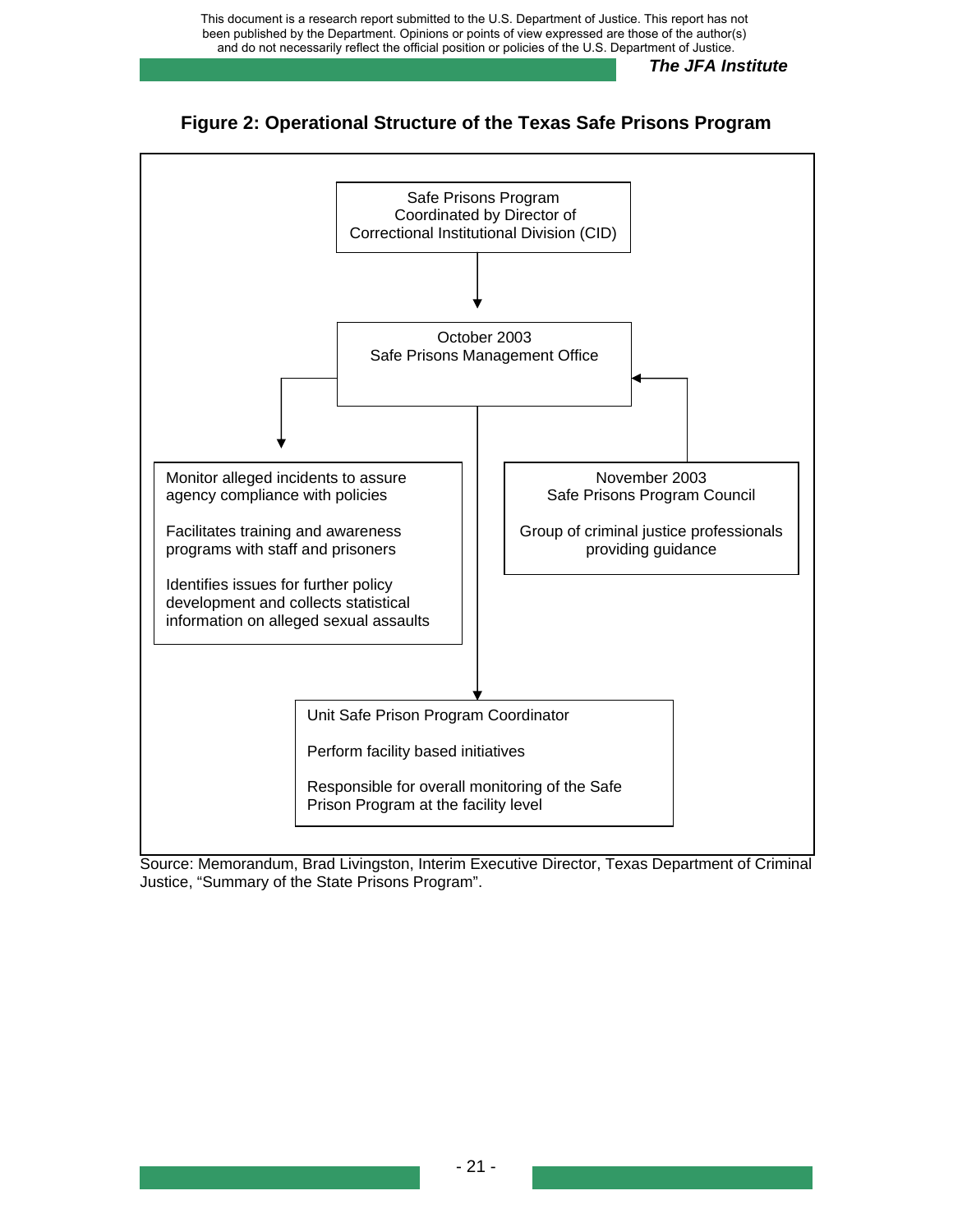*Statistics* **–** The agency has several databases that contain varying degrees of information on sexual assaults. The Emergency Action Center (EAC) collects limited data on all serious incidences, including alleged sexual assaults. In addition to the EAC statistics, data is maintained at the unit level on all prisoners identified or requesting protective custody/transfers as a result of a sexual assault. The Safe Prison Program Manager has established a database on all sexual assaults that are reported and/or investigated by their offices. In addition, this database contains specific data regarding the disposition of the case at the institutional level. Additional data can also be found in the Office of the Inspector General (OIG), which independently investigates sexual assault cases and decides if there is enough evidence to substantiate prosecution of perpetrators. Such cases are then referred to the local District or County Attorney for possible prosecution.

As a summary of the program states: "All allegations of sexual assault are referred to the OIG for investigation, those prisoners identified as potential predators by the OIG are then identified by the Safe Prison Program Manager on the TDCJ Mainframe System. The identification aids the facilities when considering housing or programs for the prisoner and parole when determine post release programs when the prisoner leaves custody." <sup>[43](#page-30-0)</sup>

The Safe Prisons Program Manager independently reviews each allegation of sexual assault reported on the EAC report, and monitors the actions of the OIG and the Classification Office to ensure that the incident has been appropriately reviewed and that appropriate actions have been taken with respect to referral to the prosecutor, and any changes to the prisoners' classification status and housing location.

Figure 3 below shows the computer code definitions used to identify potential victims and predators. These codes can be used to monitor and house prisoners with a history of sexual assault or history of allegations of sexual assault.<sup>[44](#page-30-1)</sup> Table 3 below shows the sexual assault investigation checklist delineating all the processes that need to be completed when an inmate alleged a sexual assault. Table 4 shows the prisoner protection investigation checklist.

Note that the information collected as part of the checklist is not the same as the data collected by the Safe Prison Management Office for its database. Consequently, the interview questions concerning extortion and coercion were not available for this study.

The Texas Safe Prison Program seems to integrate the key elements that can be defined as a "best practices" approach to dealing with the prevention,

<span id="page-30-0"></span><sup>&</sup>lt;sup>43</sup> Source: Memorandum, Brad Livingston, Interim Executive Director, Texas Department of Criminal Justice, "Summary of the State Prisons Program". 44 Texas Department of Criminal Justice (2004). *Safe Prisons Program Update*

<span id="page-30-1"></span>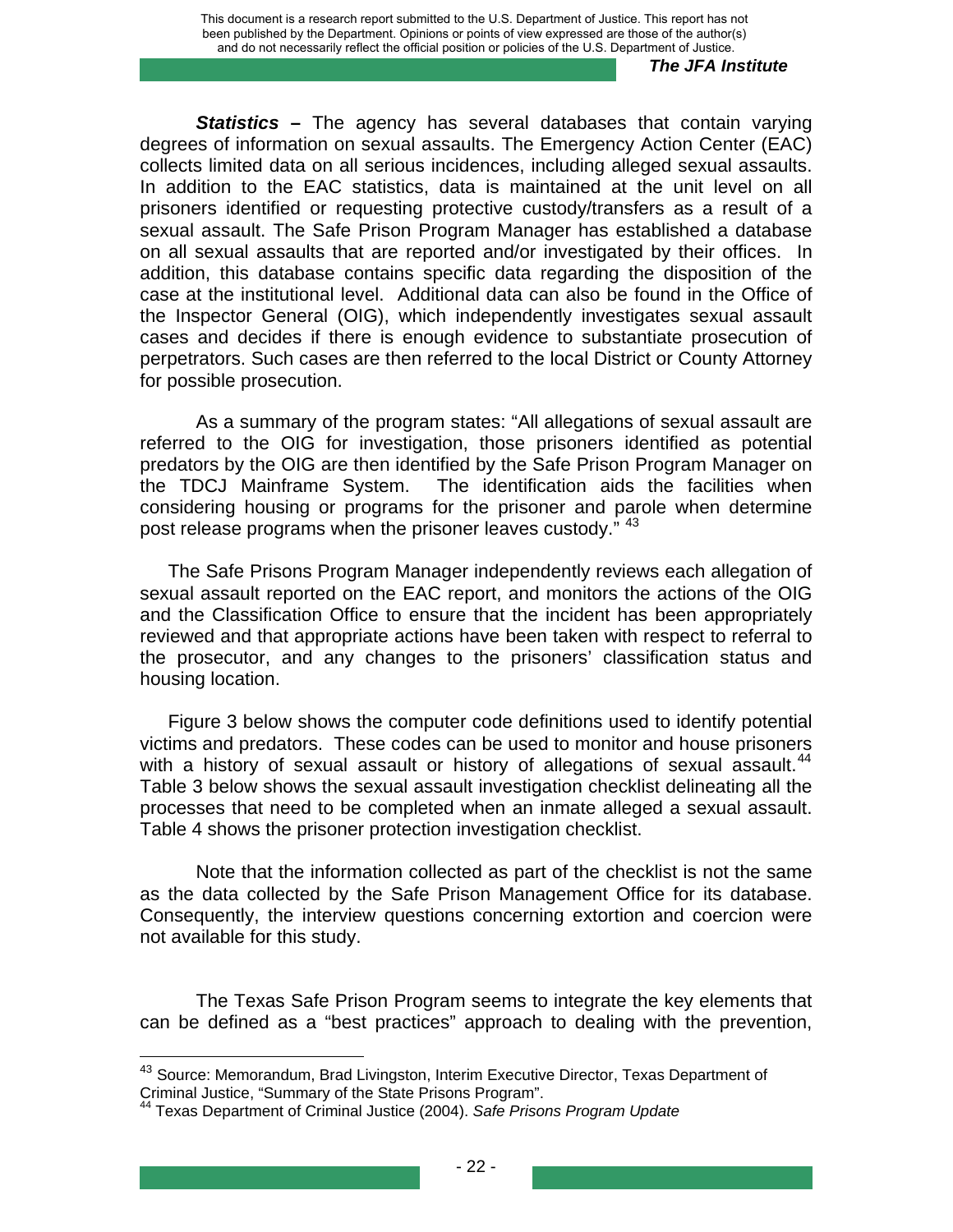victim services and investigation of prison sexual assaults (Figure 4). The extent to which these practices have been appropriately implemented, with adequate funding and accountable management practices, was not an issue examined here although the present research indirectly addresses some implementation issues.

## **Figure 3: Computer Codes Used in Texas Prison System Main Database to Identify Potential Perpetrators and Victims of Sexual Assault**

- PD Sexual Predator
	- Prisoner found guilty of Sexual Assault or serving a sentence for Sexual Assault while incarcerated in an adult penal institution
- PP Potential Sexual Predator
	- Prisoner has a history of alleged sexual assaults as the assailant. This matter has been investigated by OIG and found to meet the penal code elements. A history is defined as more than two allegations.
- SV Sex Victim / Potential Sex Victim
	- Prisoner is the victim of a sexual assault which has resulted in the finding of guilt of the assailant. Prisoner is a potential sex victim as evidence by a history of sexual assault allegations. This matter has been investigated by OIG and found to meet the penal code elements. A history is defined as more than two allegations.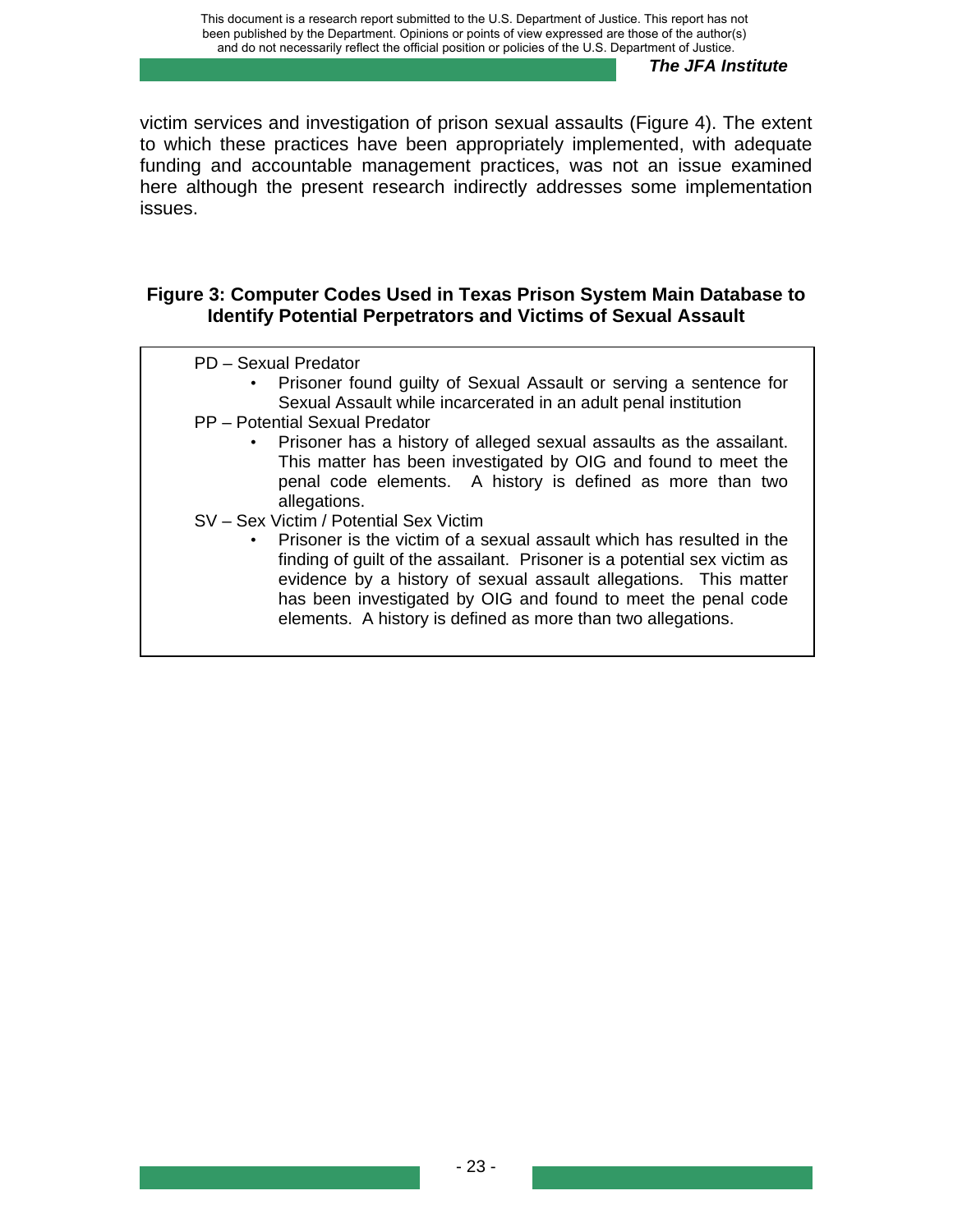# **Table 3: Texas Safe Prison Program Sexual Assault Investigation Checklist**

| <b>Date</b><br><b>Completed</b> | <b>Time Completed</b><br>(circle am/pm) |     | <b>Procedures</b>                                                                                                                                                                                                                                                                                                                                                                      |
|---------------------------------|-----------------------------------------|-----|----------------------------------------------------------------------------------------------------------------------------------------------------------------------------------------------------------------------------------------------------------------------------------------------------------------------------------------------------------------------------------------|
|                                 | (a.m./p.m.)                             | 1.  | Upon the allegation being made, immediately escort the alleged<br>victim to the medical department.<br>Notify medical staff of the<br>prisoner's allegation. OIG will make the determination as to the<br>necessity of completing a rape kit.                                                                                                                                          |
|                                 | (a.m./p.m.)                             | 2.  | If there are no visible injuries, take one photograph of the front and<br>one of the back of the prisoner while he is wearing State-issued<br>underwear. If there are injuries, take photographs of the injuries as<br>well as the front and back of the prisoner. All photographs are to be<br>immediately labeled and signed by the security staff member taking<br>the photographs. |
|                                 | (a.m./p.m.)                             | 3.  | Notify the Office of Inspector General                                                                                                                                                                                                                                                                                                                                                 |
|                                 | (a.m./p.m.)                             | 4.  | Notify Duty Warden                                                                                                                                                                                                                                                                                                                                                                     |
|                                 | (a.m./p.m.)                             | 5.  | Determine the location of the alleged assault and protect and isolate<br>it as a crime scene. Take photographs and videotape of the area.                                                                                                                                                                                                                                              |
|                                 | (a.m./p.m.)                             | 6.  | If possible, collect the clothing the alleged victim was wearing at the<br>time of the assault or immediately after and place the clothing in<br>separate paper sacks. Properly label the items utilizing the evidence<br>tags in Central Control. Limit the number of people who handle<br>these items to the absolute minimum and complete the chain of<br>custody.                  |
|                                 | (a.m./p.m.)                             | 7.  | Identify the alleged assailants and immediately place them in Pre-<br>Hearing Detention.                                                                                                                                                                                                                                                                                               |
|                                 | (a.m./p.m.)                             | 8.  | Take photographs of the assailants and immediately label them.                                                                                                                                                                                                                                                                                                                         |
|                                 | (a.m./p.m.)                             | 9.  | Collect the clothing of the assailants and place the items in separate<br>paper sacks. Label the sacks utilizing the evidence tags in Central<br>Control. Limit the number of people who handle this evidence to the<br>absolute minimum.                                                                                                                                              |
|                                 | (a.m./p.m.)                             | 10. | Report the incident to the Emergency Action Center (EAC). This<br>must be done within three (3) hours of when the alleged incident<br>was reported by the prisoner.                                                                                                                                                                                                                    |
|                                 | (a.m./p.m.)                             | 11. | Identify all staff who would have been in the vicinity of the alleged<br>assault and interview them. Obtain written statements from all staff<br>members.                                                                                                                                                                                                                              |
|                                 | (a.m./p.m.)                             | 12. | Draft a written report documenting the entire incident:<br>before,<br>during, and after. Include all of the information obtained in the<br>previous steps. The names of the staff who collected evidence,<br>including photographs and videotapes, should be documented with<br>what they specifically did and outlined in the text.                                                   |
|                                 | (a.m./p.m.)                             | 13. | Complete the TNG-93 and send e-mail to EAC and all other<br>pertinent staff.                                                                                                                                                                                                                                                                                                           |
|                                 | (a.m./p.m.)                             | 14. | Complete a Prisoner Protection Investigation in accordance with AD-<br>04.69 and turn into the Chief of Unit Classification.                                                                                                                                                                                                                                                           |
|                                 | (a.m./p.m.)                             | 15. | Inform medical personnel to refer the victim to an Agency<br>psychologist                                                                                                                                                                                                                                                                                                              |

Source: Texas Safe Prisons Management Office, January 2005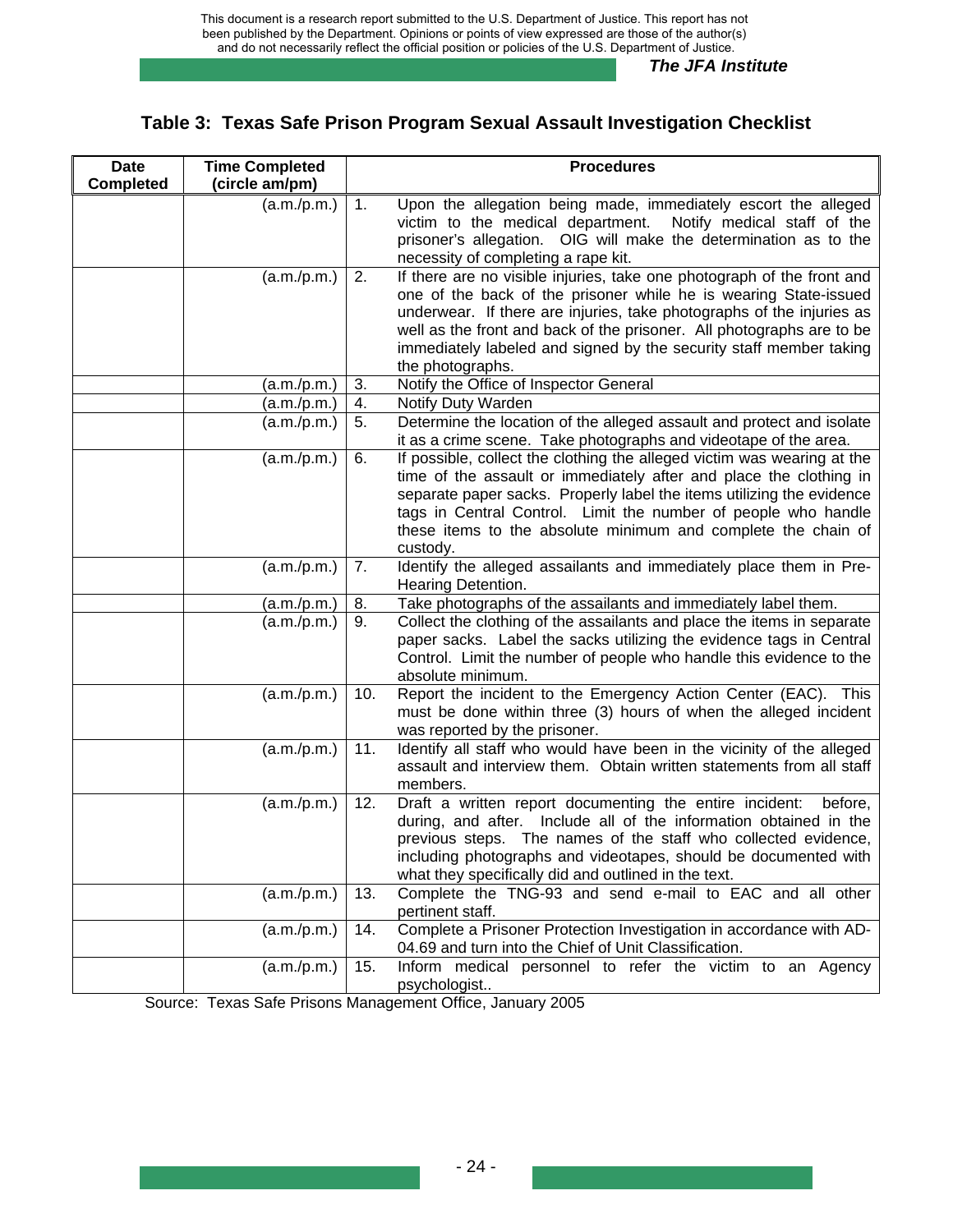## **Table 4: Texas Safe Prison Program Prisoner Protection Investigation Checklist**

| <b>Check if</b><br><b>Completed</b> | <b>Responses/Comments</b> |     | <b>Issues</b>                                                                           |
|-------------------------------------|---------------------------|-----|-----------------------------------------------------------------------------------------|
|                                     |                           | 1.  | Name of offenders threatening you, AKA or<br>housing area                               |
|                                     |                           | 2.  | If name is not known, can you identify<br>offenders from a video or a photo lineup?     |
|                                     |                           | 3.  | Are the offenders threatening you gang-<br>related?                                     |
|                                     |                           | 4.  | What STG if any?                                                                        |
|                                     |                           | 5.  | Are you gang-related?                                                                   |
|                                     |                           |     | If yes:                                                                                 |
|                                     |                           |     | a. What gang?                                                                           |
|                                     |                           |     | b. Are you active?                                                                      |
|                                     |                           |     | c. Are you an ex-member?                                                                |
|                                     |                           |     | (complete extortion checklist)                                                          |
|                                     |                           | 6.  | Are you paying protection?                                                              |
|                                     |                           |     | If yes:                                                                                 |
|                                     |                           |     | a. Offender's names/AKA                                                                 |
|                                     |                           |     | b. Is he STG-related?                                                                   |
|                                     |                           |     | c. What are you paying with?<br>Have you been involved in sexual activities             |
|                                     |                           | 7.  | either voluntary/non-voluntary?<br>(If non-                                             |
|                                     |                           |     | voluntary,<br>complete<br>sexual<br>assault                                             |
|                                     |                           |     | checklist.)                                                                             |
|                                     |                           | 8.  | Were you housed with a particular group in<br>County Jail?                              |
|                                     |                           | 9.  | Were you housed in protective custody in<br>county jail?                                |
|                                     |                           | 10. | Were you involved in any incidents in<br>county jail (fights, assaults, extortion, or   |
|                                     |                           |     | gang-related activities)?                                                               |
|                                     |                           | 11. | Contact the County Jail to verify any<br>information to substantiate the offender's     |
|                                     |                           |     | allegations.                                                                            |
|                                     |                           | 12. | Were you assaulted?                                                                     |
|                                     |                           |     | If yes:                                                                                 |
|                                     |                           |     | a. Check with medical records to verify                                                 |
|                                     |                           |     | any injuries.                                                                           |
|                                     |                           |     | b. If there are visible injuries, have the                                              |
|                                     |                           |     | offender checked by the medical staff and                                               |
|                                     |                           |     | note all injuries on the investigation.                                                 |
|                                     |                           | 13. | Check the classification folder for any<br>previous offender protection investigations. |
|                                     |                           | 14. | Get any witness statements either from                                                  |
|                                     |                           |     | offender or staff.                                                                      |
|                                     |                           | 15. | Verify as much information<br>from<br>the<br>offender as possible.                      |
|                                     |                           | 16. | Is there any other pertinent information that                                           |
|                                     |                           |     | you could provide for this investigation?                                               |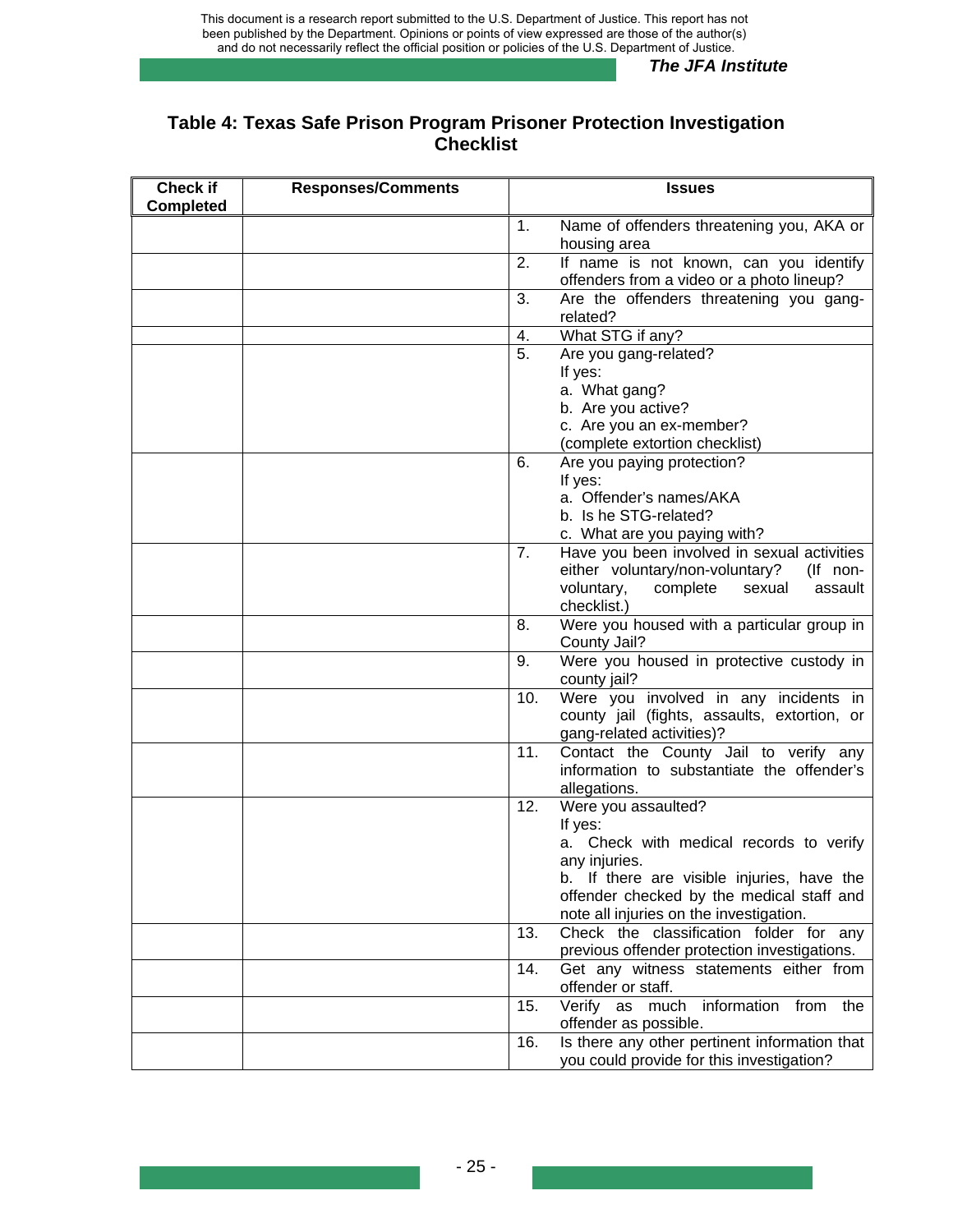## **Figure 4: Best Practices Elements That Are Integrated into the Texas Safe Prison Program**

#### Investigation

- Protocol to guide investigations
- Internal policies to promote accountability among inmates who commit sexual violence
- Specialized training for investigators and prosecutors

#### Victim services

- Provision for crisis intervention and safe-keeping for victims
- Mental health care for victims

#### **Prevention**

- Technologies and equipment for reducing opportunities to victimize
- Classifications systems that identify potential aggressors and victims
- Expanded use of specialized housing and placement options
- Focused inmate orientation and education
- Specialized pre-service training and ongoing training for correctional staff

#### Record Keeping

- Computerized database to track allegations of sexual assaults that can serve as a reporting system
- Computerized classification codes that can alert staff during classification decisions as to potential perpetrators and victims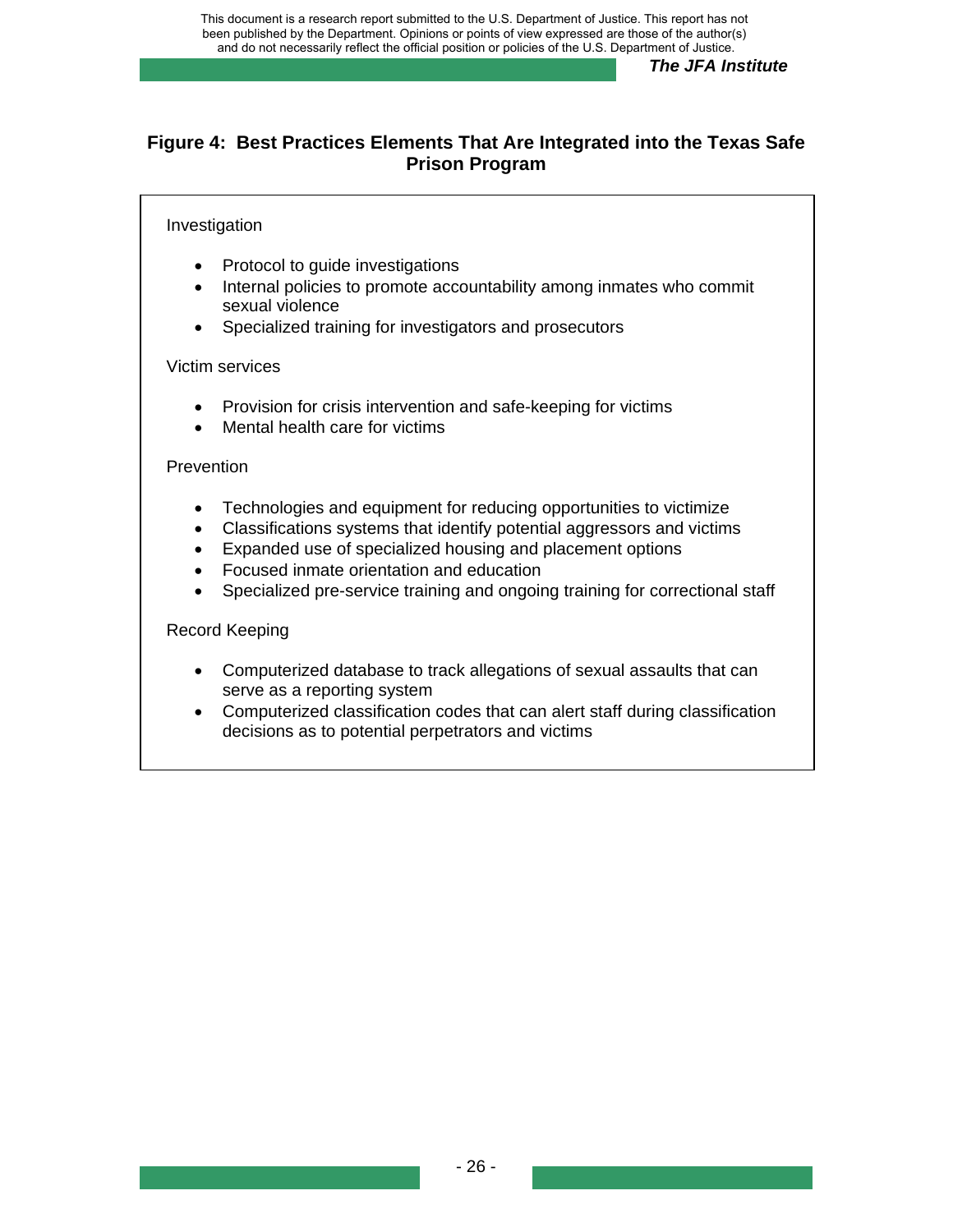# **IV. Research Design and Method**

## **A. Overall Approach**

The study is designed to provide a comprehensive analysis of sexual assaults that have been reported officially within the Texas prison system between January 1, 2002 and August 31, 2005. Our interest is to provide a rich description of these events and then make comparisons to other prisoner populations to better understand what types of prisoners and under what conditions sexual assaults are most likely to occur. From this analysis, we are hopeful that better risk assessment tools can be developed and better management techniques deployed that will serve to reduce these crimes. However, as we will discuss later, the incidence of alleged sexual assaults is relatively low making it difficult to have statistically significant variance to identify risk factors.

The research design has two major components: (a) the quantitative analysis of approximately 1,938 officially reported incidents of sexual assault or rape from January 1, 2002 through August 31, 2005 and, (b) observations of the prison environment at seven selected prisons. The sections below explain this methodology in more detail.

## **B. Quantitative Analysis of Officially Reported Sexual Assaults**

The quantitative analysis consists of analyzing 1,938 cases of alleged sexual assault reported to the Safe Prison Management Office (SPMO) between January 1, 2002 and August 31 2005. As noted earlier, this office established a database on all reported sexual assaults that formed the basis of the statistical analysis. The office developed its own stand-alone Access database with details pertaining to the alleged incidents. In addition, the database contains race, sex, age, custody level, gang affiliation, and prison identification number for victims and alleged assailants. It also contains investigative information showing whether the department treated the allegation as a disciplinary case or otherwise.

TDCJ also provided a file of all prisoners on hand in a TDCJ facility as of June 30, 2005. The research team matched the information in the SPMO database with this file in order to make prisoner comparisons. In addition to demographic data, the on hand file contained offense of record, sentence length, and prison record information for the entire TDCJ population. Such data will help assess if there are any prisoner attributes that are associated with being either a victim or perpetrator of such incidents. Some preliminary analysis provided by the TDCJ suggests that among the victims and victimizers, the former are disproportionately younger, white, not affiliated with a prison gang, slight build by virtue of their height and weight, and serving their first prison term. Conversely, the alleged predators are disproportionately older, Black or Hispanic, affiliated with a prison gang, and serving their second or third prison term. Such analysis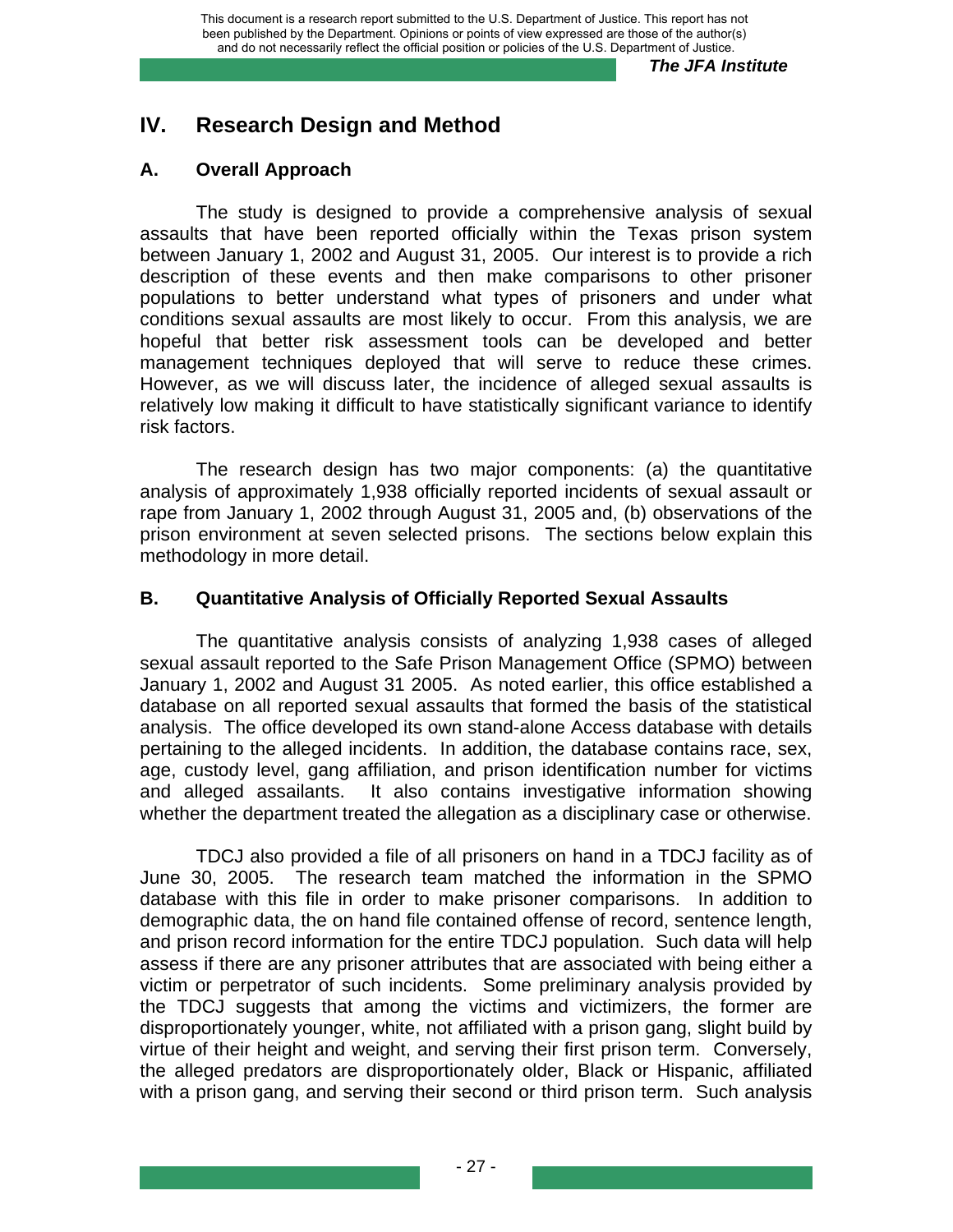will be used for purposes of determining if a risk assessment tool can be devised to identify those prisoners who are more likely to become either a victim or predator. [45](#page-36-0)

In addition, the research team also reviewed unit specific aggregate data related to incidents reported to the Emergency Action Center (EAC). Each prison unit is required to report to the EAC major inmate misbehaviors like assaults, escapes, and disturbances. It is also required to report major use of force incidents and alleged staff misbehaviors. This information is used here to determine if facilities with high numbers of alleged sexual assaults also have high levels of other violent inmate incidents.

# **C. Supplemental Analysis of Prison Setting and Environmental Factors**

The second component of the research is oriented at attempting to understand the operational practices that can impact, both positively and negatively, the prevention of sexual assaults. As noted earlier, efforts to reduce, prevent and eventually eliminate the incidence of sexual assault in a correctional environment must involve the identification and understanding of the management and operational practices surrounding such events. This type of assessment may enhance the department's understanding of how its operational practices can be modified in order to improve its ability to deter these incidents in the future. It may also contribute to the national understanding and knowledge of the type of operational practices that need to be examined, modified, and/or replicated in order to reduce incidents of sexual assaults within correctional environments.

To accomplish the above, seven facilities were selected for site visits. The site visit included:

- Review of location of alleged incidents and issues related to location and inspection of the physical plant
- Review of operational practices in place at the time of the reported incident
- Interviews with supervisory staff of the institution

The questions framing the qualitative investigation were the following:

• Is the physical plant configuration of the specific unit a significant factor in terms of the ability of staff to prevent assaultive behavior, observe prisoners at all times, provide proper supervision, etc.?

<span id="page-36-0"></span> 45 Texas Department of Criminal Justice (2004). *Safe Prisons Program Update*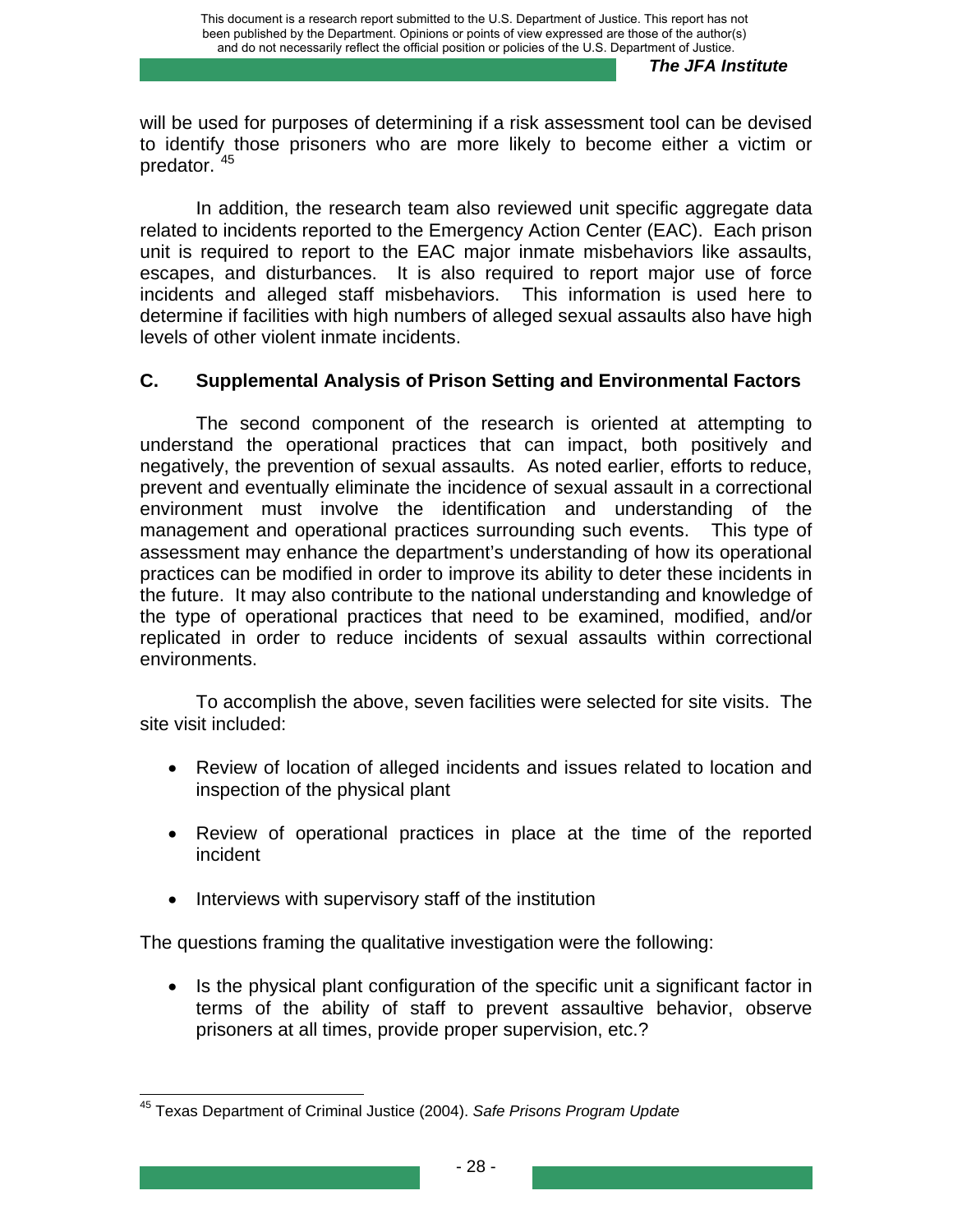- Were there any "breakdowns" in the procedures controlling the movement of prisoners?
- What was the nature of the staffing and personnel practices in place at the time of the incidents, and were these practices a contributing factor to the alleged incident?
- Did the classification and placement decisions of prisoners involved in the incidents allow for the proper separation of prisoners?
- Were prisoner screening procedures in place to identify both sexual predators and their potential victims?
- Were prisoners screened for potential vulnerabilities or predator tendencies, and was this information documented properly for use in placement and management decisions relative to the prisoners?
- Did the training curriculum of the institution provide sufficient information relative to the prevention and investigation of sexual assaults?
- Were the investigative policies, procedures and practices adequate to ensure the proper investigation of any reported allegation of sexual assault?
- Were practices in place to record allegations, both substantiated and unsubstantiated so that prisoners with histories or tendencies of predatory behavior or vulnerabilities can be identified and closely monitored when appropriate?
- Were prisoners who have been identified as at risk for sexual victimization monitored and counseled when appropriate?
- What were the policies and practices of the institution relative to reporting the occurrence or allegation of sexual assault to designated law enforcement personnel?

Table 5 below shows the characteristics and location of the prison units selected for the site visits and the number of incidents of alleged sexual assaults in each unit in calendar year 2004, the last year for which 12 months of data was available. The prison units selected for the site visit were selected in consultation with the director of the TDCJ Correctional Institutions Division, the Deputy Director of TDCJ and the manager of the SPMO. As will be shown later, there is variance in the number and rates of allegations being made by prisoners in Texas by facilities or units. Some of this variance may be related to the fact that some facilities are intended to house prisoners either for protective custody or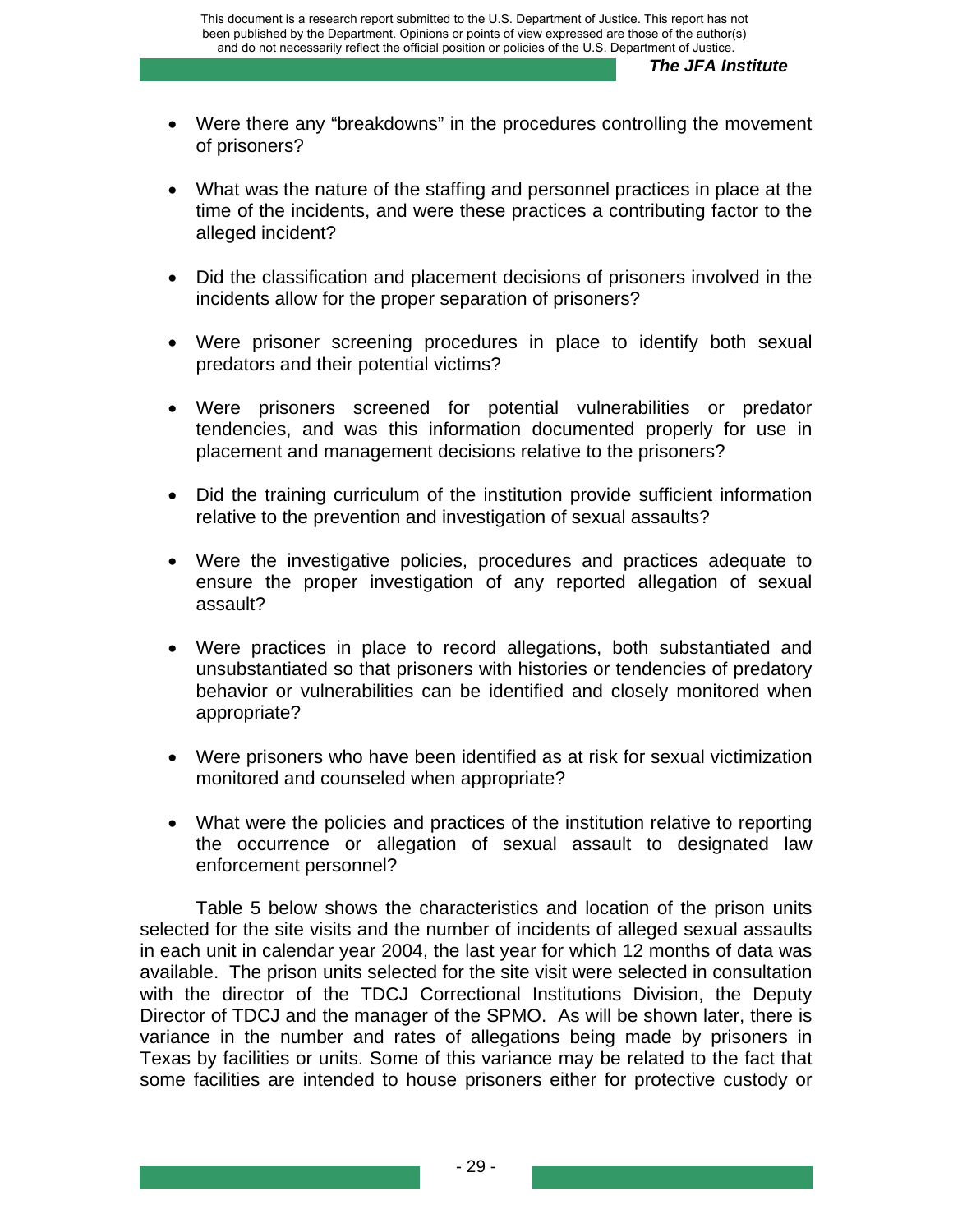disciplinary administrative reasons. But even within the same unit types, there are differing numbers and rates of reported sexual assaults.

The units were selected to represent facilities of different configurations, capacity, functions and different rates of incidence of alleged sexual assaults. The average alleged sexual assault incident rate reported to BJS in 2004 for Texas was  $0.39$  per 100 prisoners.<sup>[46](#page-38-0)</sup> Five of the units selected for the site visits have higher than the system wide average incidence rate while two have lower than the average. It is important to note that with over 100 prison units in Texas, the selection of the units was not intended to provide a random sample of facility types representing the distribution of facilities, population, or incidents. The scope of the study did not allow for this methodology.

| Table 3:  Characteristics and Location of Units Selected for Site Visits and Number |  |  |
|-------------------------------------------------------------------------------------|--|--|
| and Rate of Incidents of Alleged Sexual Assaults in Each Unit in Calendar 2004      |  |  |

| <b>Unit</b>                            | <b>Location</b>                                 | <b>Date Unit</b><br><b>Established</b> | <b>Population</b><br>as of<br>6/30/05 | 2004 Incidents<br>of Alleged<br><b>Sexual</b><br><b>Assaults</b><br>(Rate Per 100<br>Inmates) | <b>Custody/ Other</b>                                                                 |
|----------------------------------------|-------------------------------------------------|----------------------------------------|---------------------------------------|-----------------------------------------------------------------------------------------------|---------------------------------------------------------------------------------------|
| Darrington<br>(Prison)                 | Rosharon,<br>East Texas                         | 1917                                   | 1,805<br>Males                        | 9<br>(0.50)                                                                                   | G1-G5, Administrative<br>Segregation, Outside<br>Trusty Camp with 321<br>bed capacity |
| Hughes<br>(Prison)                     | Gatesville,<br>Central<br>Texas                 | 1990                                   | 2,882<br>Males                        | 36<br>(1.25)                                                                                  | G1-G5, Safekeeping,<br>Administrative<br>Segregation                                  |
| Murray<br>(Prison)                     | Gatesville,<br>Central<br>Texas                 | 1995                                   | 1,197<br>Females                      | 16<br>(1.34)                                                                                  | G1-G5, Administrative<br>Segregation                                                  |
| Skyview<br>(Psychiatric<br>Facility)   | Rusk,<br>North East<br>Texas                    | 1988                                   | 483<br>Co-gender                      | 4<br>(0.83)                                                                                   | Mental Health, co-located<br>with Hodge Unit                                          |
| Holliday<br>(Transfer<br>Facility)     | Huntsville,<br>Texas                            | 1994                                   | 2,060<br>Male                         | $\overline{2}$<br>(.097)                                                                      | G1, G2, G4,<br>Administrative<br>Segregation, Intake                                  |
| Jester IV<br>(Psychiatric<br>Facility) | Richmond,<br>Texas<br>(Southwest<br>of Houston) | 1993                                   | 487<br>Male                           | 9<br>(1.85)                                                                                   | Mental Health, co-located<br>with Jester I, Jester III<br>and Vance Unit)             |
| Polunsky<br>(Prison)                   | Livingston,<br>East Texas                       | 1993                                   | 2,845<br>Male                         | 9<br>(0.32)                                                                                   | $G1 - G5$ , Death Row,<br>Administrative<br>Segregation                               |

Source: Texas Department of Criminal Justice web site, www.tdcj.state.tx.us/stat/unitdirectory/da.htm

<span id="page-38-0"></span>  $^{46}$  Ibid., Beck, Allen J. and Hughes, Timothy A. (2005), Appendix table 1a and 2 a.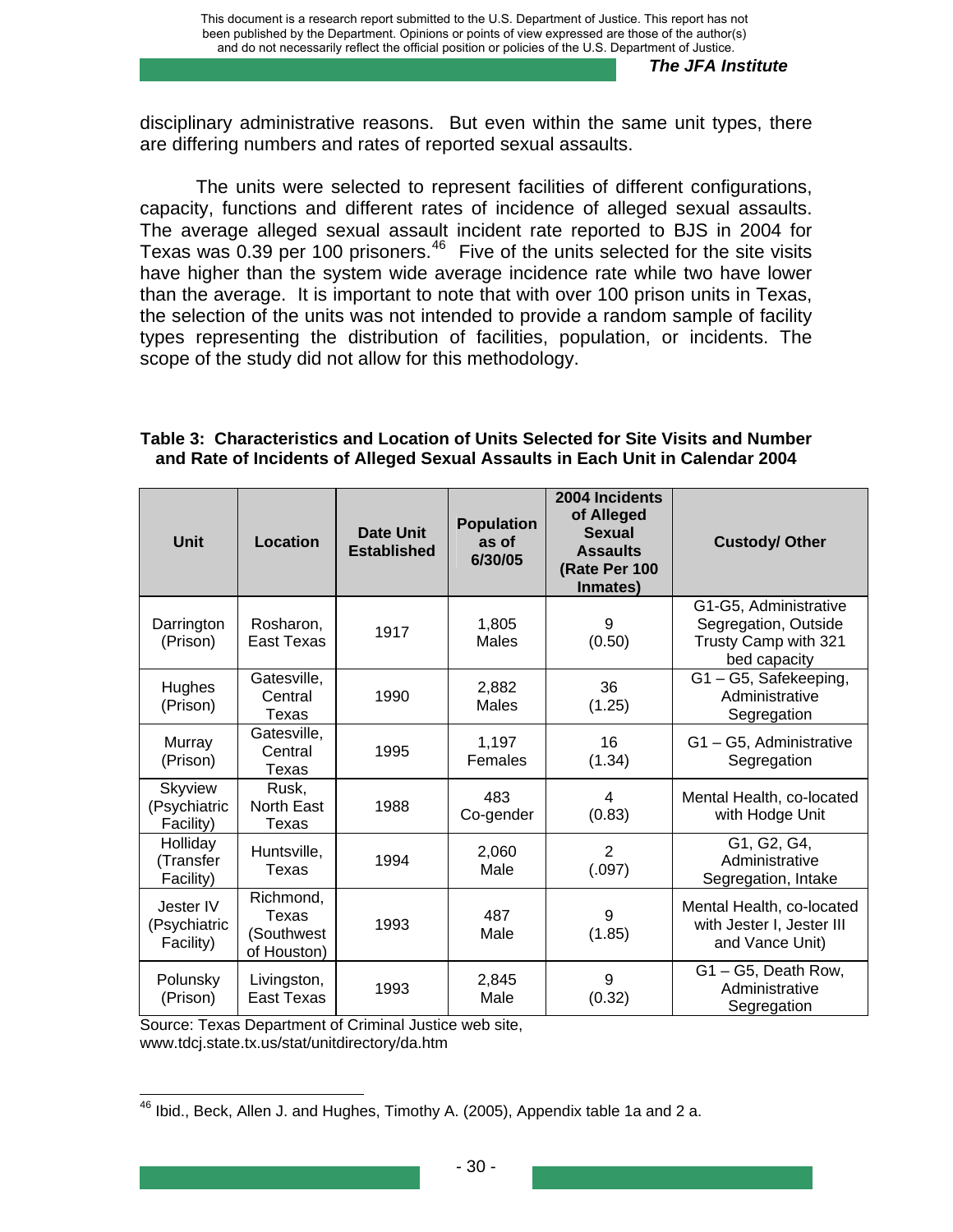# **V. Analysis of Alleged Prisoner on Prisoner Sexual Assaults**

The statistical analysis has been organized into three main sections: (a) analysis of the alleged prisoner on prisoner incidents; (b) analysis of the prisoners implicated in the allegations; and, (c) analysis of the units where sexual assaults were alleged, and a more general analysis of inmate-on-inmate violence across units.

It is important to note that much of the analysis from the SPMO database relied on a description field ("motive") as opposed to other available columns. Many inconsistencies in the reporting of incidents by each facility led the research team to examine each case by hand and code the information for analytical purposes. The unit where the incident was alleged to have occurred was confirmed in the "motive" field, as was the date of the incident, and the location within the facility. In many cases, the columns that were to contain these details instead contained where and when the allegation was made. The research team also used the "motive" field to identify whether injuries were sustained, whether a forensic exam or rape kit was completed, and whether the incident met the BJA criteria for nonconsensual sexual activity or abusive sexual contact. As will be discussed later, the definitions and data collection procedures need to be improved for more accurate reporting of sexual assaults.

## **A. Overview of Prisoner on Prisoner Incidents**

One of the issues we have tried to explore is the extent to which implementation of new programs and policies may impact the number of incidents being reported to prison officials. Texas offers such an example. Table 6 listed below summarizes the number of sexual assaults since 1993. As shown in the table, the official sexual assault rate hovered between 1.2 and 0.6 per 1,000 inmate population until 1999 when the rate doubled. Shortly after the passage of the Texas Safe Prison Program, the rate doubled again.

The TDCJ reported that that the reporting standards for sexual assault were more conservative prior to 2002. Historically, there had to greater certainty that a sexual assault had actually occurred before it would be reported by staff or prisoners. One of the objectives of the TSPP was to accept any report of a sexual assault or sexual abuse regardless of the credibility or preliminary evidence surrounding the allegation.

Another thing to consider when exploring why the rates went up so dramatically is the nature of the allegation. Several of the alleged cases of nonconsensual sexual acts from 2002 through 2005 involved oral sex only, which often occurs without any injuries noted. Inmates comply because of the threat of violence, which makes it difficult to differentiate between consensual and nonconsensual acts. Since allegations prior to 1999 required physical or visible evidence, it would not be surprising if few allegations of oral sex were reported. Specifically,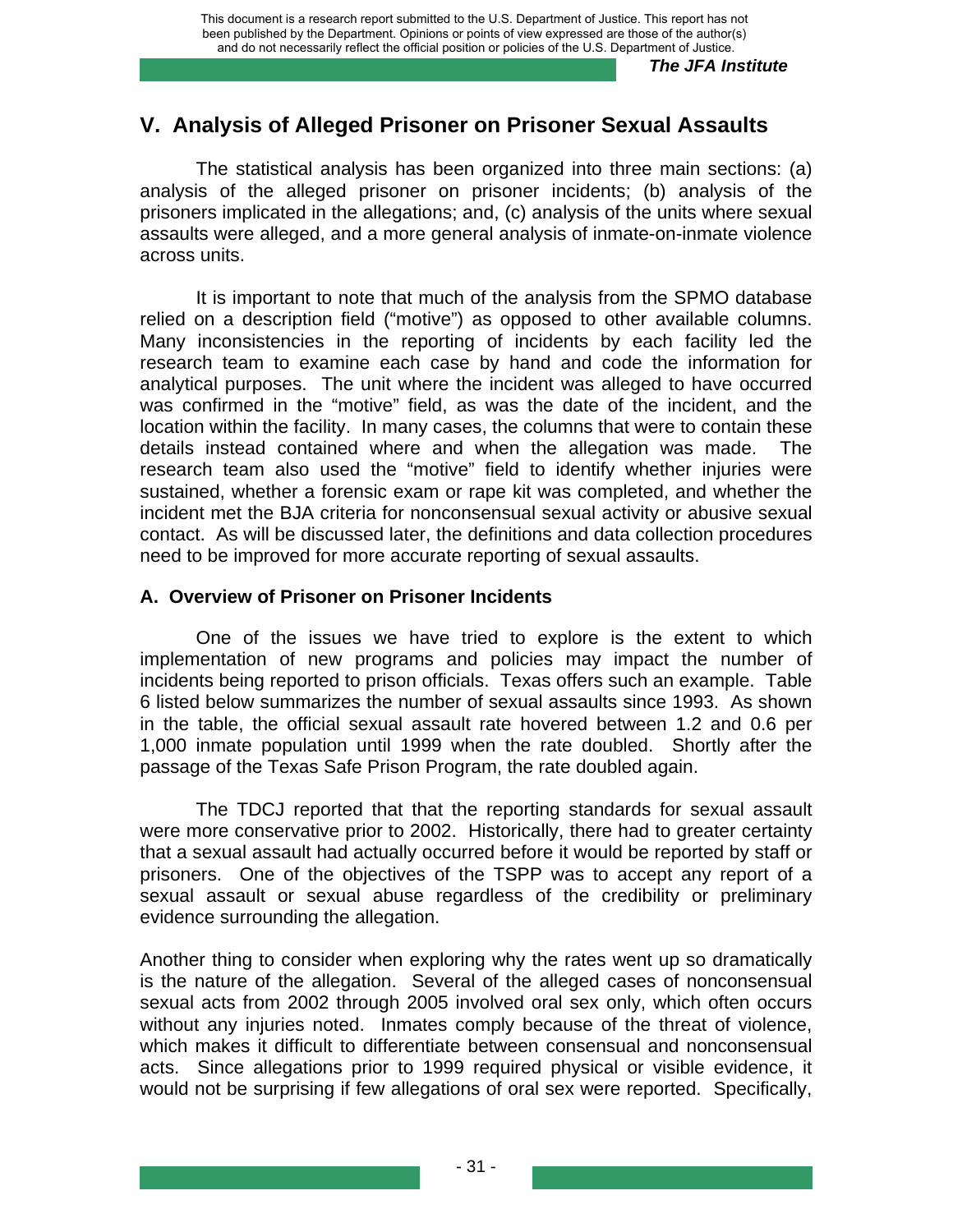in 2002, 44 of the nonconsensual sexual acts involved oral sex only, follows by 46 cases in 2003, 90 cases in 200 and 75 in 2005. But even with these considerations of sexual behavior that were not being reported prior to 2002, it would appear that the Texas program has increased the number of such allegations being made by prisoners.

|      |     | Rate/1,000    |                   |
|------|-----|---------------|-------------------|
| Year | N   | <b>Inmate</b> | <b>Population</b> |
| 1993 | 75  | 1.2           | 62,855            |
| 1994 | 84  | 1.0           | 84,355            |
| 1995 | 131 | 1.2           | 107,587           |
| 1996 | 84  | 0.6           | 130,413           |
| 1997 | 87  | 0.6           | 135,895           |
| 1998 | 89  | 0.6           | 143,085           |
| 1999 | 237 | 1.6           | 146,574           |
| 2000 | 234 | 1.6           | 150,309           |
| 2001 | 292 | 2.0           | 146,244           |
| 2002 | 460 | 3.2           | 146,244           |
| 2003 | 425 | 2.8           | 152,602           |
| 2004 | 609 | 3.9           | 154,978           |
| 2005 | 473 | <b>NA</b>     | ΝA                |

### **Table 6: Number and Rates of Alleged Prisoner on Prisoners Sexual Assault 1993-2005**

Since 2002, the TDCJ has been maintaining a detailed data base that allows one to track the final disposition of each allegation. Specifically, the data base provides a "case status" for each prisoner implicated in the sex assault allegation. This field indicates whether the internal investigation into the prisoner's conduct is still Active, or whether TDCJ's investigation resulted in a Closed Case (no finding), a Disciplinary for Consensual Activity, a Unit Transfer or placement into Safekeeping status, or whether the allegation was Sustained for the victim and/or prisoner. This "sustained" resolution essentially indicates whether a victim was classified as a "Sexual Victim" or whether an assailant was classified as a "Sexual Predator" or "Potential Sexual Predator". None of these resolutions reflects a legal finding, but rather a disciplinary and classification finding for purposes of prison management. Although the data in the database is stored for each prisoner, the results have been summarized at the incident level for presentation here. Table 7 highlights these case resolutions.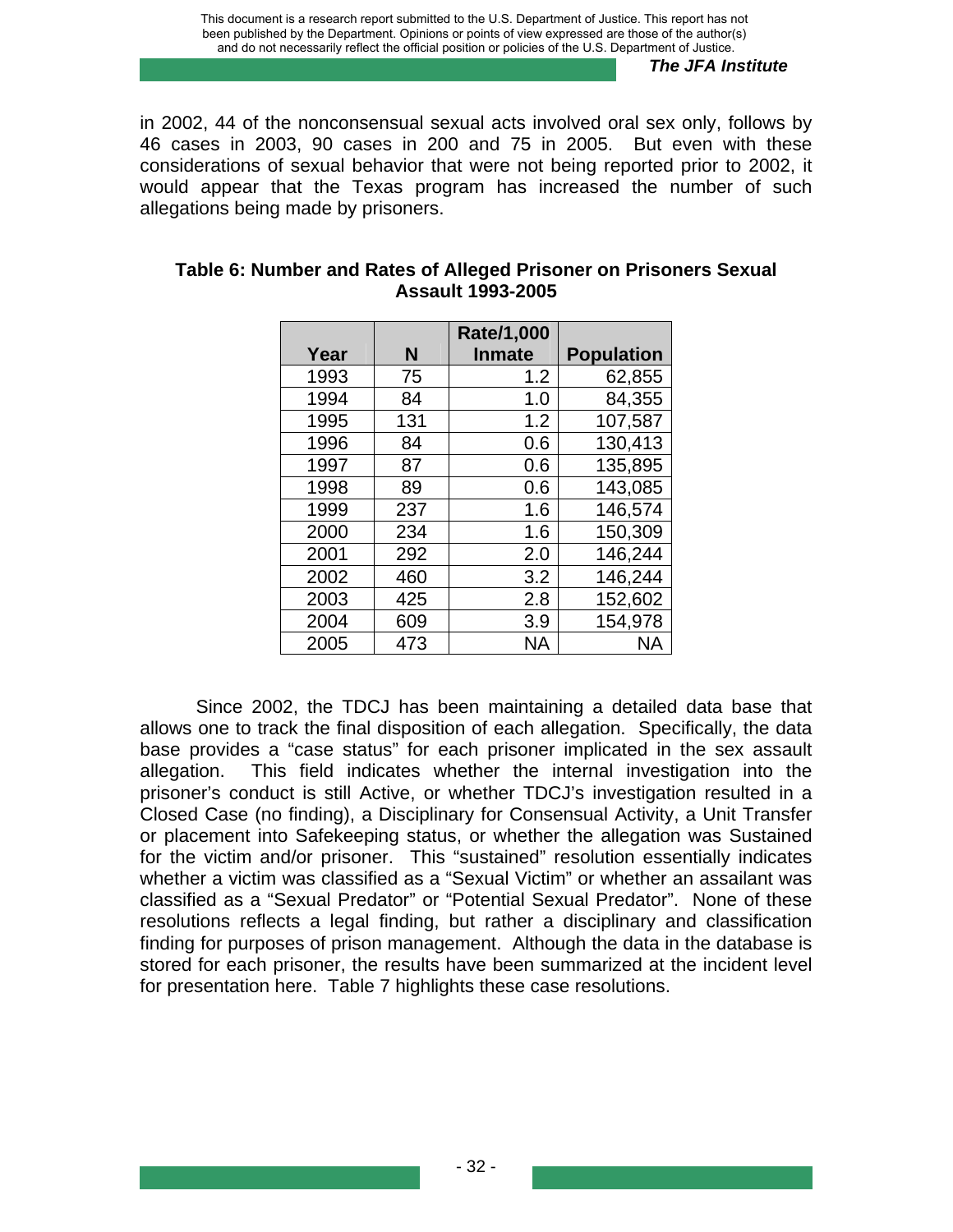| <b>Report</b><br>Year | <b>Active or</b><br><b>Unknown</b> | <b>Closed</b><br>(No finding) | <b>Disciplinary</b><br><b>Received</b> | <b>Inmate</b><br>Transfer/<br><b>Safekeeping</b> | <b>Sex Assault</b><br><b>Sustained</b> | <b>Total</b> |
|-----------------------|------------------------------------|-------------------------------|----------------------------------------|--------------------------------------------------|----------------------------------------|--------------|
| 2002                  | 3(0.7%)                            | 280 (60.9%)                   | 8(1.7%)                                | 158 (34.3%)                                      | $11(2.4\%)$                            | 460          |
| 2003                  | $5(1.2\%)$                         | 267 (62.8%)                   | $8(1.9\%)$                             | 137 (32.2%)                                      | $8(1.9\%)$                             | 425          |
| 2004                  | $3(0.5\%)$                         | 398 (65.4%)                   | 24 (3.9%)                              | 170 (27.9%)                                      | 14 (2.3%)                              | 609          |
| 2005                  | $0(0.0\%)$                         | 309 (69.6%)                   | 26 (5.8%)                              | 99 (22.3%)                                       | 10(2.3%)                               | 444          |
| Total                 | $11(0.6\%)$                        | 1254 (64.7%)                  | 66 (3.4%)                              | 564 (29.1%)                                      | 43 (2.2%)                              | 1938         |

#### **Table 7: TDCJ Incidents by Case Resolution Status, January 1, 2002 through August 31, 2005**

The number of sustained incidents has increased slightly since TDCJ began tracking the allegations in 2002, but the rates are consistent across years, with the exception of a lower rate in 2003. For the analysis in this section, the research team summarizes findings for all alleged assaults, as well as sustained allegations (2.2% overall) and allegations where the alleged victim was transferred to another unit or placed in Safekeeping (29.1% overall). For these latter cases "there was not enough evidence to support an occurrence of sexual assault" according to TDCJ's definition, but the victim presented certain vulnerabilities or the alleged victim/assailant combination was found to be problematic. In subsequent tables, this subset of cases will be referred to as "Probable Cause" incidents.

As mentioned previously, the research team used the "motive" field to classify allegations according to the BJA definitions of nonconsensual sexual acts and abusive sexual contacts. Table 8 below shows this differentiation, and illustrates an increase in the reporting of abusive sexual contacts for each calendar year. This increase suggests that the prisoner awareness effort may be having an impact on a prisoner's willingness to report an act of sexual abuse/assault in prison. Because the researchers relied on the "motive" field, the BJA breakdown should be viewed as an approximation; not all of the descriptions were detailed as to the nature of the sexual assault. Where there was a lack of detail, the research team classified the event as a nonconsensual sexual act.

Given the number of allegations, and given that less than 3% are sustained, we examined possible factors that may have affected the department's ability to sustain an allegation. The next set of tables illustrate some of the difficulties faced by institutions in attempting to prove an allegation of sex assault, which may assist in establishing management practices or developing prisoner awareness programs in the future.

 As shown in Table 9 a major reason for not being able to sustain an allegation is the delay in a prisoner reporting the incident to prison officials. This table shows the lapse in time from when an incident allegedly occurred to when that incident was reported to TDCJ officials, as confirmed by the narrative in the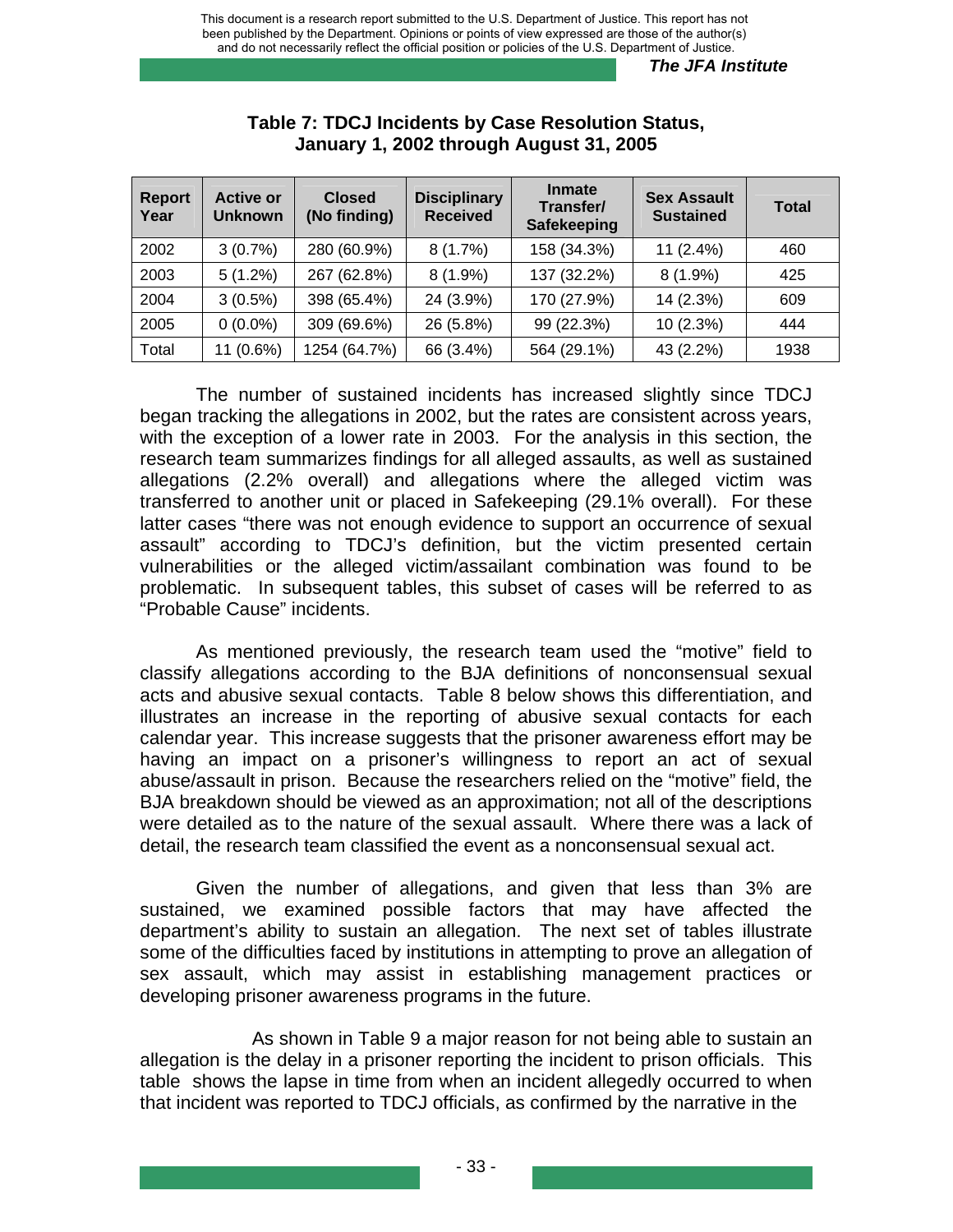#### **Table 8: TDCJ Sex Assault Allegations Classified by BJA Definition, January 1, 2002 through August 31, 2005**

|                       | <b>All Incidents</b>           |                              | <b>Sustained Incidents</b>     |                              | <b>Probable Cause Incidents</b> |                              |
|-----------------------|--------------------------------|------------------------------|--------------------------------|------------------------------|---------------------------------|------------------------------|
| <b>Report</b><br>Year | Nonconsensual<br>Sexual<br>Act | Abusive<br>Sexual<br>Contact | Nonconsensual<br>Sexual<br>Act | Abusive<br>Sexual<br>Contact | Nonconsensual<br>Sexual<br>Act  | Abusive<br>Sexual<br>Contact |
| 2002                  | 427                            | 33                           | 11                             |                              | 149                             | 9                            |
| 2003                  | 412                            | 13                           | 8                              |                              | 134                             | 3                            |
| 2004                  | 543                            | 66                           | 14                             |                              | 151                             | 19                           |
| 2005                  | 349                            | 95                           | 8                              | 2                            | 83                              | 16                           |
| Total                 | 1,731                          | 207                          | 41                             | ⌒                            | 517                             | 47                           |

### **Table 9: Time Lapse from Incident Occur Date to Incident Report Date, January 1, 2002 through August 31, 2005**

|               | 2002 |               |                |                            |                          |                          |  |  |  |
|---------------|------|---------------|----------------|----------------------------|--------------------------|--------------------------|--|--|--|
|               |      | All Incidents |                | <b>Sustained Incidents</b> | Probable Cause Incidents |                          |  |  |  |
| Same Day      | 161  | 35.0%         | 8              | 72.7%                      | 51                       | 32.3%                    |  |  |  |
| Within 2 days | 84   | 18.3%         | 1              | 9.1%                       | 29                       | 18.4%                    |  |  |  |
| 3 to 7 days   | 76   | 16.5%         | $\overline{0}$ | 0.0%                       | 27                       | 17.1%                    |  |  |  |
| 8 to 30 days  | 71   | 15.4%         | 1              | 9.1%                       | 34                       | 21.5%                    |  |  |  |
| 1 month $+$   | 68   | 14.8%         | 1              | 9.1%                       | 17                       | 10.8%                    |  |  |  |
| Total         | 460  |               | 11             |                            | 158                      |                          |  |  |  |
|               |      |               | 2003           |                            |                          |                          |  |  |  |
|               |      | All Incidents |                | <b>Sustained Incidents</b> |                          | Probable Cause Incidents |  |  |  |
| Same Day      | 103  | 24.2%         | $\overline{2}$ | 25.0%                      | 31                       | 22.6%                    |  |  |  |
| Within 2 days | 101  | 23.8%         | $\overline{2}$ | 25.0%                      | 32                       | 23.4%                    |  |  |  |
| 3 to 7 days   | 74   | 17.4%         | $\overline{2}$ | 25.0%                      | 24                       | 17.5%                    |  |  |  |
| 8 to 30 days  | 72   | 16.9%         | 1              | 12.5%                      | 23                       | 16.8%                    |  |  |  |
| 1 month $+$   | 75   | 17.6%         | $\mathbf 1$    | 12.5%                      | 27                       | 19.7%                    |  |  |  |
| Total         | 425  |               | 8              |                            | 137                      |                          |  |  |  |
|               |      |               | 2004           |                            |                          |                          |  |  |  |
|               |      | All Incidents |                | <b>Sustained Incidents</b> | Probable Cause Incidents |                          |  |  |  |
| Same Day      | 155  | 25.5%         | $\overline{7}$ | 50.0%                      | 41                       | 24.1%                    |  |  |  |
| Within 2 days | 137  | 22.5%         | 3              | 21.4%                      | 41                       | 24.1%                    |  |  |  |
| 3 to 7 days   | 91   | 14.9%         | 1              | 7.1%                       | 24                       | 14.1%                    |  |  |  |
| 8 to 30 days  | 91   | 14.9%         | $\overline{2}$ | 14.3%                      | 25                       | 14.7%                    |  |  |  |
| 1 month $+$   | 135  | 22.2%         | $\mathbf 1$    | 7.1%                       | 39                       | 22.9%                    |  |  |  |
| Total         | 609  |               | 14             |                            | 170                      |                          |  |  |  |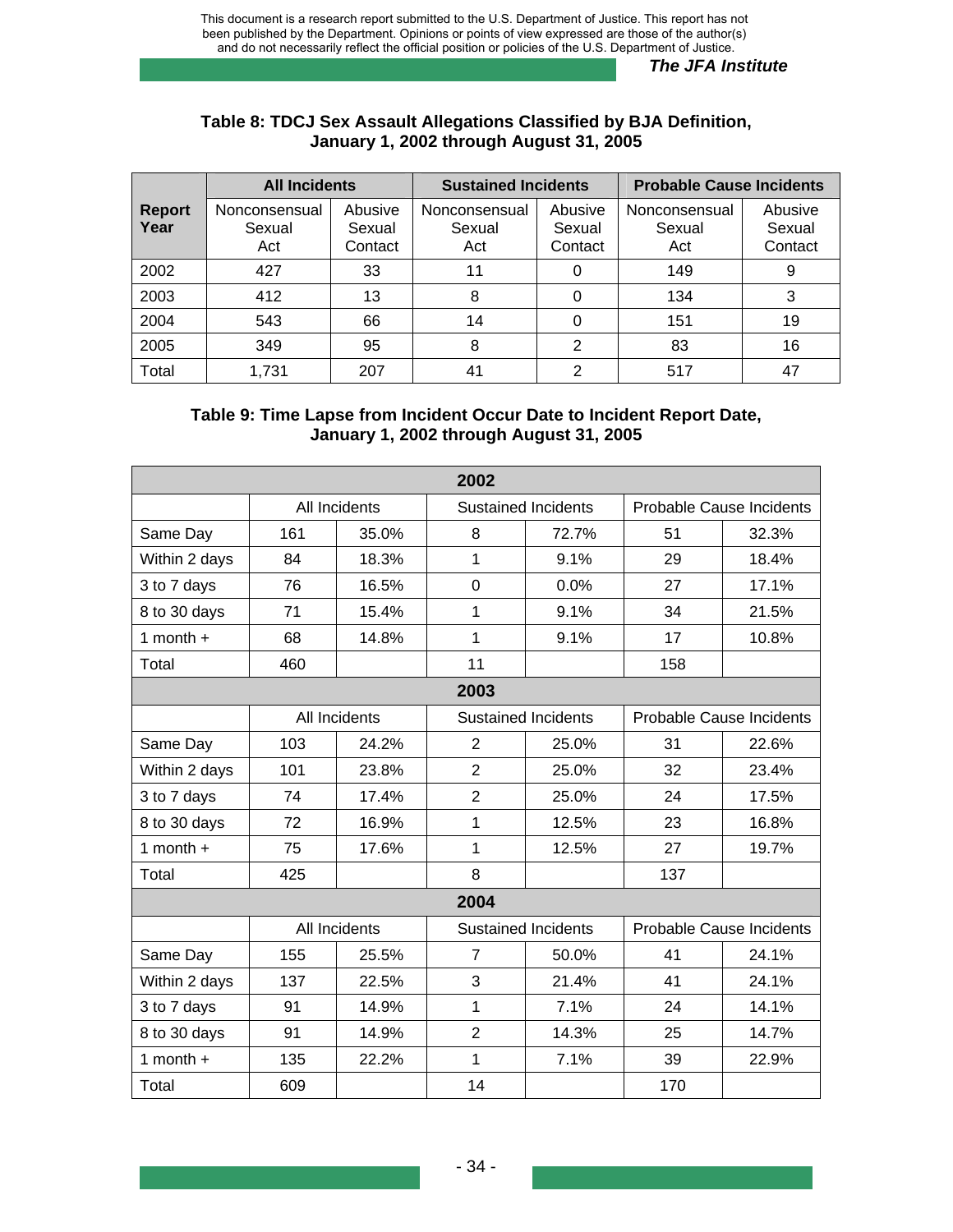This document is a research report submitted to the U.S. Department of Justice. This report has not been published by the Department. Opinions or points of view expressed are those of the author(s) and do not necessarily reflect the official position or policies of the U.S. Department of Justice.

#### *The JFA Institute*

| 2005          |      |               |                |                            |     |                                 |  |  |
|---------------|------|---------------|----------------|----------------------------|-----|---------------------------------|--|--|
|               |      | All Incidents |                | Sustained Incidents        |     | Probable Cause Incidents        |  |  |
| Same Day      | 162  | 36.5%         | 5              | 50.0%                      | 33  | 33.3%                           |  |  |
| Within 2 days | 92   | 20.7%         | 1              | 10.0%                      | 21  | 21.2%                           |  |  |
| 3 to 7 days   | 48   | 10.8%         | 1              | 10.0%                      | 13  | 13.1%                           |  |  |
| 8 to 30 days  | 47   | 10.6%         | $\overline{2}$ | 20.0%                      | 9   | 9.1%                            |  |  |
| 1 month $+$   | 95   | 21.4%         | 1              | 10.0%                      | 23  | 23.2%                           |  |  |
| Total         | 444  |               | 10             |                            | 99  |                                 |  |  |
|               |      |               | <b>Total</b>   |                            |     |                                 |  |  |
|               |      | All Incidents |                | <b>Sustained Incidents</b> |     | <b>Probable Cause Incidents</b> |  |  |
| Same Day      | 581  | 30.0%         | 22             | 51.2%                      | 156 | 27.7%                           |  |  |
| Within 2 days | 414  | 21.4%         | $\overline{7}$ | 16.3%                      | 123 | 21.8%                           |  |  |
| 3 to 7 days   | 289  | 14.9%         | 4              | 9.3%                       | 88  | 15.6%                           |  |  |
| 8 to 30 days  | 281  | 14.5%         | 6              | 14.0%                      | 91  | 16.1%                           |  |  |
| 1 month $+$   | 373  | 19.2%         | 4              | 9.3%                       | 106 | 18.8%                           |  |  |
| Total         | 1938 |               | 43             |                            | 564 |                                 |  |  |

"motive" field. A majority of the sustained cases were reported on the same day as the assault, or within 2 days of the assault. However, the time lapse for probable cause cases resembles the time lapse for all reported incidents.

Other factors affecting whether a case can be sustained include the location where the assault was alleged to have occurred, as shown in Table 10 below. TDCJ's Safe Prisons Program policy includes interviews with staff and inmates who were possible witnesses to the incident. However, it appears that there are few witnesses to an incident in the majority of reported cases of sex assault. Approximately two-thirds of all reported cases of sexual assault allegedly occurred in an inmate cell, followed by assaults in the shower or bathroom area, assaults in dorms, and finally assaults occurring in common areas such as dayrooms, work places, cafeterias, etc. The locations for sustained assaults is more pronounced, with three-quarters of confirmed cases occurring in cells, and nearly 12% of confirmed cases occurring in the shower or bathroom facilities. Section VI of this report discusses the configurations of various institution types, and why some facilities with certain cell designs might contribute to the incidence of sex assaults while others might reduce the incidence.

The issue of evidence collection is addressed in Tables 11 and 12. TDCJ determines whether to administer a rape kit or perform a forensic exam based on the nature of the allegation and on whether evidence is likely to be available. For cases of fondling or abusive sexual contact, such evidence will not be available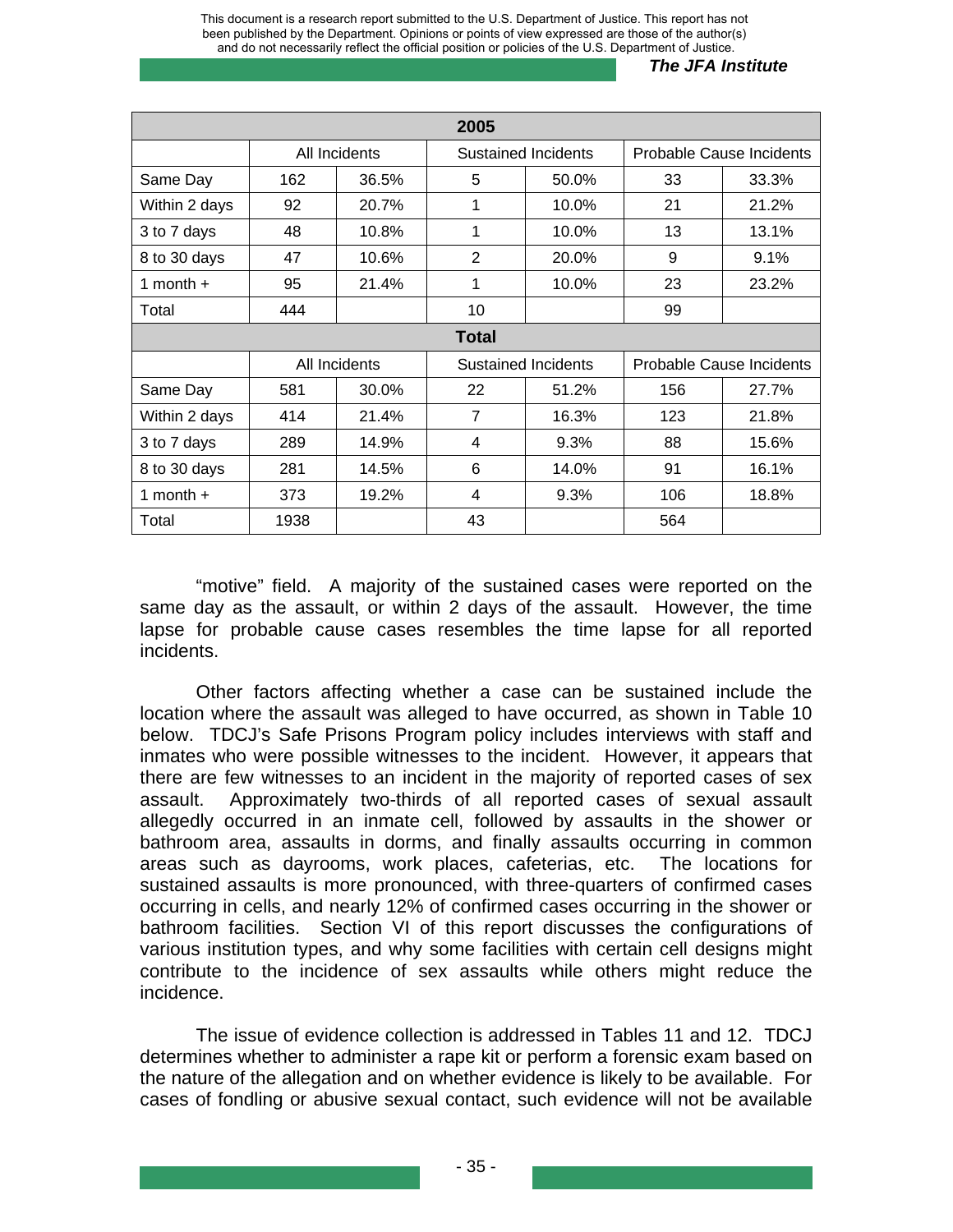to collect. For cases reported several days or weeks after the incident, this evidence will not be available either.

Note that just over 50% of the sustained cases included forensic evidence from a rape kit or a forensic exam. On the other hand, rape kits and forensic exams were performed in only 20% of all alleged sexual assaults. For the remaining 80% of all alleged assaults, the reasons why these tests were not performed are listed in Table 11 below.

Time lapse from the incident occurring to the report date is the reason cited most frequently for not completing a rape kit or conducting a forensic exam, followed by nature of the allegation.

As part of the Safe Prisons Program protocol, the unit medical department is charged with examining a prisoner immediately after an assault is reported. Table 13 shows whether the medical exams revealed injuries to the victims or assailants. (Injuries Unrelated to Allegation refer to cases where injuries were found, but they were determined to have resulted from some other altercation with a prisoner, or from self-inflicted wounds.) The data show that injuries are noted in less than a quarter of all sustained allegations, and in only 10% of all alleged assaults. Such a finding seems to confirm the difficulty in distinguishing between consensual and nonconsensual activity.

| Location        | <b>All Incidents</b> |       | <b>Sustained Incidents</b> |       | <b>Probable Cause Incidents</b> |       |
|-----------------|----------------------|-------|----------------------------|-------|---------------------------------|-------|
| Cell            | 1298                 | 67.0% | 32                         | 74.4% | 382                             | 67.7% |
| Dorm            | 152                  | 7.8%  | 2                          | 4.7%  | 34                              | 6.0%  |
| Shower/Bathroom | 170                  | 8.8%  | 5                          | 11.6% | 56                              | 9.9%  |
| Common Area     | 127                  | 6.6%  | 2                          | 4.7%  | 32                              | 5.7%  |
| Unspecified     | 191                  | 9.9%  | 2                          | 4.7%  | 60                              | 10.6% |
| Total           | 1938                 |       | 43                         |       | 564                             |       |

## **Table 10: Location within the Facility of the Alleged Sexual Assault, January 1, 2002 through August 31, 2005**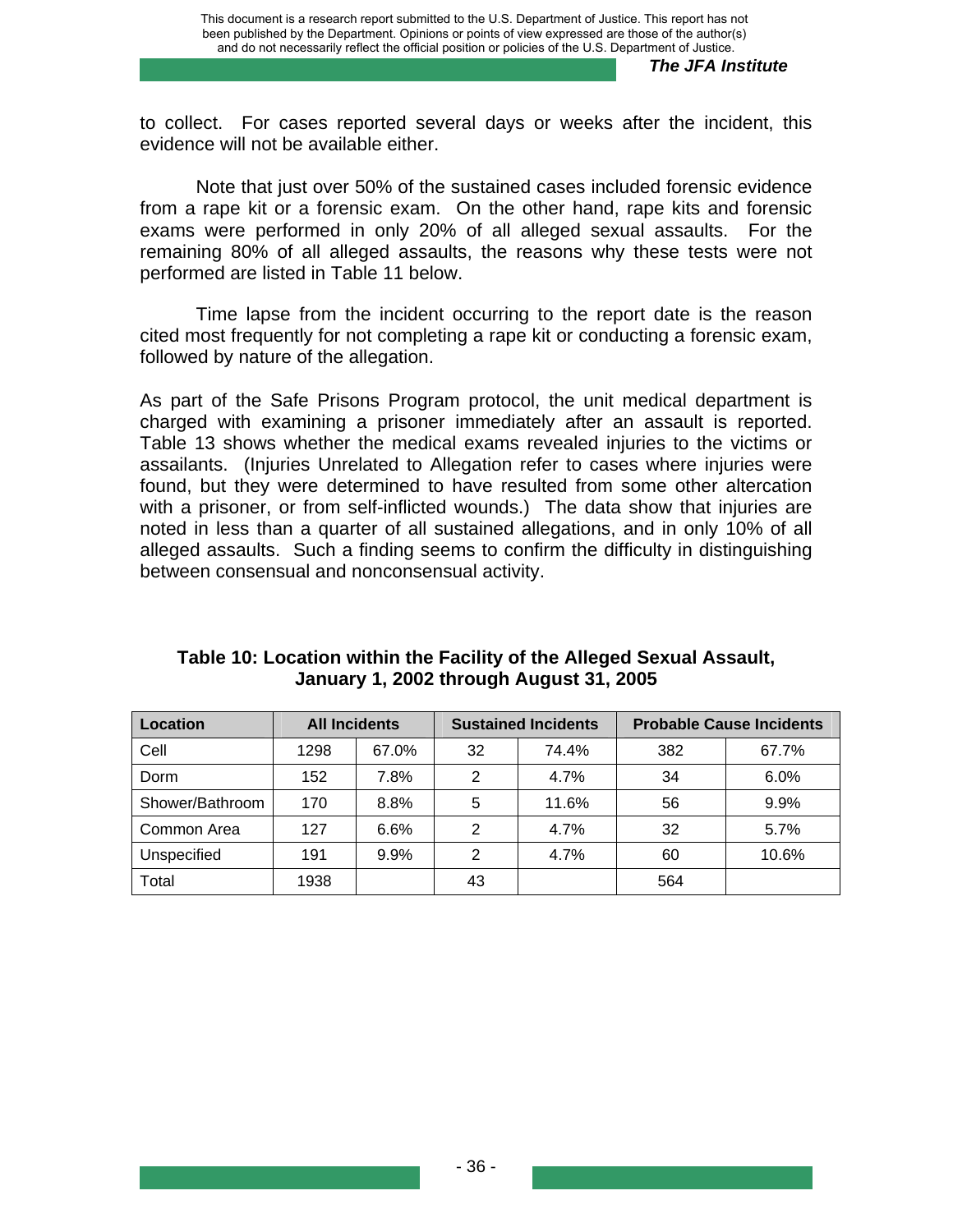## **Table 11: Whether a Rape Kit or Forensic Exam Was Performed, January 1, 2002 through August 31, 2005**

|               | <b>All Incidents</b> |         |    | <b>Sustained Incidents</b> | <b>Probable Cause Incidents</b> |       |
|---------------|----------------------|---------|----|----------------------------|---------------------------------|-------|
| Rape Kit      | 220                  | 11.4%   | 11 | 25.6%                      | 71                              | 12.6% |
| Forensic Exam | 175                  | $9.0\%$ | 11 | 25.6%                      | 58                              | 10.3% |
| None          | 1314                 | 67.8%   | 20 | 46.5%                      | 371                             | 65.8% |
| Unspecified   | 229                  | 11.8%   |    | 2.3%                       | 64                              | 11.3% |
| Total         | 1938                 |         | 43 |                            | 564                             |       |

### **Table 12: Reasons Why a Rape Kit or Forensic Exam Was Not Performed, January 1, 2002 through August 31, 2005**

| Reason             | <b>All Incidents</b> |       | <b>Sustained Incidents</b> |       | <b>Probable Cause Incidents</b> |       |
|--------------------|----------------------|-------|----------------------------|-------|---------------------------------|-------|
| <b>Time Lapse</b>  | 903                  | 58.5% | 15                         | 71.4% | 274                             | 63.0% |
| Nature of Incident | 226                  | 14.6% | 2                          | 9.5%  | 62                              | 14.3% |
| Other Reason       | 56                   | 3.6%  |                            | 4.8%  | 9                               | 2.1%  |
| Victim Refused     | 54                   | 3.5%  | 0                          | 0.0%  | 10                              | 2.3%  |
| Unspecified        | 304                  | 19.7% | 3                          | 14.3% | 80                              | 18.4% |
| Total              | 1543                 |       | 21                         |       | 435                             |       |

# **Table 13: Whether the Medical Exam Revealed Injuries to Victim or Assailant, January 1, 2002 through August 31, 2005**

| <b>Injury Level</b> | <b>All Incidents</b> |       |    | <b>Sustained Incidents</b> |     | <b>Probable Cause Incidents</b> |
|---------------------|----------------------|-------|----|----------------------------|-----|---------------------------------|
| Injuries Found      | 200                  | 10.3% | 10 | 23.3%                      | 74  | 13.1%                           |
| Injuries Unrelated  | 50                   | 2.6%  |    | 2.3%                       | 17  | 3.0%                            |
| No Injuries Found   | 935                  | 48.2% | 10 | 23.3%                      | 252 | 44.7%                           |
| Exam Not Done       | 84                   | 4.3%  |    | 2.3%                       | 15  | 2.7%                            |
| Unspecified         | 669                  | 34.5% | 21 | 48.8%                      | 206 | 36.5%                           |
| Total               | 1938                 |       | 43 |                            | 564 |                                 |

# **B. Alleged Victims, Alleged Assailants, and all Other TDCJ Inmates**

 This next section presents findings from a demographic analysis and from other differentiations among the inmate populations. The first four tables continue to rely on the SPMO database for a comparison of prisoners implicated in sex assault allegations. After that, the analysis expands to include comparisons with the TDCJ prisoner population on hand as of June 30, 2005.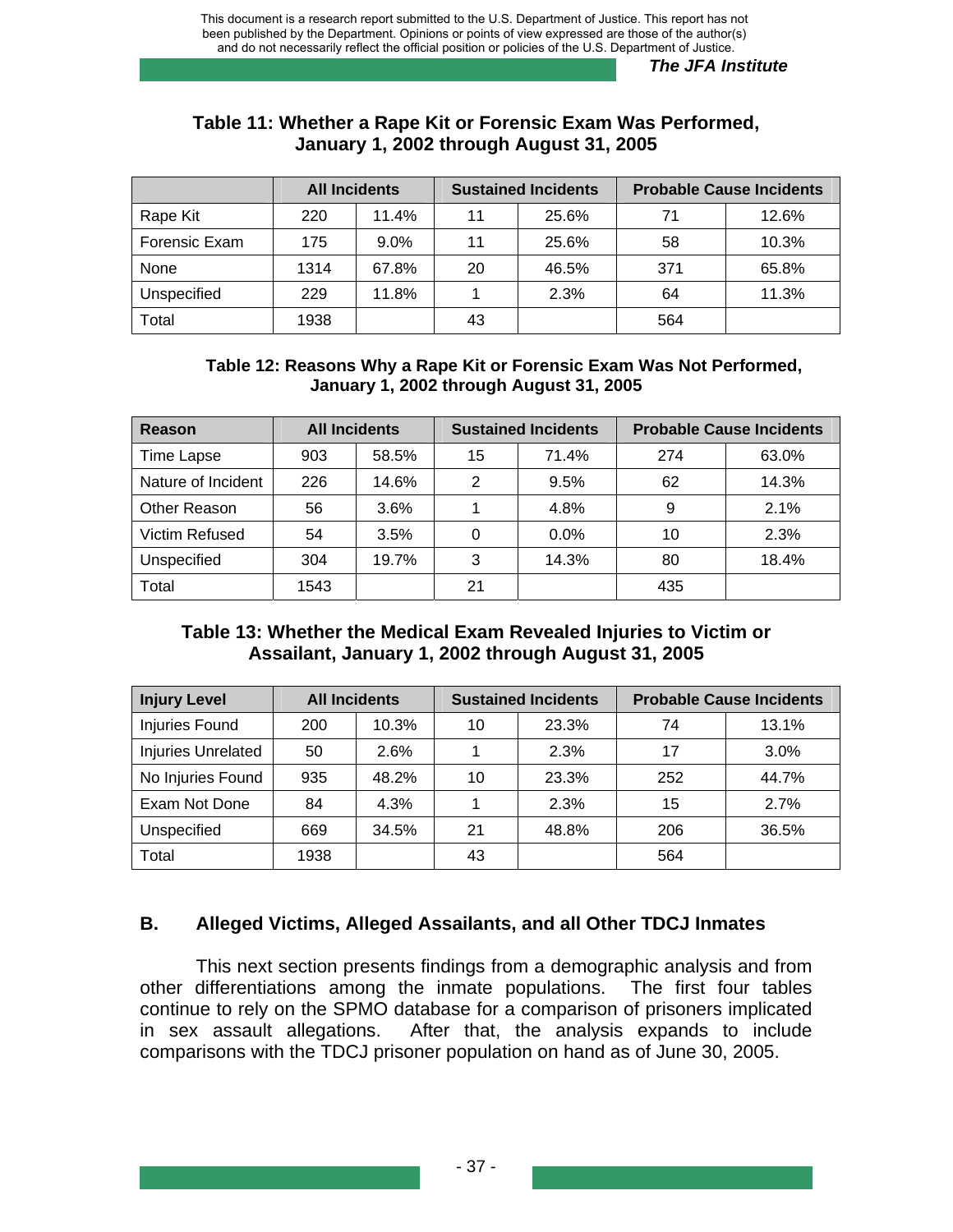Table 14 reports on the racial composition of sexual assaults for each incident, as reported in the SPMO database. "Mixed" refers to a situation in which more than one inmate is implicated as an assailant in the allegation, and the racial composition of the assailants spans more than one racial group. "Other" typically refers to Asian or Native American inmates.

White inmates are attacked more frequently than any other race, by all the racial groups listed above. Nearly 60% of sustained incidents involved a white victim, with 42% coming from black assailants and 9% coming from white assailants followed by 7% Hispanic assailants. Close to 50% of probable cause incidents involved a white victim. Moreover, two-thirds (67.5%) of the sustained incidents involved black assailants, while 18.7% involved Hispanic assailants and 11.6% involved white assailants. These results are consistent with the findings from other research efforts, notably Carroll and Dumond.

Additional demographics purported to be a factor in sex assaults include the age of victims and assailants. Table 15 presents the findings from this research effort with regard to the issue of age, showing whether the alleged assailant was older, younger, or approximately the same age as the victim. For this analysis, the terms "older" and "younger" included cases where prisoners' age differed by more than a year in either direction, while prisoners of approximately the same age were within a year of each other. "Unknown" refers to incidents where the victim was unable to identify specific assailants. Twothirds (67.4%) of the sustained incidents involved assailants who were at least a year older than their victims. This finding also seems to confirm the stereotype of the prison rape victim.

While there is little difference in average age among all alleged victims and assailants, the results are more pronounced for sustained incidents and probable cause incidents (Table 16). The average age of victims in sustained cases is 3 years younger than the assailants, while the average age of victims in probable cause cases is 4 years younger than assailants. The average age of assailants is not particularly old, possibly reflecting the alleged gang affiliation of these prisoners.

Table 17 addresses whether the victims are disproportionately mentally ill or intellectually impaired at the time the incident was reported to officials. The data has been divided according to whether the victim was mentally ill/intellectually impaired, whether the assailant was mentally ill/intellectually impaired, or whether both victim and assailant were mentally ill/intellectually impaired.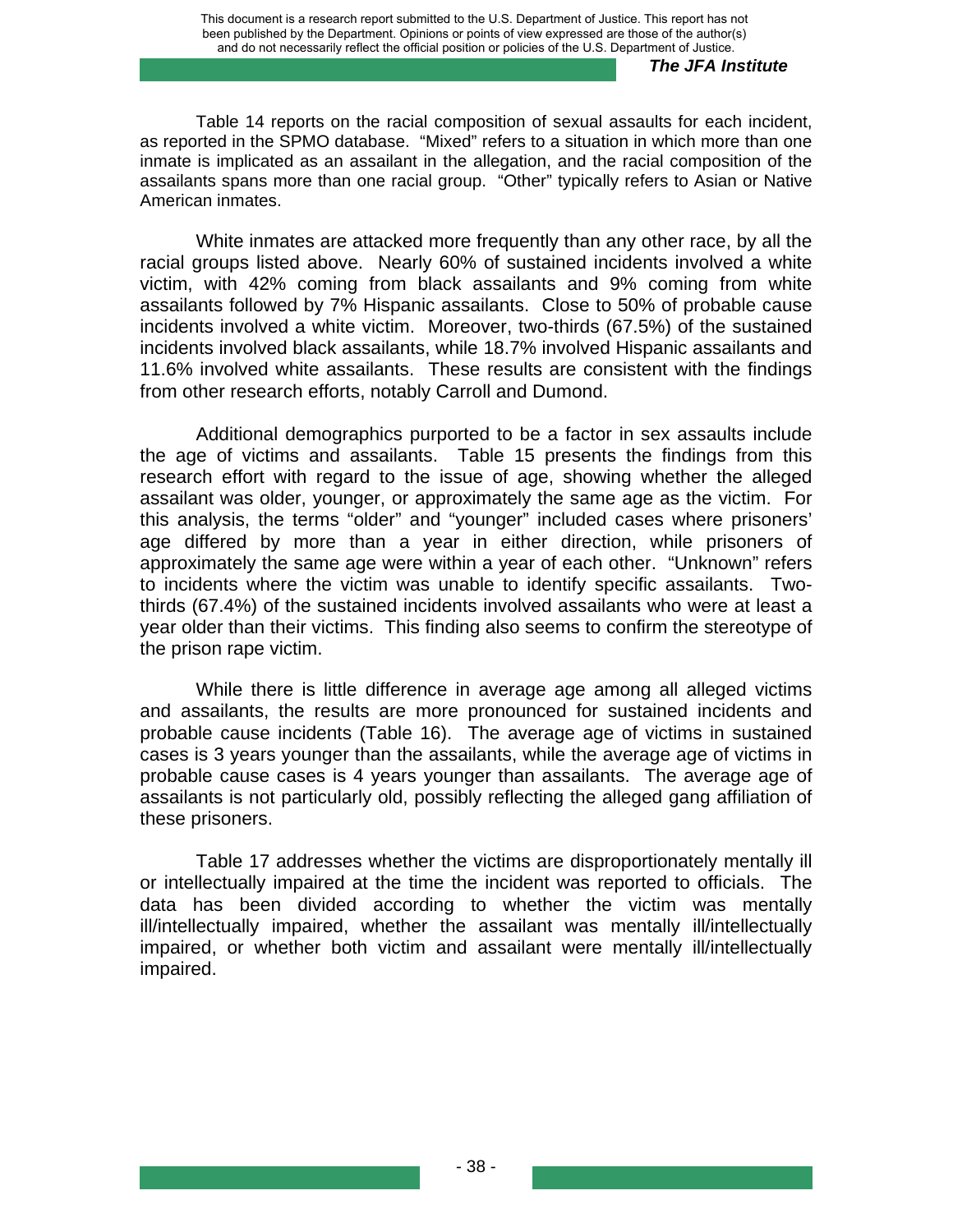## **Table 14: Racial Composition of Victims and Assailants in Sex Assault Allegations, January 1, 2002 through August 31, 2005**

| <b>Racial Composition</b> |      | <b>All Incidents</b> |                | <b>Sustained Incidents</b> |             | <b>Probable Cause Incidents</b> |  |
|---------------------------|------|----------------------|----------------|----------------------------|-------------|---------------------------------|--|
| <b>Black on Black</b>     | 272  | 14.0%                | 5              | 11.6%                      | 61          | 10.8%                           |  |
| <b>Black on Hispanic</b>  | 167  | 8.6%                 | 6              | 14.0%                      | 47          | 8.3%                            |  |
| <b>Black on Other</b>     | 6    | 0.3%                 | $\Omega$       | 0.0%                       | 3           | 0.5%                            |  |
| <b>Black on White</b>     | 449  | 23.2%                | 18             | 41.9%                      | 174         | 30.9%                           |  |
| Hispanic on Black         | 62   | 3.2%                 | $\overline{2}$ | 4.7%                       | 17          | 3.0%                            |  |
| Hispanic on Hispanic      | 74   | 3.8%                 | 3              | 7.0%                       | 21          | 3.7%                            |  |
| Hispanic on Other         | 1    | 0.1%                 | $\overline{0}$ | 0.0%                       | 1           | 0.2%                            |  |
| Hispanic on White         | 136  | 7.0%                 | 3              | 7.0%                       | 57          | 10.1%                           |  |
| Mixed on Black            | 12   | 0.6%                 | $\Omega$       | 0.0%                       | 3           | 0.5%                            |  |
| Mixed on Hispanic         | 11   | 0.6%                 | $\overline{0}$ | 0.0%                       | 3           | 0.5%                            |  |
| Mixed on Other            | 1    | 0.1%                 | 0              | 0.0%                       | $\mathbf 0$ | 0.0%                            |  |
| Mixed on White            | 34   | 1.8%                 | 1              | 2.3%                       | 17          | 3.0%                            |  |
| Other on White            | 1    | 0.1%                 | $\overline{0}$ | 0.0%                       | $\Omega$    | 0.0%                            |  |
| White on Black            | 49   | 2.5%                 | $\overline{0}$ | 0.0%                       | 6           | 1.1%                            |  |
| White on Hispanic         | 47   | 2.4%                 | 1              | 2.3%                       | 12          | 2.1%                            |  |
| White on Other            | 5    | 0.3%                 | 0              | 0.0%                       | $\Omega$    | 0.0%                            |  |
| White on White            | 131  | 6.8%                 | 4              | 9.3%                       | 36          | 6.4%                            |  |
| <b>Unspecified Assint</b> | 480  | 24.8%                | 0              | 0.0%                       | 106         | 18.8%                           |  |
| Total                     | 1938 |                      | 43             |                            | 564         |                                 |  |

## **Table 15: Age Variance of Victims and Assailants in Sex Assault Allegations, January 1, 2002 through August 31, 2005**

| <b>Assailant Age</b>     |      | <b>All Incidents</b> |    | <b>Probable Cause Incidents</b><br><b>Sustained Incidents</b> |     |       |
|--------------------------|------|----------------------|----|---------------------------------------------------------------|-----|-------|
| <b>Assailant Older</b>   | 724  | 37.4%                | 29 | 67.4%                                                         | 231 | 41.0% |
| <b>Assailant Younger</b> | 500  | 25.8%                |    | 20.9%                                                         | 148 | 26.2% |
| Approx Same Age          | 232  | 12.0%                |    | 9.3%                                                          | 79  | 14.0% |
| Assailant Unknown        | 482  | 24.9%                |    | 2.3%                                                          | 106 | 18.8% |
| Total                    | 1938 |                      | 43 |                                                               | 564 |       |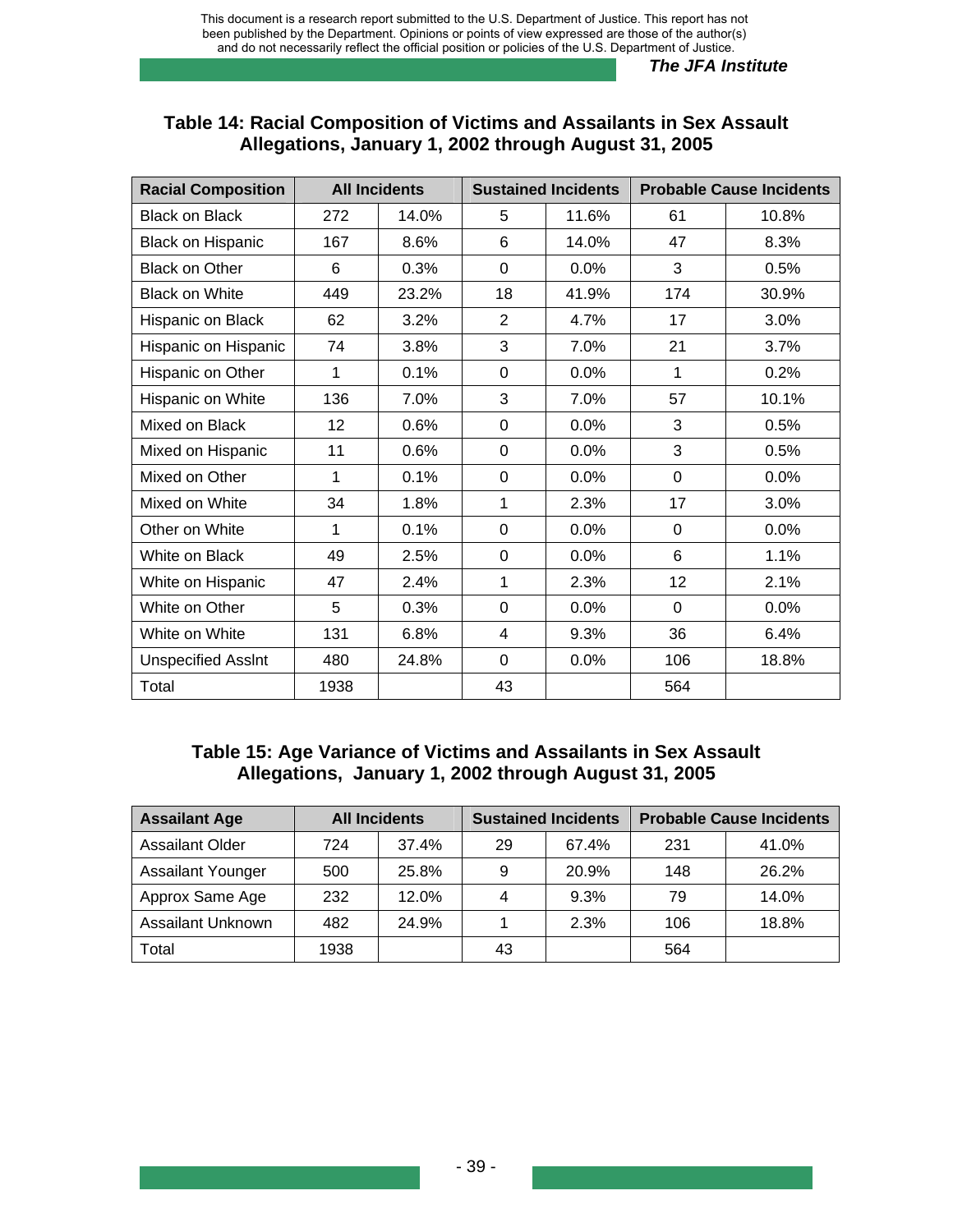### **Table 16: Average Age of Victims and Assailants in Sex Assault Allegations, January 1, 2002 through August 31, 2005**

|            | <b>All Incidents</b> | <b>Sustained Incidents</b> | <b>Probable Cause Incidents</b> |
|------------|----------------------|----------------------------|---------------------------------|
| Victims    | 32.1 years           | 29.7 years                 | 30.8 years                      |
| Assailants | 33.1 years           | 33.1 years                 | 35.4 years                      |

# **Table 17: Whether Victim or Assailant Was in a Custody Class of Mentally Ill or Intellectually Impaired, January 1, 2002 through August 31, 2005**

| <b>Mental Illness Level</b> | <b>All Incidents</b> |         | <b>Sustained Incidents</b> |         |          | <b>Probable Cause Incidents</b> |
|-----------------------------|----------------------|---------|----------------------------|---------|----------|---------------------------------|
| Not classified MI or II     | 1713                 | 88.4%   | 40                         | 93.0%   | 532      | 94.3%                           |
| MI victim                   | 143                  | 7.4%    |                            | 2.3%    | 24       | 4.3%                            |
| MI assailant                | 4                    | 0.2%    |                            | 2.3%    |          | 0.2%                            |
| MI victim & assailant       | 51                   | 2.6%    |                            | 2.3%    | 6        | 1.1%                            |
| II victim                   | 7                    | $0.4\%$ | 0                          | $0.0\%$ | 0        | $0.0\%$                         |
| II assailant                | 2                    | 0.1%    | 0                          | $0.0\%$ | $\Omega$ | 0.0%                            |
| Il victim & assailant       | 18                   | 0.9%    | 0                          | 0.0%    |          | 0.2%                            |
| Total                       | 1938                 |         | 43                         |         | 564      |                                 |

Though 12% of the allegations involved a mentally ill or intellectually impaired prisoner, only 7% of the sustained allegations were found to involve this special population of prisoners. Nonetheless, the findings show that three of the 43 sustained cases involved mentally ill inmates, a significant result given the low proportion of prisoners classified as mentally ill among the entire TDCJ population. None of the sustained cases involved an intellectually impaired prisoner.

To examine this issue more in more detail, Table 18 provides a complete comparison of prisoner custody class codes for alleged victims and assailants at the time the incident was reported with all other TDCJ inmates (the comparison group) who were on-hand in a TDCJ facility on June 30, 205. The custody class data has been aggregated to simplify its presentation in this report. Note that the table above uses the victims and assailants from the SPMO sex assaults database, where a single prisoner may be implicated in more than one incident. Because this analysis evaluated custody codes at the time of the reported incident, it was important to include all incidents in the analysis. Further comparisons between victims, assailants, and the rest of the TDCJ population will select unique prisoners from the SPMO sex assaults database.

.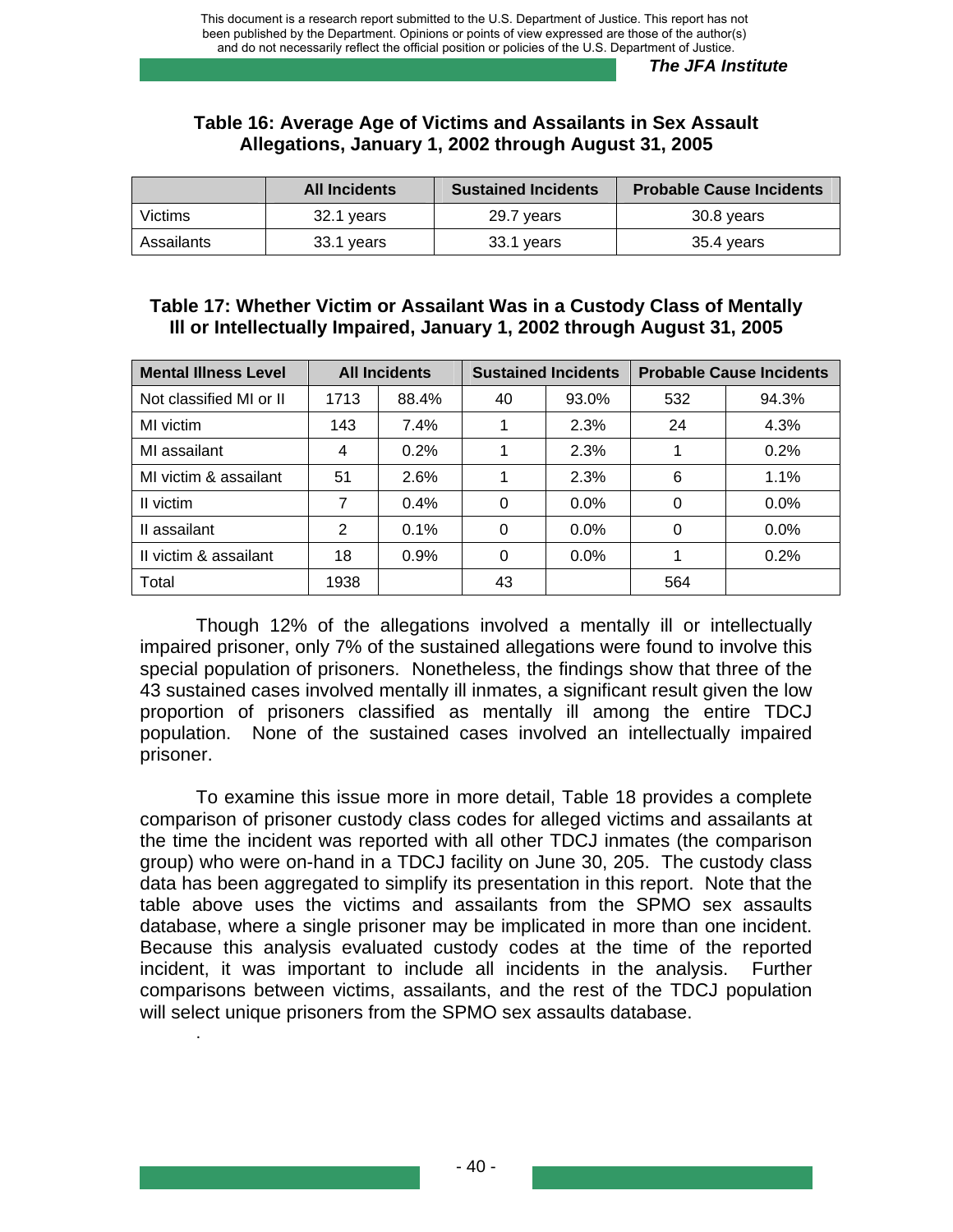| <b>Custody Level</b>       |       | <b>Victims</b> |       | <b>Assailants</b> |         | <b>All Other Inmates</b> |
|----------------------------|-------|----------------|-------|-------------------|---------|--------------------------|
| Prison – Minimum           | 598   | 30.7%          | 611   | 35.2%             | 99,951  | 67.0%                    |
| Prison - Medium            | 365   | 18.8%          | 333   | 19.2%             | 9,489   | 6.4%                     |
| Prison – Close/Max         | 279   | 14.3%          | 264   | 15.2%             | 4,012   | 2.7%                     |
| State Jail - Low Risk      | 4     | 0.2%           | 3     | 0.2%              | 1,115   | 0.7%                     |
| State Jail – Med Risk      | 82    | 4.2%           | 92    | 5.3%              | 12,610  | 8.5%                     |
| State Jail - High Risk     | 3     | 0.2%           | 4     | 0.2%              | 277     | 0.2%                     |
| Safekeeping Pop            | 295   | 15.2%          | 287   | 16.5%             | 2,505   | 1.7%                     |
| Admin Segregation          | 51    | 2.6%           | 23    | 1.3%              | 9,389   | 6.3%                     |
| Mentally III/Impaired      | 220   | 11.3%          | 85    | 4.9%              | 2,394   | 1.6%                     |
| <b>Other Custody Class</b> | 49    | 2.5%           | 34    | 2.0%              | 7,444   | 5.0%                     |
| Total                      | 1,946 | 1.3%           | 1,736 | 1.1%              | 149,186 | 97.6%                    |

### **Table 18: Custody Class of Victims and Assailants at the Time of the Alleged Incident, and Custody Class of All Other TDCJ Inmates as of June 30, 2005**

The significant finding here is the disproportionate number of alleged sexual assaults occurring among the safe-keeping and mentally ill/impaired prisoners. One would have expected a lower rate among the safe-keeping population since that is one major reason why they are so classified and housed. It would appear that a number of these prisoners may become involved in aggressive sexual behavior *after* being placed in a safe-keeping housing unit.

 But the other major finding to be gleaned from Table 18 is that an extremely small percentage of the daily population is classified as a "victim" or "assailant". Such a small "base rate" means that it is virtually impossible from a statistical perspective to develop a purely statistical profile of potential victims and assailants. We will discuss in greater detail the implications of this finding.

The following tables compare these three categories of prisoners by race, offense of record, sentence length, county of conviction, gang affiliation, and time served from most recent admission date. In many cases, special attention has been paid to the issue of gender in relation to prison sexual violence. Accordingly, many of the tables will also separate out the results for males and females in order to make comparisons along those lines.

As noted earlier in this report, white inmates are disproportionately the victims in sex assaults, while black inmates are disproportionately the assailants. Table 19 indicates that Hispanic inmates are under-represented in the sex assault allegations as compared to the overall Hispanic population within TDCJ. Though not shown in the table above, the breakdown by race in sustained assaults is even more pronounced. For the sustained cases, 66.7% of the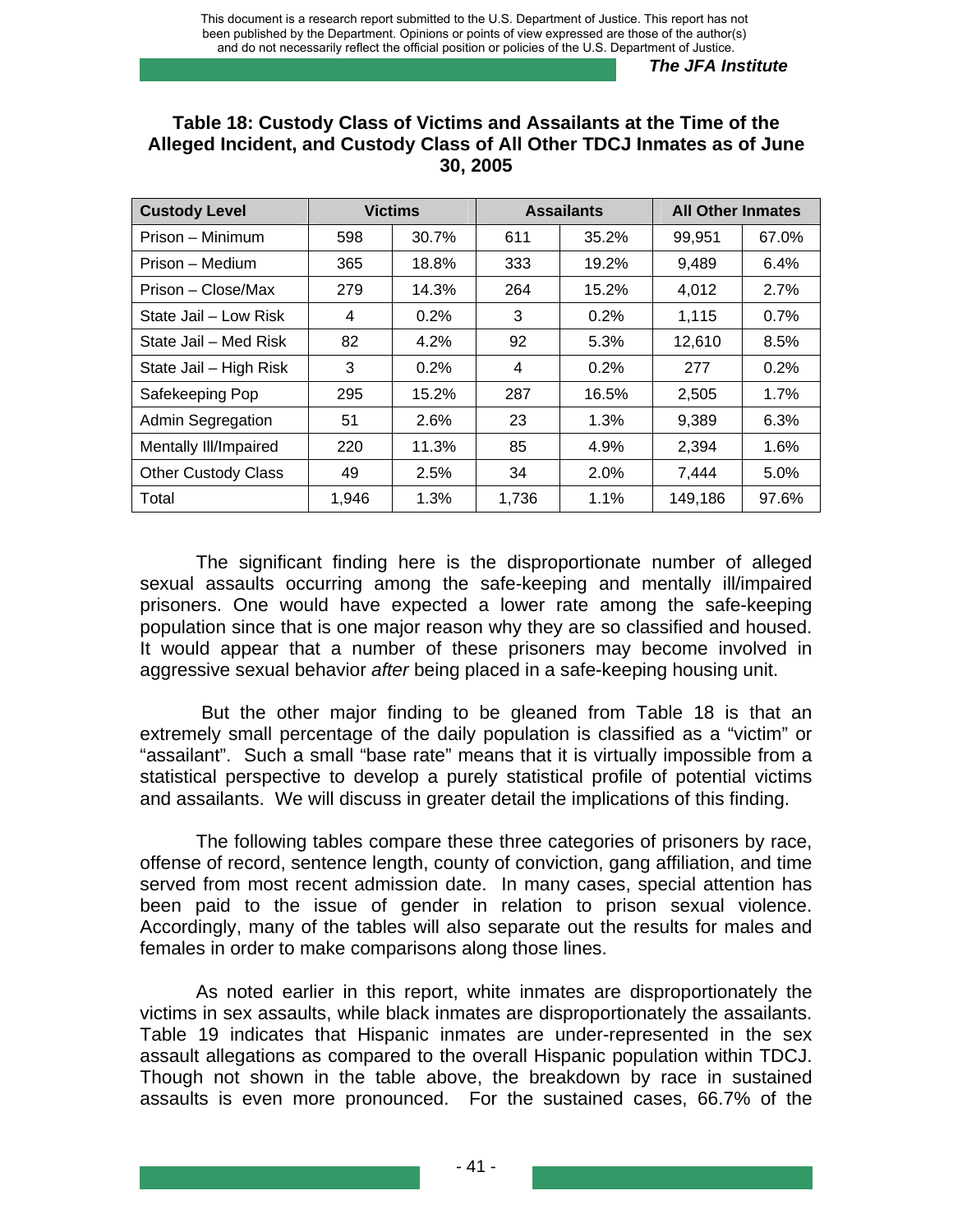victims were white, followed by 20.0% Hispanic victims, and 13.3% black victims. For assailants, 64.7% were black, followed by 20.6% Hispanic and 14.7% white.

| <b>MALES</b> |                |                |            |            |                   |       |  |  |  |  |  |
|--------------|----------------|----------------|------------|------------|-------------------|-------|--|--|--|--|--|
|              |                | <b>Victims</b> | Assailants |            | All Other Inmates |       |  |  |  |  |  |
| <b>Black</b> | 285            | 25.8%          | 668        | 60.1%      | 52,342            | 38.1% |  |  |  |  |  |
| Hispanic     | 215            | 19.5%          | 248        | 22.3%      | 41,974            | 30.6% |  |  |  |  |  |
| White        | 601            | 54.4%          | 194        | 17.5%      | 42,322            | 30.8% |  |  |  |  |  |
| Other        | 4              | 0.3%           | 1          | 0.1%       | 678               | 0.5%  |  |  |  |  |  |
| Total        | 1,105          | 0.8%           | 1,111      | 0.8%       | 137,316           | 98.4% |  |  |  |  |  |
|              | <b>FEMALES</b> |                |            |            |                   |       |  |  |  |  |  |
|              |                | <b>Victims</b> |            | Assailants | All Other Inmates |       |  |  |  |  |  |
| <b>Black</b> | 30             | 39.5%          | 45         | 60.0%      | 4,517             | 38.1% |  |  |  |  |  |
| Hispanic     | 14             | 18.4%          | 14         | 18.7%      | 2,175             | 18.3% |  |  |  |  |  |
| White        | 32             | 42.1%          | 16         | 21.3%      | 5,121             | 43.1% |  |  |  |  |  |
| Other        | 0              | $0.0\%$        | 0          | $0.0\%$    | 57                | 0.5%  |  |  |  |  |  |
| Total        | 76             | 0.6%           | 75         | 0.6%       | 11,870            | 98.8% |  |  |  |  |  |

# **Table 19: Race of Victims, Assailants, and All Other TDCJ Inmates on Hand as of June 30, 2005**

Table 20 suggests that the prisoner's offense of record is also a factor in predicting the inmate's behavior while incarcerated. The table categorizes prisoners according to Violent, Sex, Property, Drug, DWI, and Other offenses. For this analysis, sex assaults have been separated out from the Violent category. For males in particular, assailants are more likely to have violent offenses of record than the TDCJ population overall, while victims are more likely than the TDCJ population overall to have a conviction for a sex assault offense or a non-assaultive sex offense. For females, the data simply suggests that victims and assailants in sex assault allegations are more likely to have violent criminal histories than the overall female population in TDCJ. The results below seem to confirm other studies, suggesting that male victims are more likely to have a history of sex offenses.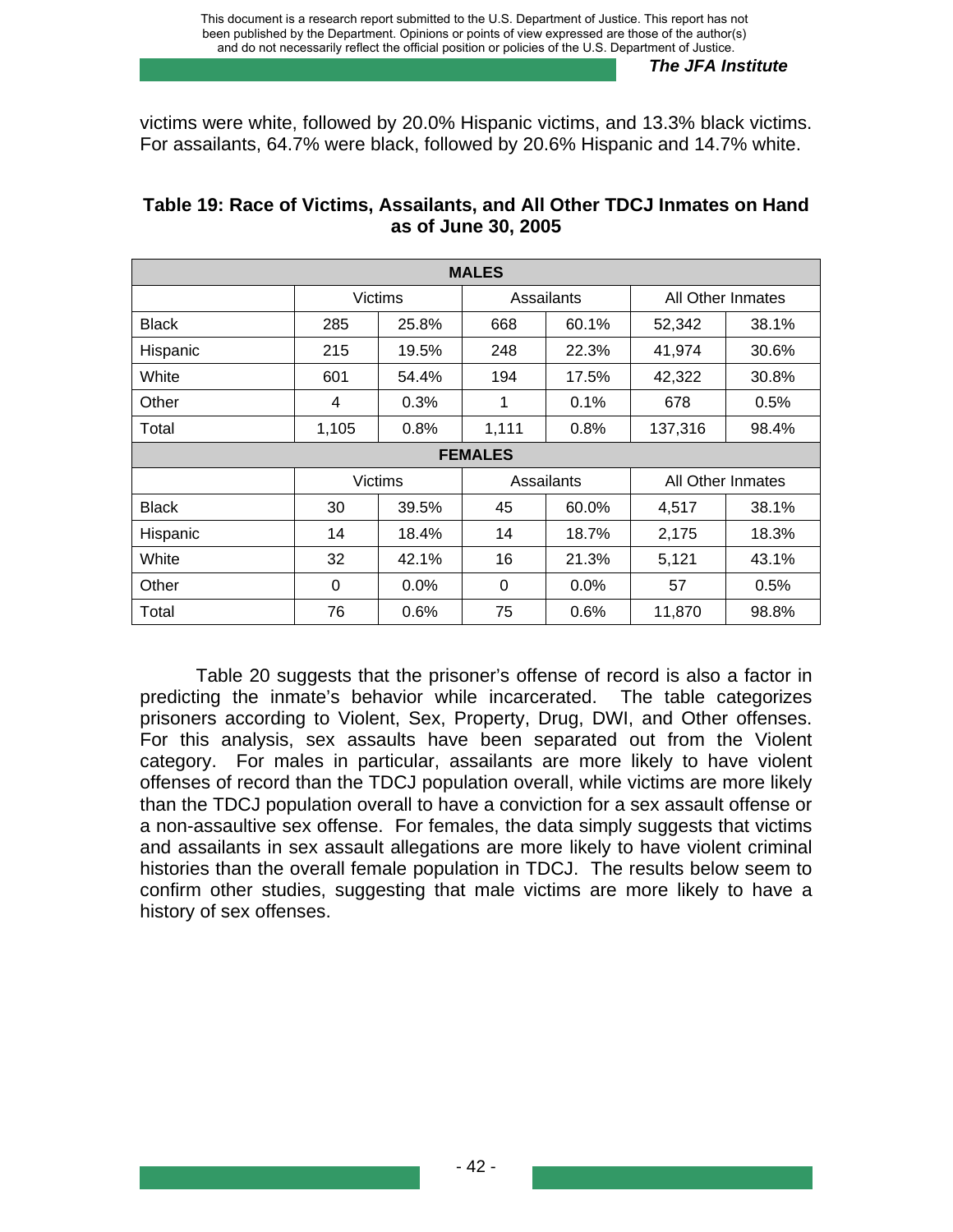| <b>MALES</b>        |                |                |                |            |         |                   |  |  |
|---------------------|----------------|----------------|----------------|------------|---------|-------------------|--|--|
|                     |                | <b>Victims</b> |                | Assailants |         | All Other Inmates |  |  |
| Violent             | 387            | 35.0%          | 565            | 50.9%      | 50,585  | 36.8%             |  |  |
| Sex Assault         | 290            | 26.2%          | 185            | 16.7%      | 17,359  | 12.6%             |  |  |
| Sex (NonAssaultive) | 77             | 7.0%           | 36             | 3.2%       | 5,301   | 3.9%              |  |  |
| Property            | 223            | 20.2%          | 207            | 18.6%      | 24,944  | 18.2%             |  |  |
| Drug                | 72             | 6.5%           | 84             | 7.6%       | 26,315  | 19.2%             |  |  |
| <b>DWI</b>          | 13             | 1.2%           | 3              | 0.3%       | 5,578   | 4.1%              |  |  |
| Other               | 43             | 3.9%           | 31             | 2.8%       | 7,234   | 5.3%              |  |  |
| Total               | 1,105          | 0.8%           | 1,111          | 0.8%       | 137,316 | 99.4%             |  |  |
|                     |                |                | <b>FEMALES</b> |            |         |                   |  |  |
|                     |                | <b>Victims</b> |                | Assailants |         | All Other Inmates |  |  |
| Violent             | 37             | 48.7%          | 34             | 45.3%      | 3,322   | 28.0%             |  |  |
| Sex Assault         | $\overline{2}$ | 2.6%           | 3              | 4.0%       | 211     | 1.8%              |  |  |
| Sex (NonAssaultive) | 1              | 1.1%           | 1              | 1.3%       | 62      | 0.5%              |  |  |
| Property            | 13             | 17.1%          | 16             | 21.3%      | 2,930   | 24.7%             |  |  |
| Drug                | 16             | 21.1%          | 18             | 24.0%      | 4,015   | 33.8%             |  |  |
| <b>DWI</b>          | 0              | 0.0%           | 2              | 2.7%       | 342     | 2.9%              |  |  |
| Other               | $\overline{7}$ | 9.2%           | 1              | 1.3%       | 988     | 8.3%              |  |  |
| Total               | 76             | 0.6%           | 75             | 0.6%       | 11,870  | 98.8%             |  |  |

#### **Table 20: Offense Category of Victims, Assailants, and All Other TDCJ Inmates on Hand as of June 30, 2005**

As noted in the literature review Dumond also suggested that gang affiliation played a role in victimization. Table 21 below presents the confirmed or suspected gang affiliation for prisoners in the SPMO database. Gang affiliation information was not available for all of the TDCJ inmate population. As the table illustrates, while there may be some violence among gangs in sex assault allegations, the vast majority of victims (nearly 97%) are not associated with any gang. The table below shows this breakdown for sustained and probable cause incidents. Gang affiliation is highest for assailants whose alleged sexual misconduct was sustained by TDCJ's internal review, with 20.5% of all sustained assailants affiliated with a gang.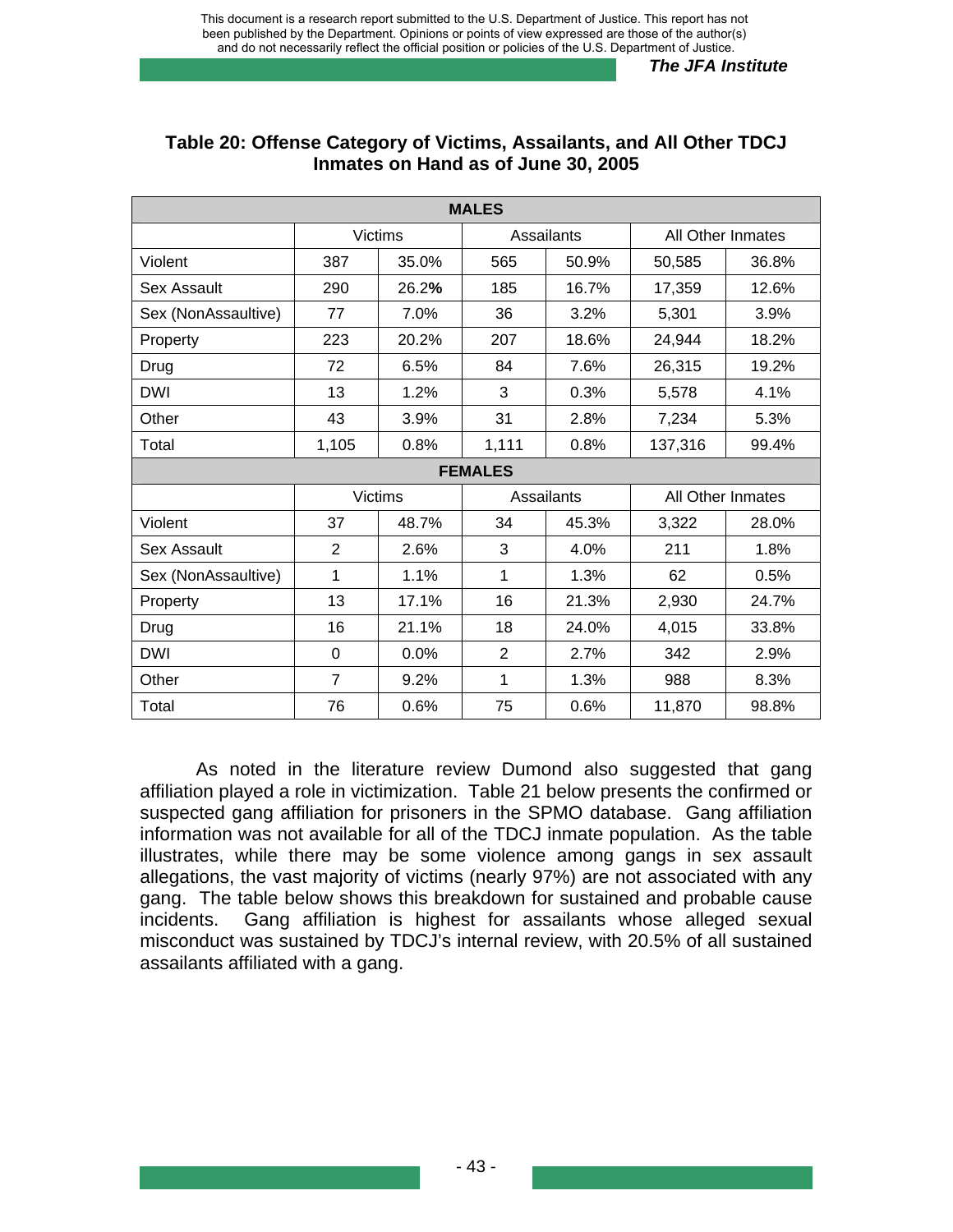# **Table 21: Gang Affiliation of Victims and Assailants from January 1, 2002 through August 31, 2005**

| <b>Affiliation</b>  | <b>Victims</b> |       | <b>Assailants</b> |       |
|---------------------|----------------|-------|-------------------|-------|
| No gang affiliation | 1.879          | 96.6% | 1.493             | 86.0% |
| Gang affiliation    | 67             | 3.4%  | 243               | 14.0% |
| Total               | 1.946          |       | 1.736             |       |

| Specific Gang Breakdown  |    |       |     |       |  |  |  |  |
|--------------------------|----|-------|-----|-------|--|--|--|--|
| Crips                    | 21 | 31.3% | 90  | 37.0% |  |  |  |  |
| <b>Bloods</b>            | 6  | 8.9%  | 41  | 16.9% |  |  |  |  |
| <b>Mandingo Warriors</b> | ⌒  | 3.0%  | 26  | 10.7% |  |  |  |  |
| Mexican Mafia            | 9  | 13.4% | 11  | 4.5%  |  |  |  |  |
| Other affiliations       | 29 | 43.4% | 75  | 30.9% |  |  |  |  |
| Total                    | 67 |       | 243 |       |  |  |  |  |

# **Table 22: Gang Affiliation of Victims and Assailants from January 1, 2002 through August 31, 2005**

| <b>Affiliation</b>  |            | <b>Sustained Incidents</b> | <b>Probable Cause Incidents</b> |            |  |
|---------------------|------------|----------------------------|---------------------------------|------------|--|
|                     | Victims    | Assailants<br>Victims      |                                 | Assailants |  |
| No gang affiliation | 33 (94.3%) | 35 (79.5%)                 | 547 (96.5%)                     | 25 (89.3%) |  |
| Gang affiliation    | 2(5.7%)    | 9(20.5%)                   | 20 (3.5%)                       | 3(10.7%)   |  |
| Total               | 35         | 44                         | 567                             | 28         |  |

 Table 23 presents the average time served for victims, assailants, and all other TDCJ inmates. For this analysis, time served refers to amount of time incarcerated in TDCJ as of the prisoner's most recent receive date. The results might be somewhat impacted for prisoners who have been released on parole prior to the last receive date. However, the findings here confirm other research efforts: assailants have served a longer time in prison than victims. Unfortunately, we were not able to distinguish in the data whether the victims or assailants are serving their first sentences or subsequent sentences.

The table shows that assailants in sex assault allegations tend to have been incarcerated for longer periods in TDCJ than victims, even for assailants whose alleged conduct was not able to be sustained by an internal review. On average, both victims and assailants tend to have served longer in TDCJ than all other TDCJ inmates. This may be related to the fact that TDCJ also houses state jail prisoners, operates SAFPF facilities, and in general deals with a much wider group of prisoners than those implicated in sex assault allegations.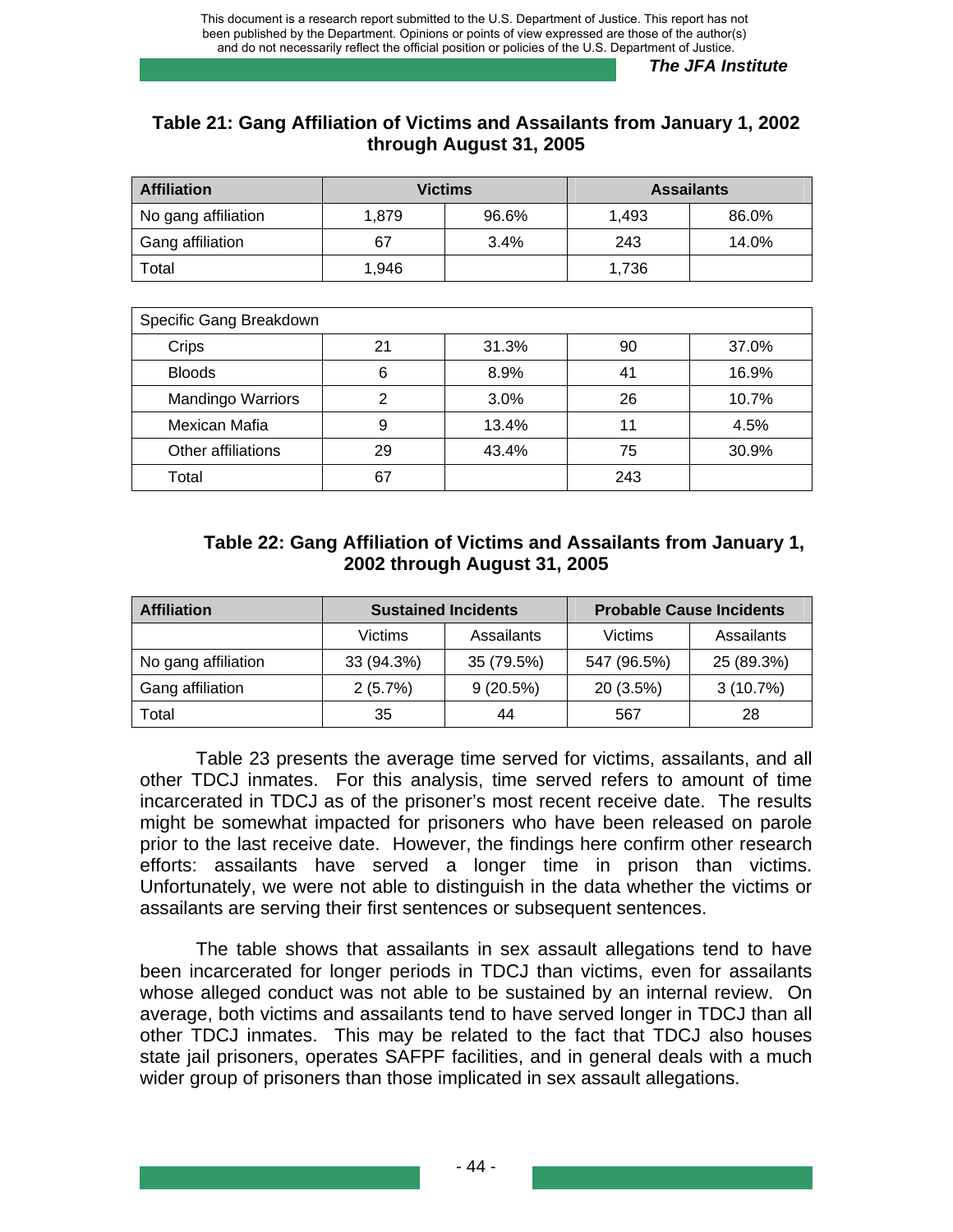### **Table 23: Average Time Served for Victims, Assailants, and All Other TDCJ Inmates on Hand as of June 30, 2005**

| <b>Average Time Served</b>  | <b>Victims</b> | <b>Assailants</b> | <b>All Other Inmates</b> |
|-----------------------------|----------------|-------------------|--------------------------|
| All Prisoners               | 5.6 years      | 8.1 years         | 4.1 years                |
| <b>Sustained Cases</b>      | 5.8 years      | 8.4 years         | n/a                      |
| <b>Probable Cause Cases</b> | 5.5 years      | 6.4 years         | n/a                      |

# **C. Unit Analysis**

A brief examination into the units is provided in this section, with more descriptive analysis to be provided in Section VI of this report. For all tables in this section, the results refer to units where the assaults allegedly took place, as opposed to where the incidents were reported. Table 24 shows the top ten units with the highest number of sex assault allegations, in descending order. All of these institutions listed above share the following characteristics: They are all male prison facilities operated by TDCJ with capacities from 2,800 to 3,700 inmates. It is therefore not surprising that these facilities generated the highest number of allegations.

Units with the highest rate of allegations per 100 inmates are provided in Table 25 below. The data has been sorted in descending order based on an average of the rates for 2002, 2003, and 2004 – the years with complete data available. Rate results from 2005 are skewed downward because only 8 months of data was available.

| <b>Units</b>           | 2002 | 2003 | 2004 | 2005 | <b>Total</b> |
|------------------------|------|------|------|------|--------------|
| Allred                 | 35   | 38   | 38   | 31   | 142          |
| <b>Telford</b>         | 38   | 28   | 26   | 28   | 120          |
| Hughes                 | 27   | 34   | 36   | 20   | 117          |
| <b>Stiles</b>          | 29   | 19   | 30   | 16   | 94           |
| <b>Clements</b>        | 13   | 17   | 42   | 15   | 87           |
| Michael                | 19   | 18   | 28   | 19   | 84           |
| Robertson              | 18   | 22   | 22   | 17   | 79           |
| Connally               | 14   | 20   | 27   | 11   | 72           |
| McConnell              | 21   | 20   | 22   | 8    | 71           |
| <b>Beto</b>            | 15   | 14   | 12   | 14   | 55           |
| <b>All Other Units</b> | 231  | 195  | 326  | 265  | 1,017        |
| Total                  | 460  | 425  | 609  | 444  | 1,938        |

# **Table 24: Top Ten Units Where Sex Assault Allegations Were Alleged to Have Occurred from January 1, 2002 through August 31, 2005**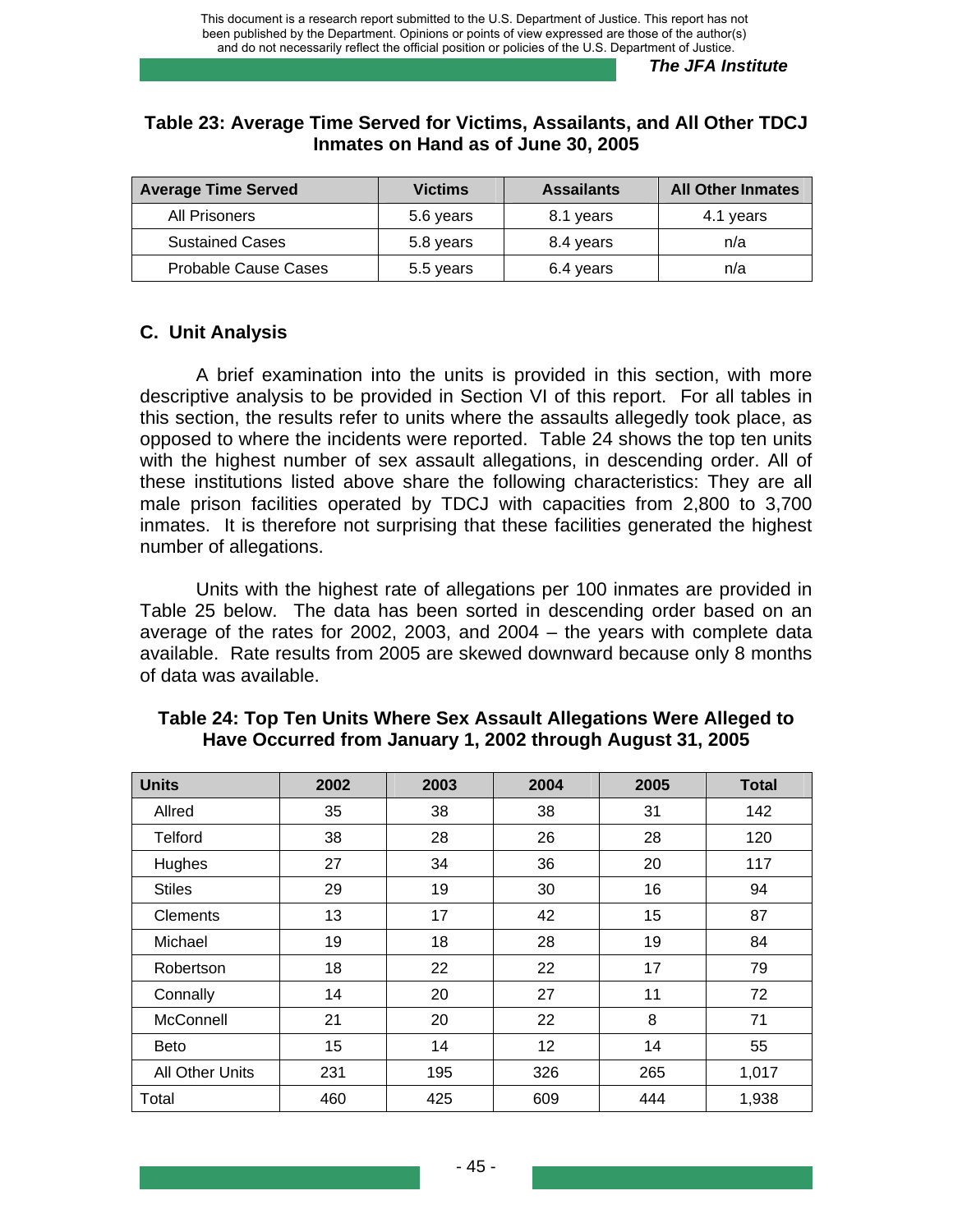| <b>Units</b>   | <b>Population</b> | 2002  | 2003  | 2004  | 2005  | <b>Total</b> |
|----------------|-------------------|-------|-------|-------|-------|--------------|
| Jester IV      | 487               | 2.053 | 1.232 | 1.848 | 0.411 | 1.711        |
| <b>Skyview</b> | 483               | 1.863 | 1.035 | 0.828 | 0.828 | 1.242        |
| Hughes         | 2,882             | 0.937 | 1.180 | 1.249 | 0.694 | 1.122        |
| Telford        | 2,806             | 1.354 | 0.998 | 0.927 | 0.998 | 1.093        |
| Allred         | 3,633             | 0.963 | 1.046 | 1.046 | 0.853 | 1.018        |
| Montford       | 983               | 0.916 | 1.221 | 0.712 | 0.610 | 0.949        |
| <b>Stiles</b>  | 2.861             | 1.014 | 0.664 | 1.049 | 0.559 | 0.909        |
| McConnell      | 2,847             | 0.738 | 0.702 | 0.773 | 0.281 | 0.738        |
| Robertson      | 2,841             | 0.634 | 0.774 | 0.774 | 0.598 | 0.727        |
| Connally       | 2,836             | 0.494 | 0.705 | 0.952 | 0.388 | 0.717        |

#### **Table 25: Top Ten Units by Incidence Rate Where Sex Assault Allegations Were Alleged to Have Occurred from January 1, 2002 through August 31, 2005**

Population figures as of June 30, 2005.

Four of the institutions from Table 24 are again listed in Table 25. However, with this rate-based perspective, we find that three of the top ten institutions in terms of rates of allegations were alleged to have occurred in psychiatric facilities: Jester IV, Skyview, and Montford. In part, this finding reflects the lower population than the other seven institutions. However, the population housed in psychiatric facilities may be more likely to be a victim or assailant in such allegations, or they may be more likely to allege such an incident given the medications and nature of mental illnesses. Section VI will explore this issue in more detail.

While the above tables present findings for all the alleged incidents, Table 26 below lists the 23 units where incidents have been sustained through internal investigation over the past four years. Only 43 of the 1,938 allegations were sustained, and only one of these incidents has been sustained at a psychiatric facility during the study period.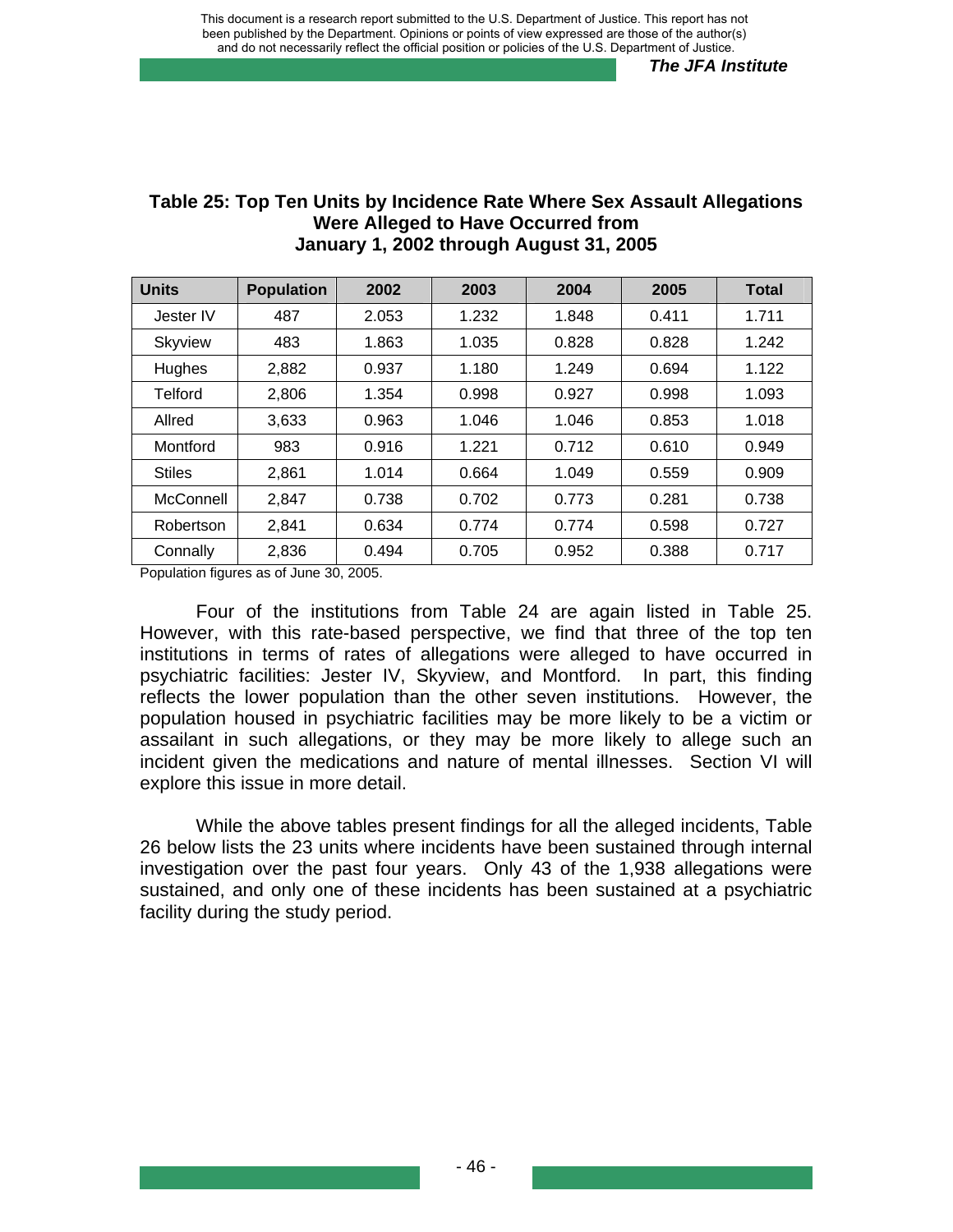| Table 26: All Units Where Sex Assault Allegations Were Sustained by |
|---------------------------------------------------------------------|
| Calendar Year from January 1, 2002 through August 31, 2005          |

| <b>Units</b>  | <b>Operated By/</b><br><b>Type of Facility/</b><br>Gender | 2002           | 2003           | 2004           | 2005           | <b>Total</b>   |
|---------------|-----------------------------------------------------------|----------------|----------------|----------------|----------------|----------------|
| Allred        | <b>TDCJ/Prison/Male</b>                                   | $\mathbf{1}$   | $\overline{2}$ | $\overline{2}$ | 2              | $\overline{7}$ |
| Lewis         | <b>TDCJ/Prison/Male</b>                                   | $\overline{2}$ | $\overline{0}$ | 1              | 1              | 4              |
| Hughes        | <b>TDCJ/Prison/Male</b>                                   | 0              | $\overline{2}$ | 1              | $\overline{0}$ | 3              |
| McConnell     | <b>TDCJ/Prison/Male</b>                                   | 1              | 1              | $\mathbf{1}$   | $\overline{0}$ | 3              |
| Robertson     | TDCJ/Prison/Male                                          | 1              | $\overline{0}$ | $\overline{2}$ | $\mathbf 0$    | 3              |
| <b>Stiles</b> | <b>TDCJ/Prison/Male</b>                                   | $\overline{2}$ | $\overline{0}$ | $\mathbf{1}$   | $\overline{0}$ | 3              |
| Eastham       | TDCJ/Prison/Male                                          | $\overline{0}$ | $\overline{2}$ | $\mathbf 0$    | $\overline{0}$ | $\overline{2}$ |
| Michael       | TDCJ/Prison/Male                                          | $\overline{0}$ | 0              | $\overline{2}$ | $\overline{0}$ | $\overline{2}$ |
| Wynne         | <b>TDCJ/Prison/Male</b>                                   | $\overline{2}$ | $\overline{0}$ | $\overline{0}$ | $\overline{0}$ | $\overline{2}$ |
| Connally      | TDCJ/Prison/Male                                          | $\Omega$       | $\Omega$       | $\mathbf{1}$   | $\Omega$       | 1              |
| Daniel        | TDCJ/Prison/Male                                          | $\overline{0}$ | $\mathbf 0$    | $\overline{0}$ | $\mathbf{1}$   | 1              |
| <b>Estes</b>  | Private/Prison/Male                                       | 0              | $\mathbf 0$    | 0              | 1              | 1              |
| Ferguson      | <b>TDCJ/Prison/Male</b>                                   | 0              | 0              | 0              | $\mathbf{1}$   | 1              |
| Jester IV     | TDCJ/Psychiatric/Male                                     | 0              | $\mathbf 0$    | $\mathbf 0$    | 1              | 1              |
| Lychner       | <b>TDCJ/State Jail/Male</b>                               | 0              | $\overline{0}$ | $\mathbf{1}$   | $\overline{0}$ | 1              |
| Middleton     | <b>TDCJ/Transfer/Male</b>                                 | 0              | 0              | $\mathbf{1}$   | $\overline{0}$ | 1              |
| Murray        | TDCJ/Prison/Female                                        | 1              | $\overline{0}$ | $\overline{0}$ | $\overline{0}$ | 1              |
| Plane         | <b>TDCJ/State Jail/Female</b>                             | 0              | $\mathbf 0$    | 0              | $\mathbf{1}$   | 1              |
| Polunsky      | <b>TDCJ/Prison/Male</b>                                   | $\overline{0}$ | 1              | $\overline{0}$ | $\overline{0}$ | 1              |
| Roach         | TDCJ/Prison/Male                                          | $\overline{0}$ | $\overline{0}$ | $\mathbf{1}$   | $\overline{0}$ | 1              |
| <b>Scott</b>  | TDCJ/Prison/Male                                          | $\overline{0}$ | $\overline{0}$ | $\overline{0}$ | 1              | 1              |
| Smith         | TDCJ/Prison/Male                                          | 1              | $\overline{0}$ | $\overline{0}$ | $\overline{0}$ | 1              |
| Wallace       | <b>TDCJ/Prison/Male</b>                                   | 0              | $\overline{0}$ | 0              | 1              | 1              |
| Total         |                                                           | 11             | 8              | 14             | 10             | 43             |

While there is variation in the type of institutions where incidents were sustained, the majority of cases (86%) were sustained at large, male prisons operated by TDCJ. Only one incident was sustained at a privately operated facility. Two incidents were sustained at TDCJ-operated State Jail facilities, one housing females and the other housing males. A total of two incidents were sustained among female prisoners. One incident was sustained at a transfer facility. Finally, as noted earlier, one incident was sustained at a psychiatric facility.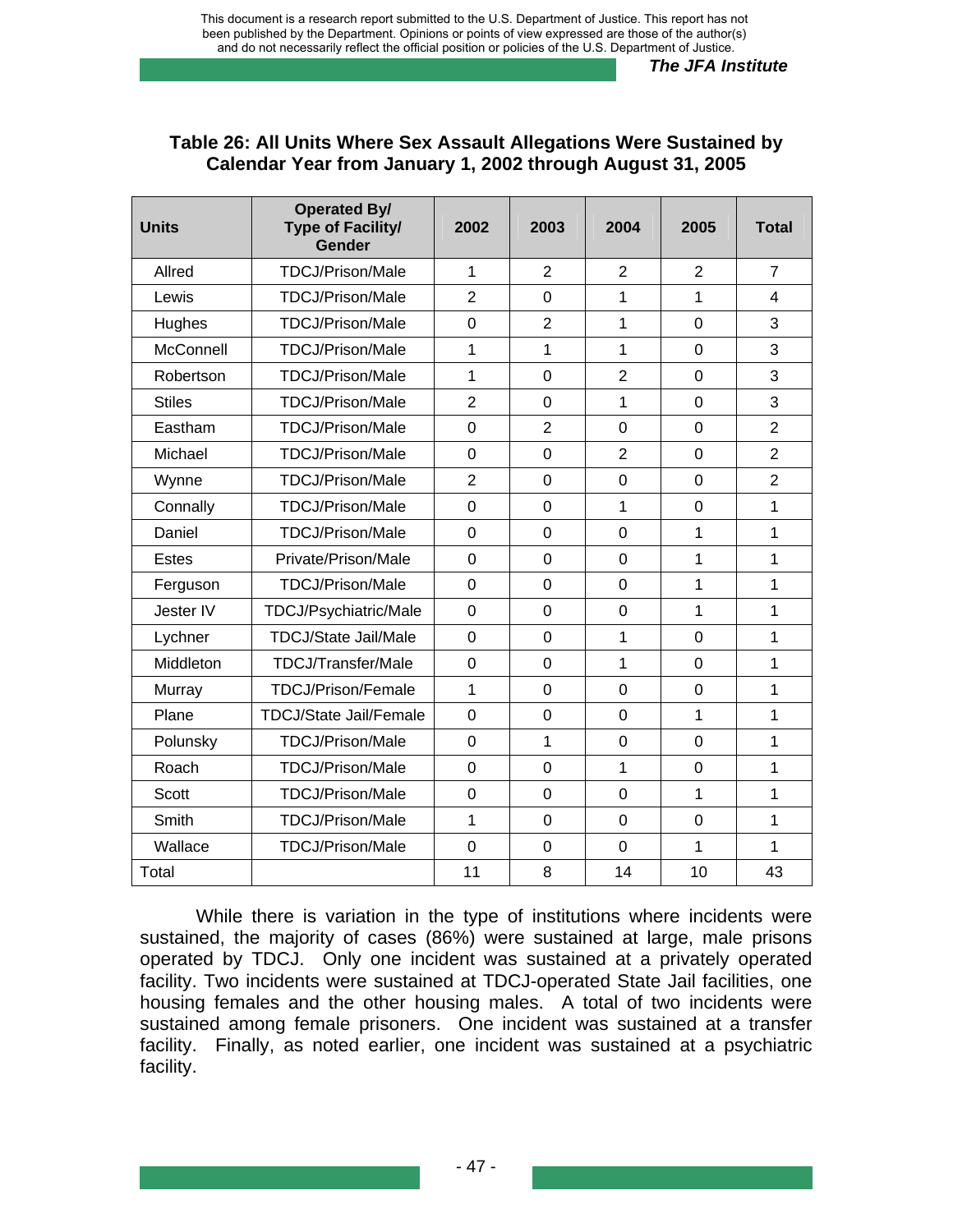It has been suggested that units where sex assault allegations occur are also units where other incidences of violence are occurring, and that sex assaults can be viewed as another example of violence in prisons. TDCJ captures in its Emergency Action Center database serious prisoner assaults, prisoner assaults involving weapons, and major uses of force, among other measures of violence. Table 27 presents an analysis of these incidents for calendar years 2002, 2003, and 2004. Each year provides a summary of serious prisoner assaults, prisoner assaults with weapons, major uses of force, and sex assault allegations. An average of each year's rates of major uses of force (MUF) per 1,000 inmates was calculated to mitigate the effects of variation in unit capacity. The 10 units with the highest MUF rates are presented for discussion.

Once again, the three psychiatric facilities are represented in this table, as well as a facility housing mentally retarded inmates (MROP). The female facility listed above houses females on death row, as well as all the standard G1-G5 custody levels and prisoners in administrative segregation. The other five facilities house male prisoners of all custody levels. All of the facilities listed above are operated by TDCJ.

| <b>Units</b>    | <b>Unit Type</b> | Pop   | Gender    | 2002 | 2003 | 2004 | <b>Avg MUF</b> |
|-----------------|------------------|-------|-----------|------|------|------|----------------|
| Jester IV       | Psychiatric      | 487   | Male      | 107  | 106  | 91   | 186.86         |
| <b>Skyview</b>  | Psychiatric      | 483   | Co-gender | 73   | 99   | 81   | 149.76         |
| Connally        | Prison           | 2,836 | Male      | 292  | 325  | 353  | 92.26          |
| <b>Clements</b> | Prison           | 3,628 | Male      | 377  | 301  | 559  | 95.37          |
| Montford        | Psychiatric      | 983   | Male      | 131  | 100  | 89   | 89.52          |
| Lewis           | Prison           | 2,163 | Male      | 207  | 200  | 257  | 88.61          |
| Hodge           | <b>MROP</b>      | 821   | Male      | 72   | 86   | 73   | 77.55          |
| Robertson       | Prison           | 2,841 | Male      | 261  | 262  | 237  | 76.97          |
| Mt. View        | Prison           | 604   | Female    | 35   | 43   | 69   | 76.16          |
| Darrington      | Prison           | 1,805 | Male      | 131  | 139  | 185  | 75.35          |

#### **Table 27: Top Ten Units by MUF Rate Where Sex Assault Allegations Were Alleged to Have Occurred from January 1, 2002 through August 31, 2005**

Population figures as of June 30, 2005.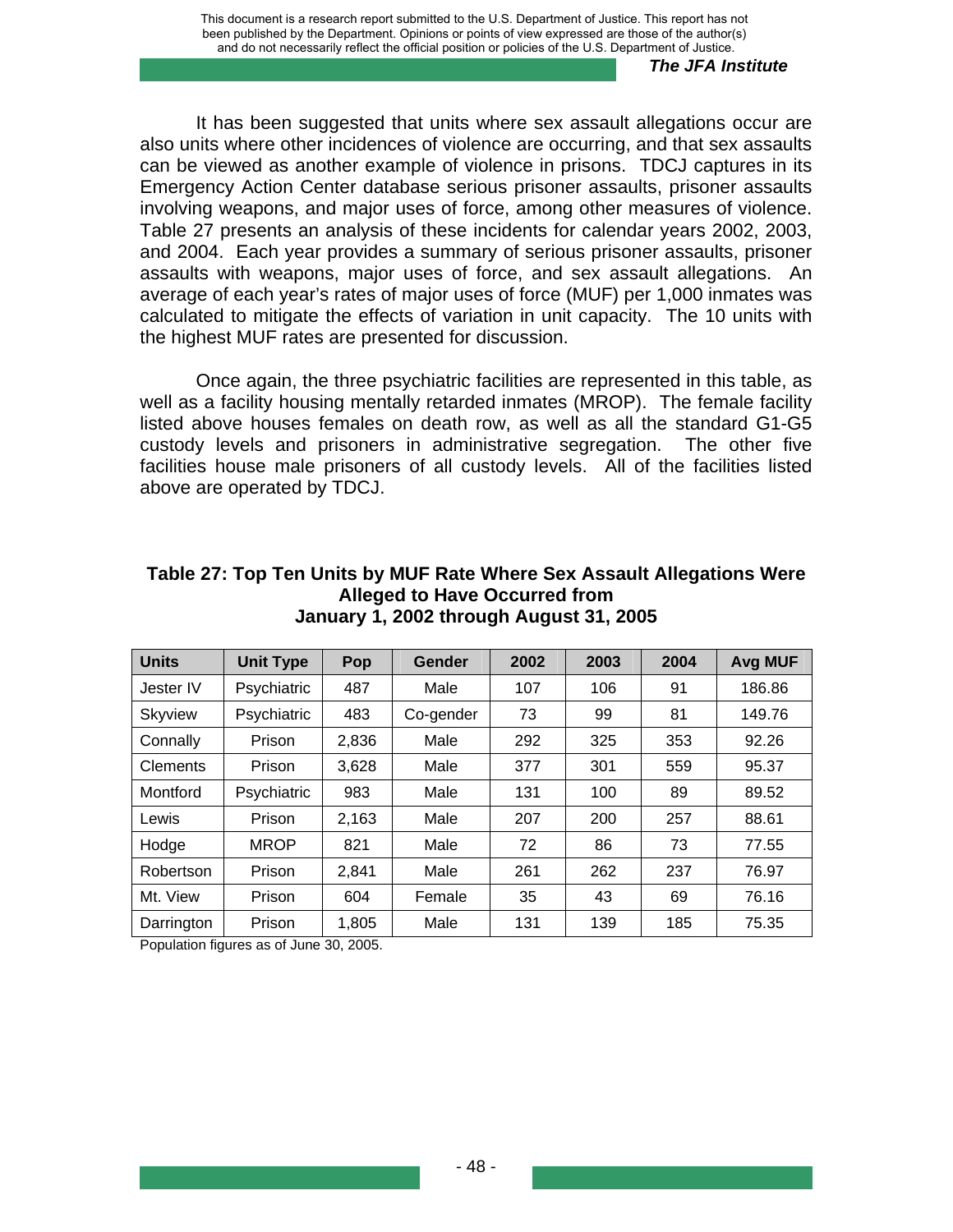# **D. Summary of Findings**

Because nearly four years of sex assault allegations were available for this study, there is a higher base rate for analyzing reported assaults. In addition, there were enough sustained cases or cases where probable cause warranted the removal of the alleged victim from the cell assignment or facility, that some meaningful conclusions can be drawn.

- Incidents are much more likely to occur in a cell than in a more public place such as a shower or dorm environment.
- Incidents that are reported immediately or within a day or two have a higher chance of being sustained.
- Incidents where rape kits or forensic exams were performed also have a higher chance of being proven.
- Victims are generally younger than their assailants.
- Victims are more likely white while their assailants are more likely black or Hispanic.
- Assailants have a higher likelihood of gang affiliation than victims.
- Assailants come from larger cities/counties, perhaps a correlation to the gang affiliation finding.
- Assailants have served more time in prison than victims, anywhere from two to four years longer on average.
- Although the data concerning mentally ill prisoners was not extensive, there is some evidence supporting the conclusion that mentally ill prisoners are more at risk of assault.
- Prisoners with criminal records involving violent crimes are more likely to perpetrate assaults against prisoners with criminal records involving sex crimes (assaultive and non-assaultive).
- Prisoners with longer sentence lengths are more likely to perpetrate assaults against prisoners with less severe sentence lengths.
- Units housing the longer-term prisoners with higher custody levels have higher numbers and rates of allegations than other facility types.
- Units housing special needs populations (psychiatric and mentally retarded) face particular challenges in managing their inmates, with higher rates of general inmate-on-inmate violence and higher rates of use of force, in relation to the population size of these facilities.

# **E. Process and Data Issues**

Since its inception in 2002, TDCJ has made numerous enhancements to the Access database to improve the data collection effort. For example, the database now distinguishes between an incident report date and time and an incident occurrence date and time. Enhancements in 2005 added fields concerning whether an incident was accepted by OIG, whether an incident involved fondling only (abusive sexual contacts), whether a rape kit was utilized, and whether a prisoner was found guilty of a disciplinary violation. This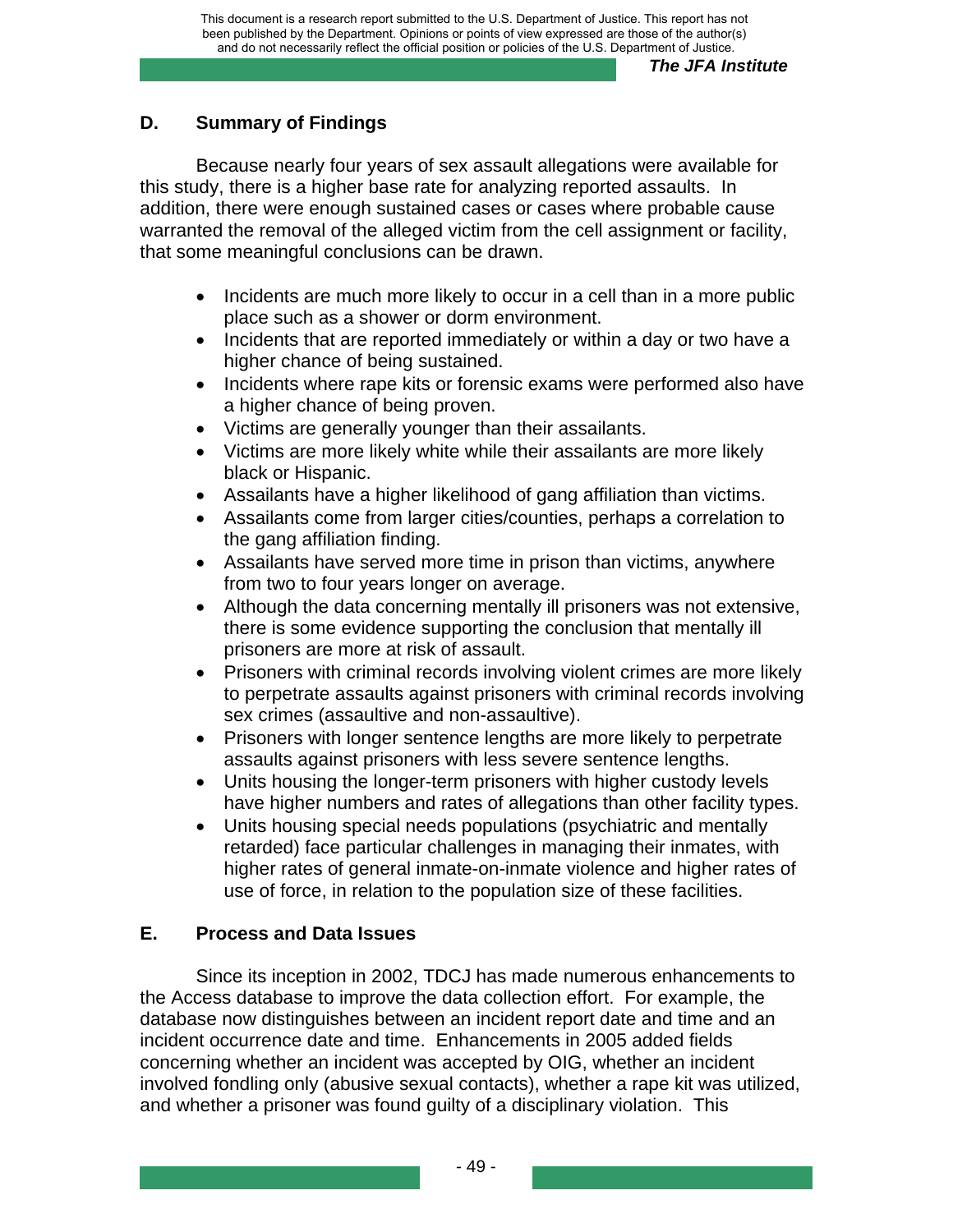information will be useful for future studies, and also for reporting allegations to federal agencies.

In addition to the enhancements already in place, TDCJ's database could benefit from a few additional ones:

- If a rape kit was not utilized in the investigation, why not? A "drop down" list of possible reasons would be best for analytical purposes.
- Capture the type of incident using the BJA definitions for easier federal reporting, and possibly also include a field that summarizes the nature of the assault, including fondling, oral sex, penetration, and other options.
- Capture whether a prisoner alleged coercion or extortion as part of the assault, in order to begin differentiating between the consensual, coercive, and predatory sexual conduct in prisons. Currently, there is no meaningful way to distinguish between these three types of inmate behaviors. TDCJ is able to identify predators electronically, but does not appear able to identify cases involving extortion or coercion other than through the narrative description.
- Capture how the prisoner communicated the allegation to officials in the institution – during a classification hearing (months after the fact), upon intake at a different facility, in an I-60 form, in a grievance form, communications with guards or management at the facility, or other means.

For all of these suggestions, the quality of the data matters. It is best to provide a list of responses from which users can choose, rather than allowing users to enter the data in a text field. Many of the problems with the current system involve such text fields, from gang affiliation to injuries noted, making meaningful analysis more difficult.

Special care needs to be made in educating users of the system. In particular, users need to be sure that they enter data related to the incident occurrence, including date, time, facility, and custody code at the time of the alleged assault.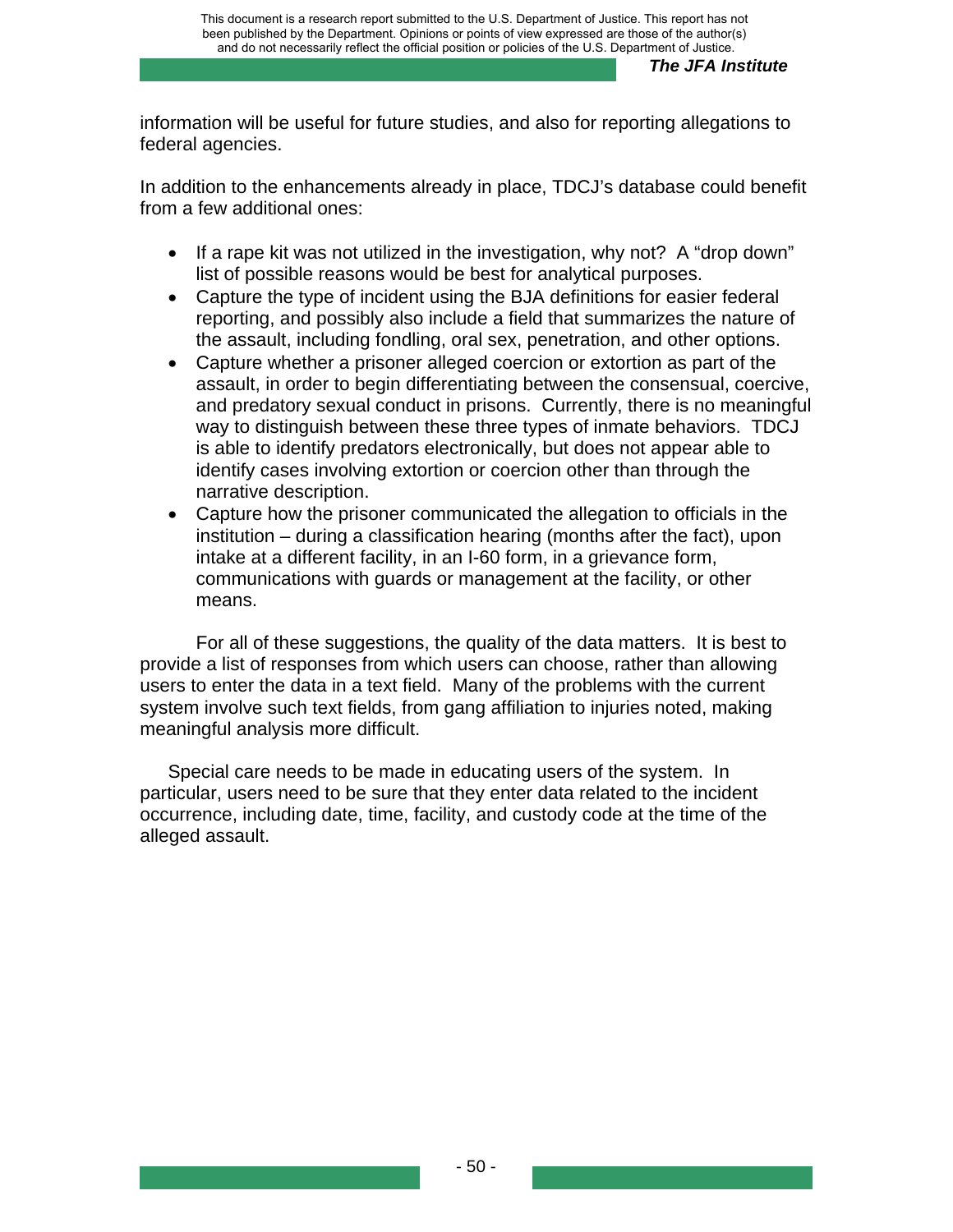# **VI. Qualitative Analysis of Units**

# **A. Site Visit Selection and Protocol**

As noted earlier, efforts to reduce, prevent and eventually eliminate the incidence of sexual assault in a correctional environment must involve the identification and understanding of the management and operational practices surrounding such events. This type of assessment may enhance the department's understanding of how its operational practices can be modified in order to improve its ability to deter these incidents in the future. It may also contribute to the national understanding and knowledge of the type of operational practices that need to be examined, modified, and/or replicated in order to reduce incidents of sexual assaults within correctional environments.

To accomplish the above, seven facilities were selected for in-depth site reviews. These facilities included the following:

- Darrington general population, administrative segregation
- Jester IV mental health unit
- Holilday transfer unit
- Hughes general population, administrative segregation, safe keeping
- Murray female prisoners
- Polunsky general population, administrative segregation, death row
- Skyview mental health unit

These units were selected in consultation with the director of the TDCJ Correctional Institutions Division, the Deputy Director of TDCJ and the manager of the SPMO. There is a variance in the function, design, capacity, custody level, and the number and rates of allegations made by prisoners within these units.

It is important to note that with over 100 prison units in Texas, the selection of the units was not intended to provide a random sample of facility types representing the distribution of facilities, population, or incidents. The scope of the study did not allow for this methodology.

The site visit to these selected facilities included a comprehensive review of the following factors and issues:

- Operational practices in place at the time of the reported incidents
- Physical inspection of the facility in order to fully understand how and where the incidents had occurred
- Interviews with supervisory staff of the institution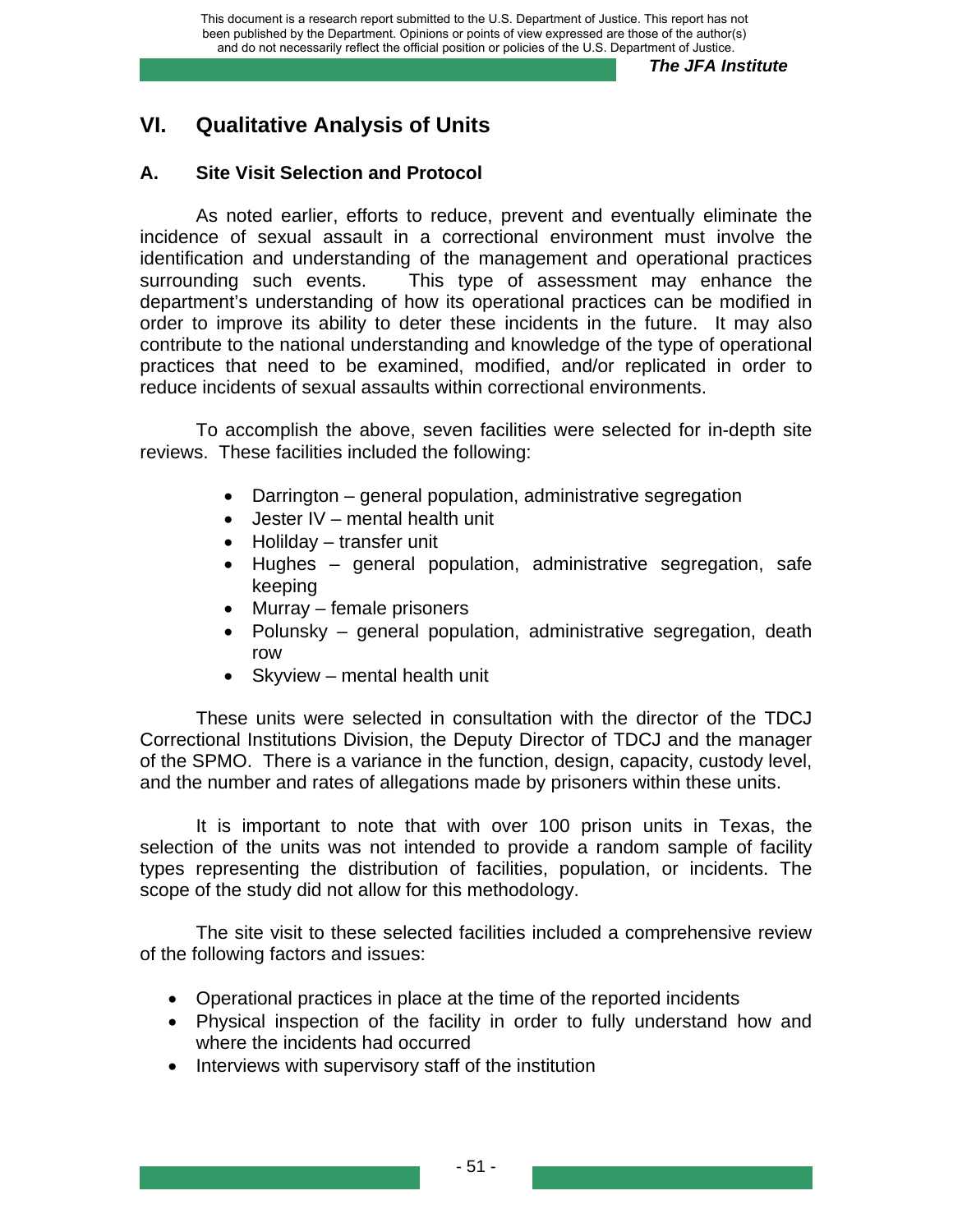- The physical plant configurations and/or location of incidents in terms of the ability of staff to prevent assaults, observe prisoners at all times, and provide proper supervision
- Review the degree that alleged perpetrators had access to the location of the incident and, if the location was restricted, how did the perpetrator obtained access
- Review of the procedures controlling the movement of prisoners
- Determine the staffing deployment and personnel practices of the facility and if these practices could be a contributing factor to a sexual assault
- Review the prisoner classification and placement processes and if these processes insure proper separation of prisoners
- Review the prisoner screening procedures in place that are intended to identify both sexual predators and their potential victims
- Review processes that are intended to insure that prisoners are screened for potential vulnerabilities or predator tendencies and whether this information was documented for use in placement and management decisions relative to the prisoners
- Review the training curriculum relative to the prevention and investigation of sexual assaults and implementation of the Safe Prisons program
- Review the investigative policies, procedures and practices that are designed to ensure the proper investigation of any reported allegation of sexual assault
- Determine if practices were in place to record allegations, both substantiated and unsubstantiated so that prisoners with histories or tendencies of predatory behavior or vulnerabilities can be identified and closely monitored when appropriate
- Review the policies and practices of the institution relative to reporting the occurrence or allegation of sexual assault to designated law enforcement personnel

# **B. Observations and Findings**

TDCJ policy mandates that staff has a duty to protect prisoners in their custody and that operational practices, policies and procedures should be geared to ensure that protection is provided to all prisoners. Prison environments are complex organizations that are affected by a wide range of factors including the physical design of the units, complement and deployment of staff, and training and experience of staff, among others. The intent of this section is to summarize the overall assessment of the ability of the TDCJ facilities to achieve maximum effectiveness of its Safe Prison Program initiative. The following will identify some of the key strengths and weaknesses of the organization as it relates to the Safe Prisons Program.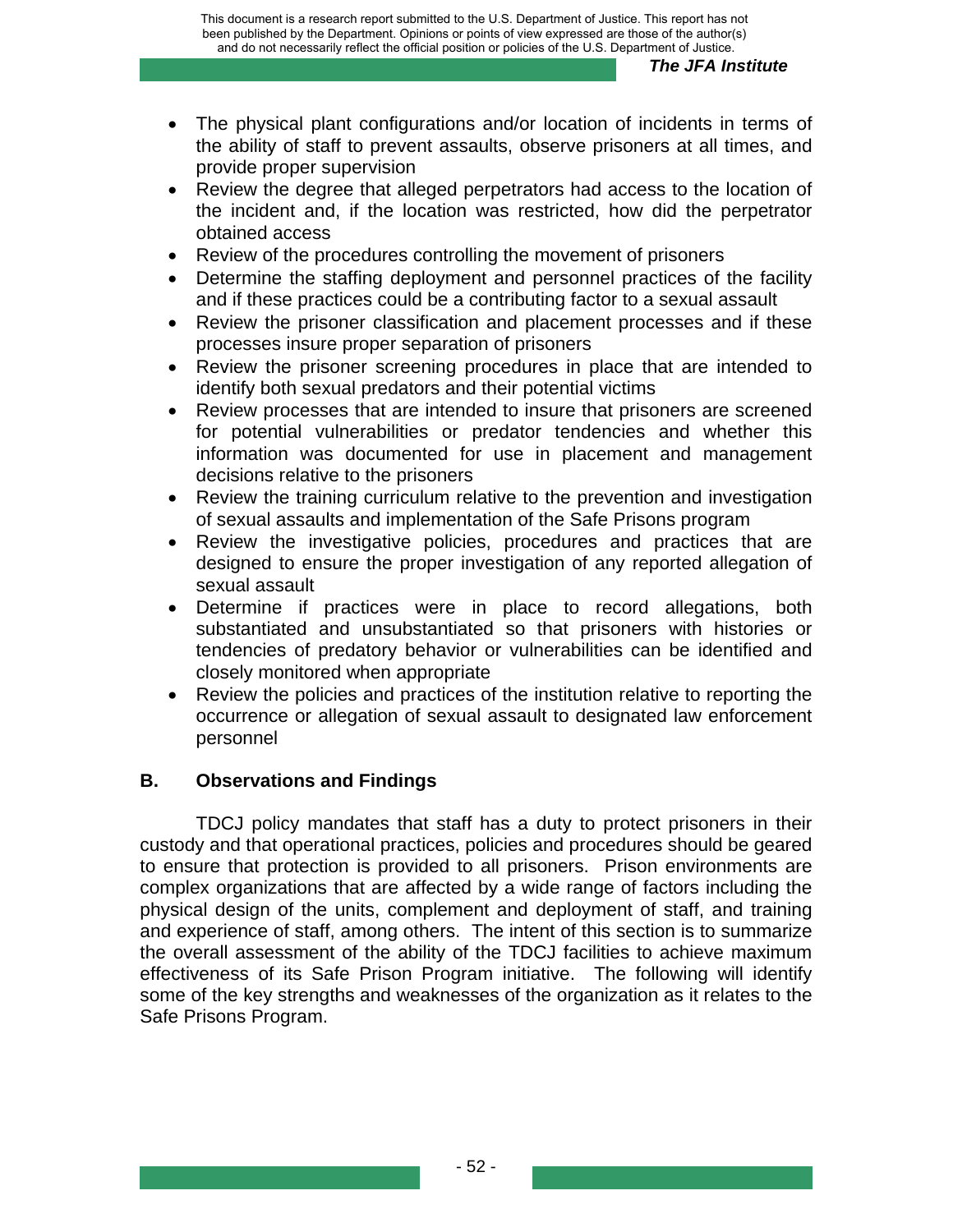### *1. Organizational Commitment to the Reduction of Sexual Assault*

The existence of policies and procedures that mandate specific action on the part of the organization and its staff does not always guarantee the outcomes expected by the organization's leadership. The fact that a policy has been developed and issued does not necessarily result in the desired outcomes, especially in an organization as large and geographically dispersed as the TDCJ. It is important, therefore, to determine to what degree the entire organization, including those at the institutional line level, have embraced and implemented the policy requirements associated with the Safe Prisons program.

During the course of the facility visits, staff at all levels were contacted both formally and informally to determine their knowledge and understanding of the policy requirements, and to subjectively determine the level of commitment by the organization to the Safe Prisons ideals. This qualitative review found:

- Staff at all levels had a clear understanding of the expectations and goals of the organization as it related to Safe Prisons
- Inmates were aware of the elements of the program and the processes to be utilized to report an allegation
- Classification staff, Safe Prisons staff and housing unit staff appeared to communicate well regarding issues relative to housing placement of those who appeared vulnerable and with those who were identified as potential predators
- Signs were prominently posted at numerous locations within the facilities reminding inmates of the provisions of the Safe Prison Program in relation to reporting allegations
- There did not appear to be any indication of "organizational indifference" at any of the facilities visited. There may be individuals within the organization that may 'look the other way' when faced with an allegation of sexual assault, but that was not a prevalent attitude observed within the facilities visited
- Observations during the monthly and quarterly Safe Prison Program meetings at the institutional level indicated that there was a high level of communication, cooperation, and exchange of information between staff and operational and program units, and a willingness to seek out improvements to the processes related to the program
- The impact of the Safe Prison program requirements were found at all operational levels and functions within the units examined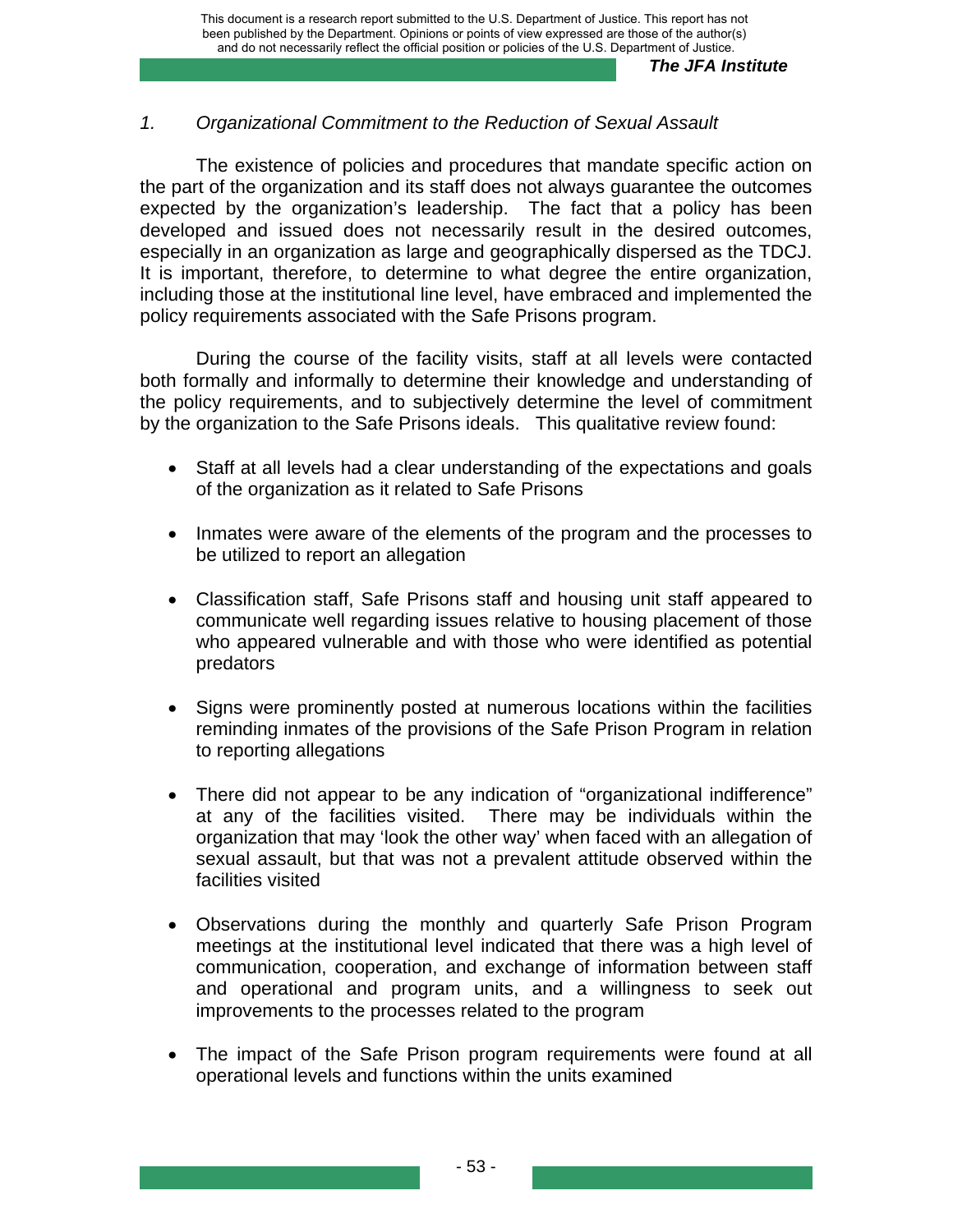• From the intake processes at the Holliday Unit through the housing placement decisions, transfer decisions, and program placement recommendations at each unit, the need to be alert and aware of the organization's goal to eliminate sexual assault incidents was apparent.

### *2. Investigative Processes*

The Safe Prisons policies detail in very specific terms the investigative process to be followed when an allegation of sexual assault comes to the attention of staff within the TDCJ. There is a clear protocol that guides the investigators through the initial review of the allegation. It was reported that each of the Safe Prisons staff have completed the required training as specified and many had prior investigative experience either in public law enforcement or as the designated Strategic Threat Group officer. As noted previously, there was not an ability to review investigative files so there was no ability to conduct an assessment of the quality of the individual investigations. However, the process utilized to investigate and process case was reviewed with the Safe Prison Program Coordinators at each unit visited. The process appears efficient and effective in the management and investigation of allegations of this nature

### *3. Data Collection and Analysis*

The TDCJ has a great deal of data available related to the allegations of sexual assault within its facilities. These data are in both electronic and hard copy formats. The data reported in this document represents an example of capabilities of the TDCJ database to collate and analyze data. At the institutional level there are additional logs that document allegations and the dispositions of these cases.

The Prisoner Protection Investigation Log (SPP-01) tracks investigation requests. This information is maintained at each unit within the TDCJ but is not collated into one single database department wide. TDCJ policy requires that the Unit Safe Prisons Project Coordinator shall maintain a file on victims, predators, and all prisoners who are being investigated. Some of these files are maintained manually while others are maintained locally in an electronic format. Upon transfer to another facility the hard copy safe prisons file is forwarded to the receiving unit.

What is not available is a single database, accessible to selected staff at all units, of all allegations filed. At present the units only have electronic access to allegations filed at their respective units. We suggest that it is important that intake staff, classification staff, Safe Prisons staff, and administrative staff have access to the number and type of allegations filed that would include the name of the victim and the name of the alleged predator, the location and the investigation outcomes, staff and inmate witnesses, investigative officer, etc. This information is presently available in a variety of locations and formats in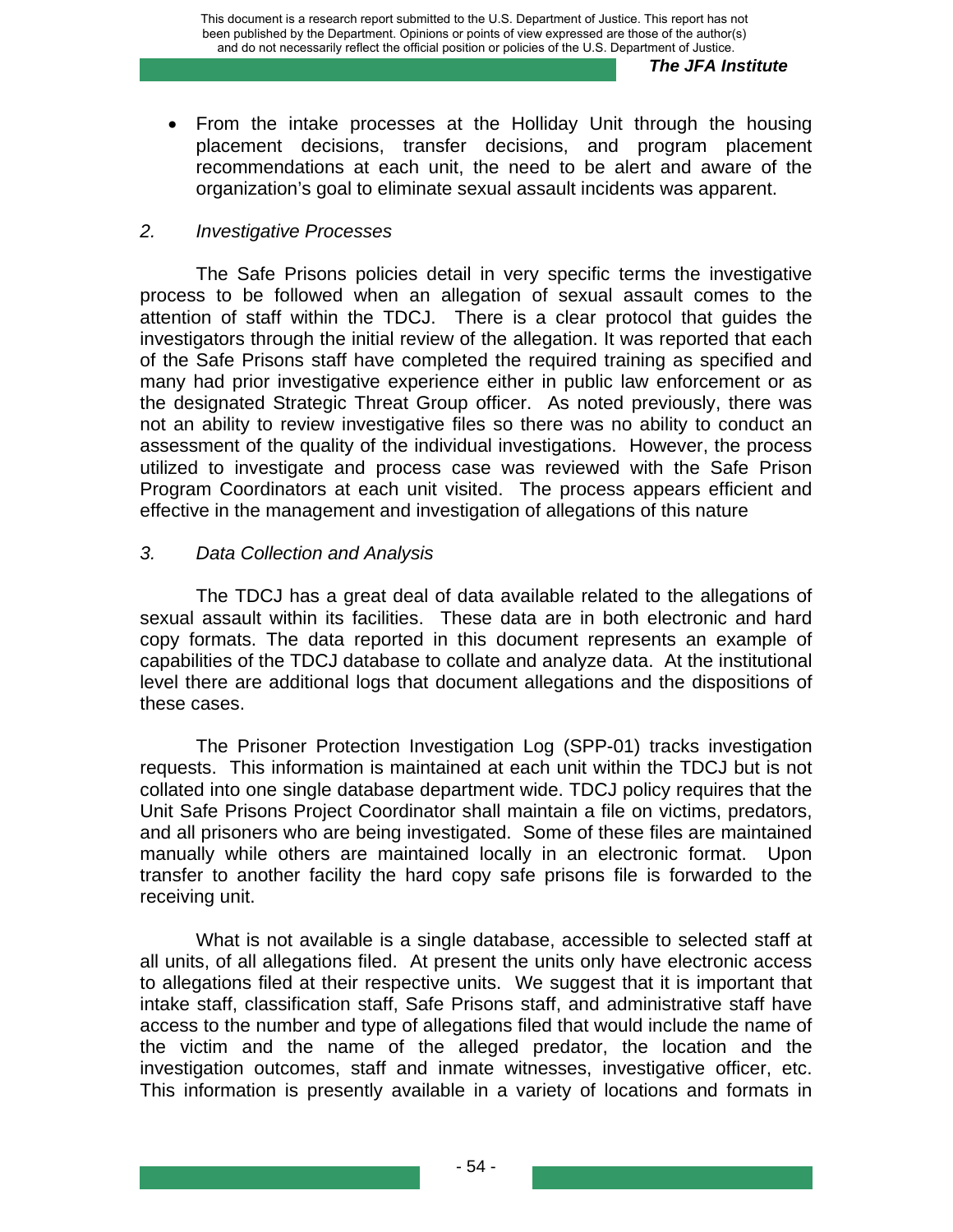TDCJ but it is not available in a single database that permits access at the unit level. Staff should be able to determine how many system—wide allegations have been filed, the nature of these allegations, and the outcomes of the investigation as they review a prisoner for placement within the TDCJ units.

The following outlines examples of the capabilities of a database to accomplish the above purposes:

- Permits the identification all allegations filed against a specific prisoner
- Identifies all allegations filed by a specific prisoner, either as a predator or a victim
- Allow for sorting of allegations by location, date, time of day, and other relevant variables
- List the investigative staff and the disposition of each case closed by the specific investigator

These examples represent only a few of the analytical reports that can be utilized by the TDCJ in its effort to improve its monitoring capability of the reporting and handling of allegations of sexual assault. The available data can be utilized to assist intake staff, classification staff, and others involved in the decision making of placement of prisoners within units and specifically to housing units. The TDCJ should examine its existing database and hard copy records and initiate efforts to expand its capability by making the Prisoner Protection Investigation Log a department wide database whose information is retrievable at each unit.

# *4. Facility Designs and Staff Deployment*

The seven facilities selected for the on-site reviews represented a variety of physical plants and construction designs. This permitted an examination of how the physical design of the facility could either contribute to the incidence of sexual assault or aid in the prevention of the occurrence of these events. Those facilities that were similar in design had significantly different operational missions and philosophies so it still represented an opportunity to contrast the impact at each individual facility. The following summarizes the key findings and observations at each facility.

## Holliday and Murray

The Holliday and the Murray units are identical in design. The exception involves the 50-bed Administrative Segregation Unit at the Holliday Unit and the 130-bed capacity Administrative Segregation Unit at Murray. The majority of beds at both facilities are in dormitories. Holliday is a transfer unit (intake and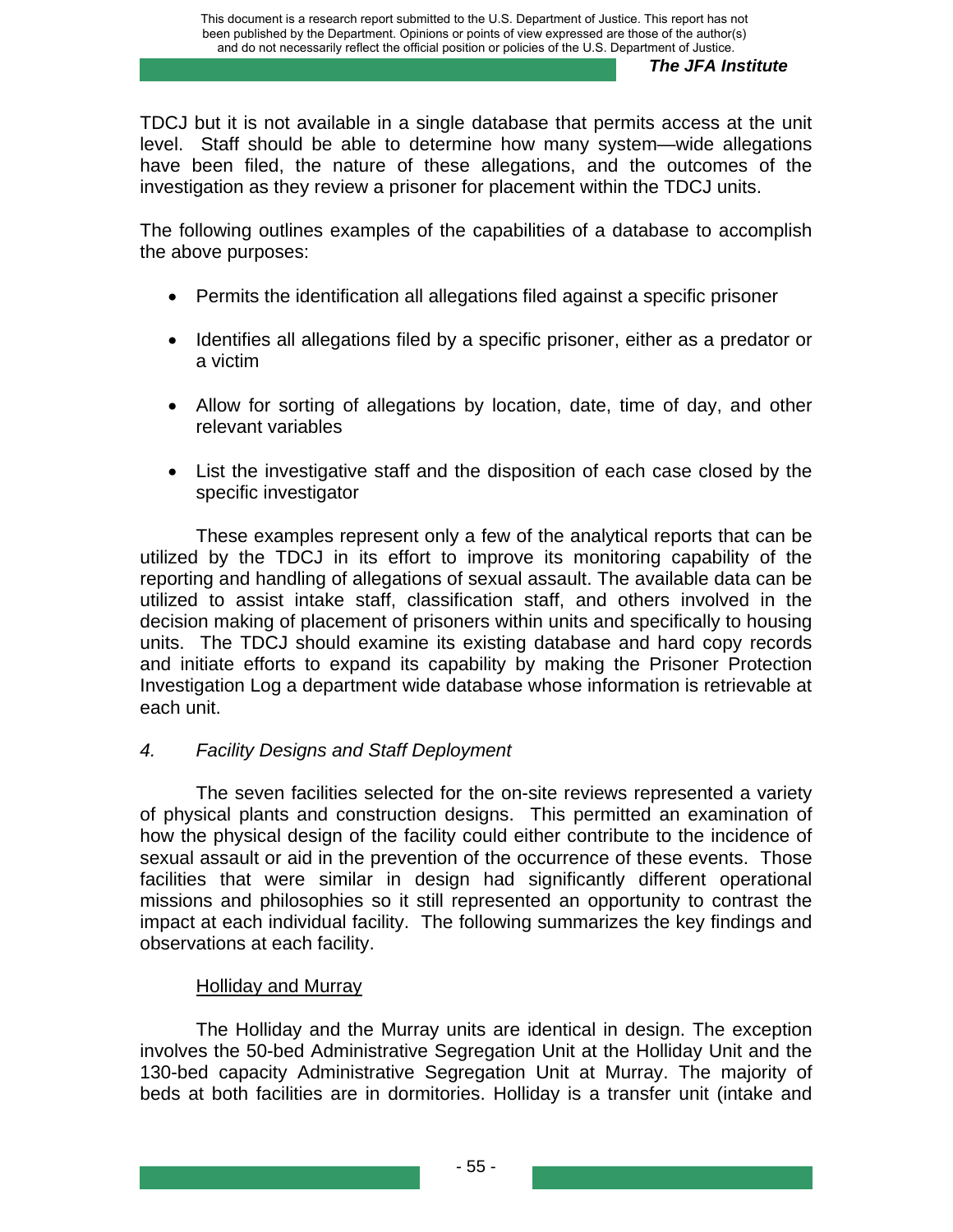transfer processing center) and as such the movement in and out of the facility is extremely high and results in a reported average length of stay of less than six months. The Murray Unit is a facility housing female prisoners, and with the exception of the Close Custody Unit, is of similar design and configuration to the Holliday Unit.

The number of allegations at both the Holliday and Murray Units were extremely low. This may be attributed to not only the operational mission of the facilities but also the fact that the majority of beds in both of the facilities are dormitories. As reported earlier in this report, the incidence of allegations housed in dormitories was very low as compared to cells.

Staff at each of these facilities reported that the dormitory's lack of privacy and more direct visual supervision by staff contributed to the low number of allegations. While dormitory housing is not considered the ideal in terms of prisoner privacy or for the management of prisoners in a security setting, it evidently does discourage sexual assault. The thought that open dorms with open showers, toilets, etc would facilitate sexual assault is countered by the lack of privacy and the improved visual supervision that the design offers to staff. This however, only can be a deterrent factor if the units are properly supervised and staffed. Both Units appeared to have adequate staff deployed in a manner that would insure proper supervision of the units.

As noted the Murray Unit housed female prisoners. We observed that there was an underlying attitude among some of the line staff at the Unit that there was a high incidence of consensual sexual behavior occurring among the prisoner population. Informal discussions with line staff indicated that this was expected and a part of the life style of female prisoners. It was reported that they felt that the incidence of sexual assault was low because of the willingness of the female prisoners to engage in consensual sex with other prisoners.

This attitude was not apparent among supervisory staff nor was it expressed by those involved in investigations and Safe Prisons implementation. It is an issue that should be addressed by the TDCJ either through further discussion with staff or through initiation of a formal cultural assessment of the facility. It was unclear if the attitudes expressed by these staff members had affected the reporting or investigation of sexual assault at the Unit.

#### Hughes and Polunsky

The Hughes and Polunsky Units, which are identical in design and similar in mission and operational philosophy, are multi-custody units that house inmates from G-1 up to G-5 (trustees up to maximum security). In addition, the Polunsky unit houses death row prisoners. The majority of inmates are housed in cells that are double-bunked. Each unit has an 'expansion dorm' that is a large dormitory for G-1 and G-2 inmates.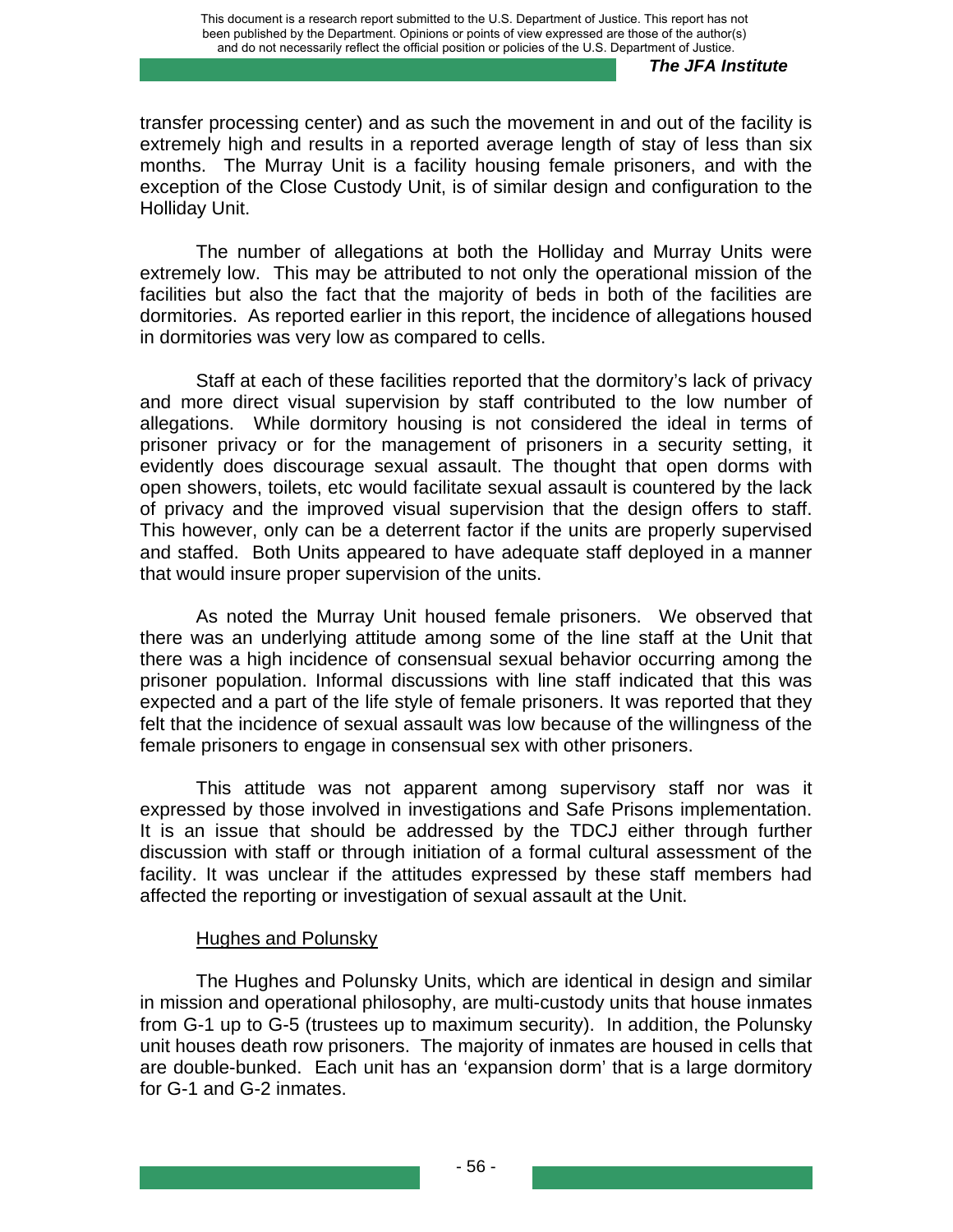Neither facility reported an allegation of sexual assault in the dorm housing units in 2004 or through August 2005. This is consistent with what is reported department wide. As with Holiday and Murray, staff reported that the lack of privacy was a contributing factor, but also indicated that the classification and selection process of those housed in these units prevented predators or potential victims from being housed in the dormitory units.

The vast majority of allegations at these facilities occurred in the housing units that utilized cells and specifically in double-bunked cells. In reviewing this finding with staff it was suggested that the solid cell fronts, while permitting privacy for the inmates and reducing noise within the unit, also provides the degree of privacy that permits sexual assaults to occur. Unlike older prison designs where the cell fronts consisted of bars, the solid doors limit visual observation by staff and to a degree sound proof the cells to the point where staff have difficulty hearing what is going on in individual cells. The solid cell fronts are considered by many to be advancement in prison cell design and construction and yet, in the case of preventing assaults in cells, this design may not provide a deterrent due to the privacy it provides to its occupants. TDCJ is experimenting and testing alternative cell fronts for these types of units. Among these are the clear Lexan covers that would permit improved viewing into the cells.

The fact that the majority of the sexual assaults occur between 6 a.m. and 6 p.m. can be understood when observing the level of activity in the housing units of these facilities. Even though during these hours the number of staff assigned to the units is increased, the level of activity that they are responsible for also increases dramatically. The responsibility of housing unit staff draws them away from the routine of checking on cell activity. This provides for periods of time when only the housing unit picket officer (Control Room Officer) is monitoring the day rooms and cell fronts. Because of the solid doors the picket officers' ability to monitor activity within the double-bunked cells is extremely limited. This provides an opportunity for both consensual sexual activity and sexual assaults to occur without observation of staff. This issue needs to be reviewed and addressed both from a staff deployment approach and from a training issue with all housing unit staff.

## Skyview and Jester IV

The Skyview and Jester IV facilities serve as one of the primary assessment, diagnostic and treatment facilities for mentally ill inmates. Jester IV has a capacity of 505 inmates while Skyview has a capacity of 528. The physical designs are significantly different. Jester IV is a facility that houses all of its population in cells while the majority of the Skyview population is housed in small dormitory housing units. Skyview does have a large close custody unit for those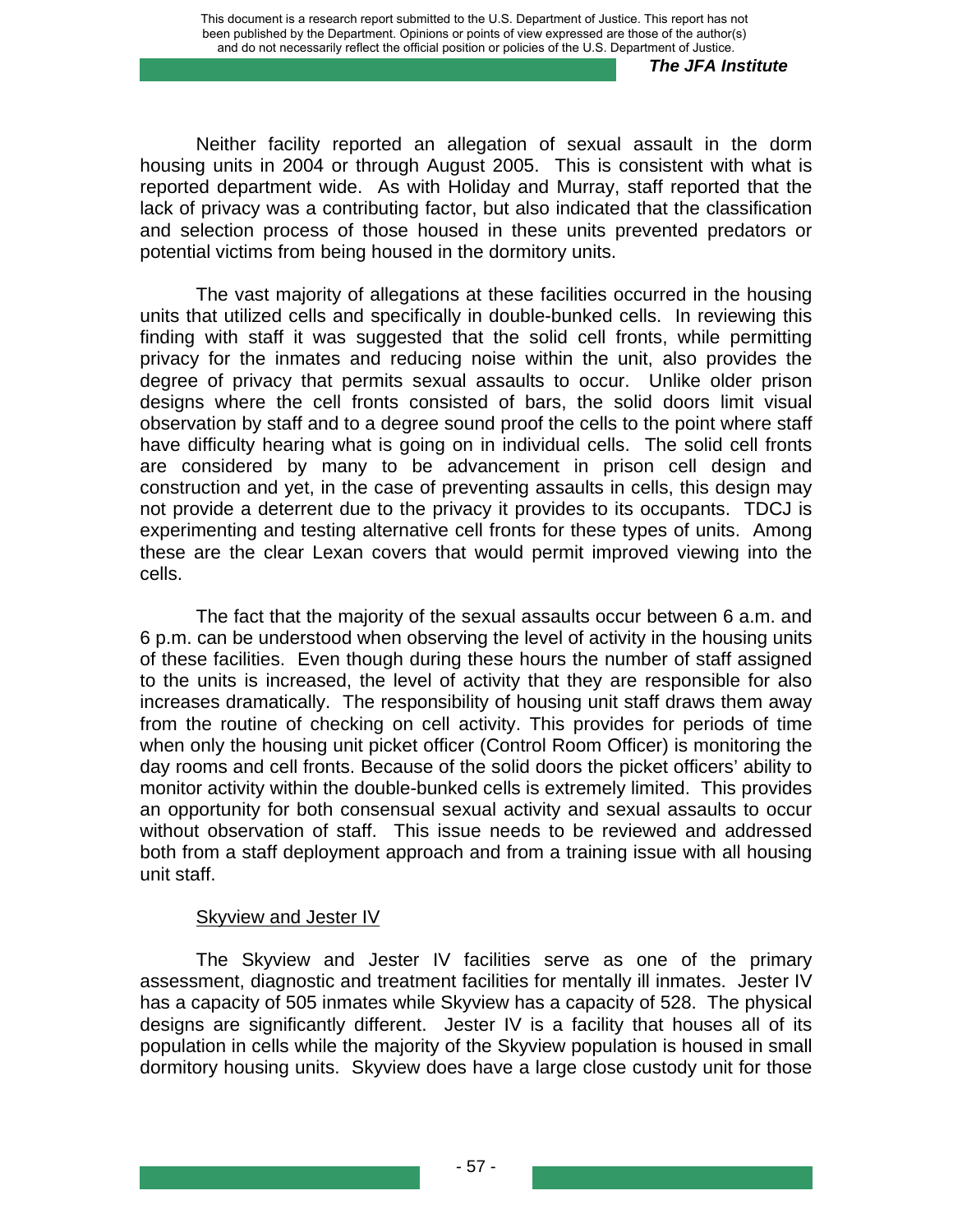who are experiencing acute mental illness or those who represent a security risk. This is a cell unit similar to that found in the more modern Jester IV Unit.

The incidence of sexual assaults reported at these two facilities is high in comparison to other TDCJ facilities. What is unusual is the fact that the vast majority of these occur prior to arriving at the two mental health facilities. They are attributed to these two facilities only because the allegations are reported to staff of the two facilities. When the allegations attributed to the sending institutions are removed, as was done for the analysis in Section V, the actual incidence of sexual assaults occurring on these two units is low.

There are similarities in the operation of these two facilities that can explain to a certain degree the low incidence of sexual assaults occurring at the units. As would be expected of special needs treatment facilities, the staff to inmate ratios is very high in comparison to other TDCJ facilities. This results in almost constant supervision of all the prisoners of the two facilities. When inmates are out of the cells for either group activity or treatment programming, the prisoners are under constant supervision. This is combined with the fact that very few of those housed in cells are double-bunked. The opportunity to engage in behavior involving sexual assault is limited because of the single cells and open dormitory configuration. The staff/inmate ratio permits constant supervision at all times. The existence of these factors may help explain the low incidence of sexual assaults occurring among those housed at these two facilities.

Staff of the two facilities provided some theories to explain why incidents that occurred primarily at facilities in which the prisoner was previously housed were now reported in these two facilities. The researchers did not interview any inmates as part of this research but the staff referred to their conversations with inmates and well as their own views. Some of the theories stated were the following:

- Mentally ill prisoners felt much more comfortable reporting these types of incidents to treatment staff versus the security staff found at the sending institutions; therefore, when inmates arrive at the mental health facilities they tend to report incidents that had occurred in the past.
- Inmates viewed staff at the two mental health facilities as much more empathetic to allegations of this nature and more professional in the handling of any investigation into the allegations.
- Sexual assaults were reported as a means to justify the behavior that had occurred prior to placement at the facility. For an example, mental health staff reported that a suicide gesture could be offered as the result of being the victim of a sexual assault.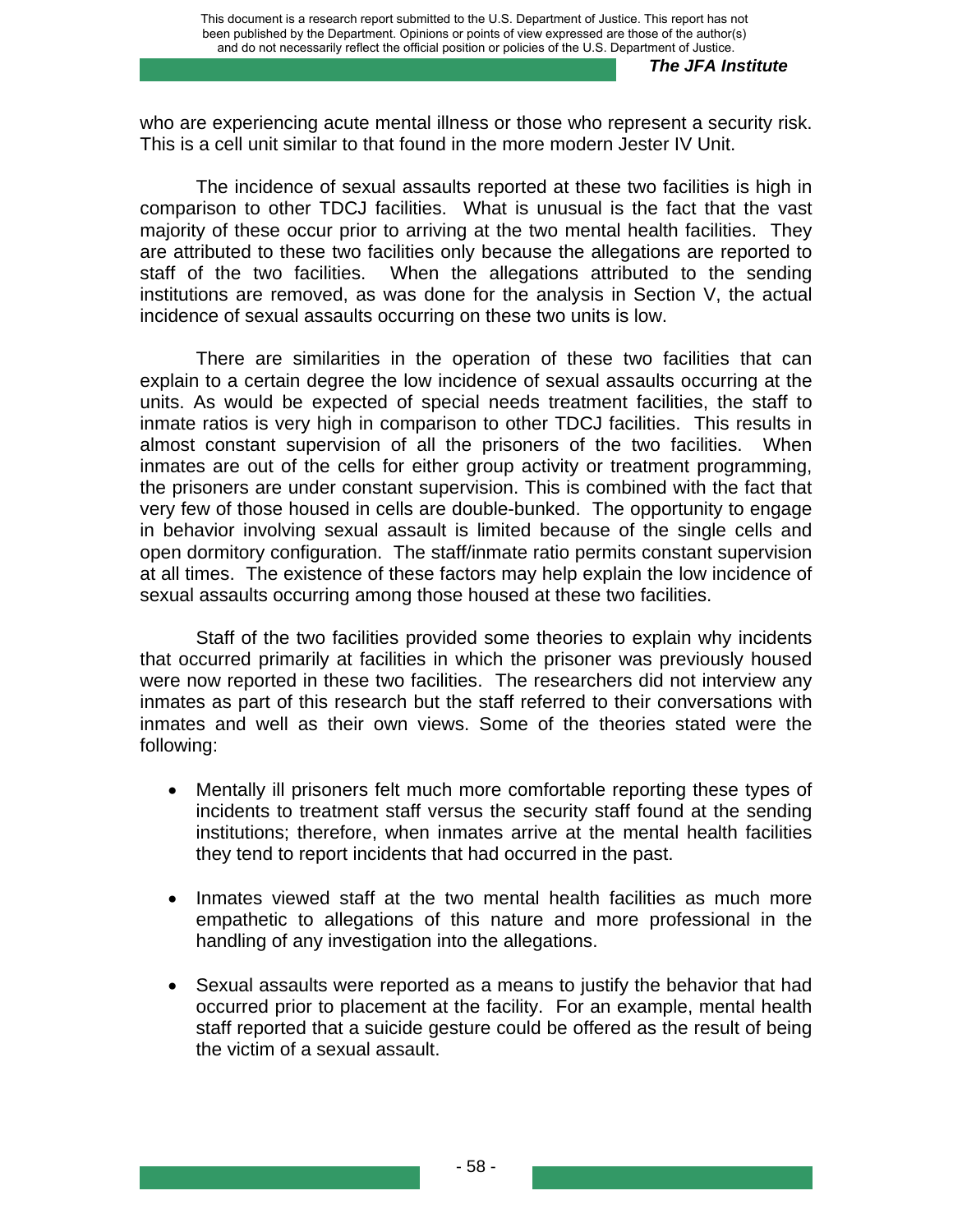• Inmates alleged sexual assaults as a means to manipulate placement to preferred housing at the two mental health facilities. Most inmates and staff acknowledge that the conditions and environment at the two facilities are preferable to that found at other high security facilities within the TDCJ and that inmates may be using the allegation of a sexual assault as a means to retain placement of these two facilities.

The above are anecdotal explanations to the high incidence of reporting at these two facilities and do not represent any assumptions that can be verified through research and investigation of each case. The TDCJ should establish a process within the investigation protocol to determine and record the reasons for the late reporting of these incidents and determine if any action or policy change is warranted. On the surface there does not appear to be any common elements to where or when these allegations made upon arrival at the mental health facilities are coming from. A variety of originating facilities are involved so they are not originating at one or two facilities in which a larger problem may be occurring. Further examination of this issue may bring some solid explanation to light.

#### **Darrington**

Darrington is a 1,791 bed facility that was originally constructed in 1917. The majority of housing units were constructed in the 1930's. The facility includes a 321 bed trustee camp located outside the perimeter of the main facility. The facility houses G-1 (trustee) through G-5 male prisoners in a combination of dormitories and traditional cellblocks.

Darrington was selected for review due to the low incidence of reported sexual assaults. What differentiates this facility from units that house inmates of similar security levels and demographics like those found at Hughes and Polunsky, is the design of the facility and in particular the housing units.

The facility is a telephone pole design with all the housing units situated off the main corridor of the facility. The cellblocks are the traditional three-tier, open cell units. There were 20 double bunked cells on each of the three tiers although one cell on each tier was no longer used for housing. Unlike Polunsky and Hughes the cell fronts were the traditional bars and not closed steel fronts. The permitted clear observation into the cells by staff and also created the potential to hear any disturbance or assault occurring in the cells.

The general population units were staffed with one correctional officer whose work station was located on the lowest tier near the entrance to the cellblock. At this location his/her observation of the cells was somewhat limited. However, a roving officer could observe all locations within the unit. This was clearly a difficult unit to supervise by one officer. Staff reported that it is always their intent to staff the units with two officers, but severe staff shortages have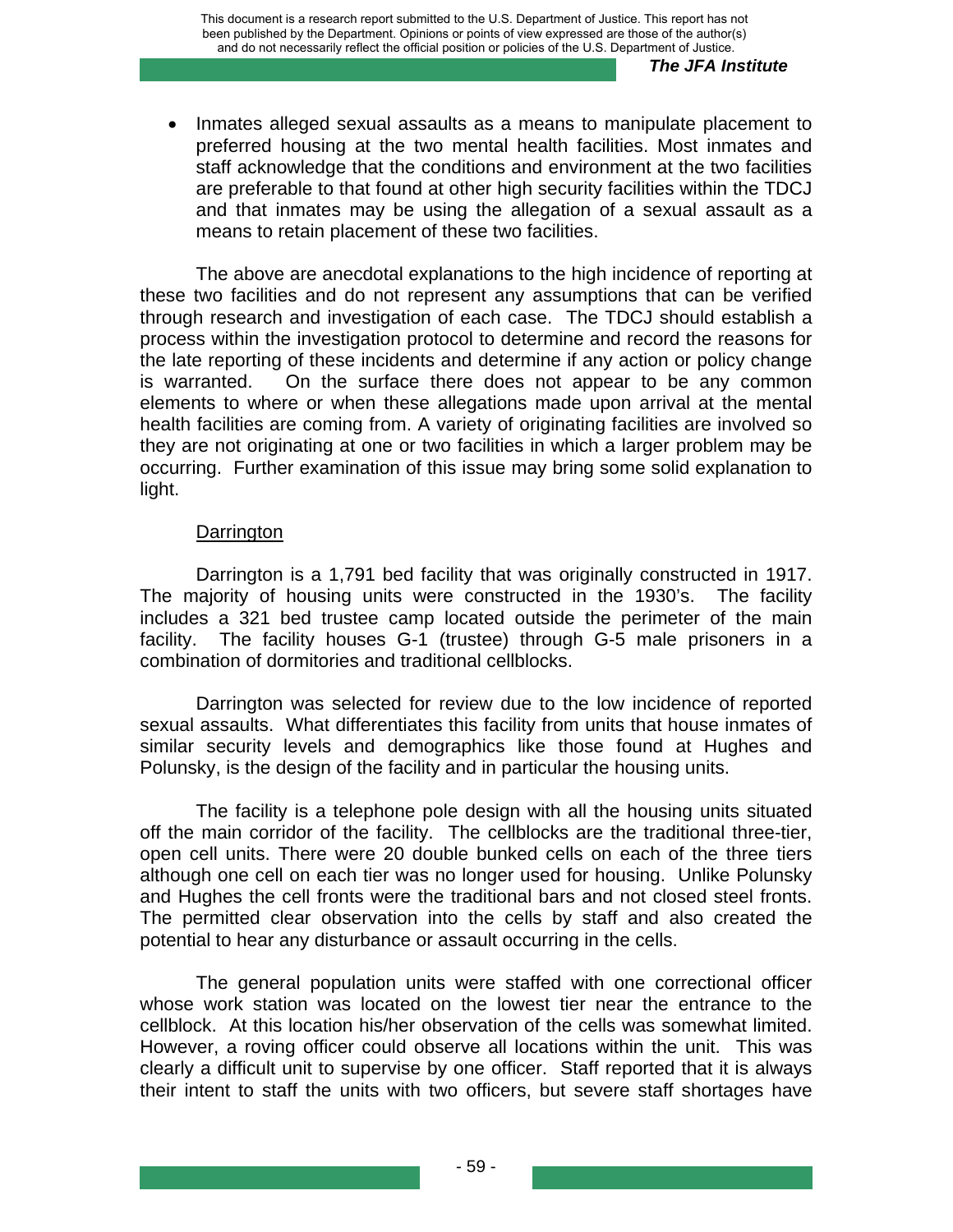made compliance with this a rare occurrence. On the occasion of the site visit to this unit the temperature outside was extremely high and large fans were being employed to circulate air within the units. This created a great deal of noise that further limited the officers' ability to monitor the unit. Still, staff felt that the open cell fronts reduce the level of privacy within the cellblocks and thus probably serve as a deterrent to sexual assault. Not only can a patrolling officer observe a potential assault, other inmates in adjacent cells would be able to hear and report any assault within the cells of the units.

The configuration of this unit differentiates it from other facilities with higher incidence of reported sexual assaults. It should also be noted that the lack of privacy within the cellblocks may also serve to discourage the reporting of incidents to staff. The design of the units precludes doing almost anything in private if the units are properly staffed. This is compounded by the fact that virtually all the activities for the majority of inmates assigned to the cellblocks occur in groups or within the cellblock. Very little out of cell time is also permitted to this particular group of prisoners further reducing the opportunity to report allegations or concerns in private. It would be difficult to report an allegation of sexual assault and assure the privacy of the complaint in this specific situation. Prisoners may fear retaliation from other inmates if it is discovered that they have reported an allegation of sexual assault. The benefits of the openness of the design of these units may in fact result in discouraging the reporting of assaults. The TDCJ should continue to examine methods in which inmates can report allegations of sexual assault without fear of being discovered while assigned to the unit in which the alleged incident originated.

## *5. Intake/ Classification*

The Safe Prisons program relies upon the cooperation and communication of a variety of staff within the institutions in order to achieve its goal of reducing or eliminating sexual assaults. At all the facilities visited the communication links between the classification staff and the Safe Prisons staff appeared to be strong and effective. There are no specific concerns or issues with the Intake/Classification process as observed in this qualitative review.

The following summarizes these some key observations in the area:

- a. During the TDCJ intake process, each inmate record is reviewed and the inmate is interviewed by the Security Threat Group (STG) Office and the Unit Safe Prisons Project Coordinator (see Incoming Chain Interview – Form SPP-08) to determine if there is a potential or a history of the prisoner being either a victim or predator. If indicators are present the separation of the prisoner begins immediately upon intake.
- b. The inmate's institutional record when applicable contains information and documents relative to a history of predatory behavior, victimization, and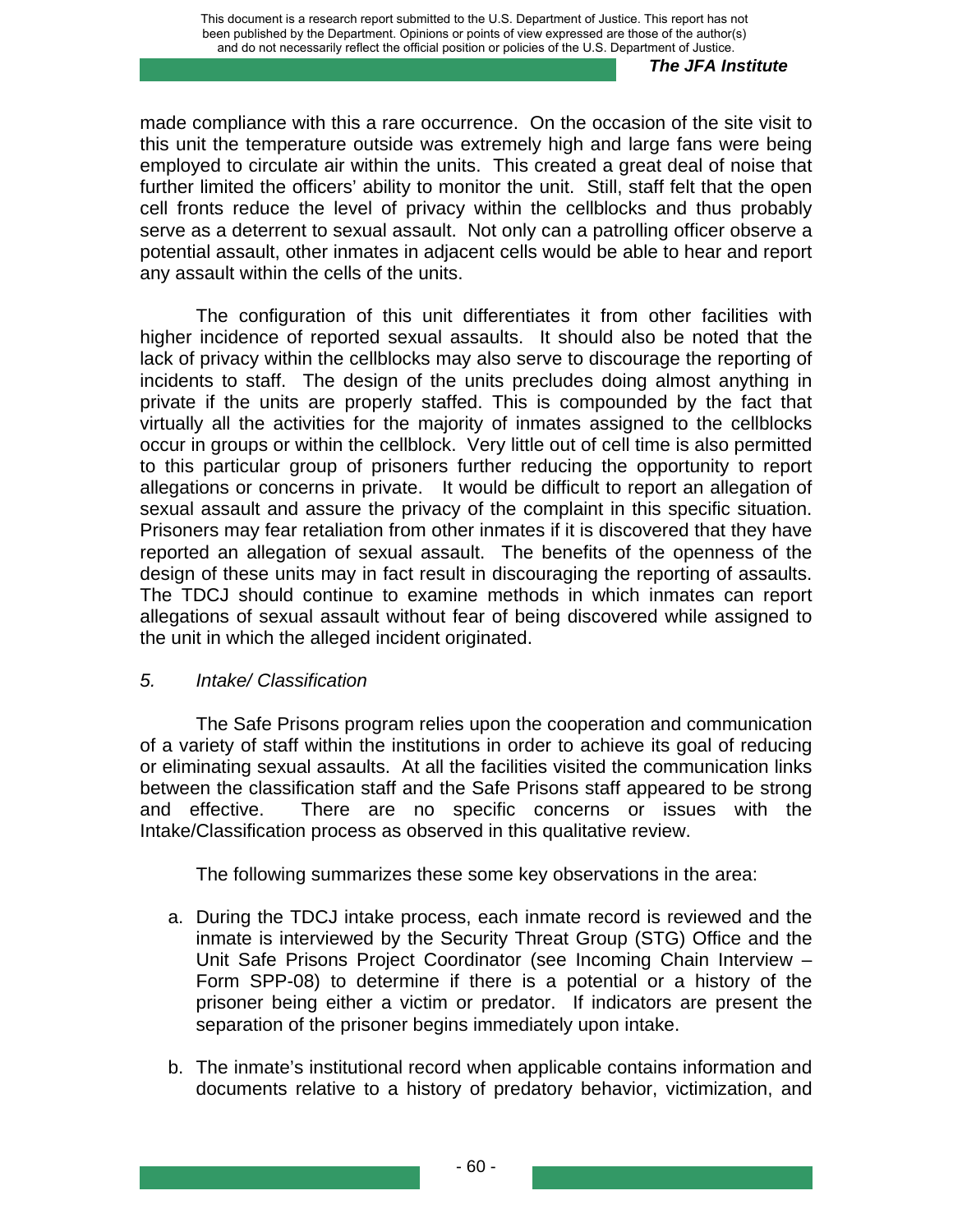need for safekeeping placement and is available for review during all classification and placement hearings.

- c. Staff assigned to implement and monitor the decision of the classification staff in terms of housing placement utilize 'tags' on the placement board to track the housing assignment of those with special designations such as predator, safekeeping prisoner, etc. This permit a visual check of the location of all prisoners who need to maintain separation within the facility.
- d. In addition to the normal classification and risk scales the Classification staff utilizes a department-wide standard of not housing together those whose weight and age are significantly different. The standard at present is 40 lbs and 9 years. Inmates who exceed this range in comparison to the cellmate cannot be housed together. The result is that an inmate who weighs 155 cannot be housed with a prisoner who weighs more than 195. This is intended to reduce the vulnerability of smaller and less mature inmates.

### *6. Staff Education and Training*

The TDCJ Correctional Training and Staff Development Department has issued lesson plans and curriculum for a variety of training programs intended to educate staff on the elements of the Safe Prison Project and to improve their ability to identify and respond to all elements of sexual assaults in a correctional environment. These programs are offered during both pre-service training and in-service training for existing staff annually. The curriculum is comprehensive and includes handouts, training manuals, crime victims brochures, and other related materials.

The scope of this review did not allow for the comprehensive examination of the effectiveness of this training material. However, informal discussions with staff throughout the seven units did permit an assessment of the knowledge and understanding of the elements of both the provisions of the Safe Prison program and the dynamics surrounding sexual assault in a correctional setting.

Staff at all levels and functions were found to be knowledgeable and understanding of the purpose, scope and requirements of the Safe Prisons policies. Staff understood the protocol to be utilized in the event an incident or allegation of sexual assault was observed or reported to them. Safe Prison staff was knowledgeable and trained in the provisions of the policies and the procedures to utilize in handling an allegation. Classification staff, administrative staff, and other ancillary staff were found to be informed and understanding of the purpose of the policies and their specific requirements and responsibilities in the prevention and investigation of sexual assault.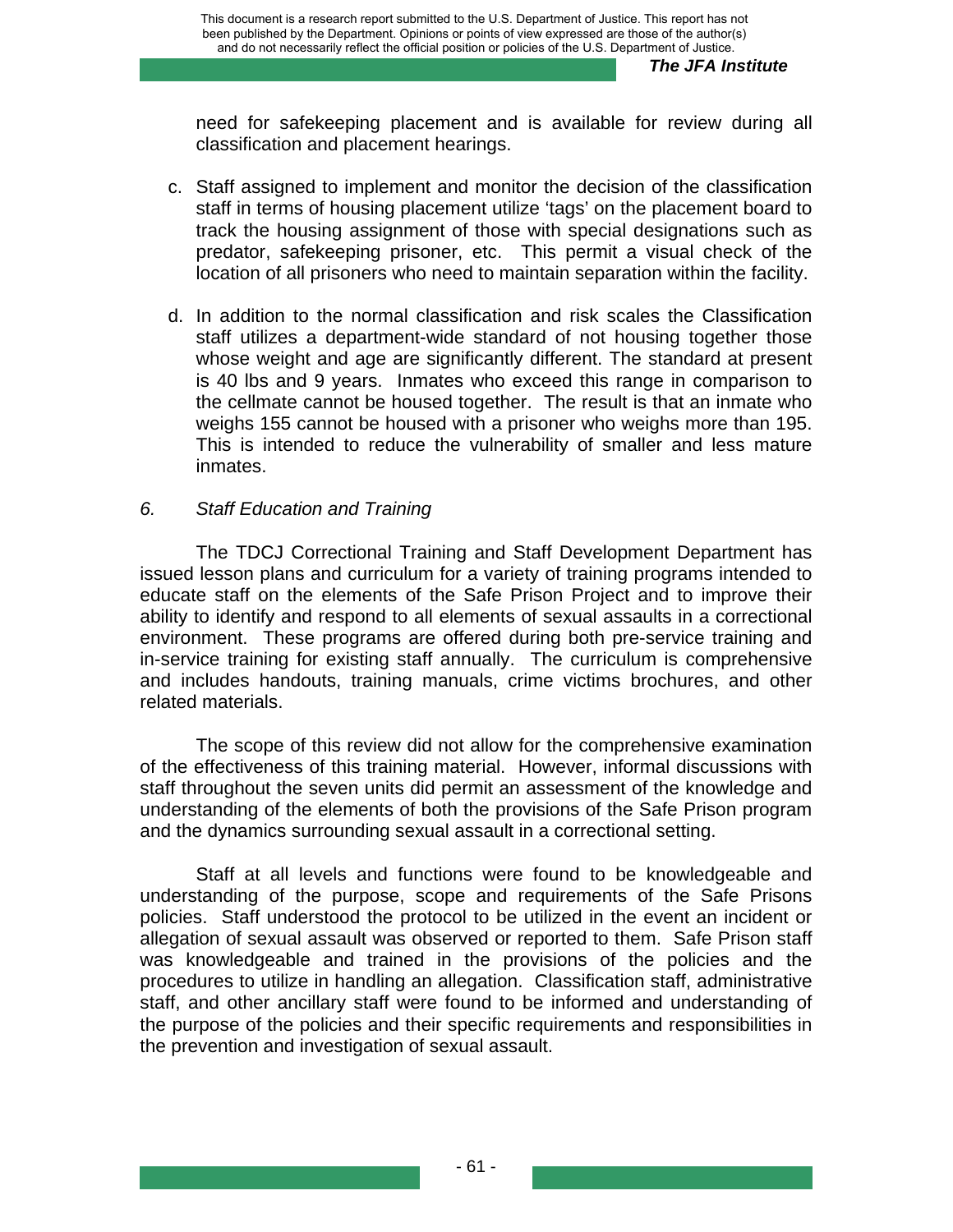## **C. Summary of Key Findings for the Unit Analysis**

- 1. Staff at all levels was found to have a clear understanding of the organization's expectations and goals as it related to Safe Prisons Program requirements.
- 2. There did not appear to be any indication of "organizational indifference" at any of the facilities visited. There may be individuals within the organization that may 'look the other way' when faced with an allegation of sexual assault, but that was not a prevalent attitude observed within the facilities visited.
- 3. The TDCJ should examine its existing database and hard copy records and initiate efforts to expand its capability by making the Prisoner Protection Investigation Log a department wide database whose information is retrievable at each unit.
- 4. The number of allegations at both the Holiday and Murray Units were extremely low and can be attributed to not only to the operational mission of the facilities but also to the fact that the majority of beds in both of the facilities are located in dormitory settings. As reported earlier in this report, the incidence of allegations housed in dormitories was very low as compared to cells.
- 5. The vast majority of allegations within the TDCJ occur at housing units that utilized cells and specifically in double-bunked cells. In reviewing this finding with staff it was suggested that the solid cell fronts, while permitting privacy for the inmates and reducing noise within the unit, also provides the degree of privacy that permits sexual assaults to occur. Unlike older prison designs where the cell fronts consisted of bars, the solid doors limit visual observation by staff and to a degree sound proof the cells to the point where staff have difficulty hearing what is going on in individual cells.
- 6. The solid cell fronts are considered by many to be advancement in prison cell design and construction and yet, in the case of preventing assaults in cells, these solid cell fronts may not be a deterrent to prevent sexual assaults due to the privacy it provides to its occupants.
- 7. The fact that the majority of the sexual assaults occur between 6 a.m. and 6 p.m. can also be understood when observing the level of activity in the housing units in TDCJ facilities. Even though during these hours the number of staff assigned to the units is increased, the level of activity that they are responsible for also increases dramatically. The responsibility of housing unit staff draws them away from the routine of checking on cell activity on a routine basis. This provides for periods of time when only the housing unit picket officer (Control Room Officer) is monitoring the day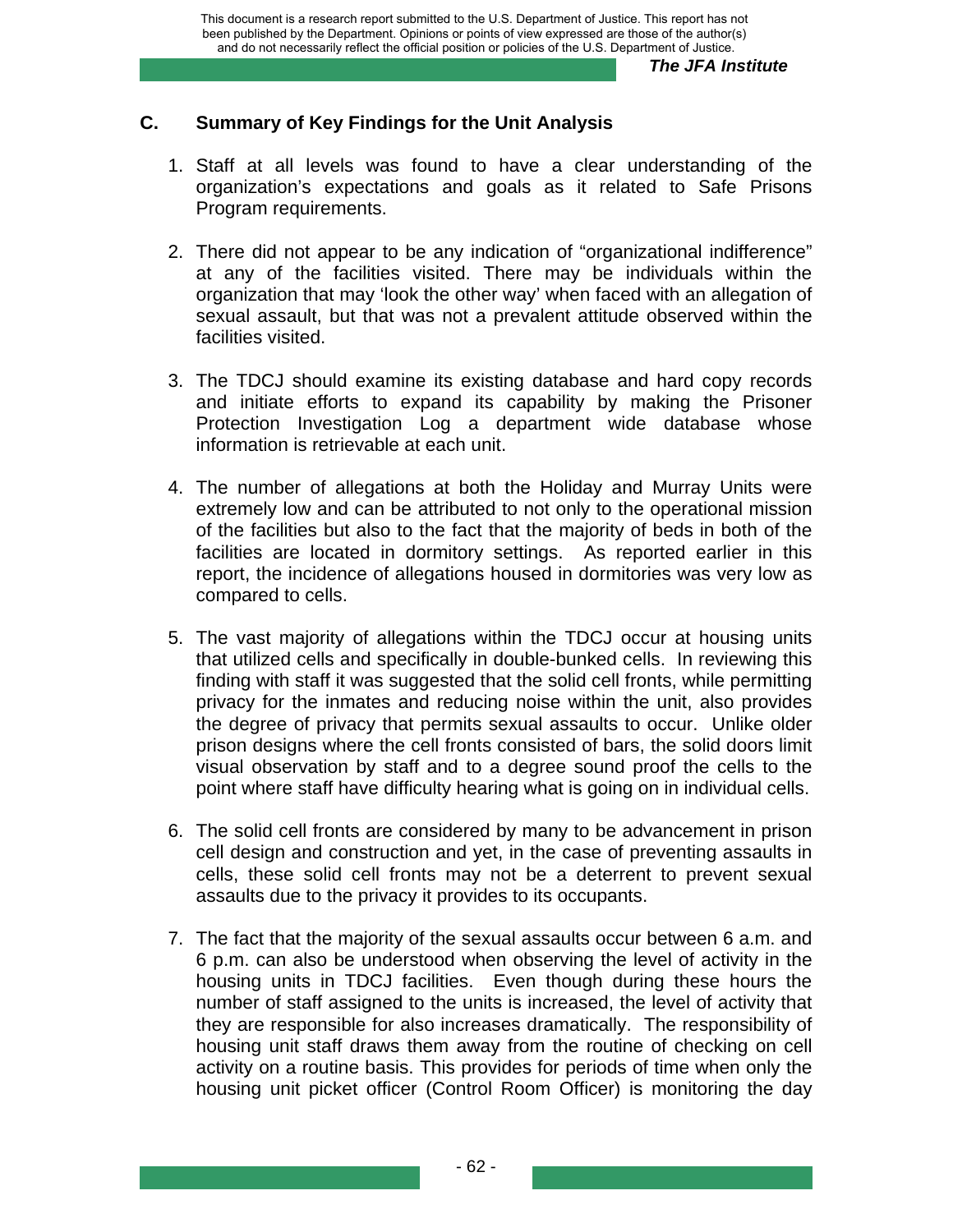rooms and cell fronts. This issue should be reviewed by the TDCJ from a staff deployment and training standpoint.

- 8. The low level of allegations occurring at the mental health facilities could be attributed to staff deployment levels. As would be expected of special needs treatment facilities the staff to inmate ratios are very high in comparison to other TDCJ facilities. This results in almost constant supervision of all the prisoners of the two facilities both during in-cell and out-of-cell activity periods.
- 9. The TDCJ should establish a process within the investigation protocol to determine and record the reasons for the late reporting of incidents as was found at the mental health units and determine if any action or policy change is warranted. As noted in the report, a large percentage of cases were reported only after a significant period of time had lapsed. The TDCJ should review the reasons for these time delays to ensure that they are not a result of breakdowns in the either the reporting or investigative process. Specific attention should be paid to the reporting processes of those incidents reported at the mental health facilities but having occurred at the sending institution.
- 10. The openness of the cell clock design at facilities similar to Darrington may in fact result in discouraging the reporting of assaults. The lack of privacy may discourage incidents of sexual assault, but may also deter the reporting of legitimate allegations of assault. The TDCJ should continue to examine methods in which inmates can report allegations of sexual assault without fear of being discovered while assigned to the unit in which the alleged incident originated.
- 11. The TDCJ should examine the reasons for the large number of cases in which either the victim or the alleged assaulter was transferred without any disciplinary or legal action. These are cases which have also been determined to be unsubstantiated. The questions centers on why do such a large number of prisoners involved in these alleged incidents end up getting transferred without any verification of the incident. Are these transfers based on legitimate concerns or a means of foregoing either discipline or prosecution?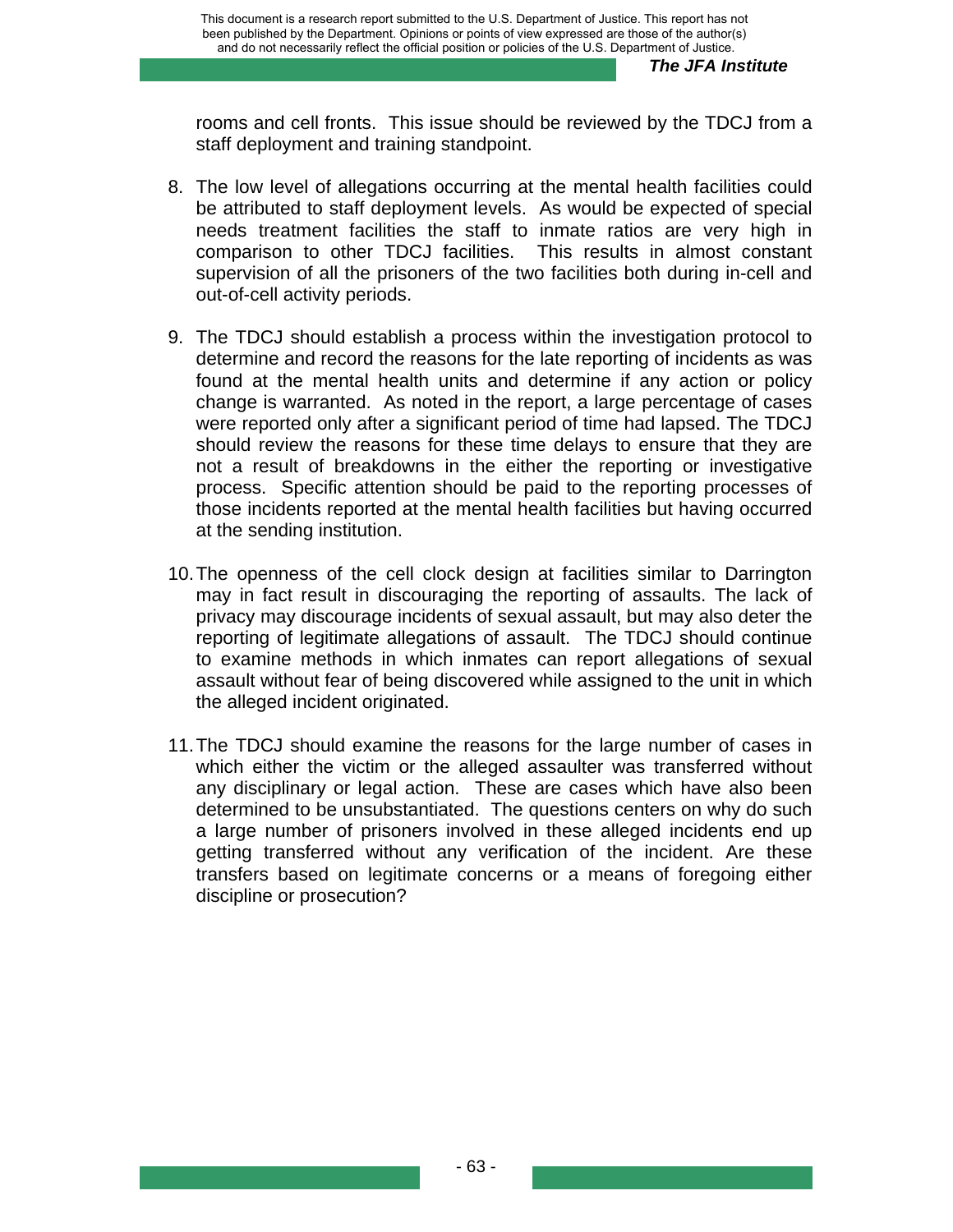## **VII. Summary and Discussion**

This study had several objectives. First, we wanted to better understand the number and nature of sexual assault allegations being made in one of the nation's largest prison systems. Second, we wanted to understand how the Texas Safe Prison program operates and its impact on sexual assault within its numerous prisons. Finally, we wanted to see what lessons could be learned that would have a positive impact on reducing the number of sexual assaults for both Texas and other correctional systems.

Much of what has been reported here matches prior studies. The number of official allegations of prisoner on prisoner sexual assault in Texas is relatively low although it is noted that its allegation rate is higher than most states. However, the higher allegation rate is due, in part, to the recently implemented Safe Prisons program which is designed to encourage by staff and prisoners the reporting of alleged sexual assaults.

 Like most states the substantiation rate of the allegations is quite low. In Texas one of the major reasons why the substantiation rate is so low is the delay in having an allegation reported by the prisoner. As with any criminal investigation, any undue delay in reporting a criminal act reduces the ability of the investigators to gather physical evidence and interview persons who would serve as potential witnesses.

The low rates of allegations and substantiated allegations makes it very difficult if not impossible to develop a statistical profile or risk instrument that would have strong predictive capabilities. However, there a number of attributes that distinguish the victims and perpetrators from other prisoners.

The alleged victims are generally younger than their assailants. There is a strong racial relationship in such incidents where victims are more likely white while their assailants are more likely black or Hispanic and be gang affiliated. The assailants are also older, more likely to have lived in urban areas, have been convicted of a violent crime, are in a higher custody level and have served more time in prison than their victims.

 Not surprisingly the higher security facilities as well as units housing special needs populations (psychiatric and mentally retarded) face particular challenges in managing their inmates, with higher rates of general inmate-oninmate violence and higher rates of use of force, in relation to the population size of these facilities. Incidents are more likely to occur in the day time in housing units where officers can be easily distracted or have poor line of sight to the celled housing units.

 These profile data on the victims, assailants and facilities where such allegations are made suggest that one needs to see the crime of prison rape in a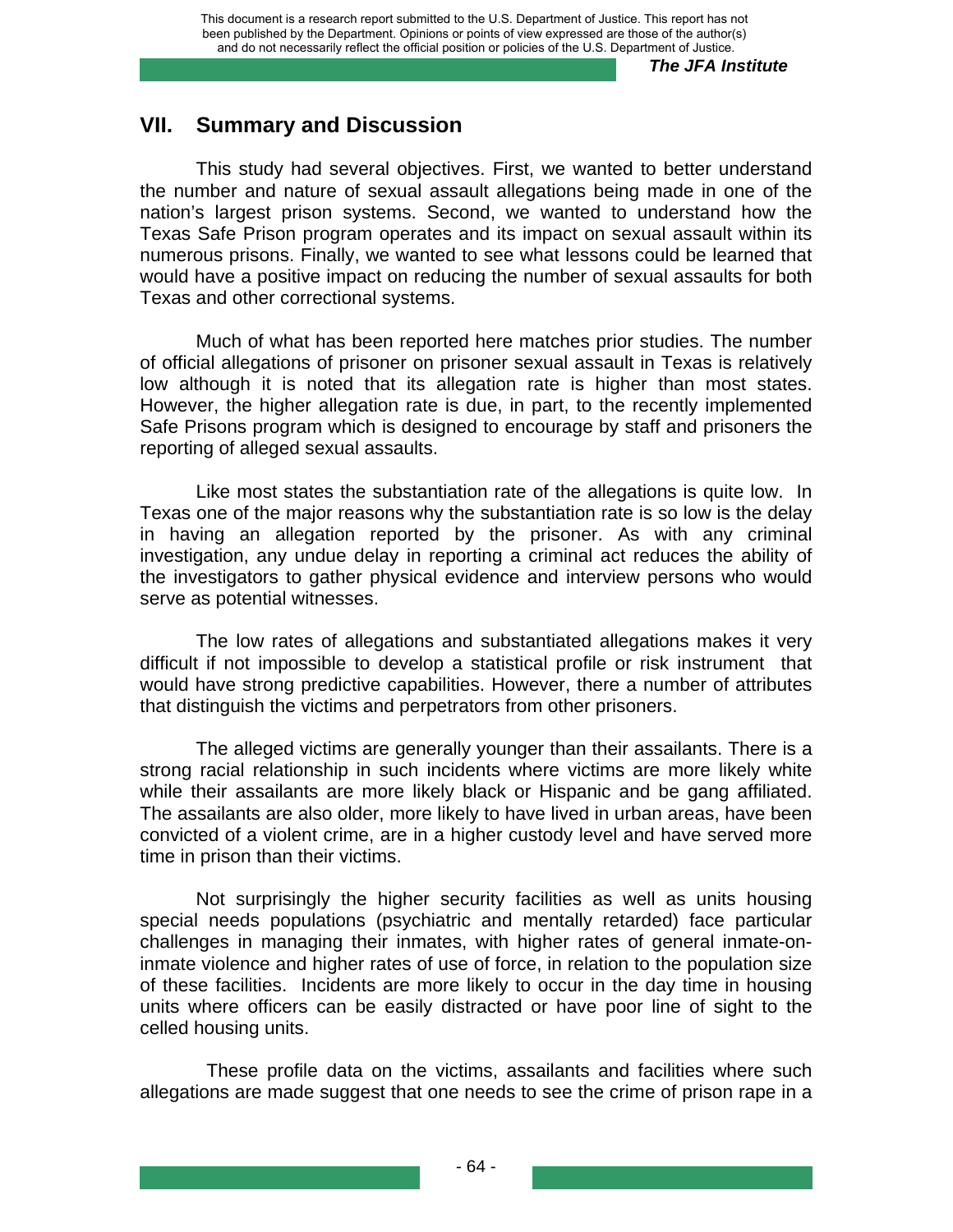larger context. Specifically, it would appear that prison rape (or the threat of rape) is just one weapon predatory prisoners will use to impose their influence and control over other prisoners. The prisoners and prisoners that have the highest rates of sexual assault also have the higher rates of other serious misconduct and criminal activity. So it would suggest that in order to reduce prison rape other forms of serious misconduct must also be addressed.

Finally, the research suggests that the Texas Safe Prison program has produced a much greater awareness on the part of staff and prisoners on the issue of prison rape. One of the immediate effects has been a much higher rate of reporting and a more structured response and investigation to such allegations. And the data base that has been created allows the TDCJ to monitor the number, attributes and final dispositions of these incidents. Many states could benefit from adopting many of the key components of the Texas program.

There are some suggestions that we would suggest to Texas and other correctional systems that if implemented might serve to reduce sexual assaults. First, further efforts are needed to provide structured opportunities for prisoners to report any allegation of sexual assault –either staff on prisoner or prisoner on prisoner. One specific suggestion is to require case managers to always inquire of the prisoner during a formal session or contact whether any assaults have occurred or if they are being threatened by other prisoners.

Second, there is a concern on what happens to prisoners who make an allegation but the case cannot be substantiated. There are a large number of these cases in Texas. Does staff make any effort to more closely monitor, reassign or supervise the prisoners who have been implicated in the incident? It is not clear that any such efforts are being made by prison officials in such cases.

Third, the TDCJ should examine the reasons for the large number of cases in which either the victim or the alleged assaulter was transferred without any disciplinary or legal action. These are cases which have also been determined to be unsubstantiated. The questions centers on why do such a large number of prisoners involved in these alleged incidents end up getting transferred without any verification of the incident. Are these transfers based on legitimate concerns or a means of foregoing either discipline or prosecution?

Fourth the categories for designating prisoners in the TDCJ data base should be expanded so that it has the following four designations:

- e. Potential Victim
- f. Known Victim
- g. Potential Assailant
- h. Known Assailant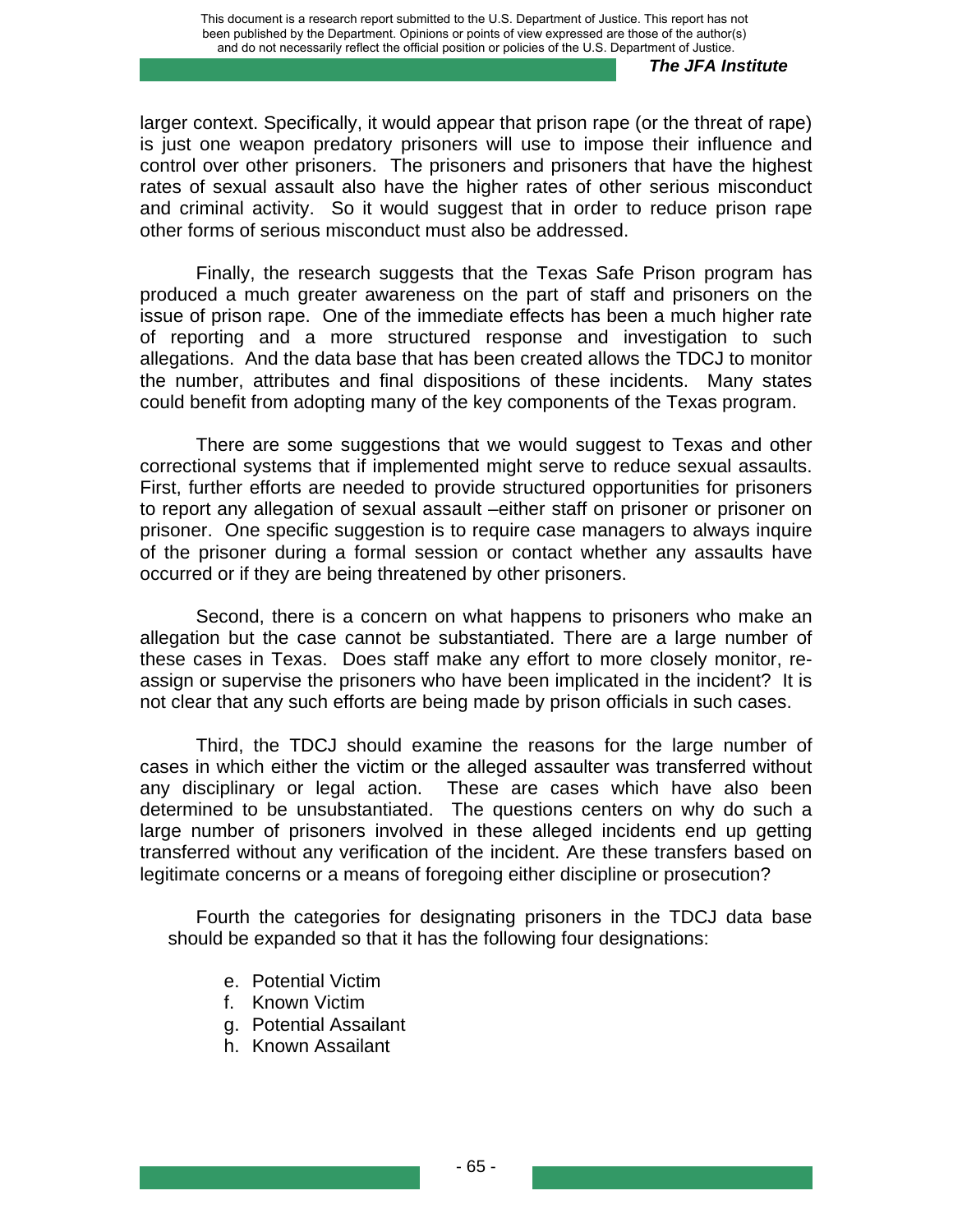The low rate of officially reported sexual assault on prisoners means that it is not practical nor recommended that a traditional risk scoring system be attempted that would assign prisoners to the potential victim and potential assailant categories. To do so would produce an unacceptable level of "false positives" in terms of identifying both potential victims and assailants. This not to say that the factors and attributes that are associated with assailants and victims as presented in this report cannot be applied in some manner.

Rather, it is recommended that a criteria for applying the "potential" victim or assailant label should take the form of a check list that takes into account the factors found to be associated with such allegations in this study. An example of such a check list is shown on the following page. This checklist, which needs to be customized for each state would serve to ensure that all prisoners are being assessed in a systematic manner on the extent to which they may later become involved in sexual assault incidents. The concept is that prisoners so identified would be monitored for a set period (at least six months) of time to determine whether the designation should be retained or removed.

Finally, this research did not adequately address the issue of sexual assault among female prisoners. We found at the women prisons that the attitudes expressed by the staff suggested that they believe sexual activity was more common then at male facilities but that such behavior was largely consensual. We are not persuaded that this is indeed the case. Clearly a separate and more detailed assessment of sexual assault among female prisoners is needed better understand the dynamics of sexual assault among females.